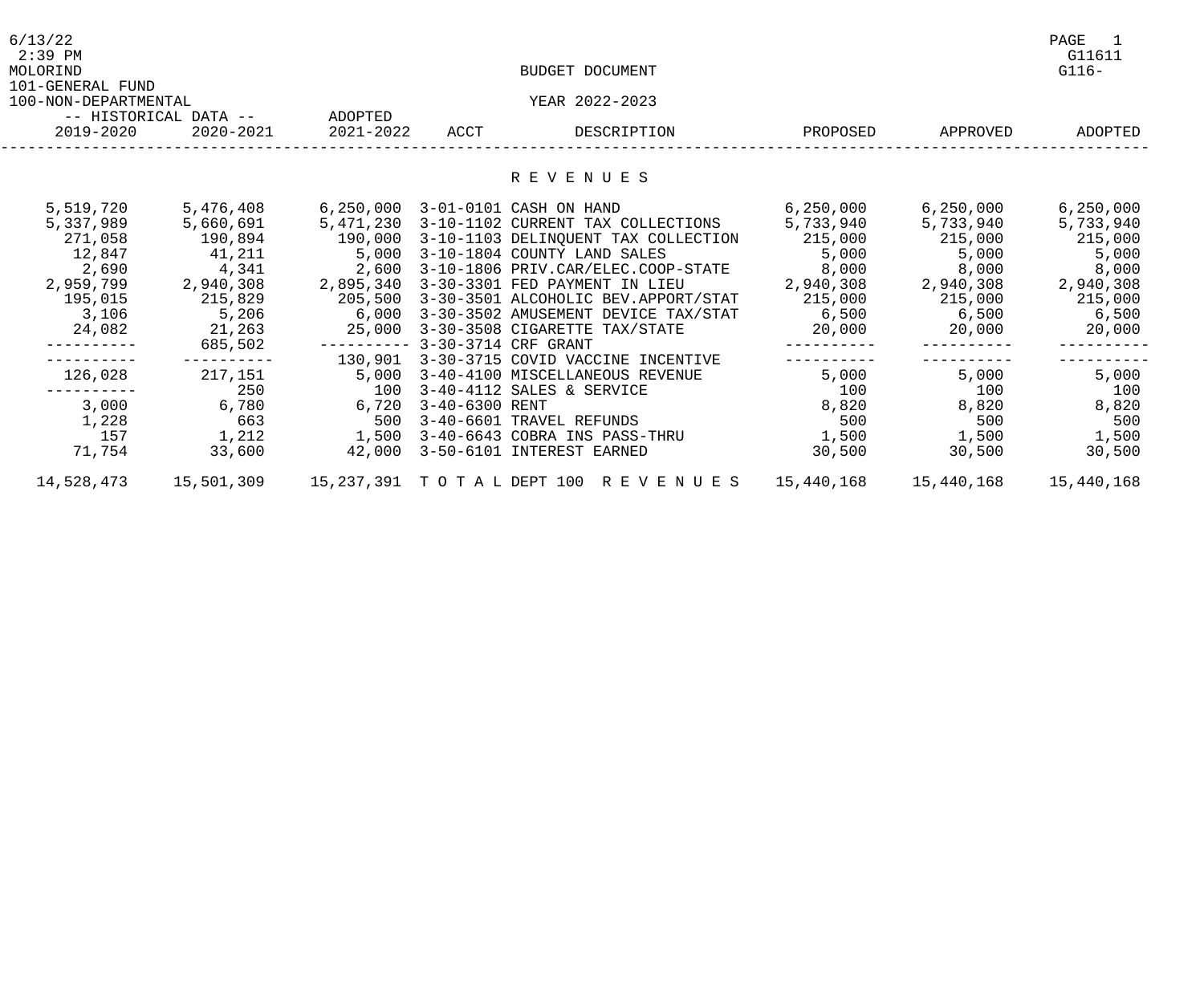| 6/13/22<br>$2:39$ PM<br>MOLORIND     |                                             |                             | BUDGET DOCUMENT                                                                                     |                                |                                                                                      | PAGE<br>$\overline{\phantom{a}}^2$<br>G11611<br>$G116-$ |
|--------------------------------------|---------------------------------------------|-----------------------------|-----------------------------------------------------------------------------------------------------|--------------------------------|--------------------------------------------------------------------------------------|---------------------------------------------------------|
| 101-GENERAL FUND<br>101-COUNTY COURT |                                             |                             | YEAR 2022-2023                                                                                      |                                |                                                                                      |                                                         |
|                                      | -- HISTORICAL DATA --       ADOPTED         |                             |                                                                                                     |                                |                                                                                      |                                                         |
| 2019-2020                            | 2020-2021                                   | 2021-2022 ACCT              | DESCRIPTION                                                                                         | PROPOSED                       | APPROVED                                                                             | ADOPTED                                                 |
|                                      |                                             |                             |                                                                                                     |                                |                                                                                      |                                                         |
|                                      |                                             |                             | R E V E N U E S                                                                                     |                                |                                                                                      |                                                         |
| 2,449                                |                                             |                             | 275 1,500 3-40-6602 REIMBURSED TRAVEL                                                               | $1,500$ $1,500$ $1,500$        |                                                                                      |                                                         |
| 2,449                                | 275                                         |                             | 1,500 TOTAL DEPT 101 REVENUES 1,500                                                                 |                                | 1,500                                                                                | 1,500                                                   |
|                                      |                                             |                             | EXPENSES                                                                                            |                                |                                                                                      |                                                         |
| PERSONAL SERVICES                    |                                             |                             |                                                                                                     |                                |                                                                                      |                                                         |
| 75,758                               |                                             |                             | 77,649 78,744 5-10-1101 COUNTY JUDGE                                                                | 82,740 82,740 82,740           |                                                                                      |                                                         |
|                                      |                                             |                             | 60,606     62,119      63,000 5-10-1102 COMMISSIONERS 2 @.4FTE       66,192      66,192      66,192 |                                |                                                                                      |                                                         |
| 49,023                               | 50, 252                                     |                             | 50,904 5-10-1103 EXEC ASSISTANT                                                                     | 55,804                         | 55,804                                                                               | 55,804                                                  |
|                                      | -----------                                 |                             | 55,817 5-10-1118 PUBLIC INFO OFFICER                                                                |                                |                                                                                      |                                                         |
| 73,634                               | 71,383                                      |                             | 93,843 5-10-2910 PAYROLL COSTS                                                                      | 84,111                         | 84,111                                                                               | 84,111                                                  |
|                                      |                                             |                             |                                                                                                     |                                |                                                                                      |                                                         |
|                                      |                                             |                             | 259,021 261,403 342,308 TOTAL PERSONAL SERVICES<br>2.80 2.80 3.70 TOTAL FTE'S                       | 288,847<br>2.80 2.80 2.80 2.80 |                                                                                      |                                                         |
| MATERIALS & SERVICES                 |                                             |                             |                                                                                                     |                                |                                                                                      |                                                         |
| 1,432                                | 1,468                                       | 1,800 5-20-5300 TELEPHONE   |                                                                                                     | 1,800 1,800 1,800              |                                                                                      |                                                         |
| 555                                  | $\begin{array}{c} 510 \\ 1,529 \end{array}$ |                             | 1,500 5-20-5400 ADVERT & PROMOTIONS                                                                 | 1,500                          | $1,500$<br>$1,500$<br>$1,500$<br>$1,500$<br>$1,500$<br>$2,000$<br>$2,000$<br>$2,000$ | 1,500                                                   |
| 2,657                                |                                             | 10,000 5-20-5800 TRAVEL     |                                                                                                     | 10,000                         |                                                                                      | 10,000                                                  |
| 2,449                                |                                             |                             | 1,500 5-20-5803 REIMBURSED TRAVEL                                                                   | 1,500                          |                                                                                      | 1,500                                                   |
| 1,365                                | $\frac{275}{1,322}$                         |                             | 1,500 5-20-6110 OFFICE SUPPLIES                                                                     |                                |                                                                                      | 2,000                                                   |
| 25,231                               | 25,796                                      | 28,000 5-20-6120 ASSOC DUES |                                                                                                     | 26,500                         | 26,500                                                                               | 26,500                                                  |
| 15,400                               |                                             |                             | 12,500  25,000  5-20-6125  EOCA EXPENSES                                                            | 25,000                         | 25,000                                                                               | 25,000                                                  |
|                                      |                                             |                             | 1,200 5-20-6133 PIO EXPENSES                                                                        | 1,200                          | $1,200$ $1,200$                                                                      |                                                         |
| 49,089                               | 43,400                                      |                             | 70,500 TOTAL MATERIALS & SERVICES                                                                   | 69,500                         | 69,500                                                                               | 69,500                                                  |
| 308,110                              | 304,803                                     |                             | 412,808 TOTAL DEPT 101 EXPENSES                                                                     | 358,347                        | 358,347                                                                              | 358,347                                                 |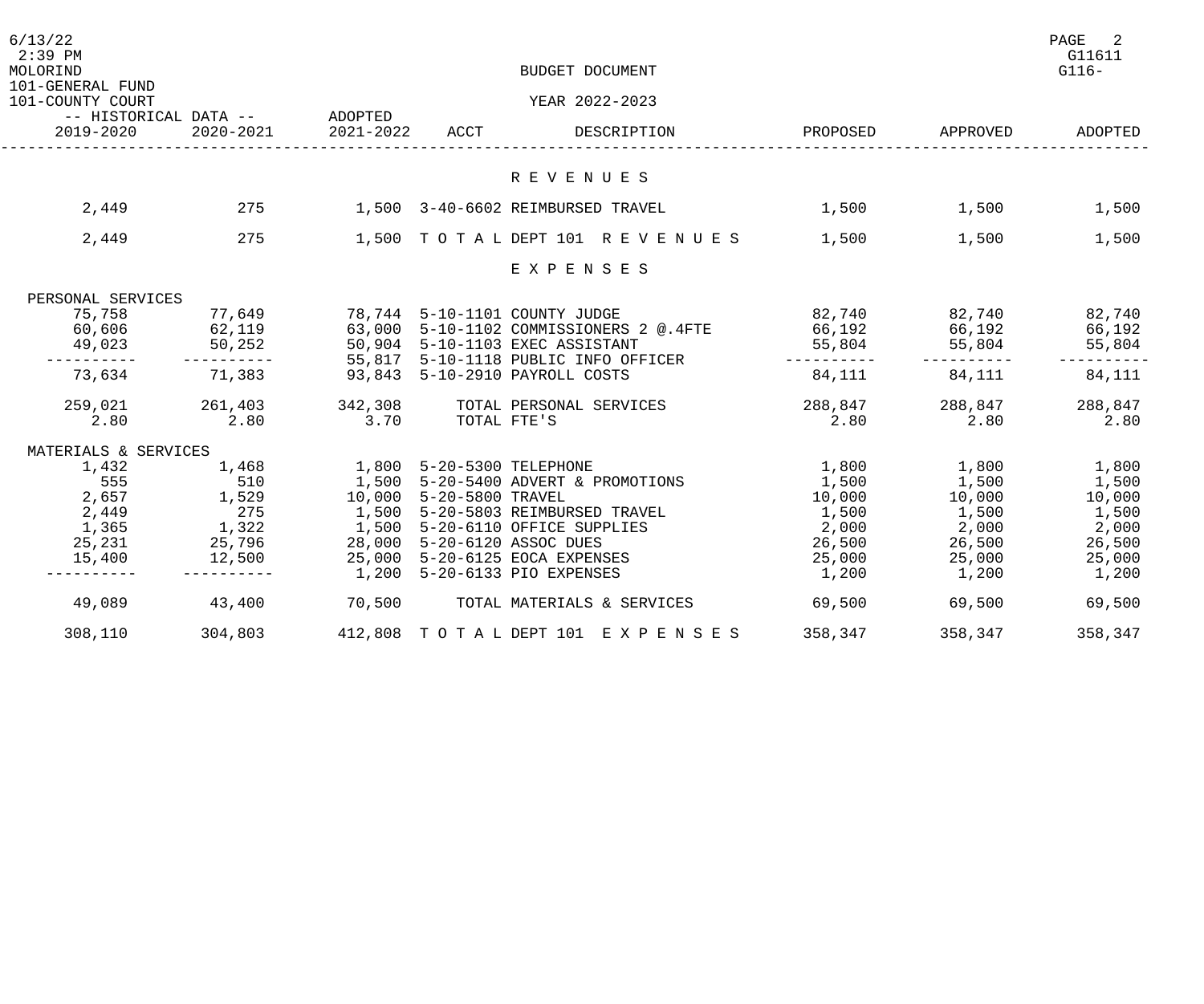| 6/13/22<br>$2:39$ PM<br>MOLORIND             |                               |                           |             | BUDGET DOCUMENT                      |         |                   | PAGE<br>$\overline{\phantom{a}}$<br>G11611<br>$G116-$ |
|----------------------------------------------|-------------------------------|---------------------------|-------------|--------------------------------------|---------|-------------------|-------------------------------------------------------|
| 101-GENERAL FUND<br>104-INFORMATION SERVICES |                               |                           |             | YEAR 2022-2023                       |         |                   |                                                       |
|                                              | -- HISTORICAL DATA -- ADOPTED |                           |             |                                      |         |                   |                                                       |
| 2019-2020                                    | 2020-2021                     | 2021-2022                 | ACCT        | DESCRIPTION                          |         | PROPOSED APPROVED | ADOPTED                                               |
|                                              |                               |                           |             | EXPENSES                             |         |                   |                                                       |
|                                              |                               |                           |             |                                      |         |                   |                                                       |
| PERSONAL SERVICES                            |                               |                           |             |                                      |         |                   |                                                       |
| 77,251                                       | 79,186                        |                           |             | 80,232 5-10-1101 IT DIRECTOR         | 82,164  | 82,164            | 82,164                                                |
|                                              | 70,075 71,822                 |                           |             | 72,744 5-10-1102 INFO SYSTEMS COORD  | 78,300  | 78,300            | 78,300                                                |
| ----------                                   | 14,965                        |                           |             | 48,612 5-10-1103 COMPUTER TECH       | 53,676  | 53,676            | 53,676                                                |
| 61,398                                       | 65,579                        |                           |             | 105,182 5-10-2910 PAYROLL COSTS      | 101,215 | 101,215           | 101,215                                               |
| 208,724                                      | 231,552                       | 306,770                   |             | TOTAL PERSONAL SERVICES              | 315,355 | 315,355           | 315,355                                               |
| 2.00                                         | 3.00                          | 3.00                      | TOTAL FTE'S |                                      | 3.00    | 3.00              | 3.00                                                  |
| MATERIALS & SERVICES                         |                               |                           |             |                                      |         |                   |                                                       |
| 33,537                                       | 18,212                        |                           |             | 38,000 5-20-3210 CONTRACTED SERVICES | 43,000  | 43,000            | 43,000                                                |
| 8,155                                        | 4,777                         |                           |             | 8,000 5-20-3443 COMPUTER MAINTENANCE | 12,500  | 12,500            | 12,500                                                |
| 1,560                                        | 1,688                         | 2,000 5-20-5300 TELEPHONE |             |                                      | 1,500   | 1,500             | 1,500                                                 |
| 600                                          | 4,799                         |                           |             | 1,000 5-20-5800 TRAVEL/TRAINING      | 17,000  | $17,000$ $17,000$ |                                                       |
| 258                                          | 837                           |                           |             | 275 5-20-6110 OFFICE SUPPLIES        | 275     | 275               | 275                                                   |
| 460                                          | 459                           |                           |             | 500 5-20-7000 SMALL EQUIPMENT        | 500     | 500               | 500                                                   |
| 31,942                                       | 6,260                         |                           |             | 66,500 5-20-7010 LICENSING           | 44,000  |                   | 44,000 44,000                                         |
|                                              |                               |                           |             | -------- 5-20-7011 CLOUD SERVICES    | 88,000  | 88,000            | 88,000                                                |
| 76,512<br>TRANSFERS                          | 37,032                        | 116,275                   |             | TOTAL MATERIALS & SERVICES           | 206,775 | 206,775           | 206,775                                               |
| 50,000                                       | 50,000                        |                           |             | 50,000 5-50-7412 IS TECH FUND TRF    | 50,000  | 50,000            | 50,000                                                |
| 50,000                                       | 50,000                        | 50,000                    |             | TOTAL TRANSFERS                      | 50,000  | 50,000            | 50,000                                                |
| 335,236                                      | 318,584                       |                           |             | 473,045 TOTAL DEPT 104 EXPENSES      | 572,130 | 572,130           | 572,130                                               |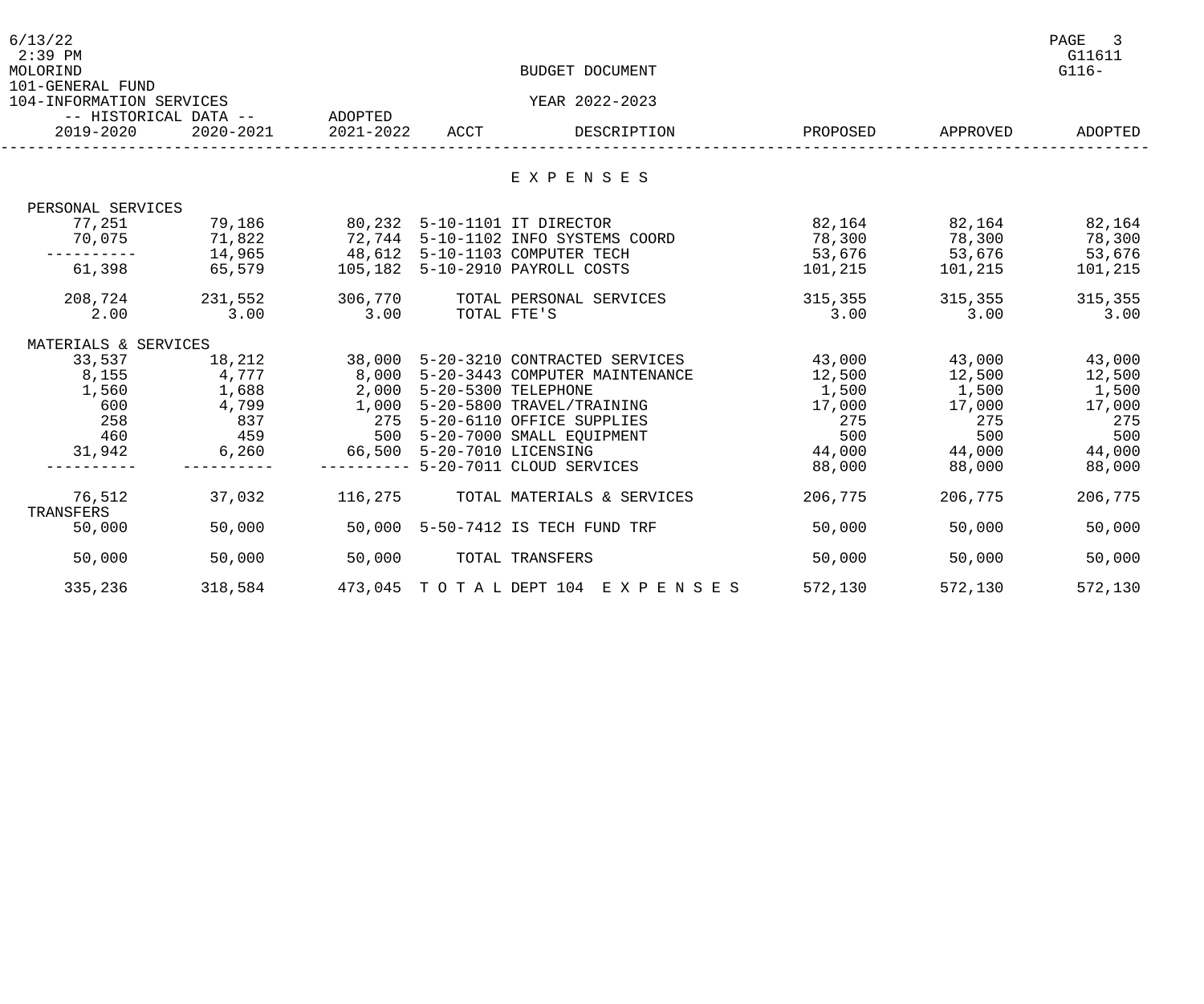| 6/13/22<br>$2:39$ PM<br>MOLORIND       |                               |           |                           | BUDGET DOCUMENT                                          |               |                   | PAGE<br>4<br>G11611<br>$G116-$ |
|----------------------------------------|-------------------------------|-----------|---------------------------|----------------------------------------------------------|---------------|-------------------|--------------------------------|
| 101-GENERAL FUND<br>105-COUNTY COUNSEL |                               |           |                           | YEAR 2022-2023                                           |               |                   |                                |
|                                        | -- HISTORICAL DATA -- ADOPTED |           |                           |                                                          |               |                   |                                |
| 2019-2020                              | 2020-2021                     | 2021-2022 | ACCT                      | DESCRIPTION                                              | PROPOSED      | APPROVED          | ADOPTED                        |
|                                        |                               |           |                           |                                                          |               |                   |                                |
|                                        |                               |           |                           | EXPENSES                                                 |               |                   |                                |
| PERSONAL SERVICES                      |                               |           |                           |                                                          |               |                   |                                |
| 73,975                                 | 75,832                        |           |                           | 77,800 5-10-1104 COUNTY COUNSEL .8FTE                    | 82,644 82,644 |                   | 82,644                         |
| 42,461 42,829                          |                               |           |                           | 46,437 5-10-2910 PAYROLL COSTS                           | 48,597        | 48,597            | 48,597                         |
| 116,436                                |                               |           |                           | 118,661 124,237 TOTAL PERSONAL SERVICES                  |               | 131, 241 131, 241 | 131,241                        |
| .80                                    | .80                           | .80       | TOTAL FTE'S               |                                                          | .80           | .80               | .80                            |
| MATERIALS & SERVICES                   |                               |           |                           |                                                          |               |                   |                                |
| 2,503                                  |                               | 5,000     |                           | 5-20-3411 OUTSIDE LEGAL COUNSEL                          | 5,000         | 5,000             | 5,000                          |
| 309                                    | 313                           | 600       | 5-20-5300 TELEPHONE       |                                                          | 600           | 600               | 600                            |
| 606                                    | 160                           |           | 1,500 5-20-5800 TRAVEL    |                                                          | 1,500         | 1,500             | 1,500                          |
| 614                                    | 1,553                         | 1,950     |                           | 5-20-6110 OFFICE SUPPLIES                                | 2,500         | 2,500             | 2,500                          |
| 612                                    | 617                           | 850       |                           | 5-20-6120 AFFILIATION DUES                               | 850           | 850               | 850                            |
| 1,668                                  | 500                           | 2,500     |                           | 5-20-6140 CO CODE REVIEW UPDATE                          | 2,500         | 2,500             | 2,500                          |
| 760                                    |                               |           | 1,200 5-20-6400 ORS BOOKS |                                                          |               |                   |                                |
| 7,072                                  | 3,143                         |           |                           | 13,600 TOTAL MATERIALS & SERVICES                        | 12,950        | 12,950            | 12,950                         |
| 123,508                                | 121,804                       |           |                           | 137,837 TO TA L DEPT 105 E X P E N S E S 144,191 144,191 |               |                   | 144,191                        |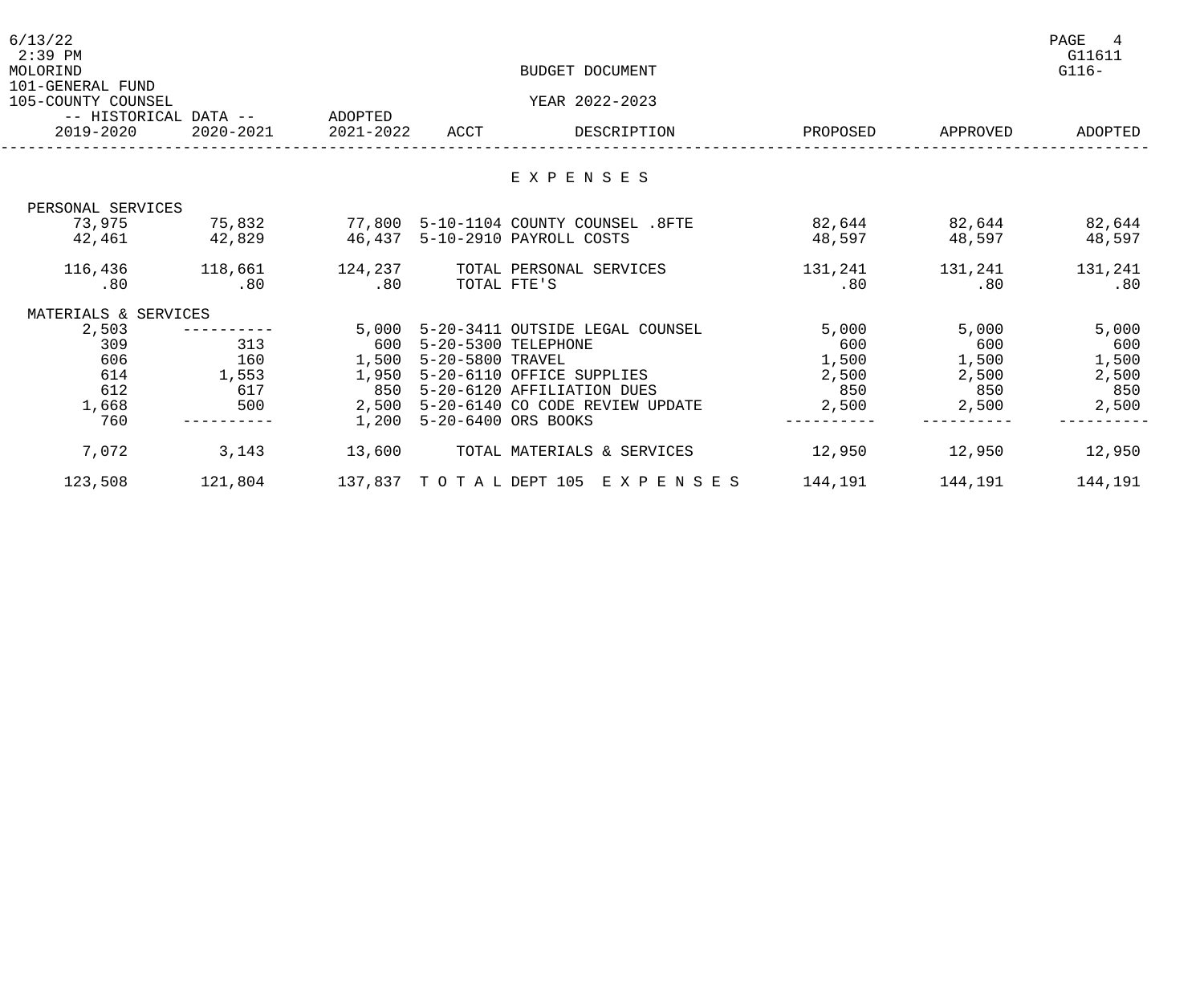| 6/13/22<br>$2:39$ PM<br>MOLORIND<br>101-GENERAL FUND<br>107-COUNTY CLERK |                                              |                |                           | BUDGET DOCUMENT<br>YEAR 2022-2023                                                                             |                       |          | PAGE<br>$-5$<br>G11611<br>$G116-$ |
|--------------------------------------------------------------------------|----------------------------------------------|----------------|---------------------------|---------------------------------------------------------------------------------------------------------------|-----------------------|----------|-----------------------------------|
|                                                                          | -- HISTORICAL DATA -- ADOPTED                |                |                           |                                                                                                               |                       |          |                                   |
| 2019-2020                                                                | 2020-2021                                    | 2021-2022 ACCT |                           | DESCRIPTION                                                                                                   | PROPOSED              | APPROVED | ADOPTED                           |
|                                                                          |                                              |                |                           |                                                                                                               |                       |          |                                   |
|                                                                          |                                              |                |                           | R E V E N U E S                                                                                               |                       |          |                                   |
|                                                                          | 5,933                                        |                |                           | 614 3-30-3523 SECRETARY OF STATE FUNDS                                                                        |                       |          | 15,000                            |
|                                                                          | 193,289 262,407                              |                |                           | 200,000 3-40-4106 CLERKS FEES                                                                                 | 200,000 200,000       |          | 200,000                           |
| 26,349                                                                   | 9,171                                        |                |                           | 25,000 3-40-4118 CLERK ELECTION REFUNDS                                                                       | 25,000                | 25,000   | 25,000                            |
| 219,638                                                                  | 277,511                                      |                |                           | 225, 614 TOTAL DEPT 107 REVENUES 225, 000                                                                     |                       | 225,000  | 240,000                           |
|                                                                          |                                              |                |                           | EXPENSES                                                                                                      |                       |          |                                   |
| PERSONAL SERVICES                                                        |                                              |                |                           |                                                                                                               |                       |          |                                   |
| 72,501                                                                   | 74,315                                       |                |                           | 75,348 5-10-1101 COUNTY CLERK                                                                                 | 79,152                | 79,152   | 79,152                            |
| 39,024                                                                   |                                              |                |                           | 44,157 5-10-1102 MANAGEMENT ASSISTANT<br>41,880 5-10-1204 RECORDING CLERK<br>38,178 5-10-1205 ADMIN.ASSISTANT | 47,529                | 47,529   | 47,529                            |
| 38,371                                                                   |                                              |                |                           |                                                                                                               | $\frac{11}{45}$ , 126 | 45,126   | 45,126                            |
| 31,998                                                                   |                                              |                |                           |                                                                                                               | 41,112                | 41,112   | 41,112                            |
| 77,174                                                                   | $42,539$<br>$40,313$<br>$36,511$<br>$82,798$ |                |                           | 92,331 5-10-2910 PAYROLL COSTS                                                                                | 97,028                | 97,028   | 97,028                            |
| 259,068                                                                  | 276,476                                      | 291,894        |                           | TOTAL PERSONAL SERVICES                                                                                       | 309,947               | 309,947  | 309,947                           |
| 4.00                                                                     | 4.00                                         | 4.00           | TOTAL FTE'S               |                                                                                                               | 4.00                  | 4.00     | 4.00                              |
| MATERIALS & SERVICES                                                     |                                              |                |                           |                                                                                                               |                       |          |                                   |
| 3,308                                                                    | 10,019                                       |                |                           | 11,100 5-20-3410 ELECTION BOARDS                                                                              | 12,000                | 12,000   | 12,000                            |
| 17,023                                                                   | 13,751                                       |                |                           | 20,000 5-20-4300 EQUIPMENT MAINT.                                                                             | 22,000                | 22,000   | 22,000                            |
| 2,143                                                                    | 2,051                                        |                | 2,200 5-20-5300 TELEPHONE |                                                                                                               | 2,200                 | 2,200    | 2,200                             |
| 728                                                                      | 900                                          |                |                           | 1,500 5-20-5400 OFFICIAL ADVERTISING                                                                          | 1,500                 | 1,500    | 1,500                             |
| 8,937                                                                    | 20,089                                       |                |                           | 13,300 5-20-5401 BALLOT PRINTING/CODING                                                                       | 25,000                | 25,000   | 28,000                            |
| 50                                                                       | 3,042                                        |                |                           | 500 5-20-5402 ELECTION LEGAL NOTICES                                                                          | 3,500                 | 3,500    | 3,500                             |
| 1,687                                                                    | ----------                                   |                | 3,000 5-20-5800 TRAVEL    |                                                                                                               | 3,000                 | 3,000    | 3,000                             |
| 5,791                                                                    | 13,604                                       |                |                           | 8,614 5-20-5810 ELECTION SUPPLIES/TRAVEL                                                                      | 12,000                | 12,000   | 12,000                            |
| 8,346                                                                    | 5,509                                        |                |                           | 5,500 5-20-6110 OFFICE SUPPLIES                                                                               | 8,000                 | 8,000    | 8,000                             |
| 250                                                                      | 250                                          |                |                           | 350 5-20-6120 AFFILIATION DUES                                                                                | 350                   | 350      | 350                               |
| --------                                                                 | 6,761                                        |                |                           | 1,500 5-20-7000 SMALL EQUIPMENT                                                                               | . - - - - - - -       |          |                                   |
| 48,263                                                                   | 75,976                                       | 67,564         |                           | TOTAL MATERIALS & SERVICES                                                                                    | 89,550                | 89,550   | 92,550                            |
| CAPITAL OUTLAY                                                           |                                              |                |                           |                                                                                                               |                       |          |                                   |
|                                                                          | -----------                                  |                |                           | 32,000 5-40-7410 CAPITAL OUTLAY                                                                               | 30,000                | 35,000   | 50,000                            |
|                                                                          | 49,221                                       |                |                           | --------- 5-40-7411 BALLOT COUNT.EQ PURCH                                                                     | ----------            |          |                                   |
|                                                                          | 49,221                                       | 32,000         |                           | TOTAL CAPITAL OUTLAY                                                                                          | 30,000                | 35,000   | 50,000                            |
| 307,331                                                                  | 401,673                                      |                |                           | 391, 458 TOTAL DEPT 107 EXPENSES                                                                              | 429,497               | 434,497  | 452,497                           |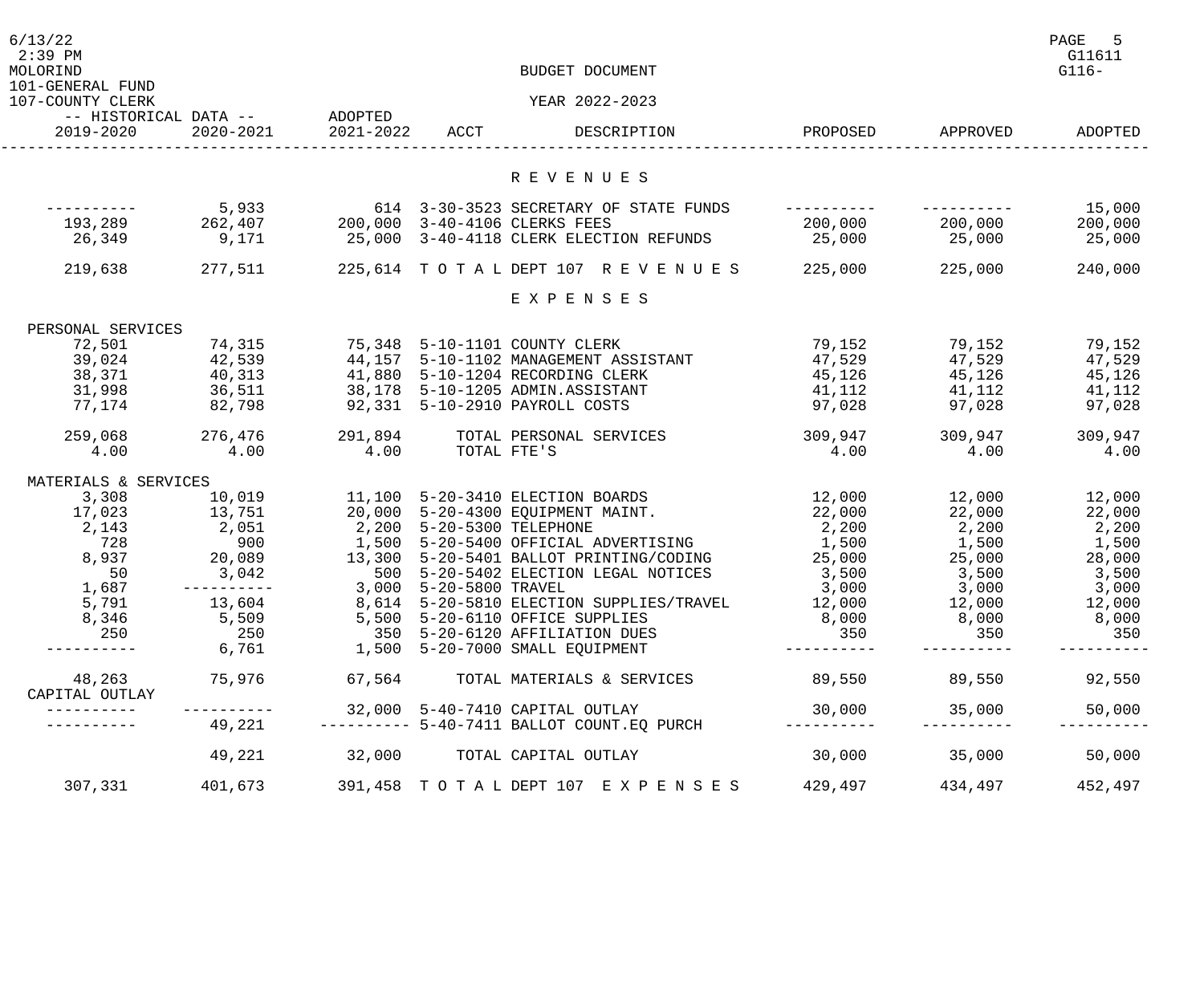| 6/13/22<br>$2:39$ PM<br>MOLORIND<br>101-GENERAL FUND |                               |                          |                           | BUDGET DOCUMENT                                                                                                                    |                                 |                   | PAGE<br>-6<br>G11611<br>$G116-$ |
|------------------------------------------------------|-------------------------------|--------------------------|---------------------------|------------------------------------------------------------------------------------------------------------------------------------|---------------------------------|-------------------|---------------------------------|
| 108-ASSESSOR                                         |                               |                          |                           | YEAR 2022-2023                                                                                                                     |                                 |                   |                                 |
|                                                      | -- HISTORICAL DATA -- ADOPTED |                          |                           |                                                                                                                                    |                                 |                   |                                 |
| 2019-2020                                            |                               | 2020-2021 2021-2022 ACCT |                           | DESCRIPTION                                                                                                                        |                                 | PROPOSED APPROVED | ADOPTED                         |
|                                                      |                               |                          |                           | R E V E N U E S                                                                                                                    |                                 |                   |                                 |
| 189,832                                              |                               |                          |                           | 181,434     175,000 3-30-3401 STATE TAX & ASSESS.GRANT     175,000    175,000    175,000                                           |                                 |                   |                                 |
| 4,833 2,761                                          |                               |                          |                           | 3,000 3-40-4112 GIS SALES & SERVICES                                                                                               | $3,000$ $3,000$ $3,000$ $3,000$ |                   |                                 |
| 194,665                                              |                               |                          |                           | 184,195              178,000    TO  T  A  L  DEPT  108    R  E  V  E  N  U  E  S                 178,000                   178,000 |                                 |                   | 178,000                         |
|                                                      |                               |                          |                           | EXPENSES                                                                                                                           |                                 |                   |                                 |
| PERSONAL SERVICES                                    |                               |                          |                           |                                                                                                                                    |                                 |                   |                                 |
| 72,501                                               | 74,315                        |                          |                           | 75,348 5-10-1101 COUNTY ASSESSOR                                                                                                   | 79,152                          |                   | 79,152 79,152                   |
| 61,776                                               | 64,896                        |                          |                           | 67,368 5-10-1102 CHIEF APPRAISER                                                                                                   | $72,504$ $72,504$ $72,504$      |                   |                                 |
| 51,929                                               | 53,996                        |                          |                           |                                                                                                                                    |                                 | 60,300            | 60,300                          |
| 50,033                                               | 52,566                        |                          |                           | 54,637 5-10-1205 PROP APPRAISER III                                                                                                | 57,403                          | 57,403            | 57,403                          |
| 37,631                                               |                               |                          |                           | 48,920 5-10-1206 PROP APPRAISER II                                                                                                 | 52,681                          | 52,681            | 52,681                          |
|                                                      | 46,972                        |                          |                           |                                                                                                                                    | 50, 559                         |                   |                                 |
|                                                      |                               |                          |                           | 44,549 15,619 45,474 5-10-1207 PROP APPRAISER II                                                                                   |                                 | 50,559            | 50,559                          |
| 54,690                                               |                               |                          |                           | 56,058 56,844 5-10-1208 PROP APPRAISER II                                                                                          | 61,212                          | 61,212            | 61,212                          |
| .                                                    | ----------                    |                          |                           | 5,000 5-10-1210 CARTOGRAPHER CONTRACT 20,650                                                                                       |                                 |                   | 20,650 20,650                   |
| 56,224                                               |                               |                          |                           | 59,071 61,406 5-10-1211 GIS SPECIALIST                                                                                             | 66,118                          | 66,118 66,118     |                                 |
| 39,330                                               | 41,321                        |                          |                           | 42,420 5-10-1214 ASSESSOR CLERK 45,684 45,684 45,684 45,684                                                                        |                                 |                   |                                 |
| 27,723                                               |                               |                          |                           | 34,984 36,502 5-10-1215 ASSESSOR CLERK                                                                                             | 39,316 39,316                   |                   | 39,316                          |
| 252,022                                              | 250,416                       |                          |                           | 313,565 5-10-2910 PAYROLL COSTS                                                                                                    |                                 | 327,168 327,168   | 327,168                         |
| 748,408                                              | 750,214                       | 863,488                  |                           | TOTAL PERSONAL SERVICES                                                                                                            |                                 | 932,747 932,747   | 932,747                         |
| 10.10                                                | 10.10                         | 10.10                    | TOTAL FTE'S               |                                                                                                                                    | 10.10                           | 10.10             | 10.10                           |
| MATERIALS & SERVICES                                 |                               |                          |                           |                                                                                                                                    |                                 |                   |                                 |
| 1,000                                                | 922                           |                          |                           | 800 5-20-4300 MAP MACHINE MAINTENANCE                                                                                              | 800                             | 800               | 800                             |
| 4,008                                                | 3,750                         |                          | 5,000 5-20-5300 TELEPHONE |                                                                                                                                    | 5,000                           | 5,000             | 5,000                           |
| 8,629                                                | 3,676                         | 16,400                   |                           | 5-20-5800 TRAVEL & TRAINING                                                                                                        | 16,400                          | 16,400            | 16,400                          |
| 8,207                                                | 7,015                         | 10,000                   |                           | 5-20-6110 OFFICE SUPPLIES                                                                                                          | 11,000                          | 11,000            | 11,000                          |
| --------                                             | 500                           | 600                      |                           | 5-20-6120 AFFILIATION DUES                                                                                                         | 600                             | 600               | 600                             |
| 6,840                                                | 12,390                        | 14,700                   |                           | 5-20-6140 MAP MAINTENANCE                                                                                                          | 14,700                          | 14,700            | 14,700                          |
| 285                                                  | 4,947                         | 2,750                    |                           | 5-20-7000 SMALL EQUIPMENT                                                                                                          | 1,650                           | 1,650             | 1,650                           |
| 28,969                                               | 33,200                        | 50,250                   |                           | TOTAL MATERIALS & SERVICES                                                                                                         | 50,150                          | 50,150            | 50,150                          |
| 777,377                                              | 783,414                       |                          |                           | 913,738 TOTAL DEPT 108 EXPENSES                                                                                                    | 982,897                         | 982,897           | 982,897                         |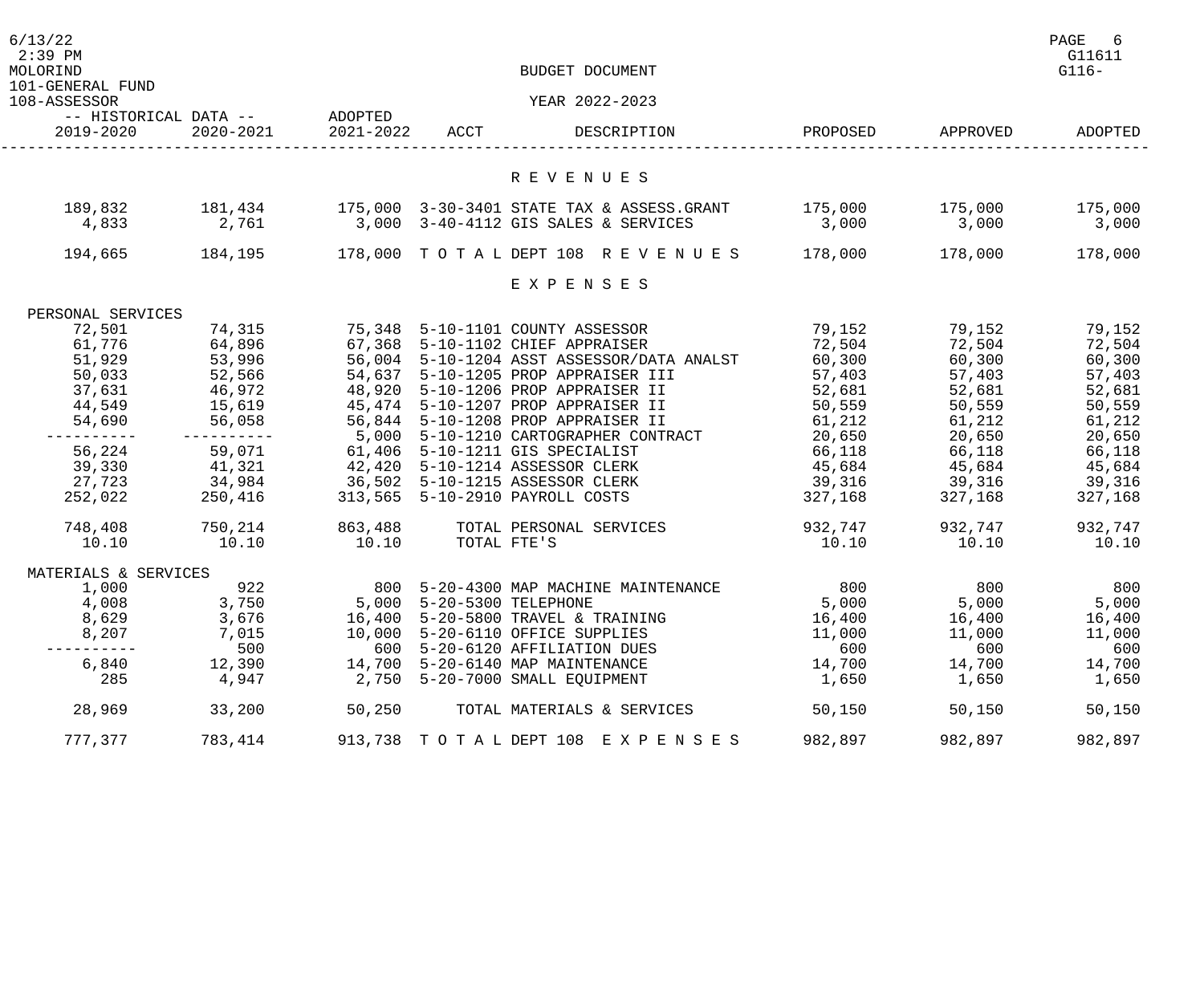| 6/13/22<br>$2:39$ PM<br>MOLORIND<br>101-GENERAL FUND |                                      |                           |                  | BUDGET DOCUMENT                                                                 |          |                 | PAGE<br>7<br>G11611<br>$G116-$ |
|------------------------------------------------------|--------------------------------------|---------------------------|------------------|---------------------------------------------------------------------------------|----------|-----------------|--------------------------------|
| 109-ADMINISTRATIVE OFFICE                            | -- HISTORICAL DATA -- ADOPTED        |                           |                  | YEAR 2022-2023                                                                  |          |                 |                                |
| 2019-2020                                            | 2020-2021                            | 2021-2022 ACCT            |                  | DESCRIPTION                                                                     | PROPOSED | APPROVED        | ADOPTED                        |
|                                                      |                                      |                           |                  | R E V E N U E S                                                                 |          |                 |                                |
| 159,162                                              | 172,987                              |                           |                  | 126,000 3-40-4123 COUNTY ADMIN FEE                                              |          | 115,800 115,800 | 115,800                        |
| 159,162                                              | 172,987                              |                           |                  | 126,000 TOTALDEPT 109 REVENUES 115,800                                          |          | 115,800         | 115,800                        |
|                                                      |                                      |                           |                  | EXPENSES                                                                        |          |                 |                                |
| PERSONAL SERVICES                                    |                                      |                           |                  |                                                                                 |          |                 |                                |
| 78,065                                               | 81,842                               |                           |                  | 82,920 5-10-1101 ADMIN OFFICER                                                  | 89,280   | 89,280          | 89,280                         |
| 57,837                                               |                                      |                           |                  | 66,104 5-10-1102 ACCOUNTS PAYABLE MANAGER<br>45,140 5-10-1104 PERSONNEL OFFICER | 50,798   | 50,798          | 50,798                         |
| 54,585                                               |                                      |                           |                  |                                                                                 | 48,808   | 48,808          | 48,808                         |
| 16,610                                               | 62,057<br>62,057<br>41,831<br>20,450 |                           |                  | --------- 5-10-1105 O.A.II - .6FTE                                              |          |                 |                                |
|                                                      |                                      |                           |                  | 33,518 5-10-1204 ADMIN CLERK                                                    | 38,606   | 38,606          | 38,606                         |
| 107,957                                              | 119, 103                             |                           |                  | 143,119 5-10-2910 PAYROLL COSTS                                                 | 122,244  | 122,244         | 122,244                        |
|                                                      | 315,054 325,283                      | 370,801                   |                  | TOTAL PERSONAL SERVICES                                                         | 349,736  |                 | 349,736                        |
| 3.60                                                 | 3.60                                 | 4.60                      | TOTAL FTE'S      |                                                                                 | 4.60     | 349,736<br>4.60 | 4.60                           |
|                                                      |                                      |                           |                  |                                                                                 |          |                 |                                |
| MATERIALS & SERVICES                                 |                                      |                           |                  |                                                                                 |          |                 |                                |
| 350                                                  | 350                                  |                           |                  | 350 5-20-3300 AUDIT FILING FEE                                                  | 350      | 350             | 350                            |
| 1,527                                                | 1,429                                | 1,700 5-20-5300 TELEPHONE |                  |                                                                                 | 1,700    | 1,700           | 1,700                          |
| 1,906                                                | 1,658                                | 2,000                     |                  | 5-20-5400 LEGAL ADVERTISING                                                     | 2,000    | 2,000           | 2,000                          |
| 172                                                  | 54                                   | 2,000                     | 5-20-5800 TRAVEL |                                                                                 | 2,000    | 2,000           | 2,000                          |
| 6,487                                                | 6,469                                |                           |                  | 7,100 5-20-6110 OFFICE SUPPLIES                                                 | 8,000    | 8,000           | 8,000                          |
| 6,402                                                | 6,851                                |                           |                  | 7,000 5-20-6118 NEOGOV SYSTEM                                                   | 8,000    | 8,000           | 8,000                          |
|                                                      |                                      |                           |                  | -------- 5-20-6119 RECRUITMENT                                                  | 30,000   | 30,000          | 30,000                         |
| 669                                                  | 4,841                                |                           |                  | 6,000 5-20-7000 SMALL EQUIPMENT                                                 | 6,000    | 6,000           | 6,000                          |
| 17,513<br>TRANSFERS                                  | 21,652                               | 26,150                    |                  | TOTAL MATERIALS & SERVICES                                                      | 58,050   | 58,050          | 58,050                         |
| 60,000                                               | 60,000                               | 60,000                    |                  | 5-50-7410 EQUIP.RESERVE TFR.                                                    | 75,000   | 75,000          | 75,000                         |
| 60,000                                               | 60,000                               | 60,000                    |                  | TOTAL TRANSFERS                                                                 | 75,000   | 75,000          | 75,000                         |
| 392,567                                              | 406,935                              |                           |                  | 456,951 TOTAL DEPT 109 EXPENSES                                                 | 482,786  | 482,786         | 482,786                        |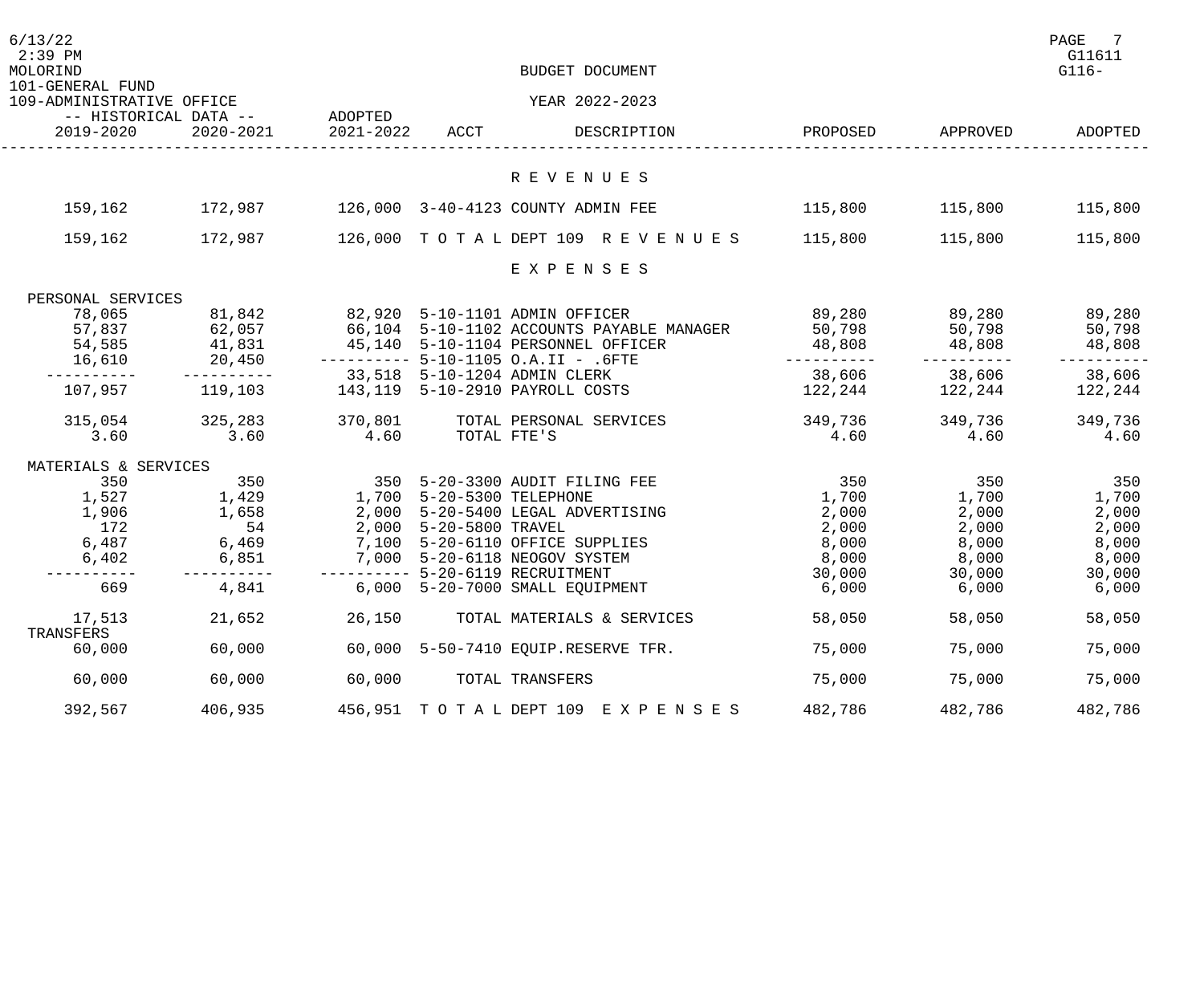| 6/13/22<br>$2:39$ PM<br>MOLORIND<br>101-GENERAL FUND |                               |                           |                          | BUDGET DOCUMENT                                                                                                   |          |                                                                   | PAGE<br>8<br>G11611<br>$G116-$ |
|------------------------------------------------------|-------------------------------|---------------------------|--------------------------|-------------------------------------------------------------------------------------------------------------------|----------|-------------------------------------------------------------------|--------------------------------|
| 110-COUNTY TREASURER/TAX                             |                               |                           |                          | YEAR 2022-2023                                                                                                    |          |                                                                   |                                |
|                                                      | -- HISTORICAL DATA -- ADOPTED |                           |                          |                                                                                                                   |          |                                                                   |                                |
| 2019-2020                                            | 2020-2021                     | 2021-2022 ACCT            |                          | DESCRIPTION                                                                                                       | PROPOSED | APPROVED                                                          | ADOPTED                        |
|                                                      |                               |                           |                          | R E V E N U E S                                                                                                   |          |                                                                   |                                |
| 6,497                                                | 7,338                         |                           |                          | 6,500 3-40-4120 TAX/TREASURER FEES                                                                                | 6,500    | 6,500                                                             | 6,500                          |
| 765                                                  | 679                           |                           | 500 3-40-4126 NSF FEES   |                                                                                                                   | 500      | 500                                                               | 500                            |
| 6,125                                                | 6,075                         |                           | 5,000 3-40-4127 M/S FEES |                                                                                                                   | 5,000    | 5,000                                                             | 5,000                          |
| 13,387                                               | 14,092                        |                           |                          | 12,000 TOTAL DEPT 110 REVENUES 12,000                                                                             |          | 12,000                                                            | 12,000                         |
|                                                      |                               |                           |                          | EXPENSES                                                                                                          |          |                                                                   |                                |
| PERSONAL SERVICES                                    |                               |                           |                          |                                                                                                                   |          |                                                                   |                                |
| 72,501                                               | 74,315                        |                           |                          |                                                                                                                   | 79,152   | 79,152                                                            | 79,152                         |
| 39,601                                               |                               |                           |                          |                                                                                                                   | 47,430   |                                                                   | 47,430                         |
| 18,188                                               | 42,452<br>19,509              |                           |                          | 75,348 5-10-1101 COUNTY TREASURER<br>44,066 5-10-1201 MANAGEMENT ASSISTANT<br>22,120 5-10-1205 OFFICE ASST II P/T | 23,826   |                                                                   | 23,826                         |
|                                                      |                               |                           |                          | 1,500 5-10-1401 EXTRA CLERICAL                                                                                    | 1,500    |                                                                   | 1,500                          |
| 73,723                                               | 75,871                        |                           |                          | 84,762 5-10-2910 PAYROLL COSTS                                                                                    | 88,525   | $79,132$<br>$47,430$<br>$23,826$<br>$1,500$<br>$88,525$<br>88,525 | 88,525                         |
|                                                      |                               |                           |                          |                                                                                                                   |          |                                                                   |                                |
| 204,013 212,147                                      |                               | 227,796                   |                          | TOTAL PERSONAL SERVICES                                                                                           | 240,433  | 240,433                                                           | 240,433                        |
| 2.60                                                 | 2.60                          | 2.60                      | TOTAL FTE'S              |                                                                                                                   | 2.60     | 2.60                                                              | 2.60                           |
| MATERIALS & SERVICES                                 |                               |                           |                          |                                                                                                                   |          |                                                                   |                                |
| 1,226                                                | 1,352                         | 1,700 5-20-5300 TELEPHONE |                          |                                                                                                                   | 1,700    | 1,700                                                             | 1,700                          |
| 1,527                                                | 2,649                         |                           |                          | $4,000$ 5-20-5400 PUBLICATION/LIEN COSTS                                                                          | 4,000    | 4,000                                                             | 4,000                          |
| 918                                                  | 39                            |                           | 1,500 5-20-5800 TRAVEL   |                                                                                                                   | 1,500    | 1,500                                                             | 1,500                          |
| 4,081                                                | 4,391                         |                           |                          | 4,500 5-20-6110 OFFICE SUPPLIES                                                                                   | 4,500    | 4,500                                                             | 4,500                          |
| 125                                                  | 285                           | 275                       |                          | 5-20-6120 AFFILIATION DUES                                                                                        | 275      | 275                                                               | 275                            |
| 103                                                  | 199                           |                           | 500 5-20-6126 BANK FEES  |                                                                                                                   | 500      | 500                                                               | 500                            |
| 184                                                  | 563                           |                           |                          | --------- 5-20-7000 SMALL EQUIPMENT                                                                               |          |                                                                   |                                |
| 8,164<br>CAPITAL OUTLAY                              | 9,478                         |                           |                          | 12,475 TOTAL MATERIALS & SERVICES                                                                                 | 12,475   | 12,475                                                            | 12,475                         |
|                                                      |                               |                           |                          | $------ - 5-40-7420$ CAPITAL OUTLAY                                                                               | 35,150   |                                                                   |                                |
|                                                      |                               |                           |                          | TOTAL CAPITAL OUTLAY                                                                                              | 35,150   |                                                                   |                                |
| 212,177                                              | 221,625                       |                           |                          | 240, 271 TOTAL DEPT 110 EXPENSES                                                                                  | 288,058  | 252,908                                                           | 252,908                        |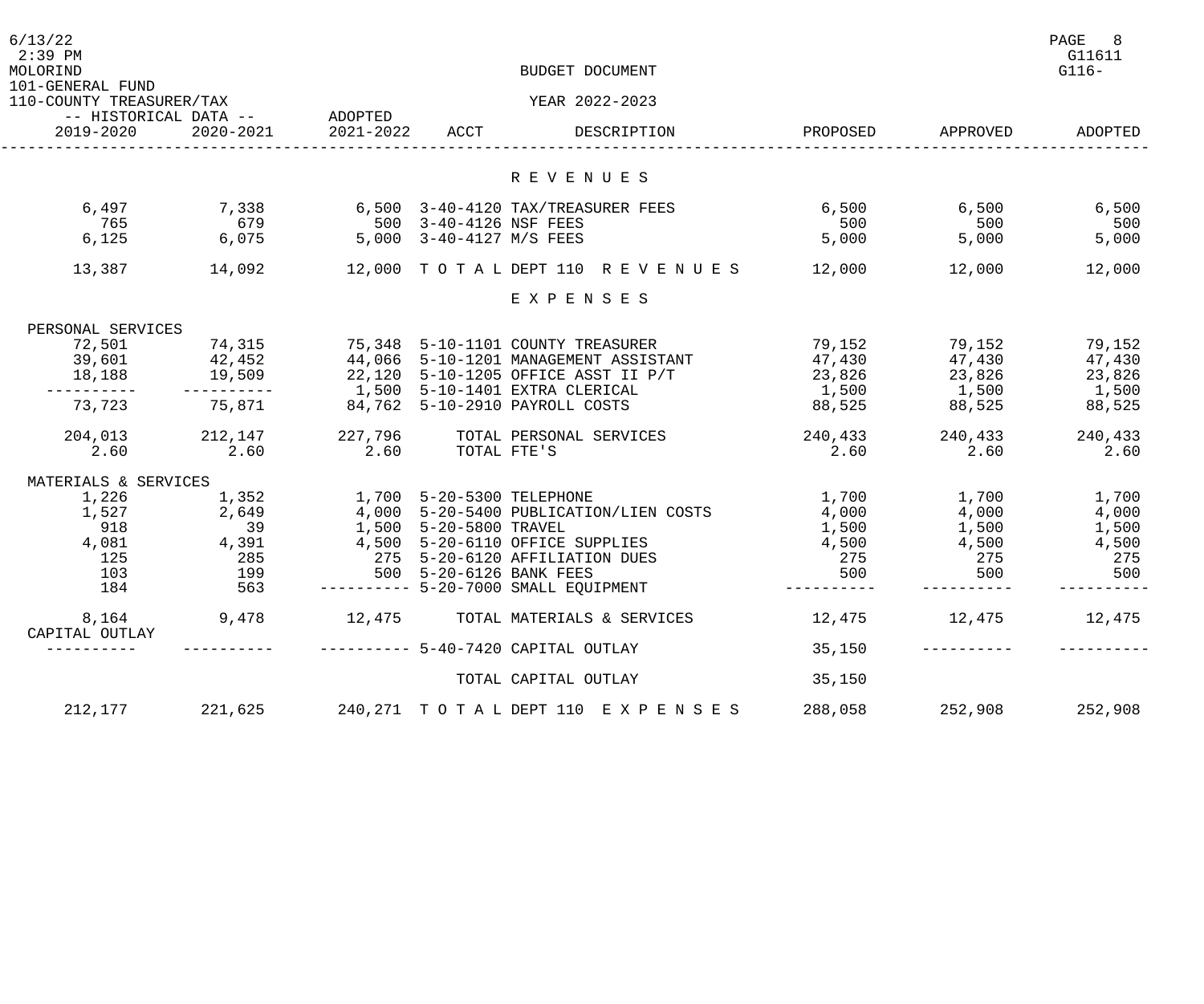| 6/13/22<br>$2:39$ PM<br>MOLORIND          |                                         |                             | BUDGET DOCUMENT                                                                |                                     |                                         | PAGE<br>- 9<br>G11611<br>$G116-$ |
|-------------------------------------------|-----------------------------------------|-----------------------------|--------------------------------------------------------------------------------|-------------------------------------|-----------------------------------------|----------------------------------|
| 101-GENERAL FUND<br>111-DISTRICT ATTORNEY |                                         |                             | YEAR 2022-2023                                                                 |                                     |                                         |                                  |
| 2019-2020                                 | -- HISTORICAL DATA -- ADOPTED           | 2020-2021 2021-2022 ACCT    | DESCRIPTION                                                                    |                                     | PROPOSED APPROVED                       | ADOPTED                          |
|                                           |                                         |                             | R E V E N U E S                                                                |                                     |                                         |                                  |
|                                           |                                         |                             | 123,984 3-30-3117 VOCA TCATT GRANT                                             |                                     |                                         |                                  |
|                                           | 14,516<br>124,577 125,142               |                             | 98,000 3-30-3422 CHILD SUPPORT PROG/ST&FED 98,000                              | 123,984 123,984                     | 98,000                                  | 123,984<br>98,000                |
| 62,636                                    |                                         |                             | 65,759 55,000  3-40-4114    PROS.COST/DISCOVERY/REST. 55,000                   |                                     | 55,000                                  | 55,000                           |
| 192                                       |                                         |                             | 3,000 3-40-6602 REIMBURSED TRAVEL                                              |                                     | 3,000 3,000                             | 3,000                            |
| 4,636                                     | 7,069                                   |                             |                                                                                |                                     |                                         | 2,000                            |
|                                           |                                         |                             | 192,041 212,486 281,984 TOTAL DEPT 111 REVENUES 281,984                        |                                     | 281,984                                 | 281,984                          |
|                                           |                                         |                             |                                                                                |                                     |                                         |                                  |
|                                           |                                         |                             | EXPENSES                                                                       |                                     |                                         |                                  |
| PERSONAL SERVICES                         |                                         |                             |                                                                                |                                     |                                         |                                  |
| 48,963                                    | 62,145                                  |                             | 74,117 5-10-1101 DEPUTY D.A.                                                   | 79,949                              | 79,949                                  | 79,949                           |
| 93,045                                    | 97,767                                  |                             | 101,492 5-10-1102 ASST. D.A.                                                   | 109,228 109,228                     |                                         | 109,228                          |
| 90,965                                    | 86,466                                  |                             | 91,200 5-10-1103 ASST. D.A.                                                    | 98,144                              | 98,144                                  | 98,144                           |
| 51,973                                    | 72,571                                  |                             | 75,798 5-10-1105 DEPUTY D.A.                                                   |                                     |                                         | 79,297                           |
| 8,000                                     | 10,000                                  |                             | 10,000 5-10-1106 DA SUPPLEMENT                                                 |                                     |                                         | 10,000                           |
| 42,452                                    | 39,515                                  |                             | 41,784 5-10-1201 MGT ASSISTANT                                                 | 45,516                              | 45,516                                  | 45,516                           |
| 44,994                                    | 46,119                                  |                             | 46,776 5-10-1202 LEGAL ASSIST/SUPPORT*                                         | 50,364                              | 50,364                                  | 50,364                           |
| 44,994                                    | 46,119                                  |                             | 46,776 5-10-1203 LEGAL ASSIST/SUPPORT*                                         | 50,364                              | 50,364                                  | 50,364                           |
| 31,920                                    | 29,574                                  |                             | 34,860 5-10-1204 OFC ASSISTANT II                                              | 34,150                              | 34,150                                  | 34,150                           |
| 42,851                                    | 43,923                                  | 44,544 5-10-1205 LEGAL ASST |                                                                                | 47,964                              | 47,964                                  | 47,964                           |
| 35,264                                    | 31,425                                  |                             | 34,842 5-10-1206 DISCOVERY CLERK                                               | 38,674                              | 38,674                                  | 38,674                           |
| 39,875                                    | 41,893                                  |                             | 43,543 5-10-1207 LEGAL ASSISTANT                                               | 44,637                              | 44,637                                  | 44,637                           |
| 42,851                                    | 43,923                                  |                             | 44,544 5-10-1208 JUVENILE LEGAL ASSISTANT                                      | 38,436                              | 38,436                                  | 38,436                           |
|                                           | 3,911                                   |                             | 4,212 5-10-1209 DIRECTOR VICTIM SERVICES                                       | 4,536                               | 4,536                                   | 4,536                            |
| ----------                                | 31,377                                  |                             | 51,892 5-10-1236 TCATT COORDINATOR                                             | 56,320                              | 56,320                                  | 56,320                           |
| 158                                       | 45                                      |                             | 500 5-10-1401 TRANSPORTER                                                      | 500                                 | 500                                     | 500                              |
| 3,900                                     | 3,975                                   |                             | 4,000 5-10-1518 ON-CALL DIFFERENTIAL 5,200                                     |                                     | 5,200                                   | 5,200                            |
| 317,645                                   | 354,763 417,603 5-10-2910 PAYROLL COSTS |                             |                                                                                | 431,492 431,492 431,492             |                                         |                                  |
| 939,850                                   |                                         |                             |                                                                                | 1, 224, 771 1, 224, 771 1, 224, 771 |                                         |                                  |
| 12.00                                     | 13.10                                   | $13.10$ TOTAL FTE'S         |                                                                                | 13.10                               | 13.10                                   | 13.10                            |
| MATERIALS & SERVICES                      |                                         |                             |                                                                                |                                     |                                         |                                  |
|                                           |                                         |                             | 500 5-20-3210 MENTAL HEARINGS                                                  | 500                                 | 500                                     | 500                              |
| 842                                       | 652                                     |                             | 1,500 5-20-3301 INVESTIGATION                                                  | 1,500                               | 1,500                                   | 1,500                            |
| -----------                               | -----------                             |                             |                                                                                |                                     | $1,500$<br>15,000<br>$15,000$<br>15,000 | 1,500                            |
| 3,787                                     | 3,705                                   |                             | 15,000 5-20-3500 WITNESS FEES                                                  |                                     |                                         | 15,000                           |
| 4,438                                     | 4,444                                   | 4,730 5-20-5300 TELEPHONE   |                                                                                |                                     | 4,730 4,730                             | 4,730                            |
| 704                                       | 614                                     |                             |                                                                                |                                     | 2,000 2,000                             | 2,000                            |
| 8,598                                     |                                         |                             | 2,247 17,000 5-20-5800 TRAVEL & CONFERENCE                                     |                                     | 17,000 17,000                           | 17,000                           |
| 2,129                                     |                                         |                             |                                                                                | 5,500                               | 5,500                                   | 5,500                            |
| 996<br>5,032                              |                                         |                             | 3,000 5-20-5802 REIMBURSED TRAVEL                                              | 3,000                               | 3,000                                   | 3,000                            |
| 924                                       |                                         |                             | 4,909 5,000 5-20-6110 OFFICE SUPPLIES<br>3,000 5-20-6111 SUPPORT-OFC SUPPLIES* |                                     | 5,000 5,000<br>3,000                    | 5,000<br>3,000                   |
| 3,647                                     | 3,877<br>3,925                          |                             | 5,000 5-20-6113 DISCOVERY COSTS                                                | 3,000<br>5,000                      | 5,000                                   | 5,000                            |
| 5,866                                     | 6,916                                   |                             | 7,000 5-20-6120 AFFILIATION DUES                                               | 7,000                               | 7,000                                   | 7,000                            |
|                                           |                                         |                             |                                                                                |                                     |                                         |                                  |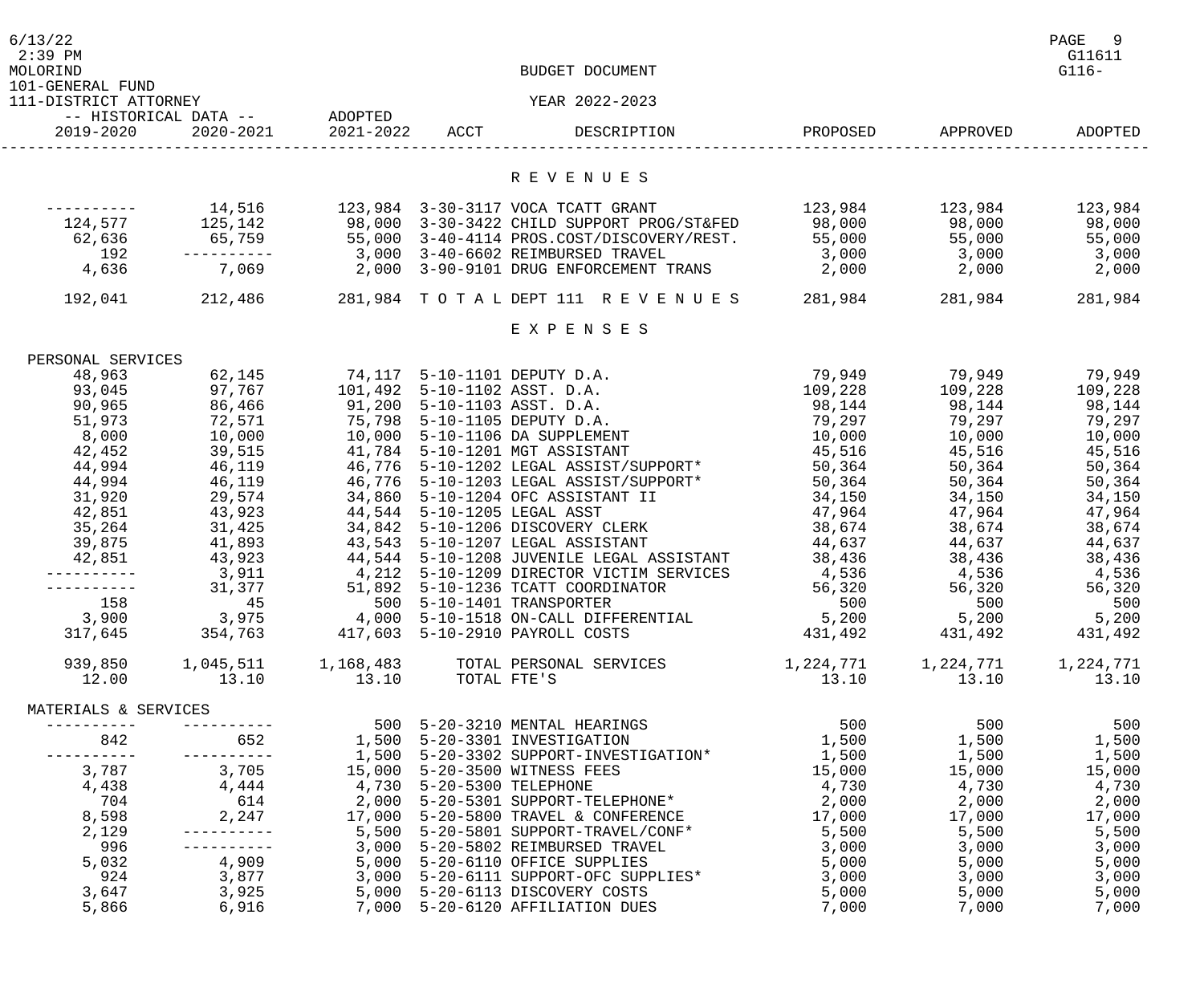| 6/13/22<br>$2:39$ PM                                                            |                      |                          |                               |                                                              |               |               | PAGE<br>10<br>G11611 |
|---------------------------------------------------------------------------------|----------------------|--------------------------|-------------------------------|--------------------------------------------------------------|---------------|---------------|----------------------|
| MOLORIND                                                                        |                      |                          |                               | BUDGET DOCUMENT                                              |               |               | $G116-$              |
| 101-GENERAL FUND<br>111-DISTRICT ATTORNEY<br>-- HISTORICAL DATA --<br>2019-2020 | ADOPTED<br>2021-2022 | ACCT                     | YEAR 2022-2023<br>DESCRIPTION | PROPOSED                                                     | APPROVED      | ADOPTED       |                      |
|                                                                                 | 2020-2021            |                          |                               |                                                              |               |               |                      |
| 500                                                                             | 25,942<br>96         | 36,800<br>500            |                               | 5-20-6132 TCATT GRANT EXPENSES<br>5-20-6400 BOOKS/CD SERVICE | 38,000<br>500 | 38,000<br>500 | 38,000<br>500        |
| 14,177                                                                          | 12,766               | 14,000                   |                               | 5-20-6402 COPY MACH LEASE                                    | 14,000        | 14,000        | 14,000               |
| 7,650                                                                           | 7,736                | 7,971                    |                               | 5-20-6404 SERVICE CONTRACT/KARPEL                            | 7,971         | 7,971         | 7,971                |
| 4,948                                                                           | 4,370                | 5,000                    | $5 - 20 - 6600$               | VICTIM PROGRAM EXPENSES                                      | 5,000         | 5,000         | 5,000                |
| 1,384                                                                           | 970                  | 2,000                    |                               | 5-20-7000 SMALL EQUIPMENT                                    | 2,700         | 2,700         | 2,700                |
| 65,622<br>CAPITAL OUTLAY                                                        | 83,169               | 137,001                  |                               | TOTAL MATERIALS & SERVICES                                   | 138,901       | 138,901       | 138,901              |
|                                                                                 |                      | 13,000                   |                               | 5-40-7411 SUPPORT-EQUIP*                                     | 13,000        | 13,000        | 13,000               |
|                                                                                 |                      | 13,000                   |                               | TOTAL CAPITAL OUTLAY                                         | 13,000        | 13,000        | 13,000               |
| 1,005,472                                                                       | 1,128,680            | 1,318,484 TOTAL DEPT 111 |                               | E X P E N S E S                                              | 1,376,672     | 1,376,672     | 1,376,672            |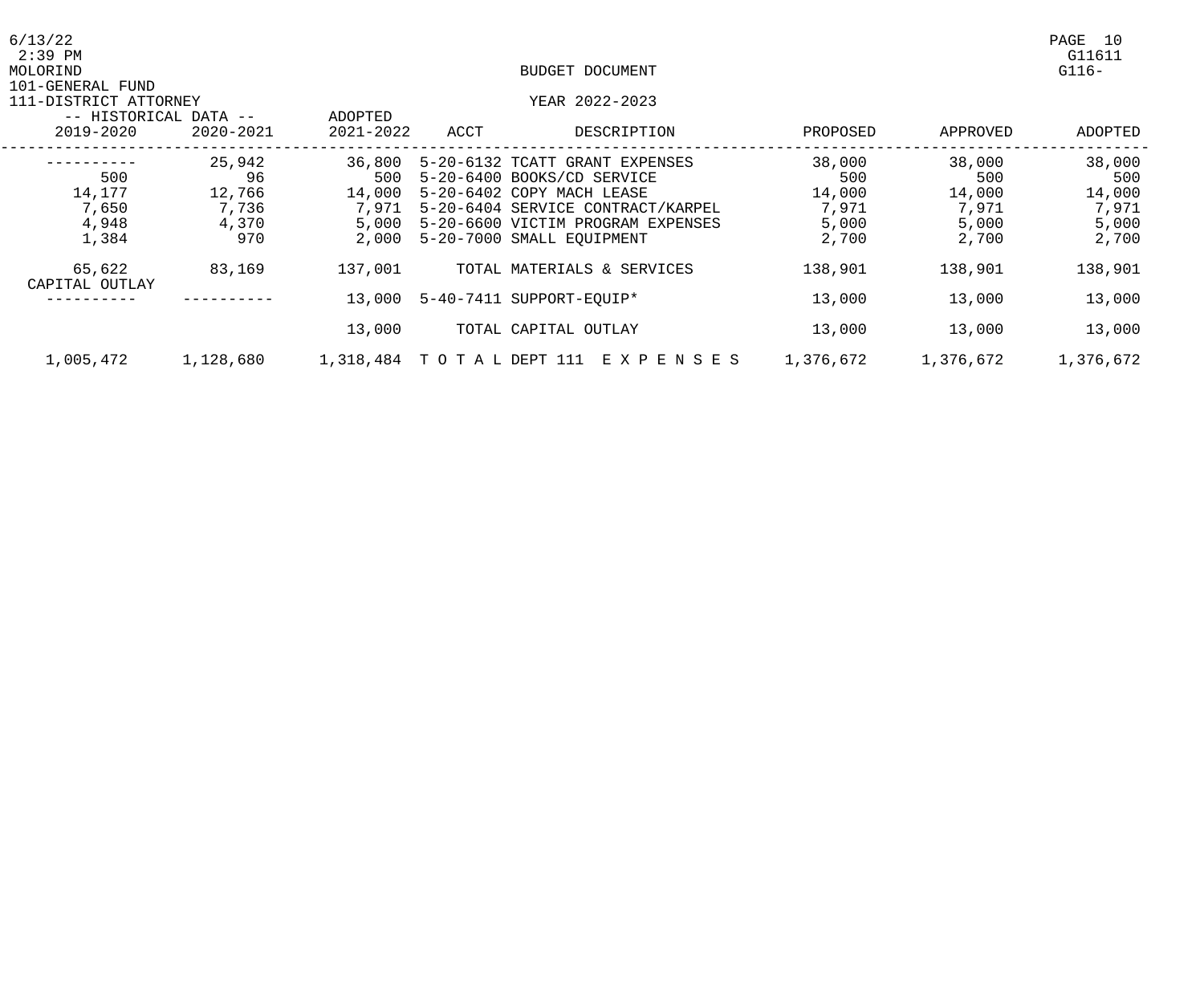| 6/13/22<br>$2:39$ PM<br>MOLORIND        |                                            |           |                           | BUDGET DOCUMENT                           |          |                 | PAGE 11<br>G11611<br>$G116-$ |
|-----------------------------------------|--------------------------------------------|-----------|---------------------------|-------------------------------------------|----------|-----------------|------------------------------|
| 101-GENERAL FUND<br>113-VOCA GRANT/D.A. |                                            |           |                           | YEAR 2022-2023                            |          |                 |                              |
| 2019-2020                               | -- HISTORICAL DATA -- ADOPTED<br>2020-2021 | 2021-2022 | ACCT                      | DESCRIPTION                               | PROPOSED | APPROVED        | ADOPTED                      |
|                                         |                                            |           |                           | R E V E N U E S                           |          |                 |                              |
|                                         |                                            |           |                           |                                           |          |                 |                              |
| 99,000                                  | 113,208                                    |           |                           | 110,035 3-30-3114 V.O.C.A. GRANT          |          | 105,471 105,471 | 105,471                      |
| 99,000                                  | 113,208                                    |           |                           | 110,035 TOTAL DEPT 113 REVENUES           | 105,471  | 105,471         | 105,471                      |
|                                         |                                            |           |                           | EXPENSES                                  |          |                 |                              |
| PERSONAL SERVICES                       |                                            |           |                           |                                           |          |                 |                              |
| 20,917                                  | 21,976                                     |           |                           | 22,842 5-10-1201 VICTIM ADVOCATE          | 24,597   | 24,597          | 24,597                       |
| 33,820                                  | 28,035                                     |           |                           | 35,154 5-10-1202 VICTIM ADVOCATE GRANT    | 37,836   | 37,836          | 37,836                       |
| 17,882                                  | 10,559                                     |           |                           | 11,368 5-10-1207 DIRECTOR VICTIM SERVICES | 12,244   | 12,244          | 12,244                       |
| 32,348                                  | 24,301                                     |           |                           | 31,833 5-10-2910 PAYROLL COSTS            | 33,603   | 33,603          | 33,603                       |
| 104,967                                 | 84,871                                     | 101, 197  |                           | TOTAL PERSONAL SERVICES                   | 108,280  | 108,280         | 108,280                      |
| 1.87                                    | 1.87                                       | 1.87      | TOTAL FTE'S               |                                           | 1.87     | 1.87            | 1.87                         |
| MATERIALS & SERVICES                    |                                            |           |                           |                                           |          |                 |                              |
| 328                                     | 369                                        |           | 4,000 5-20-5800 TRAINING  |                                           |          |                 |                              |
| 100                                     | 229                                        |           |                           | 838 5-20-6110 OFFICE SUPPLIES             |          |                 |                              |
| 875                                     | 365                                        |           | 4,000 5-20-6119 EMERGENCY |                                           |          |                 |                              |
| 1,303                                   | 963                                        | 8,838     |                           | TOTAL MATERIALS & SERVICES                |          |                 |                              |
| 106,270                                 | 85,834                                     |           |                           | 110,035 TOTAL DEPT 113 EXPENSES           | 108,280  | 108,280         | 108,280                      |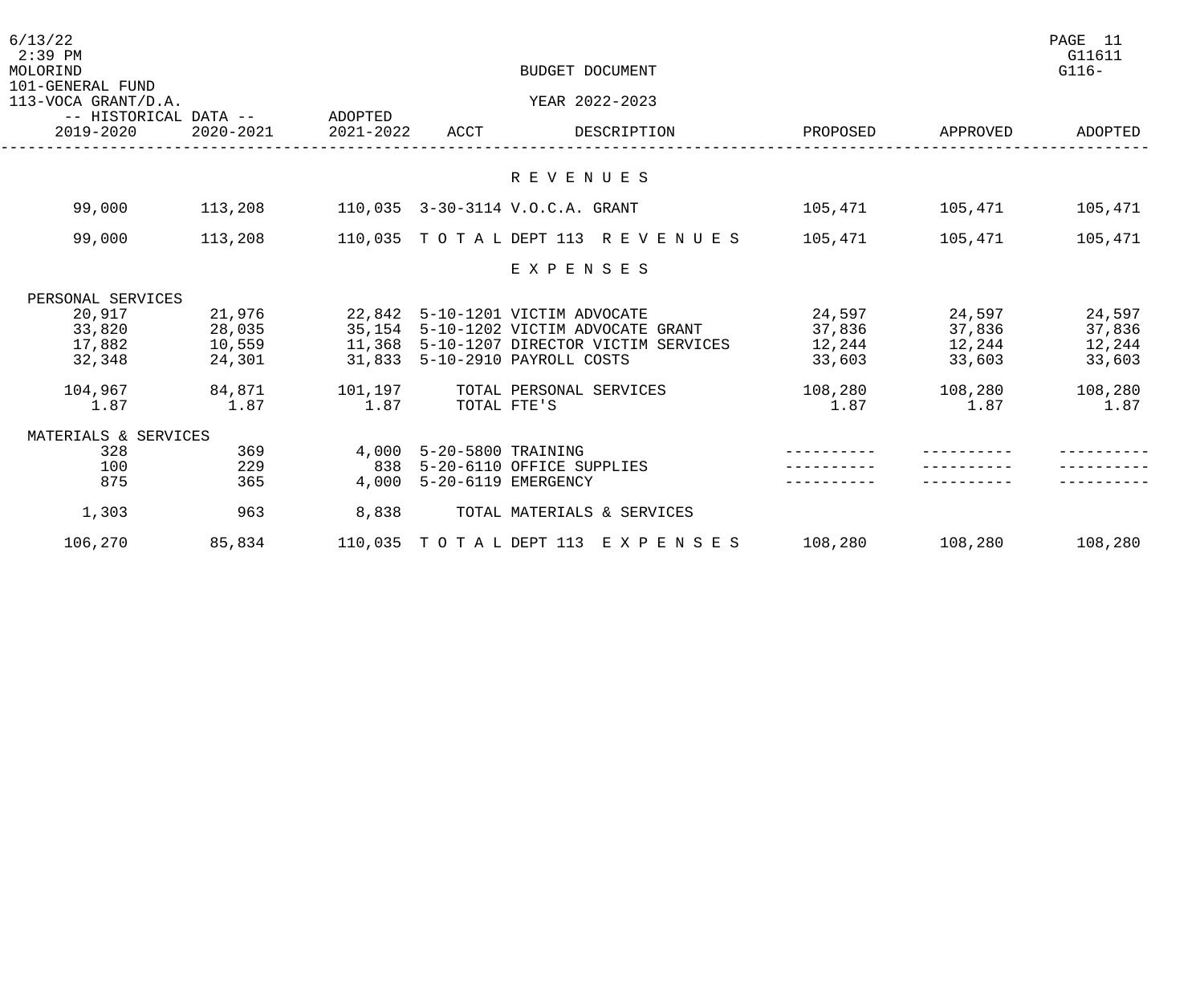| ADOPTED<br>APPROVED |
|---------------------|
|                     |
|                     |
| 77,167<br>77,167    |
| 77,167<br>77,167    |
|                     |
|                     |
| 21,756<br>21,756    |
| 9,277<br>9,277      |
| 31,033<br>31,033    |
| .48<br>.48          |
|                     |
| 40,000<br>40,000    |
| 4,000<br>4,000      |
| 2,139<br>2,139      |
| 46,139<br>46,139    |
| 77,172<br>77,172    |
|                     |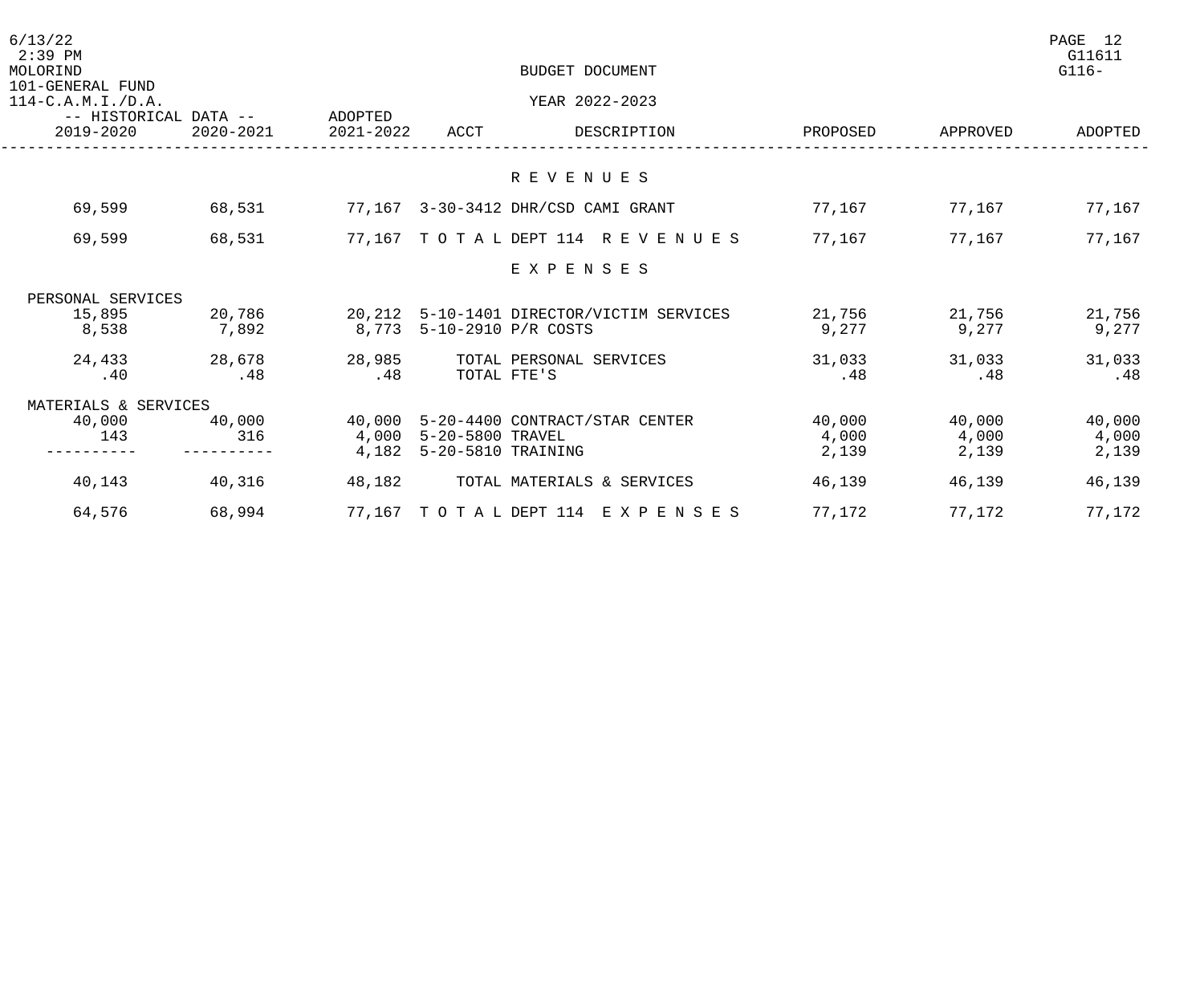| 6/13/22<br>$2:39$ PM<br>MOLORIND<br>101-GENERAL FUND |                        |                             |                           | BUDGET DOCUMENT                         |          |          | PAGE 13<br>G11611<br>$G116-$ |
|------------------------------------------------------|------------------------|-----------------------------|---------------------------|-----------------------------------------|----------|----------|------------------------------|
| 116-ONTARIO JUSTICE COURT                            |                        |                             |                           | YEAR 2022-2023                          |          |          |                              |
| -- HISTORICAL DATA --<br>2019-2020                   | 2020-2021              | ADOPTED<br>2021-2022        | ACCT                      | DESCRIPTION                             | PROPOSED | APPROVED | ADOPTED                      |
|                                                      |                        |                             |                           | R E V E N U E S                         |          |          |                              |
|                                                      |                        |                             |                           |                                         |          |          |                              |
| 935,136                                              | 881,297                |                             |                           | 750,000 3-40-5101 JUSTICE CRT FINES/ONT | 750,000  | 750,000  | 750,000                      |
| 935,136                                              | 881,297                |                             |                           | 750,000 TOTAL DEPT 116 REVENUES         | 750,000  | 750,000  | 750,000                      |
|                                                      |                        |                             |                           | EXPENSES                                |          |          |                              |
| PERSONAL SERVICES                                    |                        |                             |                           |                                         |          |          |                              |
| 72,501                                               | 74,315                 | 75,348 5-10-1101 J P SALARY |                           |                                         | 79,152   | 79,152   | 79,152                       |
| 40,372                                               | 42,422                 |                             |                           | 44,456 5-10-1201 OFFICE MANAGER 1FTE    | 47,292   | 47,292   | 47,292                       |
| 96,264                                               | $102,569$<br>$109.403$ |                             |                           | 105,741 5-10-1202 O A II 3FTE           | 113,870  | 113,870  | 113,870                      |
| 106,438                                              | 109,403                |                             |                           | 126,942 5-10-2910 PAYROLL COSTS         | 126,568  | 126,568  | 126,568                      |
| 315,575                                              | 328,709                | 352,487                     |                           | TOTAL PERSONAL SERVICES                 | 366,882  | 366,882  | 366,882                      |
| 5.00                                                 | 5.00                   | 5.00                        | TOTAL FTE'S               |                                         | 5.00     | 5.00     | 5.00                         |
| MATERIALS & SERVICES                                 |                        |                             |                           |                                         |          |          |                              |
| 5,752                                                | 5,403                  |                             | 6,500 5-20-4100 UTILITIES |                                         | 6,500    | 6,500    | 6,500                        |
| 6,139                                                | 5,719                  |                             |                           | 6,500 5-20-4200 JANITOR & SUPPLIES      | 7,500    | 7,500    | 7,500                        |
| 401                                                  | 300                    |                             |                           | 1,950 5-20-4300 BUILDING MAINT.         | 1,950    | 1,950    | 1,950                        |
| 36,000                                               | 36,000                 | 36,000                      |                           | 5-20-4400 OFFICE RENT                   | 37,200   | 37,200   | 37,200                       |
| 3,867                                                | 4,214                  | 4,000                       | 5-20-5300 TELEPHONE       |                                         | 4,000    | 4,000    | 4,000                        |
| 2,000                                                | 2,500                  |                             | 2,500 5-20-5310 POSTAGE   |                                         | 2,500    | 2,500    | 2,500                        |
| 2,042                                                | 1,625                  |                             | 2,500 5-20-5800 TRAVEL    |                                         | 2,500    | 2,500    | 2,500                        |
| 5,878                                                | 4,354                  |                             |                           | 4,000 5-20-6110 OFFICE SUPPLIES         | 4,000    | 4,000    | 4,000                        |
| 7,178                                                | 7,453                  |                             |                           | 7,453 5-20-6111 DATA PROCESSING EXPENSE | 7,510    | 7,510    | 7,510                        |
| 385                                                  | 375                    | 500                         |                           | 5-20-6120 AFFILIATION DUES              | 500      | 500      | 500                          |
| 127                                                  | 385                    |                             | 1,250 5-20-6126 BANK FEES |                                         | 1,000    | 1,000    | 1,000                        |
| 2,951                                                | 2,972                  | 3,000                       |                           | 5-20-6402 COPY MACHINE LEASE            | 3,000    | 3,000    | 3,000                        |
| 1,283                                                | 2,000                  | 2,000                       |                           | 5-20-6600 COURT SECURITY                | 1,500    | 1,500    | 1,500                        |
| 74,003                                               | 73,300                 | 78,153                      |                           | TOTAL MATERIALS & SERVICES              | 79,660   | 79,660   | 79,660                       |
| 389,578                                              | 402,009                |                             |                           | 430,640 TOTAL DEPT 116 EXPENSES         | 446,542  | 446,542  | 446,542                      |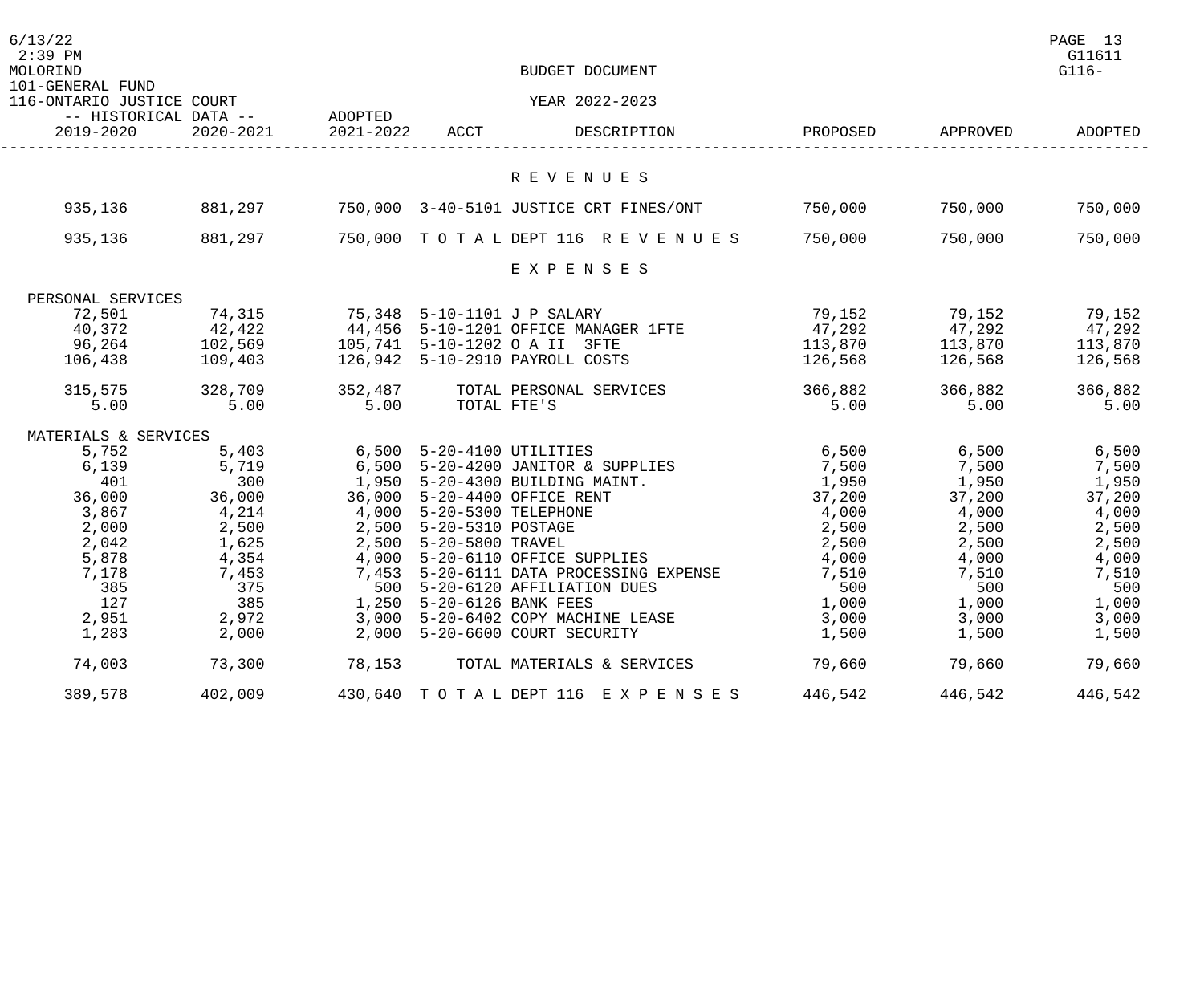| 6/13/22<br>$2:39$ PM<br>MOLORIND                             |           |           |                            | BUDGET DOCUMENT                          |          |          | PAGE 14<br>G11611<br>$G116-$ |
|--------------------------------------------------------------|-----------|-----------|----------------------------|------------------------------------------|----------|----------|------------------------------|
| 101-GENERAL FUND<br>$119$ -CFA/D.A.<br>-- HISTORICAL DATA -- |           | ADOPTED   |                            | YEAR 2022-2023                           |          |          |                              |
| 2019-2020                                                    | 2020-2021 | 2021-2022 | ACCT                       | DESCRIPTION                              | PROPOSED | APPROVED | ADOPTED                      |
|                                                              |           |           |                            | R E V E N U E S                          |          |          |                              |
| 20,248                                                       | 16,023    |           | 34,646 3-30-3505 CFA/STATE |                                          | 34,656   | 34,656   | 34,656                       |
| 20,248                                                       | 16,023    |           |                            | 34,646 TOTAL DEPT 119 REVENUES           | 34,656   | 34,656   | 34,656                       |
|                                                              |           |           |                            | EXPENSES                                 |          |          |                              |
| PERSONAL SERVICES                                            |           |           |                            |                                          |          |          |                              |
| 13,945                                                       | 14,651    |           |                            | 15,237 5-10-1201 VICTIM ADVOCATE .4      | 21,756   | 21,756   | 21,756                       |
| 5,961                                                        | 5,866     |           |                            | 6,312 5-10-1207 DIRECTOR/VICTIM SERVICES | 6,808    | 6,808    | 6,808                        |
| 8,958                                                        | 8,262     |           |                            | 9,650 5-10-2910 PAYROLL COSTS            | 10,194   | 10,194   | 10,194                       |
| 28,864                                                       | 28,779    | 31,199    |                            | TOTAL PERSONAL SERVICES                  | 38,758   | 38,758   | 38,758                       |
| .55                                                          | .55       | .55       |                            | TOTAL FTE'S                              | .55      | .55      | .55                          |
| MATERIALS & SERVICES                                         |           |           |                            |                                          |          |          |                              |
|                                                              |           | 1,500     | 5-20-5810 TRAINING         |                                          | 1,500    | 1,500    | 1,500                        |
|                                                              |           | 1,038     |                            | 5-20-6110 OFFICE SUPPLIES                | 1,038    | 1,038    | 1,038                        |
|                                                              |           | 1,400     |                            | 5-20-6119 EMERGENCY SERVICES             | 1,400    | 1,400    | 1,400                        |
|                                                              |           | 3,938     |                            | TOTAL MATERIALS & SERVICES               | 3,938    | 3,938    | 3,938                        |
| 28,864                                                       | 28,779    |           |                            | 35,137 TOTAL DEPT 119 EXPENSES           | 42,696   | 42,696   | 42,696                       |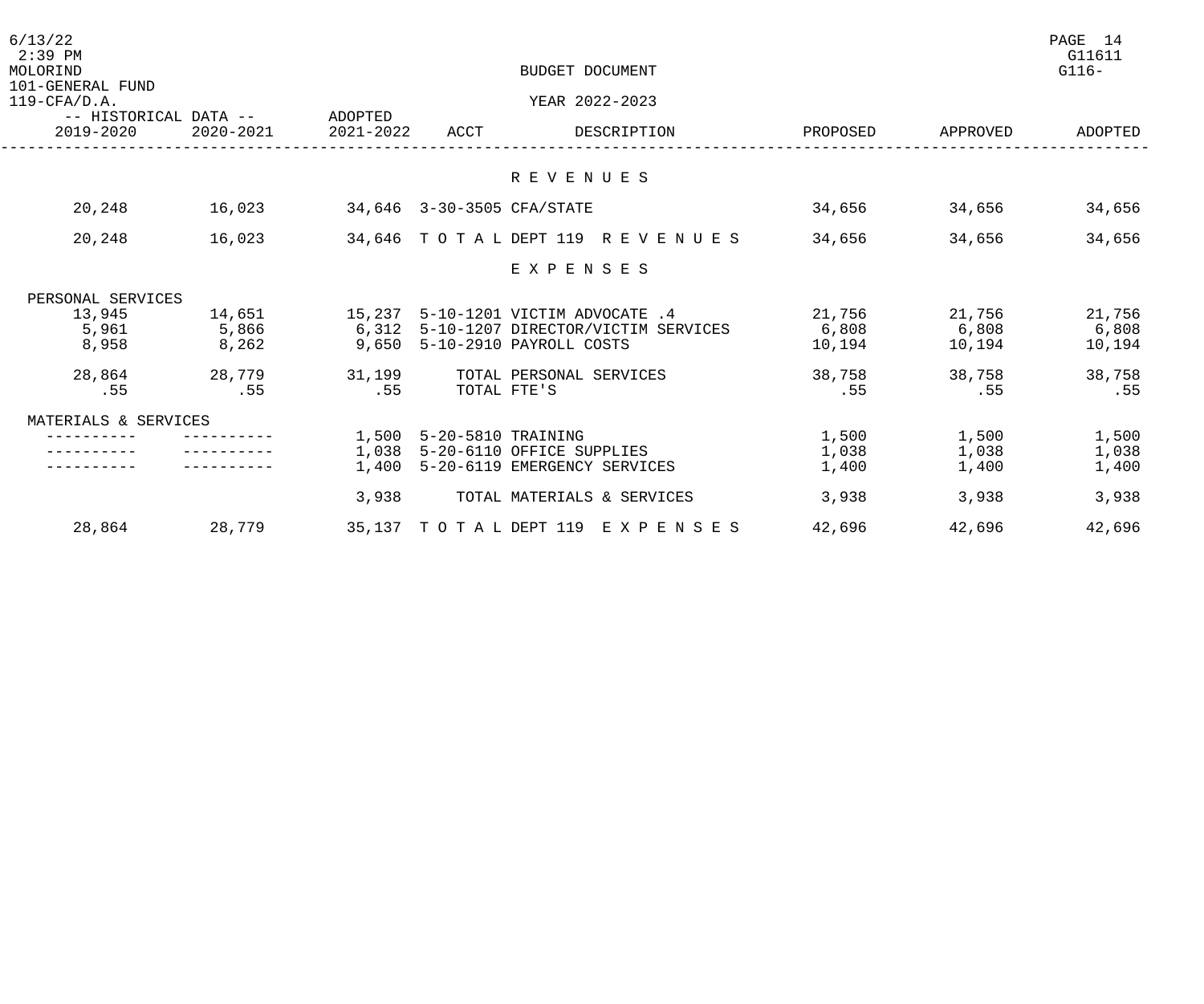| 6/13/22<br>$2:39$ PM<br>MOLORIND            |                                                                                |                                  | BUDGET DOCUMENT                                                                                                                                                                                                                                                                                                                           |                                     |                         | PAGE 15<br>G11611<br>$G116-$ |
|---------------------------------------------|--------------------------------------------------------------------------------|----------------------------------|-------------------------------------------------------------------------------------------------------------------------------------------------------------------------------------------------------------------------------------------------------------------------------------------------------------------------------------------|-------------------------------------|-------------------------|------------------------------|
| 101-GENERAL FUND<br>120-JUVENILE DEPARTMENT |                                                                                |                                  | YEAR 2022-2023                                                                                                                                                                                                                                                                                                                            |                                     |                         |                              |
| 2019-2020                                   | -- HISTORICAL DATA -- ADOPTED<br>2020-2021 2021-2022 ACCT                      |                                  | DESCRIPTION                                                                                                                                                                                                                                                                                                                               |                                     | PROPOSED APPROVED       | ADOPTED                      |
|                                             |                                                                                |                                  |                                                                                                                                                                                                                                                                                                                                           |                                     |                         |                              |
|                                             |                                                                                |                                  | R E V E N U E S                                                                                                                                                                                                                                                                                                                           |                                     |                         |                              |
|                                             |                                                                                |                                  |                                                                                                                                                                                                                                                                                                                                           | $- - - - - - - - - - -$             |                         |                              |
|                                             |                                                                                |                                  | 15,000 3-30-3433 OYA EXPUNCTION                                                                                                                                                                                                                                                                                                           | $30,000$ $30,000$ $30,000$ $30,000$ |                         |                              |
|                                             |                                                                                |                                  | 1,500 3-40-4117 PROGRAM LEAP                                                                                                                                                                                                                                                                                                              | $1,500$ $1,500$ $1,500$             |                         |                              |
|                                             |                                                                                |                                  | 1,667       4,929       4,000 3-40-4139 JUV.RESTITUTION/PASS-THRU      4,000       4,000       4,000                                                                                                                                                                                                                                      |                                     |                         |                              |
|                                             |                                                                                |                                  |                                                                                                                                                                                                                                                                                                                                           |                                     |                         |                              |
|                                             |                                                                                |                                  |                                                                                                                                                                                                                                                                                                                                           |                                     |                         |                              |
| 100                                         |                                                                                |                                  |                                                                                                                                                                                                                                                                                                                                           |                                     |                         |                              |
| 6,631                                       | 10,402                                                                         |                                  | 22,075 TOTALDEPT 120 REVENUES 37,235                                                                                                                                                                                                                                                                                                      |                                     | 37,235                  | 37,235                       |
|                                             |                                                                                |                                  | EXPENSES                                                                                                                                                                                                                                                                                                                                  |                                     |                         |                              |
| PERSONAL SERVICES                           |                                                                                |                                  |                                                                                                                                                                                                                                                                                                                                           |                                     |                         |                              |
| 71,832                                      | 74,237 75,216 5-10-1101 DIRECTOR                                               |                                  |                                                                                                                                                                                                                                                                                                                                           | 81,928 81,928 81,928                |                         |                              |
| ----------                                  |                                                                                |                                  | 56,559 58,536 5-10-1105 SENIOR COUNSELOR 62,976 62,976 62,976 62,976                                                                                                                                                                                                                                                                      |                                     |                         |                              |
|                                             | 24,924 45,028 47,820 5-10-1201 COUNSELOR                                       |                                  |                                                                                                                                                                                                                                                                                                                                           | $51,504$ $51,504$ $51,504$          |                         |                              |
| 54,690                                      |                                                                                |                                  |                                                                                                                                                                                                                                                                                                                                           |                                     |                         |                              |
| 55,190                                      | 56,058 56,844 5-10-1202 COUNSELOR<br>---------- ---------- 5-10-1203 COUNSELOR |                                  | <u> 1980 - John Stein, amerikansk politiker (</u>                                                                                                                                                                                                                                                                                         | $62,212$ $62,212$ $62,212$ $62,212$ |                         |                              |
| 54,357                                      | 56,058 56,844 5-10-1204 COUNSELOR                                              |                                  |                                                                                                                                                                                                                                                                                                                                           | $47,856$ $47,856$ $47,856$          |                         |                              |
| 54,135                                      | 56,058                                                                         | 56,844    5-10-1205    COUNSELOR |                                                                                                                                                                                                                                                                                                                                           | 49,846 49,846 49,846                |                         |                              |
| 55,190                                      | 56,058                                                                         | 56,844 5-10-1206 COUNSELOR       |                                                                                                                                                                                                                                                                                                                                           | $61,212$ $61,212$ $61,212$          |                         |                              |
| 33,110                                      |                                                                                |                                  | 40,333       43,384  5-10-1210 OFC/FACILITY MGR           42,276      42,276       42,276                                                                                                                                                                                                                                                 |                                     |                         |                              |
| 21,175                                      |                                                                                |                                  |                                                                                                                                                                                                                                                                                                                                           |                                     |                         |                              |
|                                             |                                                                                |                                  |                                                                                                                                                                                                                                                                                                                                           |                                     |                         |                              |
|                                             | 1,466 34,057 5-10-1402 CSW/TRACKER                                             |                                  |                                                                                                                                                                                                                                                                                                                                           | $35,712$ $35,712$ $35,712$          |                         |                              |
|                                             |                                                                                |                                  | 10,000 5-10-1511 OVERTIME EXPUNCTION 23,255                                                                                                                                                                                                                                                                                               |                                     |                         | 23, 255 23, 255              |
| 750                                         | 1,125                                                                          |                                  | 4,000 5-10-1518 ON-CALL DIFFERENTIAL                                                                                                                                                                                                                                                                                                      | 5,200 5,200                         |                         | 5,200                        |
| 255,508                                     | 250,176                                                                        |                                  | 321,435 5-10-2910 PAYROLL COSTS                                                                                                                                                                                                                                                                                                           |                                     | 361,484 361,484         | 361,484                      |
|                                             |                                                                                |                                  | 680,861 748,991 860,948 TOTAL PERSONAL SERVICES 923,663 923,663                                                                                                                                                                                                                                                                           |                                     |                         | 923,663                      |
|                                             |                                                                                | $10.00$ TOTAL FTE'S              |                                                                                                                                                                                                                                                                                                                                           |                                     | $10.00$ $10.00$ $10.00$ |                              |
|                                             | 10.00   11.00                                                                  |                                  |                                                                                                                                                                                                                                                                                                                                           |                                     |                         |                              |
| MATERIALS & SERVICES                        |                                                                                |                                  |                                                                                                                                                                                                                                                                                                                                           |                                     |                         |                              |
| 3,548                                       | 5,973                                                                          |                                  | 6,381 5-20-3210 SUPPORT SERVICES 6,381 6,381 6,381 6,381                                                                                                                                                                                                                                                                                  |                                     |                         |                              |
|                                             |                                                                                |                                  | 8,371 5,860 40,000 5-20-3211 DETENT.& DET.ALTERNATIVES 40,000 40,000 40,000 40,000                                                                                                                                                                                                                                                        |                                     |                         |                              |
|                                             | 6,803 6,207 8,000 5-20-5300 TELEPHONE                                          |                                  | $\begin{array}{cccc} 8\, ,000 & \phantom{000} & 8\, ,000 & \phantom{000} & 8\, ,000 & \phantom{000} & 8\, ,000 & \phantom{0000} & 8\, ,000 & \phantom{0000} & 20\, ,000 & \phantom{00000} & 20\, ,000 & \phantom{000000} & 000 & \phantom{0000000} & 000 & \phantom{00000000} & 000 & \phantom{00000000} & 000 & \phantom{00000000} & 00$ |                                     |                         |                              |
| 10,522                                      | 12,171  20,000  5-20-5800 TRAVEL                                               |                                  | 10,522 12,171 20,000 5-20-5800 TRAVEL 20,000 20,000 20,000 20,000 20,000<br>1,325 9,799 7,000 5-20-5820 STAFF TRAINING 7,000 7,000 7,000 7,000                                                                                                                                                                                            |                                     |                         |                              |
|                                             |                                                                                |                                  |                                                                                                                                                                                                                                                                                                                                           |                                     |                         |                              |
|                                             |                                                                                |                                  | 10,383      8,000       8,000 5-20-6110 OFFICE SUPPLIES          8,000      8,000       8,000                                                                                                                                                                                                                                             |                                     |                         |                              |
| ----------                                  |                                                                                |                                  | 678       3,000 5-20-6117 WORK CREW EXPENSES         3,000      3,000       3,000                                                                                                                                                                                                                                                         |                                     |                         |                              |
|                                             | 1,827 1,818 1,900 5-20-6120 DUES                                               |                                  |                                                                                                                                                                                                                                                                                                                                           | 1,900                               | 1,900                   | 1,900                        |
|                                             | $12,416$ ----------                                                            |                                  | --------- 5-20-7000 SMALL EQUIPMENT                                                                                                                                                                                                                                                                                                       | ___________                         | ___________             | -----------                  |
|                                             |                                                                                |                                  | 4,303      4,369       4,000 5-20-8021 JUV RESTITUTION/PASS-THRU      4,000      4,000                                                                                                                                                                                                                                                    |                                     |                         | 4,000                        |
| 3,431                                       |                                                                                |                                  | 5,001 5,800 5-20-8023 FACILITY UTIL/SUPPLIES 5,800 5,800 5,800 5,800                                                                                                                                                                                                                                                                      |                                     |                         |                              |
|                                             |                                                                                |                                  |                                                                                                                                                                                                                                                                                                                                           |                                     |                         | 500                          |
|                                             |                                                                                |                                  | 1,500 5-20-8026 PROJECT LEAP EXPENSE                                                                                                                                                                                                                                                                                                      | $1,500$ $1,500$ $1,500$ $1,500$     |                         |                              |
| 62,929                                      |                                                                                | 59,951 106,081                   | TOTAL MATERIALS & SERVICES                                                                                                                                                                                                                                                                                                                | 106,081                             | 106,081                 | 106,081                      |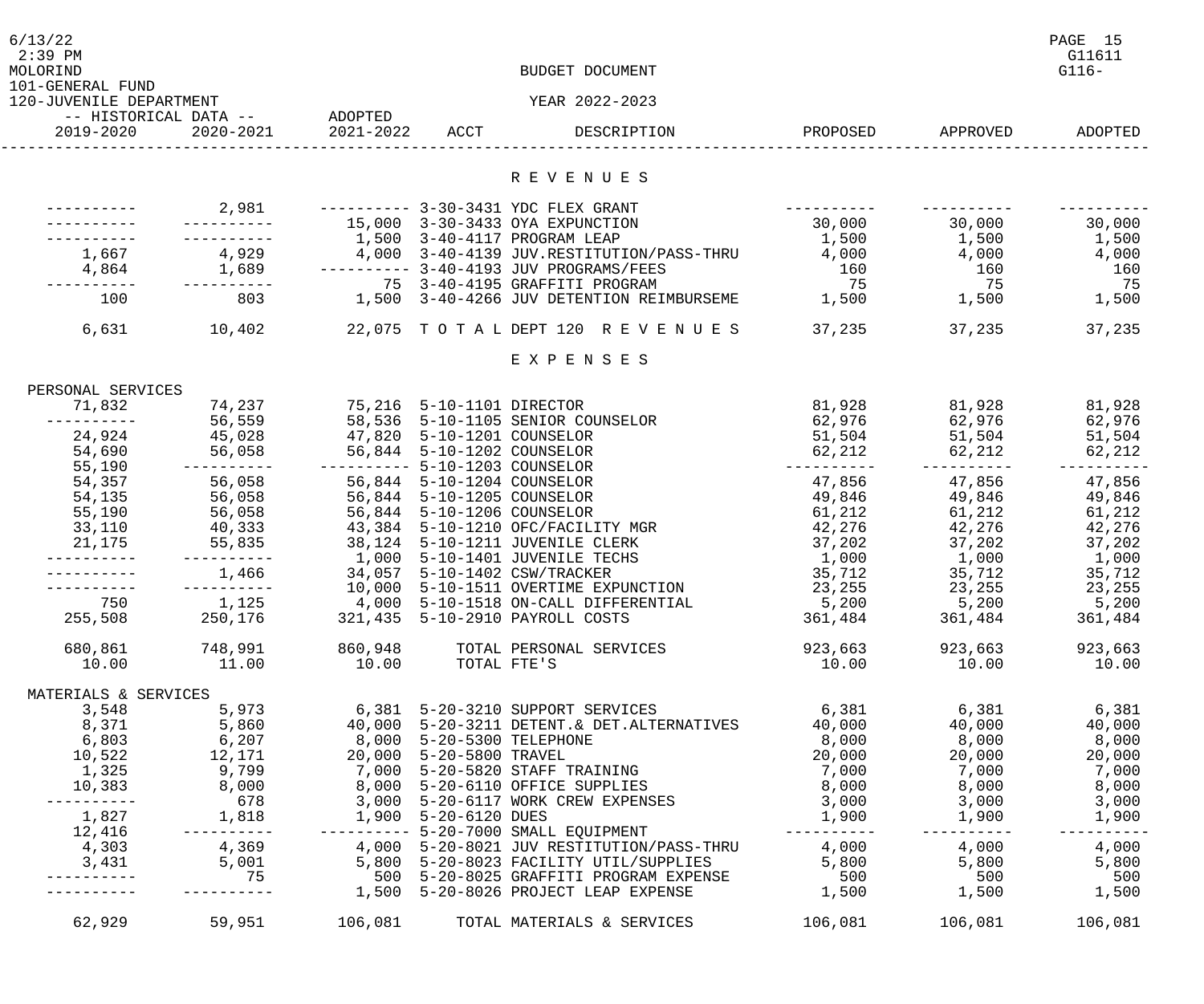| 6/13/22<br>$2:39$ PM<br>MOLORIND            |           |                          |                 | BUDGET DOCUMENT               |           |           | PAGE<br>-16<br>G11611<br>$G116-$ |
|---------------------------------------------|-----------|--------------------------|-----------------|-------------------------------|-----------|-----------|----------------------------------|
| 101-GENERAL FUND<br>120-JUVENILE DEPARTMENT |           |                          |                 | YEAR 2022-2023                |           |           |                                  |
| -- HISTORICAL DATA --<br>2019-2020          | 2020-2021 | ADOPTED<br>$2021 - 2022$ | ACCT            | DESCRIPTION                   | PROPOSED  | APPROVED  | ADOPTED                          |
| TRANSFERS<br>20,000                         | 10,000    | 10,000                   |                 | 5-50-7411 MS 11 DETENTION TRF | 10,000    | 10,000    | 10,000                           |
| 20,000                                      | 10,000    | 10,000                   |                 | TOTAL TRANSFERS               | 10,000    | 10,000    | 10,000                           |
| 763,790                                     | 818,942   | 977,029                  | TO TAL DEPT 120 | E X P E N S E S               | 1,039,744 | 1,039,744 | 1,039,744                        |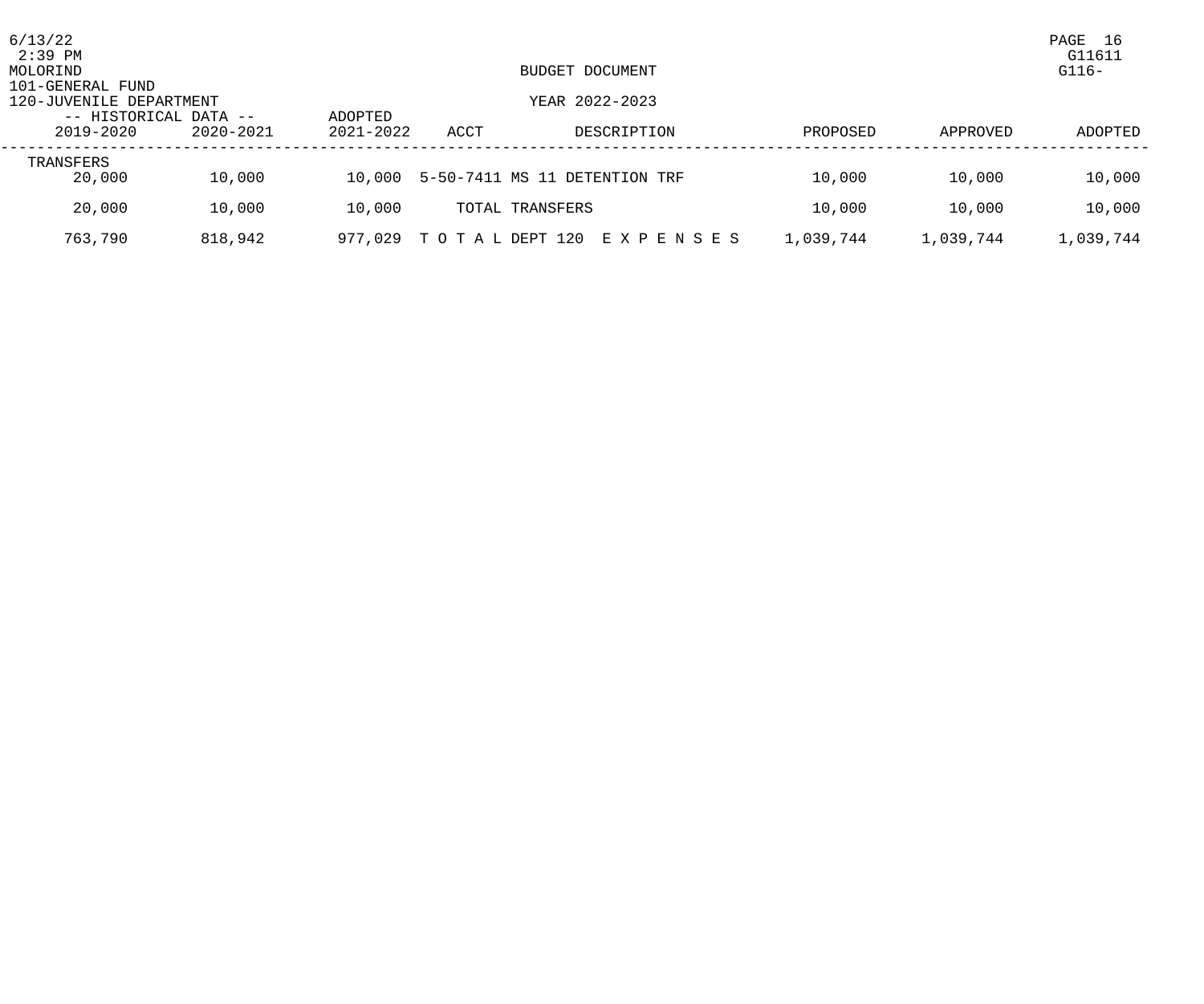| 6/13/22<br>$2:39$ PM<br>MOLORIND                                   |                                |                                                                               |             | BUDGET DOCUMENT                                                                                                                                                               |                                                                                              |                         | PAGE 17<br>G11611<br>$G116-$ |
|--------------------------------------------------------------------|--------------------------------|-------------------------------------------------------------------------------|-------------|-------------------------------------------------------------------------------------------------------------------------------------------------------------------------------|----------------------------------------------------------------------------------------------|-------------------------|------------------------------|
| 101-GENERAL FUND<br>121-COURTHOUSE                                 |                                |                                                                               |             | YEAR 2022-2023                                                                                                                                                                |                                                                                              |                         |                              |
|                                                                    | -- HISTORICAL DATA -- ADOPTED  |                                                                               |             |                                                                                                                                                                               |                                                                                              |                         |                              |
| 2019-2020                                                          | 2020-2021                      | 2021-2022                                                                     | ACCT        | DESCRIPTION                                                                                                                                                                   | PROPOSED                                                                                     | APPROVED                | ADOPTED                      |
|                                                                    |                                |                                                                               |             | EXPENSES                                                                                                                                                                      |                                                                                              |                         |                              |
|                                                                    |                                |                                                                               |             |                                                                                                                                                                               |                                                                                              |                         |                              |
| PERSONAL SERVICES                                                  |                                |                                                                               |             |                                                                                                                                                                               |                                                                                              |                         |                              |
|                                                                    | 24,908 32,768<br>36,124 37,953 |                                                                               |             | 25,532 5-10-1101 MAINT. SPEC .5FTE                                                                                                                                            | 25,532<br>42,480<br>42,480<br>42,480<br>42,480                                               |                         |                              |
|                                                                    |                                | 39,456 5-10-1201 CUSTODIAN                                                    |             |                                                                                                                                                                               |                                                                                              |                         |                              |
|                                                                    |                                |                                                                               |             |                                                                                                                                                                               | 10,000 10,000                                                                                |                         | 10,000                       |
|                                                                    |                                |                                                                               |             |                                                                                                                                                                               | -----------                                                                                  |                         |                              |
| 25,791                                                             |                                |                                                                               |             | 32,283 39,145 5-10-2910 PAYROLL COSTS                                                                                                                                         |                                                                                              | 40,264 40,264           | 40,264                       |
| 94,312                                                             | 110,056                        |                                                                               |             | 114,133 TOTAL PERSONAL SERVICES                                                                                                                                               | 118,276 118,276                                                                              |                         | 118,276                      |
| 1.50                                                               | 1.50                           | 1.50                                                                          | TOTAL FTE'S |                                                                                                                                                                               |                                                                                              | $1.50$ $1.50$ $1.50$    |                              |
| MATERIALS & SERVICES                                               |                                |                                                                               |             |                                                                                                                                                                               |                                                                                              |                         |                              |
| $7,523$<br>$27,503$<br>$6,334$<br>$41,248$<br>$15,709$<br>$19,268$ |                                | 9,000 5-20-4100 HEAT<br>26,000 5-20-4101 POWER<br>8,000 5-20-4102 WATER (CAPR |             |                                                                                                                                                                               | 9,000 9,000<br>26,000 26,000<br>9,000 9,000<br>72,000 72,000<br>11,000 11,000<br>5,700 5,700 |                         | 9,000<br>26,000              |
|                                                                    |                                |                                                                               |             |                                                                                                                                                                               |                                                                                              |                         |                              |
|                                                                    |                                |                                                                               |             | 6,400 9,000 5-20-4102 WATER/GARBAGE<br>25,942 72,000 5-20-4300 COURTHOUSE REPAIRS<br>19,268 9,500 5-20-4301 HEATING CONTRACT<br>3,493 5,700 5-20-4302 JUV MAINT/HVAC CONTRACT |                                                                                              |                         | 9,000                        |
|                                                                    |                                |                                                                               |             |                                                                                                                                                                               |                                                                                              |                         | 72,000                       |
|                                                                    |                                |                                                                               |             |                                                                                                                                                                               |                                                                                              |                         | 11,000                       |
| 5,845                                                              |                                |                                                                               |             |                                                                                                                                                                               |                                                                                              |                         | 5,700                        |
| 308                                                                |                                |                                                                               |             | 295 500 5-20-5300 TELEPHONE<br>500 5-20-5300 TELEPHONE<br>500 5-20-5800 TRAVEL/TRAINING                                                                                       | 500                                                                                          | 500                     | 500                          |
| -----------                                                        |                                |                                                                               |             |                                                                                                                                                                               | 500                                                                                          | 500                     | 500                          |
| 21,612                                                             |                                |                                                                               |             | 28,164 20,000 5-20-6500 HOUSEKEEPG.SUPPLIES                                                                                                                                   | 25,000                                                                                       | 25,000 25,000           |                              |
| 126,082<br>CAPITAL OUTLAY                                          | 119,222                        |                                                                               |             | 152,200 TOTAL MATERIALS & SERVICES                                                                                                                                            |                                                                                              | 158,700 158,700         | 158,700                      |
| 73,328 82,814                                                      |                                |                                                                               |             | 124,730 5-40-7004 CAPITAL OUTLAY                                                                                                                                              | 169,055                                                                                      |                         |                              |
| 73,328                                                             | 82,814                         |                                                                               |             | 124,730 TOTAL CAPITAL OUTLAY                                                                                                                                                  | 169,055                                                                                      |                         |                              |
| 293,722                                                            | 312,092                        |                                                                               |             | 391,063 TOTAL DEPT 121 EXPENSES                                                                                                                                               |                                                                                              | 446,031 276,976 276,976 |                              |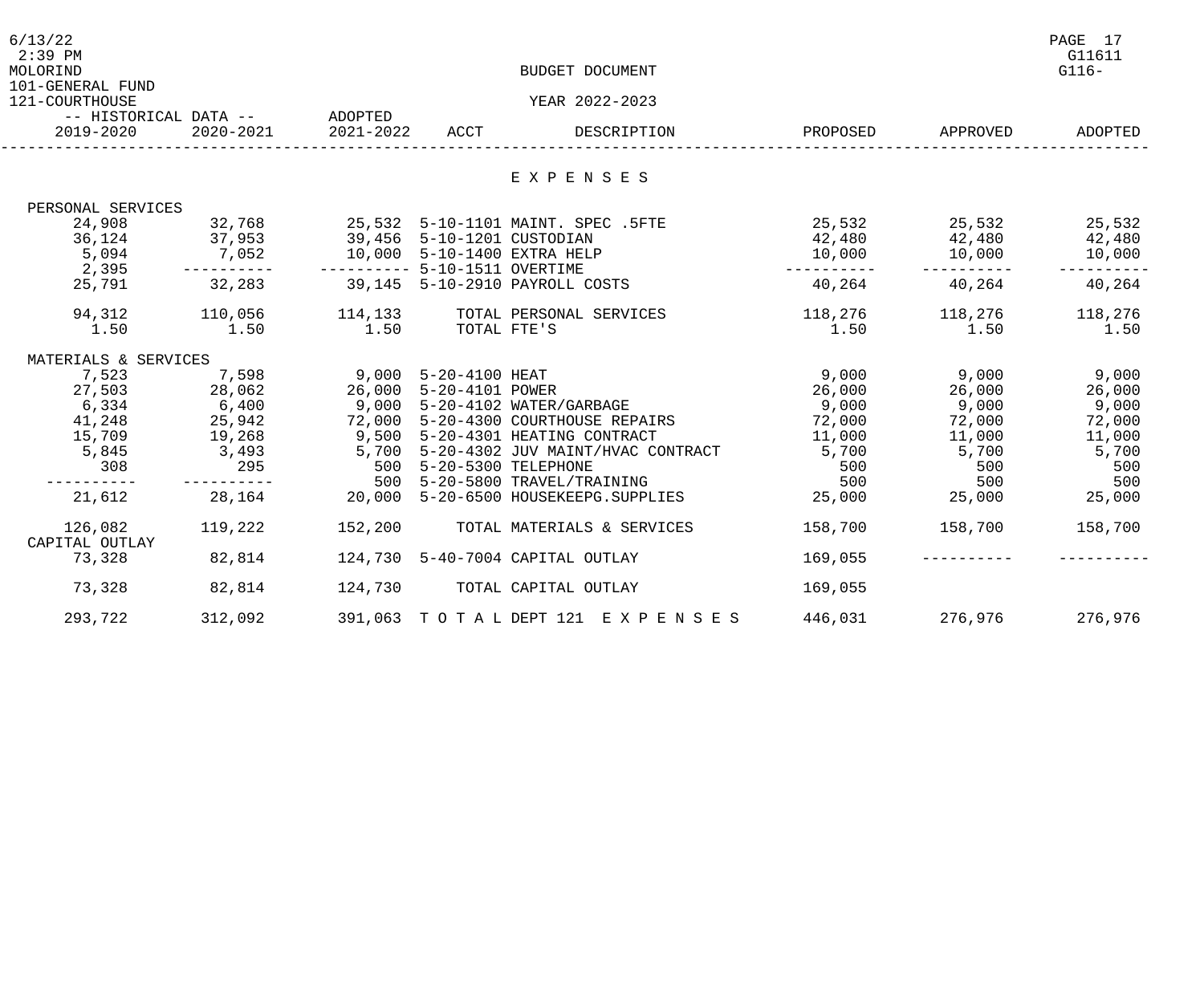| 6/13/22<br>$2:39$ PM<br>MOLORIND<br>101-GENERAL FUND |                                            |                           | BUDGET DOCUMENT                           |               |                   | PAGE 18<br>G11611<br>$G116-$ |
|------------------------------------------------------|--------------------------------------------|---------------------------|-------------------------------------------|---------------|-------------------|------------------------------|
| 124-PLANNING/ZONING                                  |                                            |                           | YEAR 2022-2023                            |               |                   |                              |
| 2019-2020                                            | -- HISTORICAL DATA -- ADOPTED<br>2020-2021 |                           | 2021-2022 ACCT DESCRIPTION                |               | PROPOSED APPROVED | ADOPTED                      |
|                                                      |                                            |                           | R E V E N U E S                           |               |                   |                              |
|                                                      |                                            |                           |                                           |               |                   |                              |
|                                                      |                                            |                           | 100 3-30-3410 DLCD/MEAS 56 REIMBURSE.     | 100           | 100               | 100                          |
|                                                      | 50,000<br>20,975                           |                           | 50,000 3-40-4114 GRANT REVENUE            | __________    |                   |                              |
| 18,358                                               |                                            |                           | 15,000 3-40-4132 PLANNING FEES            | 15,000        | 15,000            | 15,000                       |
|                                                      |                                            |                           | 100 3-40-6600 REIMBURSE.FOR SERVICES      | 100           | 100               | 100                          |
| 18,358                                               | 70,975                                     |                           | 65,200 TOTALDEPT 124 REVENUES 15,200      |               | 15,200            | 15,200                       |
|                                                      |                                            |                           | EXPENSES                                  |               |                   |                              |
| PERSONAL SERVICES                                    |                                            |                           |                                           |               |                   |                              |
| 62,459                                               |                                            |                           | 65,351 67,860 5-10-1101 PLANNING DIRECTOR | 73,022        | 73,022            | 73,022                       |
|                                                      |                                            |                           | --------- 5-10-1103 MANAGEMENT ASSISTANT  | -----------   | ----------        | --------                     |
|                                                      |                                            |                           | 49,572 5-10-1105 PLANNING MANAGER         | 54,648        | 54,648            | 54,648                       |
|                                                      |                                            |                           | 33,030 5-10-1202 PLANNING CLERK           | 37,351<br>600 | 37,351            | 37,351                       |
| 749                                                  | $840$<br>63,402                            |                           | 1,600    5-10-1600    PLAN.COMM.SECRETARY |               | 600               | 600                          |
| 62,483                                               |                                            |                           | 104,613 5-10-2910 PAYROLL COSTS           | 95,441        | 95,441            | 95,441                       |
| 165,456                                              | 172,132                                    | 256,675                   | TOTAL PERSONAL SERVICES                   | 261,062       | 261,062           | 261,062                      |
| 1.00                                                 | 2.00                                       | 4.00                      | TOTAL FTE'S                               | 4.00          | 4.00              | 4.00                         |
| MATERIALS & SERVICES                                 |                                            |                           |                                           |               |                   |                              |
|                                                      | 15,352                                     |                           | 85,000 5-20-3210 CONTRACTED SERVICES      | 250,000       | 250,000           | 250,000                      |
| 1,000                                                | 922<br>335<br>967                          |                           | 1,006 5-20-4300 MAP MACHINE MAINTENANCE   | 1,006         | 1,006             | 1,006                        |
| 425                                                  |                                            |                           | 500 5-20-4426 PLANNING COMM EXP           | 500           | 500               | 500                          |
| 989                                                  |                                            | 1,200 5-20-5300 TELEPHONE |                                           | 1,200         | 1,200             | 1,200                        |
| 1,171                                                | 1,298                                      |                           | 1,500 5-20-5400 LEGAL NOTICES             | 1,500         | 1,500             | 1,500                        |
| 4,459                                                | 117                                        |                           | 6,000 5-20-5800 TRAVEL & TRAINING         | 6,000         | 6,000             | 6,000                        |
| 4,911                                                | 5,753                                      | 5,800                     | 5-20-6110 OFFICE SUPPLIES                 | 6,700         | 6,700             | 6,700                        |
|                                                      | 300                                        | 305                       | 5-20-6120 AFFILIATION DUES                | 305           | 305               | 305                          |
| 125                                                  | 125                                        | 125                       | 5-20-6400 PUBLICAT., BULLETINS            | 125           | 125               | 125                          |
| 410                                                  | 469                                        | 500                       | 5-20-7000 SMALL EQUIPMENT                 | 500           | 500               | 500                          |
| 13,490                                               | 25,638                                     | 101,936                   | TOTAL MATERIALS & SERVICES                | 267,836       | 267,836           | 267,836                      |
| 178,946                                              | 197,770                                    |                           | 358, 611 TOTAL DEPT 124 EXPENSES          | 528,898       | 528,898           | 528,898                      |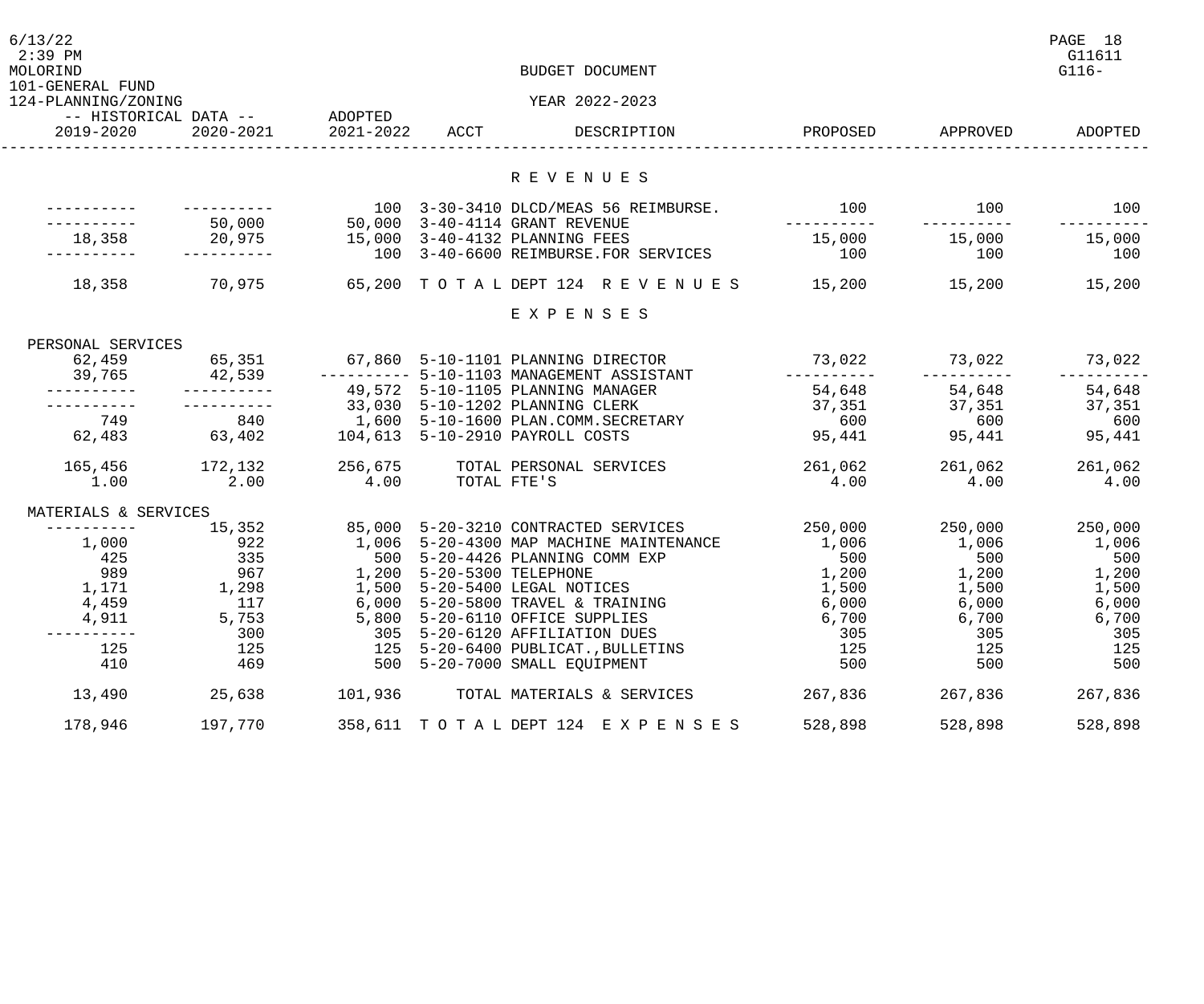| 6/13/22<br>$2:39$ PM<br>MOLORIND    |                                       |           |             | BUDGET DOCUMENT                                                                                                                               |                                |                                                                 | PAGE 19<br>G11611<br>$G116-$ |
|-------------------------------------|---------------------------------------|-----------|-------------|-----------------------------------------------------------------------------------------------------------------------------------------------|--------------------------------|-----------------------------------------------------------------|------------------------------|
| 101-GENERAL FUND<br>125-SOLID WASTE |                                       |           |             | YEAR 2022-2023                                                                                                                                |                                |                                                                 |                              |
|                                     |                                       |           |             |                                                                                                                                               |                                |                                                                 |                              |
| 2019-2020                           | 2020-2021                             | 2021-2022 | ACCT        | DESCRIPTION                                                                                                                                   | PROPOSED                       | APPROVED                                                        | ADOPTED                      |
|                                     |                                       |           |             |                                                                                                                                               |                                |                                                                 |                              |
|                                     |                                       |           |             | R E V E N U E S                                                                                                                               |                                |                                                                 |                              |
|                                     |                                       |           |             | 7,318 6,741 6,741 6,741 3-30-3455 SOLID WASTE REBA<br>174,083 147,597 100,000 3-40-4122 S W FEES/COUNTY<br>6,741 3-30-3455 SOLID WASTE REBATE | 6,700 6,700<br>173,000 173,000 |                                                                 | 6,700                        |
|                                     |                                       |           |             |                                                                                                                                               |                                |                                                                 | 173,000                      |
| 24,251                              | 29,586                                |           |             | 26,000 3-40-4125 FRANCHISE FEES                                                                                                               | 26,000                         | 26,000                                                          | 26,000                       |
|                                     |                                       |           |             | 205,652 183,924 132,741 TOTAL DEPT 125 REVENUES 205,700                                                                                       |                                | 205,700                                                         | 205,700                      |
|                                     |                                       |           |             | EXPENSES                                                                                                                                      |                                |                                                                 |                              |
| PERSONAL SERVICES                   |                                       |           |             |                                                                                                                                               |                                |                                                                 |                              |
| 14,485                              | 14,847                                |           |             |                                                                                                                                               | 16,188 16,188 16,188           |                                                                 |                              |
|                                     | $17,524$ $18,486$                     |           |             |                                                                                                                                               | 20,196                         | 20,196                                                          | 20,196                       |
| 18,062                              | 12,565                                |           |             | 15,048 5-10-1101 ENV.HEALTH DIR .2FTE<br>18,560 5-10-1202 ENV.HEALTH CLK .5FTE<br>17,070 5-10-1401 FEE COLLECTORS                             | 18,156                         | 18,156 18,156                                                   |                              |
| 96,192                              | 96,192                                |           |             | 96,192 5-10-1601 LYTLE CONTRACTOR 56,192                                                                                                      |                                | 96,192 96,192                                                   |                              |
| 26,109                              | 24,417 29,989 5-10-2910 PAYROLL COSTS |           |             |                                                                                                                                               | 31,077 31,077                  |                                                                 | 31,077                       |
|                                     | 172,372 166,507 176,859               |           |             | TOTAL PERSONAL SERVICES                                                                                                                       |                                | 181,809 181,809                                                 | 181,809                      |
| 1.20                                | 1.20                                  | 1.20      | TOTAL FTE'S |                                                                                                                                               | 1.20                           | 1.20                                                            | 1.20                         |
| MATERIALS & SERVICES                |                                       |           |             |                                                                                                                                               |                                |                                                                 |                              |
| 3,263                               |                                       |           |             | 5,468 4,000 5-20-4300 MAINTENANCE                                                                                                             | $5,000$ 5,000                  |                                                                 | 5,000                        |
| ----------                          |                                       |           |             | 30,000 5-20-4301 DUMP CLOSURE                                                                                                                 | 30,000                         | 30,000                                                          | 30,000                       |
| 12                                  |                                       |           |             | 100   5-20-5800  TRAVEL<br>1,000   5-20-6110  OFC  SUPPLIES/BOOKS                                                                             | 100                            | 100                                                             | 100                          |
| 1,147                               | 1,147 959<br>12,861 10,570            |           |             |                                                                                                                                               | 1,000                          |                                                                 | 1,000                        |
|                                     |                                       |           |             | 11,000 5-20-8031 DEO SURCHARGES                                                                                                               | 11,000                         |                                                                 | 11,000                       |
|                                     |                                       |           |             | --------- 5-20-8032 ACDP PERMIT/FEES                                                                                                          | 19,000                         | $\begin{array}{c} 100 \\ 1,000 \\ 11,000 \\ 19,000 \end{array}$ | 19,000                       |
|                                     |                                       |           |             | 17,283 16,997 46,100 TOTAL MATERIALS & SERVICES                                                                                               | 66,100                         | 66,100                                                          | 66,100                       |
| 189,655                             | 183,504                               |           |             | 222,959 TO TA L DEPT 125 E X P E N S E S 247,909 247,909                                                                                      |                                |                                                                 | 247,909                      |
|                                     |                                       |           |             |                                                                                                                                               |                                |                                                                 |                              |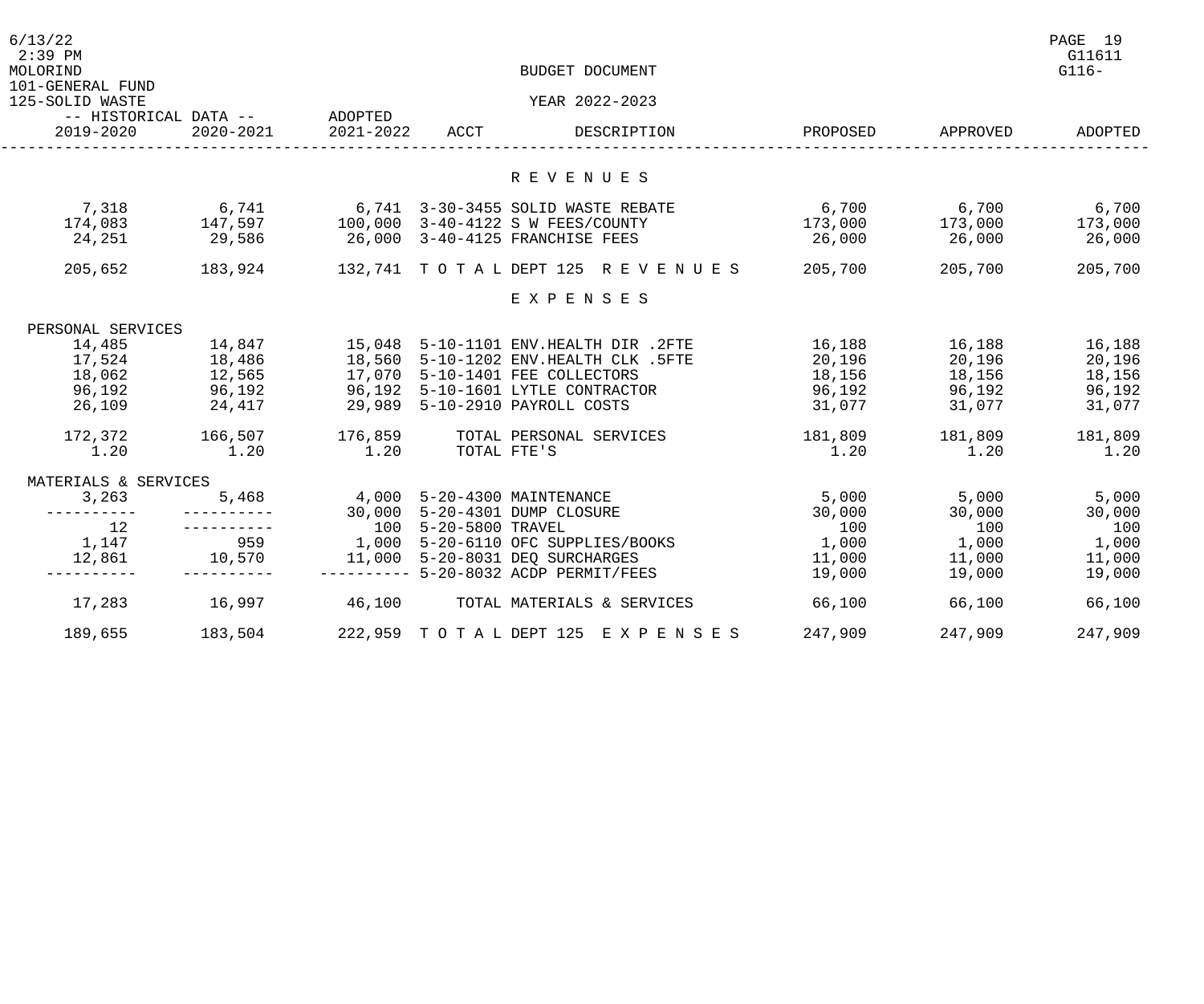| 6/13/22<br>2:39 PM                               |           |           |      |                                                |           |           | PAGE<br>- 20<br>G11611 |
|--------------------------------------------------|-----------|-----------|------|------------------------------------------------|-----------|-----------|------------------------|
| MOLORIND<br>101-GENERAL FUND                     |           |           |      | BUDGET DOCUMENT                                |           |           | $G116-$                |
| 144-GENERAL CONTINGENCY<br>-- HISTORICAL DATA -- |           | ADOPTED   |      | YEAR 2022-2023                                 |           |           |                        |
| 2019-2020                                        | 2020-2021 | 2021-2022 | ACCT | DESCRIPTION                                    | PROPOSED  | APPROVED  | ADOPTED                |
| CONTINGENCIES                                    |           |           |      | EXPENSES                                       |           |           |                        |
|                                                  |           |           |      | 3,949,392    5-60-8080    GEN.OPER.CONTINGENCY | 2,360,512 | 2,877,947 | 2,873,497              |
|                                                  |           | 3,949,392 |      | TOTAL CONTINGENCIES                            | 2,360,512 | 2,877,947 | 2,873,497              |
|                                                  |           |           |      | 3,949,392 TOTAL DEPT 144 EXPENSES              | 2,360,512 | 2,877,947 | 2,873,497              |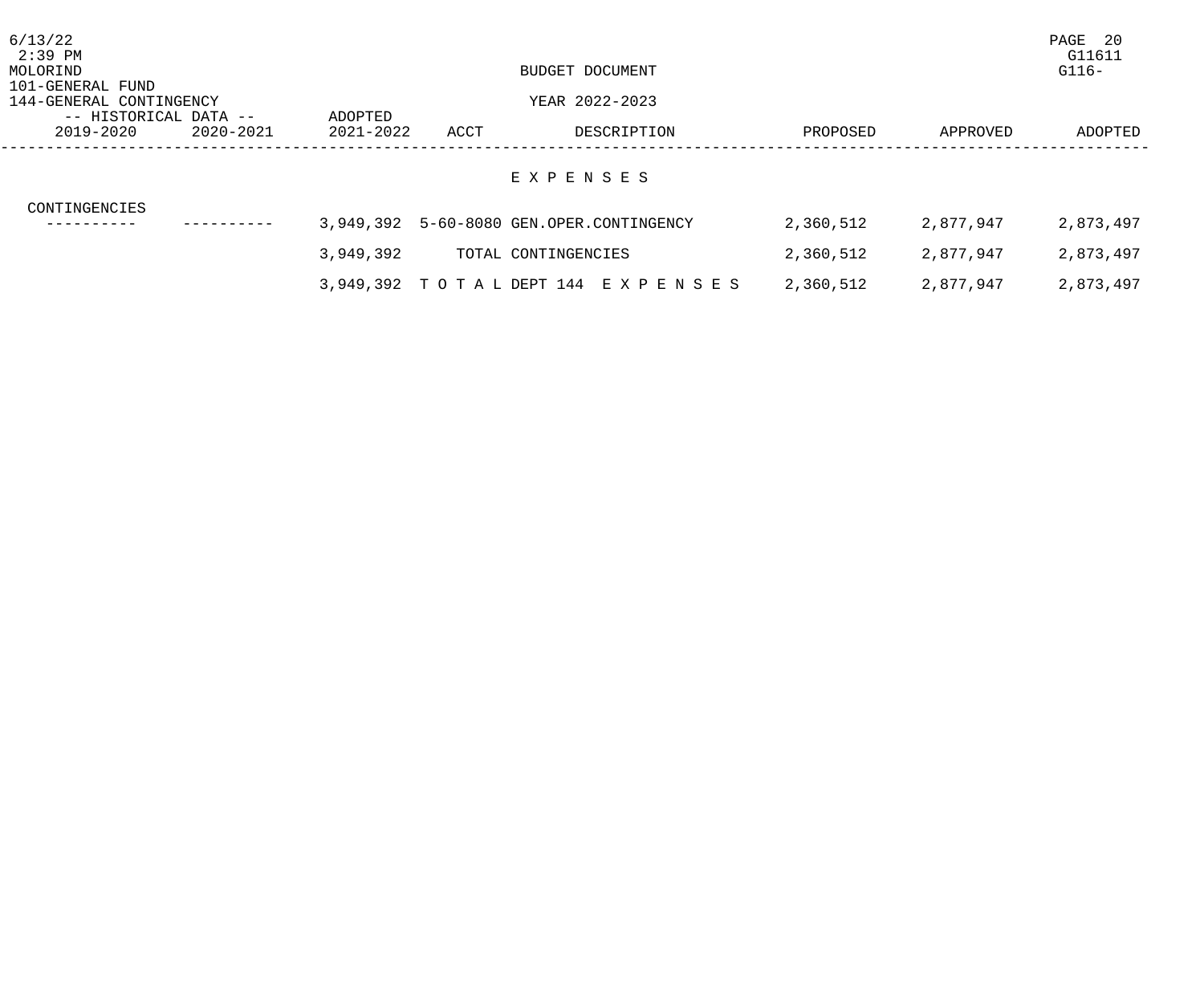| 6/13/22               |           |           |      |                 |          |          | PAGE<br>-21 |
|-----------------------|-----------|-----------|------|-----------------|----------|----------|-------------|
| $2:39$ PM             |           |           |      |                 |          |          | G11611      |
| MOLORIND              |           |           |      | BUDGET DOCUMENT |          |          | $G116-$     |
| 101-GENERAL FUND      |           |           |      |                 |          |          |             |
| 150-NON PROGRAM       |           |           |      | YEAR 2022-2023  |          |          |             |
| -- HISTORICAL DATA -- |           | ADOPTED   |      |                 |          |          |             |
| 2019-2020             | 2020-2021 | 2021-2022 | ACCT | DESCRIPTION     | PROPOSED | APPROVED | ADOPTED     |
|                       |           |           |      |                 |          |          |             |

E X P E N S E S

## MATERIALS & SERVICES

|                |                      | 1,000   | 5-20-3210 SRCI INSPECTION/PASSTHRU                                            | 1,000       | 1,000                         | 1,000      |
|----------------|----------------------|---------|-------------------------------------------------------------------------------|-------------|-------------------------------|------------|
| 36,000         | 39,000               | 40,000  | 5-20-3302 COUNTY AUDIT                                                        | 45,000      | 45,000                        | 45,000     |
|                | 34,618 37,000 40,133 |         | 5-20-3401 DOG CONTROL                                                         | 44,147      | 44,147                        | 44,147     |
| -----------    | -----------          | 50,000  | 5-20-3402 UNION CONSULT/SAL SURVEY 50,000                                     |             | 50,000                        | 50,000     |
|                |                      | 1,600   | 5-20-3403 INDIGENT BURIALS                                                    | 1,600       | 1,600 1,600                   |            |
| 768            | 768                  | 800     | 5-20-3404 GOV'T ETHICS COMMISSION                                             | 800         | 800                           | 800        |
| -----------    | -----------          |         | 6,000 5-20-3415 INVESTIGATIONS                                                |             |                               |            |
| 407            | 280                  | 750     | 5-20-3445 EMPLOYEE RECOGNITION                                                | 750         | 750                           | 750        |
| ----------     | ----------           | 20,000  | 5-20-3446 COVID WORK                                                          | ----------  | ----------                    |            |
| 23,866         | 37,872               |         | 50,000 5-20-5310 POSTAGE/COURTHOUSE                                           | 50,000      | 50,000                        | 50,000     |
| 125            | 146                  |         | 300 5-20-5801 BUDGET BOARD EXPENSE                                            | 300         | 300                           | 300        |
| 457            |                      |         | 310 1,500 5-20-5802 BD PROP TAX APPEALS                                       | 1,500       | 1,500                         | 1,500      |
| 979            | 1,908                |         | 2,000 5-20-6111 MUSEUM (STONE HSE) EXP                                        | 2,000       | 2,000                         | 2,000      |
|                |                      |         | ---------- 5-20-6112 COUNTY PARKS                                             | 3,000       | 3,000                         | 3,000      |
|                |                      |         | 130,901 5-20-6612 COVID VACCINE INCENTIVES                                    | ----------- |                               | ---------- |
| 2,700          | 3,231                |         | 10,000 5-20-7443 OFFICE EQUIP & MAINT                                         | 10,000      | 10,000                        | 10,000     |
| 14,546         | 8,044                |         | 75,000 5-20-7444 COUNTY LAND EXPENSES                                         | 75,000      | 75,000                        | 75,000     |
| 25,018         | 30,371               |         | 32,500 5-20-7445 GOODFELLOW ST BLDG                                           | 32,500      | 32,500 32,500                 |            |
| 157            | 1,212                |         | 1,500    5-20-8002    COBRA INSURANCE PASS-THRU        1,500         1,500    |             |                               | 1,500      |
| 83,089         |                      |         | 81,550     109,500 5-20-8020 PREDATORY ANIMAL CONTROL     109,500     109,500 |             |                               | 109,500    |
|                | -----------          |         | 1,500 5-20-8022 AID TO INDIGENT                                               | 1,500       | 1,500                         | 1,500      |
|                |                      |         | $------ 5-20-8041$ DONATION                                                   | 5,000       | 5,000                         | 5,000      |
| 222,730        | 241,692              |         |                                                                               |             | 445,097 445,097               |            |
| CAPITAL OUTLAY |                      |         |                                                                               |             |                               |            |
| 6,371          |                      | 6,500   | 5-40-7004 CAPITAL OUTLAY GOODFELLOW                                           |             |                               |            |
| 6,371          |                      | 6,500   | TOTAL CAPITAL OUTLAY                                                          |             |                               |            |
| TRANSFERS      |                      |         |                                                                               |             |                               |            |
| 225,000        | 200,000              |         | 200,000 5-50-7402 TRANSFER TO INSURANCE RES                                   |             | $250,000$ $250,000$ $250,000$ |            |
| 969,900        |                      |         | 40,000 5-50-7416 TRF TO RELOAD/INDUST                                         |             |                               |            |
| 1,194,900      | 200,000              | 240,000 | TOTAL TRANSFERS                                                               | 250,000     | 250,000                       | 250,000    |
| 1,424,001      | 441,692              |         | 821,484 TOTAL DEPT 150 EXPENSES 695,097                                       |             | 695,097                       | 695,097    |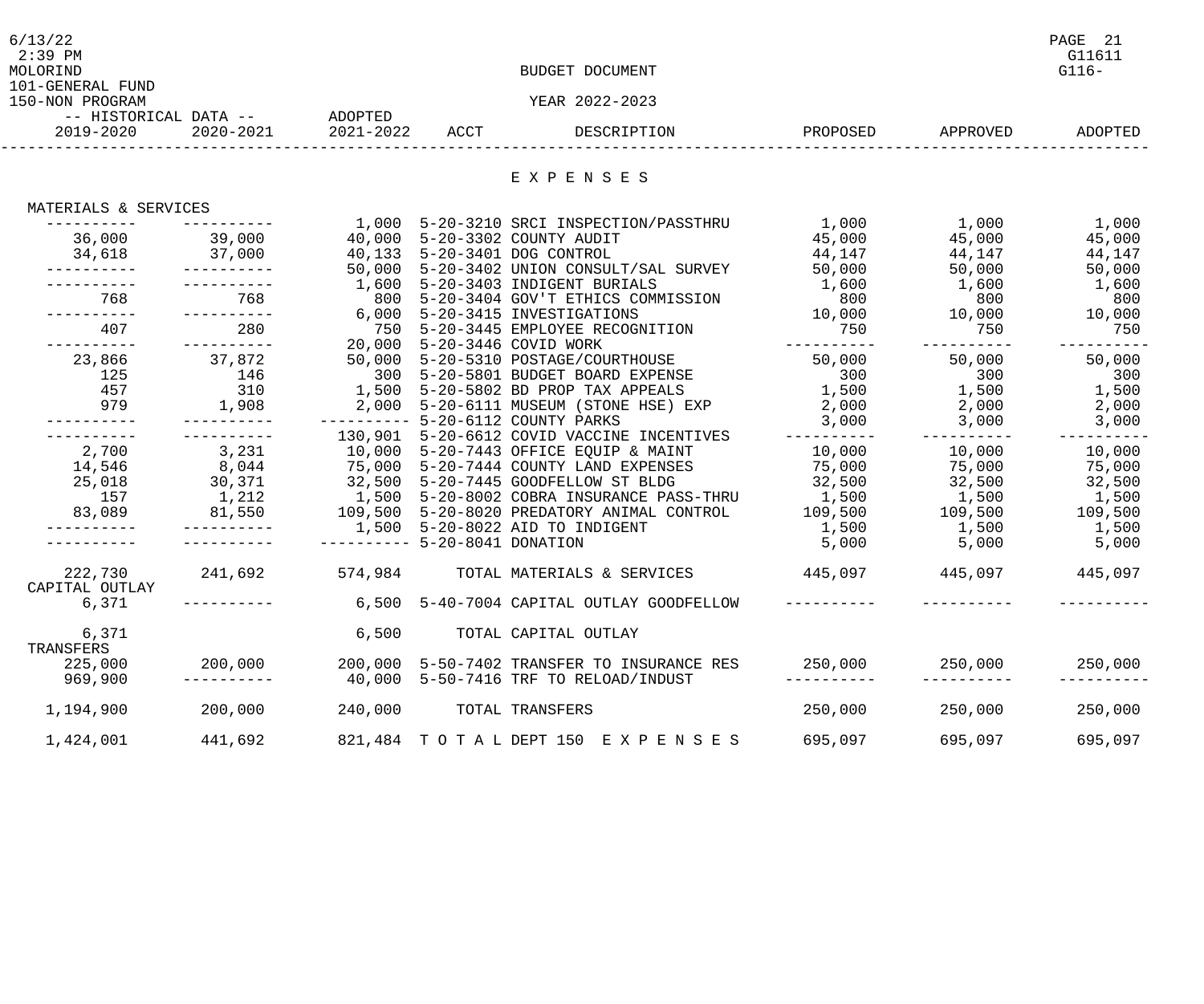| 6/13/22<br>$2:39$ PM<br>MOLORIND<br>101-GENERAL FUND |                                                                |                              |                           | BUDGET DOCUMENT                                                                                                    |                     |                                 | PAGE 22<br>G11611<br>$G116-$ |
|------------------------------------------------------|----------------------------------------------------------------|------------------------------|---------------------------|--------------------------------------------------------------------------------------------------------------------|---------------------|---------------------------------|------------------------------|
| 204-SHERIFF                                          |                                                                |                              |                           | YEAR 2022-2023                                                                                                     |                     |                                 |                              |
| 2019-2020                                            | -- HISTORICAL DATA -- ADOPTED                                  | 2020-2021 2021-2022 ACCT     |                           | DESCRIPTION                                                                                                        |                     | PROPOSED APPROVED               | ADOPTED                      |
|                                                      |                                                                |                              |                           | R E V E N U E S                                                                                                    |                     |                                 |                              |
| 8,664<br>1,061                                       | 3,927<br>-----------                                           |                              | 5,000 3-30-3442 BVP GRANT | 29,000 3-30-3425 ODOT GRANTS                                                                                       | 18,000<br>3,200     | 18,000                          | 18,000<br>3,200              |
| 109,374                                              |                                                                |                              |                           | 95,137 113,000 3-30-3452 BLM BACKCOUNTRY GRANT<br>3,000 3-30-3457 SPEED ENFORCEMENT GRANT                          | 103,000<br>3,000    | $\frac{10,000}{3,200}$<br>3,000 | 103,000<br>3,000             |
|                                                      | 111,077 138,388 150,000 3-40-4209 SHERIFFS FEES<br>----------- |                              |                           | 140,051  241,656  210,254  3-40-4220 CITY OF VALE CONTRACT<br>--------- 3-40-4222 VALE SCHOOL DIST CONTRACT 92,233 | 150,000<br>250,352  | 150,000<br>250,352<br>92,233    | 150,000<br>250,352<br>92,233 |
|                                                      | 370,227 479,108                                                |                              |                           | 510,254 TOTAL DEPT 204 REVENUES 619,785                                                                            |                     | 619,785                         | 619,785                      |
|                                                      |                                                                |                              |                           | EXPENSES                                                                                                           |                     |                                 |                              |
| PERSONAL SERVICES                                    |                                                                |                              |                           |                                                                                                                    |                     |                                 |                              |
| 87,360                                               | 98,671                                                         |                              |                           | 90,360 5-10-1101 COUNTY SHERIFF                                                                                    | 95,400              | 95,400                          | 95,400                       |
| 77,210                                               | 80,626                                                         |                              |                           | 83,712 5-10-1102 UNDERSHERIFF                                                                                      | 90,099              | 90,099                          | 90,099                       |
| 68,389                                               | 69,053                                                         | 70,464 5-10-1103 SERGEANT    |                           |                                                                                                                    | 75,756              | 75,756                          | 75,756                       |
| 21,526                                               | 35,793                                                         |                              |                           | 36,995 5-10-1104 DEPUTY SHERIFF .67FTE                                                                             | 35,002              | 35,002                          | 35,002                       |
| 49,523                                               | 50,252                                                         |                              |                           | 50,904 5-10-1105 MANAGEMENT ASSISTANT                                                                              | 54,804              | 54,804                          | 54,804                       |
| 40,811                                               | 41,831                                                         |                              |                           | 42,420 5-10-1206 CIVIL CLERK                                                                                       | 45,684              | 45,684                          | 45,684                       |
| 57,012                                               | 58,438                                                         |                              |                           | 60,456 5-10-1304 DEPUTY SHERIFF                                                                                    | 63,420              | 63,420                          | 63,420                       |
| 58,586                                               | 60,238                                                         | 60,456 5-10-1305 J V DEPUTY  |                           |                                                                                                                    | 54,948              | 54,948                          | 54,948                       |
| 48,077                                               | 58,438                                                         | 60,456 5-10-1306 J V DEPUTY  |                           |                                                                                                                    | 63,420              | 63,420                          | 63,420                       |
| 54,235                                               | 49,323                                                         |                              |                           | 53,670 5-10-1307 DEPUTY SHERIFF                                                                                    | 59,046              | 59,046                          | 59,046                       |
| 63,557                                               | 65,627                                                         |                              |                           | 66,540 5-10-1308 DEPUTY SHERIFF                                                                                    | 69,804              | 69,804                          | 69,804                       |
| 67,989                                               | 70,153                                                         | 70,464 5-10-1309 SERGEANT    |                           |                                                                                                                    | 75,756              | 75,756                          | 75,756                       |
| 53,866                                               | 57,412                                                         |                              |                           | 60,456 5-10-1310 DEPUTY SHERIFF                                                                                    | 69,804              | 69,804                          | 69,804                       |
| 60,463                                               | 61,959                                                         |                              |                           | 63,420 5-10-1311 DEPUTY SHERIFF                                                                                    | 65,940              | 65,940                          | 65,940                       |
| 67,989                                               | 69,653                                                         |                              | 70,464 5-10-1312 SERGEANT |                                                                                                                    | 76,256              | 76,256                          | 76,256                       |
| 61,063                                               | 62,559                                                         |                              |                           | 63,420 5-10-1314 DEPUTY SHERIFF                                                                                    | 66,812              | 66,812                          | 66,812                       |
| 51,301                                               | 55,213                                                         |                              |                           | 59,986 5-10-1315 VALE DEPUTY                                                                                       | 63,420              | 63,420                          | 63,420                       |
| 51,301                                               | 55,213                                                         | 59,986 5-10-1318 VALE DEPUTY |                           |                                                                                                                    | 63,420              | 63,420                          | 63,420                       |
| 8,962                                                | 41,320                                                         |                              |                           | 41,320 52,189 5-10-1319 ORDINANCE DEPUTY<br>102,459 110,817 5-10-1320 BLM CONTRACT DEPUTY                          | 57,412<br>110,817   | 57,412                          | 57,412                       |
| 99,473                                               |                                                                |                              |                           |                                                                                                                    |                     | 110,817                         | 110,817                      |
| ----------                                           |                                                                |                              |                           | --------- 5-10-1321 DEPUTY SHERIFF VALE SRO                                                                        | 65,940              | 65,940                          | 65,940                       |
| 2,448                                                |                                                                |                              |                           |                                                                                                                    | $\frac{5}{15}$ ,000 | 5,000                           | 5,000                        |
| 6,716                                                |                                                                |                              |                           |                                                                                                                    |                     | 15,000                          | 15,000                       |
| 10,449                                               |                                                                |                              |                           |                                                                                                                    | 20,000              | 20,000                          | 20,000                       |
| 76,959                                               |                                                                |                              |                           |                                                                                                                    | 123,000             | 123,000                         | 123,000                      |
|                                                      | -----------                                                    |                              |                           | ------- 3,600 5-10-1512 J V RENT SUPPLEMENT<br>6,636      29,000  5-10-1513 ODOT GRANTS                            | 3,600               | 3,600                           | 3,600                        |
| 7,987                                                | -----------                                                    |                              |                           | 29,000 5-10-1513 ODOT GRANTS<br>3,000 5-10-1517 SPEED ENFORCE OVERTIME                                             | 18,000              | 18,000                          | 18,000                       |
|                                                      |                                                                |                              |                           |                                                                                                                    | 3,000               | 3,000                           | 3,000                        |
| 3,750<br>100                                         | 3,825<br>50                                                    |                              |                           | 4,000 5-10-1518 ON-CALL DIFFERENTIAL                                                                               | 5,200               | 5,200                           | 5,200                        |
| 550                                                  | 600                                                            |                              |                           | 1,200 5-10-1519 FIELD TRAINING OFFICER<br>600 5-10-1520 BILINGUAL DIFFERENTIAL                                     | 1,200<br>600        | 1,200                           | 1,200                        |
| 642,703                                              | 678,407                                                        |                              |                           | 879,462 5-10-2910 PAYROLL COSTS                                                                                    | 890,069             | 600<br>890,069                  | 600<br>890,069               |
| 1,900,355<br>19.67                                   | 2,049,695<br>20.67                                             | 2,360,497<br>20.67           | TOTAL FTE'S               | TOTAL PERSONAL SERVICES                                                                                            | 2,507,629<br>20.67  | 2,507,629<br>20.67              | 2,507,629<br>20.67           |
|                                                      |                                                                |                              |                           |                                                                                                                    |                     |                                 |                              |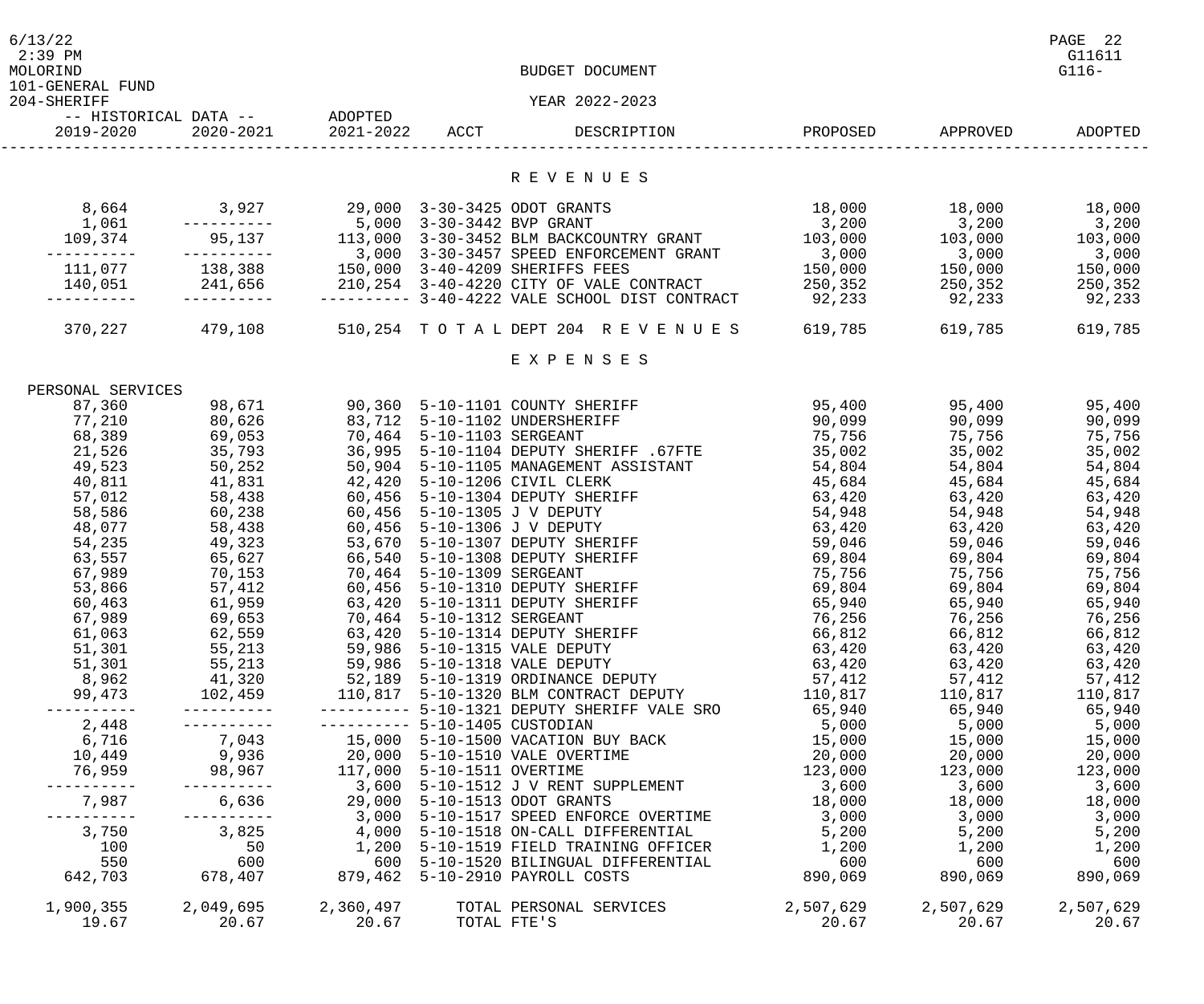| 6/13/22<br>$2:39$ PM<br>MOLORIND |                                   |  | BUDGET DOCUMENT                                                                                                                                                                                                                       |                      |                         | PAGE 23<br>G11611<br>$G116-$ |
|----------------------------------|-----------------------------------|--|---------------------------------------------------------------------------------------------------------------------------------------------------------------------------------------------------------------------------------------|----------------------|-------------------------|------------------------------|
| 101-GENERAL FUND                 |                                   |  |                                                                                                                                                                                                                                       |                      |                         |                              |
| 204-SHERIFF                      | -- HISTORICAL DATA -- ADOPTED     |  | YEAR 2022-2023                                                                                                                                                                                                                        |                      |                         |                              |
|                                  | 2019-2020 2020-2021               |  | 2021-2022 ACCT DESCRIPTION                                                                                                                                                                                                            | PROPOSED             | APPROVED                | ADOPTED                      |
| MATERIALS & SERVICES             |                                   |  |                                                                                                                                                                                                                                       |                      |                         |                              |
|                                  |                                   |  |                                                                                                                                                                                                                                       |                      |                         |                              |
|                                  |                                   |  |                                                                                                                                                                                                                                       |                      |                         |                              |
|                                  |                                   |  | 10,881 5,800 12,000 5-20-3401 INVESTIGATION EXP 12,000 12,000 12,000 12,000<br>3,092 2,852 4,500 5-20-3402 CRIME PREVENTION 4,500 4,500 4,500 4,500<br>7,800 13,470 15,000 5-20-3412 STATE/FINGERPRINTING 15,000 15,000 15,000        |                      |                         |                              |
|                                  |                                   |  | 26,698 31,664 30,000 5-20-4200 UNIFORMS & EQUIPMENT 32,000 32,000 32,000 32,000 32,000<br>------- 13 2,400 5-20-4201 VALE/EQUIPMENT & UNIFORMS 2,400 2,400 2,400<br>13,068 13,736 20,000 5-20-4300 RADIO EXP 23,000 23,000 23,000<br> |                      |                         |                              |
|                                  |                                   |  |                                                                                                                                                                                                                                       |                      |                         |                              |
|                                  |                                   |  |                                                                                                                                                                                                                                       |                      |                         |                              |
|                                  |                                   |  |                                                                                                                                                                                                                                       |                      |                         |                              |
| 14,167                           | 23,893 17,000 5-20-5300 TELEPHONE |  |                                                                                                                                                                                                                                       |                      | 18,500 18,500 18,500    |                              |
| 133,032                          |                                   |  | 118,293   140,000   5-20-5800   TRAVEL/VEH MAINTENANCE                                                                                                                                                                                |                      | 150,000 150,000         | 150,000                      |
| 5,278                            |                                   |  | 3,360 15,000 5-20-5801 TRAVEL/VEH MAINTENANCE<br>13,393 15,000 5-20-5801 VALE/FUEL<br>13,393 15,000 5-20-5810 LAW ENFORCE.SCHOOL<br>1,700 3,500 5-20-5820 SAR TRAINING                                                                |                      | 8,000 8,000             | 8,000                        |
| 11,030                           |                                   |  |                                                                                                                                                                                                                                       | 16,000 16,000 16,000 |                         |                              |
| 390                              |                                   |  |                                                                                                                                                                                                                                       |                      | $4,000$ $4,000$ $4,000$ |                              |
| 3,077                            | 2,681                             |  | 9,000 5-20-5830 SEARCH & RESCUE                         9,500             9,500           9,500                                                                                                                                       |                      |                         |                              |
|                                  |                                   |  | 8,283 9,485 11,500 5-20-6110 OFFICE SUPPLIES 12,000 12,000 12,000 12,000                                                                                                                                                              |                      |                         |                              |
|                                  |                                   |  | 6,634 6,804 8,000 5-20-6120 AFFILIATION DUES 8,000 8,000 8,000 8,000 8,000<br>270 5,781 12,000 5-20-7000 SMALL EQUIPMENT 13,730 ---------- ---------                                                                                  |                      |                         |                              |
|                                  |                                   |  |                                                                                                                                                                                                                                       |                      |                         |                              |
|                                  | 4,854                             |  | 5,000 5-20-7003 BVP GRANT EXPENSE                                                                                                                                                                                                     | 3,200                | 3,200                   | 3,200                        |
| 276,557                          | 288,778                           |  | 346,600 TOTAL MATERIALS & SERVICES                                                                                                                                                                                                    |                      | 366,830 353,100 353,100 |                              |
| CAPITAL OUTLAY<br>84,801         |                                   |  |                                                                                                                                                                                                                                       | 171,000              |                         |                              |
|                                  |                                   |  |                                                                                                                                                                                                                                       |                      |                         |                              |
| 84,801                           | 93,651                            |  | 167,000         TOTAL CAPITAL OUTLAY                                                                                                                                                                                                  | 171,000              |                         |                              |
| 2,261,713                        |                                   |  | 2,432,124 2,874,097 TOTAL DEPT 204 EXPENSES 3,045,459                                                                                                                                                                                 |                      |                         | 2,860,729 2,860,729          |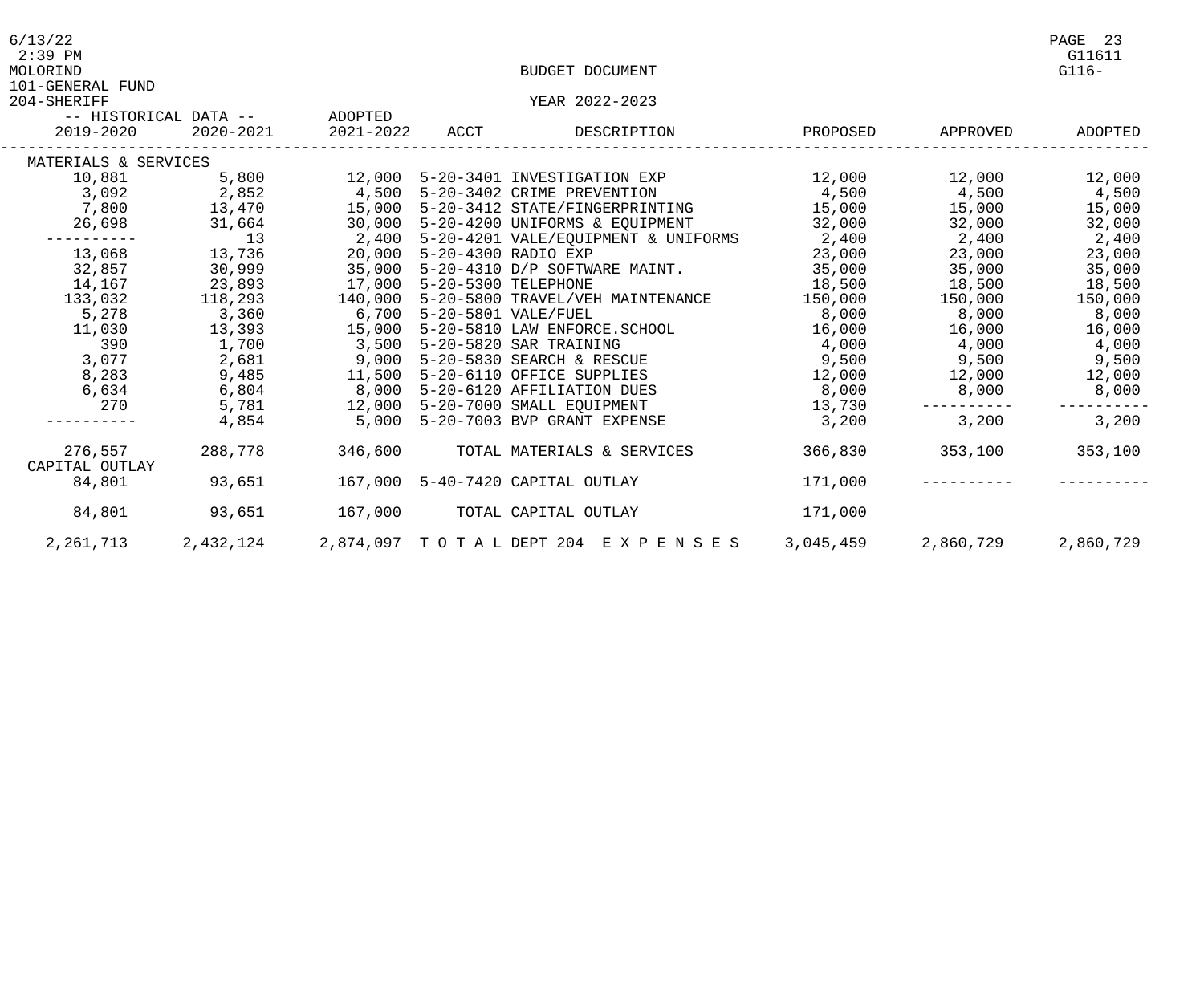| 6/13/22<br>$2:39$ PM<br>MOLORIND<br>101-GENERAL FUND |                                            |                |                    | BUDGET DOCUMENT                                                                                                                                                                                                                                                                             |                                     |                         | PAGE 24<br>G11611<br>$G116-$ |
|------------------------------------------------------|--------------------------------------------|----------------|--------------------|---------------------------------------------------------------------------------------------------------------------------------------------------------------------------------------------------------------------------------------------------------------------------------------------|-------------------------------------|-------------------------|------------------------------|
| $206 - JAIL$                                         |                                            |                |                    | YEAR 2022-2023                                                                                                                                                                                                                                                                              |                                     |                         |                              |
| 2019-2020                                            | -- HISTORICAL DATA -- ADOPTED<br>2020-2021 | 2021-2022 ACCT |                    | DESCRIPTION                                                                                                                                                                                                                                                                                 | PROPOSED                            | APPROVED                | ADOPTED                      |
|                                                      |                                            |                |                    | R E V E N U E S                                                                                                                                                                                                                                                                             |                                     |                         |                              |
| 10,823                                               |                                            |                |                    | 1,000 3-30-3122 FED/SCAAP                                                                                                                                                                                                                                                                   | 1,000                               | 1,000                   | 1,000                        |
| 800                                                  | 800                                        |                |                    | 1,000 3-30-3123 SOCIAL SECURITY PAYMENTS                                                                                                                                                                                                                                                    | 1,000                               | 1,000                   | 1,000                        |
| 67,000                                               | 25,000                                     |                |                    | 25,000 3-30-3517 HB 3194 REINVEST GRANT                                                                                                                                                                                                                                                     | 25,000                              |                         | 25,000                       |
| 11,236                                               | 8,943                                      |                |                    | 2,000 3-40-4210 PRISONER MEDICAL PAYMTS                                                                                                                                                                                                                                                     | 2,000                               | 25,000<br>2,000         | 2,000                        |
| 62,261                                               | 24,073                                     |                |                    | 3,000 3-40-4211 PRISONER LODGING REIMBURS                                                                                                                                                                                                                                                   | 3,000                               | 3,000                   | 3,000                        |
| 1,597                                                | 3,641                                      |                |                    | 1,000 3-40-4219 INMATE PHONE SYSTEM                                                                                                                                                                                                                                                         | --------                            | ----------              |                              |
| 5,304                                                | 5,135                                      |                |                    | 2,500 3-40-4221 JAIL COMMISSARY REVENUE                                                                                                                                                                                                                                                     | 2,500                               | 2,500                   | 2,500                        |
| 345,307                                              | 345,307                                    |                |                    | 315,000 3-90-9104 COMM CORRECTION TFR                                                                                                                                                                                                                                                       | 315,000 315,000                     |                         | 315,000                      |
| 504,328                                              | 412,899                                    |                |                    | 350,500 TOTALDEPT 206 REVENUES 349,500 349,500                                                                                                                                                                                                                                              |                                     |                         | 349,500                      |
|                                                      |                                            |                |                    | EXPENSES                                                                                                                                                                                                                                                                                    |                                     |                         |                              |
| PERSONAL SERVICES                                    |                                            |                |                    |                                                                                                                                                                                                                                                                                             |                                     |                         |                              |
| 70,075                                               | 71,822                                     |                |                    | 72,744 5-10-1101 CORRECTIONS-LT                                                                                                                                                                                                                                                             | 79,300                              | 79,300                  | 79,300                       |
| 177,024                                              | 136,755                                    | 189,998        |                    | 5-10-1102 CORRECTIONS SGTS 3 FTE                                                                                                                                                                                                                                                            | 199,516                             | 199,516                 | 199,516                      |
| 24,908                                               | 24,955                                     | 25,536         |                    | 5-10-1109 MAINT.SPEC. .5 FTE                                                                                                                                                                                                                                                                | 25,532                              | 25,532                  | 25,532                       |
| 42,942                                               | 44,016                                     | 44,640         |                    | 5-10-1208 FOOD SERVICE MANAGER 48,036                                                                                                                                                                                                                                                       |                                     | 48,036 48,036           |                              |
| 138,140                                              | 172,155                                    | 205,486        |                    | 5-10-1209 CORRECTIONS TECHS 5 FTE                                                                                                                                                                                                                                                           | 211,092                             | 211,092                 | 211,092                      |
| 444,496                                              | 430,901                                    | 452,388        |                    | 5-10-1304 CORRECT.OFFICERS 9 FTE                                                                                                                                                                                                                                                            | 475,211                             | 475,211                 | 475,211                      |
| ---------                                            | ----------                                 | 43,026         |                    | 5-10-1405 COURTHOUSE SECURITY CO                                                                                                                                                                                                                                                            | 49,632                              | 49,632                  | 49,632                       |
| 4,531                                                | $4,608$ 10,000                             |                |                    | 5-10-1500 VACATION BUY BACK                                                                                                                                                                                                                                                                 | 10,000                              | 10,000                  | 10,000                       |
| 143,869                                              | 118,234                                    | 111,500        | 5-10-1511 OVERTIME |                                                                                                                                                                                                                                                                                             | 117,000                             | 117,000                 | 117,000                      |
| 50                                                   | 300                                        | 1,200          |                    | 5-10-1519 FIELD TRAINING OFFICER                                                                                                                                                                                                                                                            | 1,200                               | 1,200                   | 1,200                        |
|                                                      | 1,150 1,200                                | 2,400          |                    | 5-10-1520 BILINGUAL DIFFERENTIAL                                                                                                                                                                                                                                                            | 2,400                               | 2,400                   | 2,400                        |
| 559,398                                              | 533,468                                    |                |                    | 746,867 5-10-2910 PAYROLL COSTS                                                                                                                                                                                                                                                             |                                     | 744,993 744,993 744,993 |                              |
|                                                      |                                            |                |                    | 1,606,583 1,538,414 1,905,785 TOTAL PERSONAL SERVICES                                                                                                                                                                                                                                       | $1,963,912$ $1,963,912$ $1,963,912$ |                         |                              |
|                                                      | 19.50    19.50    20.50                    |                | TOTAL FTE'S        |                                                                                                                                                                                                                                                                                             |                                     | 20.50 20.50             | 20.50                        |
| MATERIALS & SERVICES                                 |                                            |                |                    |                                                                                                                                                                                                                                                                                             |                                     |                         |                              |
| 118,219                                              |                                            |                |                    | 245,912  227,911  5-20-3210 PHYSICIANS SERV.CONTRACT  227,911  227,911                                                                                                                                                                                                                      |                                     |                         | 227,911                      |
|                                                      |                                            |                |                    | 169,087 125,115 90,000 5-20-3211 MEDICAL SERV.& SUPPLIES 100,000 100,000 100,000 100,000                                                                                                                                                                                                    |                                     |                         |                              |
|                                                      |                                            |                |                    |                                                                                                                                                                                                                                                                                             |                                     |                         |                              |
|                                                      |                                            |                |                    |                                                                                                                                                                                                                                                                                             |                                     |                         | -----------                  |
|                                                      |                                            |                |                    |                                                                                                                                                                                                                                                                                             |                                     |                         |                              |
|                                                      |                                            |                |                    |                                                                                                                                                                                                                                                                                             |                                     |                         |                              |
|                                                      |                                            |                |                    | $\begin{array}{cccccccc} 1,782 & 1,965 & 4,000 & 5-20-4300 & \text{MAINT/LIVE SCAN MACHINE} & 6,000 & 6,000 & 6,000 & 6,000 & 6,000 & 6,000 & 6,000 & 6,000 & 6,000 & 6,000 & 6,000 & 6,000 & 6,000 & 6,000 & 6,000 & 6,000 & 6,000 & 6,000 & 6,000 & 6,000 & 6,000 & 6,000 & 6,000 & 6,00$ |                                     |                         |                              |
|                                                      |                                            |                |                    |                                                                                                                                                                                                                                                                                             |                                     |                         |                              |
| 78,419                                               |                                            |                |                    | 76,888      95,000 5-20-6200 POWER,GAS,WATER           95,000     95,000     95,000                                                                                                                                                                                                         |                                     |                         |                              |
|                                                      |                                            |                |                    | 156,609 124,136 175,000 5-20-6326 FOOD & KITCHEN EXP 180,000 180,000                                                                                                                                                                                                                        |                                     |                         | 180,000                      |
| 16,058                                               |                                            |                |                    | 14,416      16,000 5-20-6500 HOUSEKPG. SUPPLIES         16,000      16,000      16,000                                                                                                                                                                                                      |                                     |                         |                              |
| 2,381                                                |                                            |                |                    |                                                                                                                                                                                                                                                                                             |                                     |                         |                              |
| 4,276                                                |                                            |                |                    | 2,675 7,000 5-20-6601 TRANSPORT COSTS 7,000 7,000 7,000 7,000                                                                                                                                                                                                                               |                                     |                         |                              |
| 7,880                                                |                                            |                |                    | 8,205       7,000 5-20-7000 SMALL EQUIPMENT            6,400      6,400                                                                                                                                                                                                                     |                                     |                         | 6,400                        |
| 666,496                                              | 707,315 750,911                            |                |                    | TOTAL MATERIALS & SERVICES                                                                                                                                                                                                                                                                  |                                     | 773,311 773,311         | 773,311                      |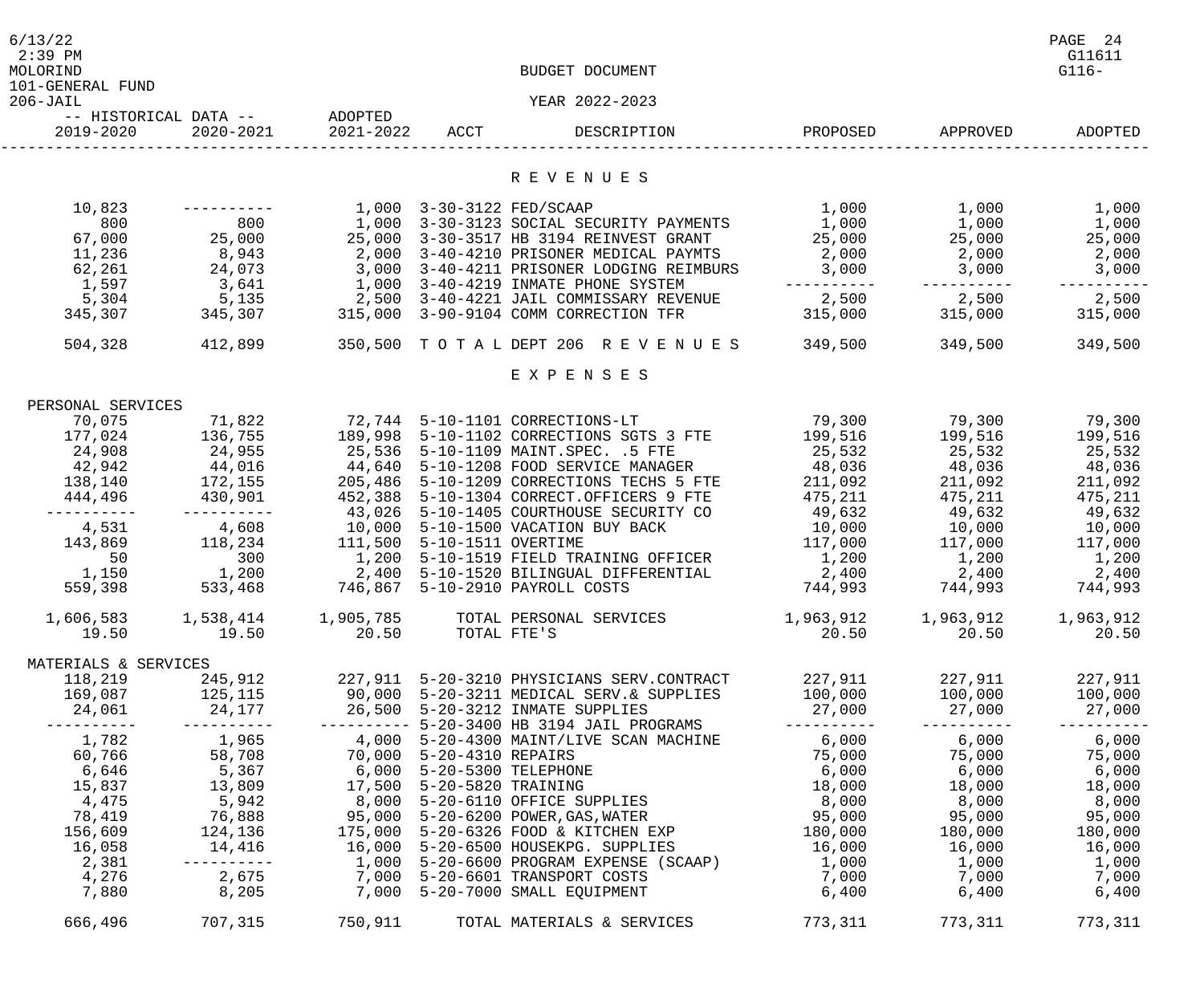| 6/13/22<br>2:39 PM<br>MOLORIND<br>101-GENERAL FUND |           | BUDGET DOCUMENT<br>YEAR 2022-2023 |      |                                                                 |           |           | PAGE<br>25<br>G11611<br>$G116-$ |  |
|----------------------------------------------------|-----------|-----------------------------------|------|-----------------------------------------------------------------|-----------|-----------|---------------------------------|--|
| $206 - JAIL$                                       |           |                                   |      |                                                                 |           |           |                                 |  |
| -- HISTORICAL DATA --<br>2019-2020                 | 2020-2021 | ADOPTED<br>2021-2022              | ACCT | DESCRIPTION                                                     | PROPOSED  | APPROVED  | ADOPTED                         |  |
| CAPITAL OUTLAY                                     |           |                                   |      | 5-40-7410 CAPITAL OUTLAY                                        | 131,000   |           |                                 |  |
| TRANSFERS<br>67,000                                | 25,000    |                                   |      | TOTAL CAPITAL OUTLAY<br>---------- 5-50-7410 EQUIP.RESERVE TFR. | 131,000   |           |                                 |  |
| 67,000                                             | 25,000    |                                   |      | TOTAL TRANSFERS                                                 |           |           |                                 |  |
| 2,340,079                                          | 2,270,729 | 2,656,696 TO TA L DEPT 206        |      | E X P E N S E S                                                 | 2,868,223 | 2,737,223 | 2,737,223                       |  |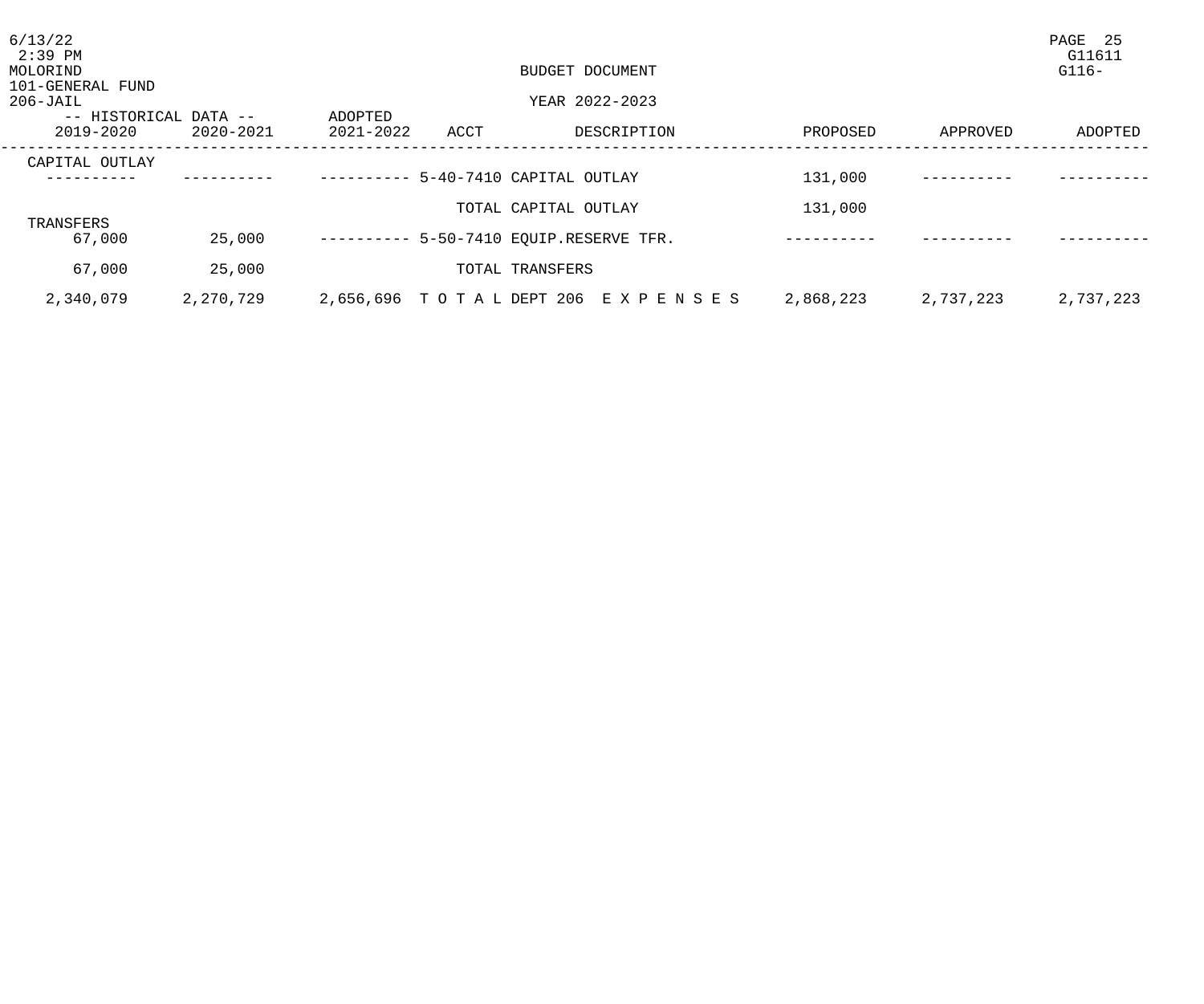| 6/13/22<br>$2:39$ PM<br>MOLORIND<br>101-GENERAL FUND |                                         | BUDGET DOCUMENT               |                           |                                                                                                |                      |                         |           |  |
|------------------------------------------------------|-----------------------------------------|-------------------------------|---------------------------|------------------------------------------------------------------------------------------------|----------------------|-------------------------|-----------|--|
| 207-MCSO COMMUNICATION CENTER                        |                                         |                               |                           | YEAR 2022-2023                                                                                 |                      |                         |           |  |
| -- HISTORICAL DATA --                                |                                         | ADOPTED                       |                           |                                                                                                |                      |                         |           |  |
| 2019-2020                                            | 2020-2021                               | 2021-2022 ACCT                |                           | DESCRIPTION                                                                                    |                      | PROPOSED APPROVED       | ADOPTED   |  |
|                                                      |                                         |                               |                           | R E V E N U E S                                                                                |                      |                         |           |  |
|                                                      |                                         |                               |                           | 73,769 3-30-3440 HOMELAND SECURITY GRT                                                         |                      |                         |           |  |
| 48,979                                               | ----------                              |                               |                           | 58,853 46,469 3-40-4220 VALE DISPATCH CONTRACT                                                 | 57,793               | 57,793                  | 57,793    |  |
|                                                      |                                         |                               |                           | 73,660 3-40-4230 NYSSA DISPATCH CONTRACT                                                       |                      |                         |           |  |
| 78,542                                               | 72,260                                  |                               |                           |                                                                                                | 84,367 84,367 84,367 |                         |           |  |
| 71,260                                               | 74,966                                  |                               |                           | 62,469 3-40-4250 TVP/NYSSA CONTRACT                                                            | 111,129 111,129      |                         | 111,129   |  |
| 303,100                                              | 216,361                                 |                               |                           | 227,241 3-40-4260 ONTARIO DISPATCH CONTRACT 259,183 259,183                                    |                      |                         | 259,183   |  |
| 355,343                                              | 495,750                                 |                               |                           | 351,656 3-90-9106 9-1-1 TRANSFER                                                               |                      | 596,863 596,863         | 596,863   |  |
| 857,224                                              |                                         |                               |                           | 918,190     835,264  T O T A L DEPT 207  R E V E N U E S   1,109,335    1,109,335    1,109,335 |                      |                         |           |  |
|                                                      |                                         |                               |                           | EXPENSES                                                                                       |                      |                         |           |  |
| PERSONAL SERVICES                                    |                                         |                               |                           |                                                                                                |                      |                         |           |  |
| 10,088                                               | 13,738                                  |                               |                           | 10,800  5-10-1101 EMERGENCY MANAGER .15FTE                                                     | 10,800               | 10,800 10,800           |           |  |
| 113,899                                              | 113,811                                 |                               |                           | 125,914 5-10-1102 DISPATCH SGT                                                                 | 134,628              | 134,628                 | 134,628   |  |
| 379,417                                              | 369,469                                 | 446,385 5-10-1305 DISPATCHERS |                           |                                                                                                | 449,238              | 449,238                 | 449,238   |  |
| 1,044                                                | 1,069                                   |                               |                           | 8,250 5-10-1500 VACATION BUY BACK                                                              | 8,250                | 8,250                   | 8,250     |  |
| 87,614                                               | 117,130                                 | 100,000 5-10-1511 OVERTIME    |                           |                                                                                                | 110,000              | 110,000                 | 110,000   |  |
| 350                                                  |                                         |                               |                           | 550 1,200 5-10-1519 FIELD TRAINING OFFICER                                                     | 1,200                | $1,200$ $1,200$         |           |  |
| 600                                                  | ----------                              |                               |                           | 1,200 5-10-1520 BILINGUAL DIFFERENTIAL                                                         | 1,200                | 1,200                   | 1,200     |  |
| 268,454                                              | 295,305 380,785 5-10-2910 PAYROLL COSTS |                               |                           |                                                                                                | 427,298 427,298      |                         | 427,298   |  |
| 861,466                                              | 911,072                                 |                               |                           | 1,074,534 TOTAL PERSONAL SERVICES                                                              | 1,142,614            | 1, 142, 614 1, 142, 614 |           |  |
| 11.15                                                | 11.15                                   | 11.15                         | TOTAL FTE'S               |                                                                                                | 11.15                | 11.15                   | 11.15     |  |
|                                                      |                                         |                               |                           |                                                                                                |                      |                         |           |  |
| MATERIALS & SERVICES                                 |                                         |                               |                           |                                                                                                |                      |                         |           |  |
| 32,772                                               | 31,395                                  |                               |                           | 50,000 5-20-4310 MAINTENANCE                                                                   | 50,000               | 50,000                  | 50,000    |  |
| 6,174                                                | 8,430                                   |                               | 7,750 5-20-5300 TELEPHONE |                                                                                                | 32,000               | 32,000                  | 32,000    |  |
| 6,412                                                | 2,535                                   |                               | 8,000 5-20-5820 TRAINING  |                                                                                                | 8,000                | 8,000                   | 8,000     |  |
| 6,857                                                | 6,785                                   |                               |                           | 8,000 5-20-6110 OFFICE SUPPLIES                                                                | 8,000                | 8,000                   | 8,000     |  |
| 846                                                  | 4,866                                   |                               |                           | 3,000 5-20-7000 SMALL EQUIPMENT                                                                | 3,000                | 3,000                   | 3,000     |  |
| $- - - - - - - -$                                    |                                         |                               | 7,660 5-20-7007 EQUIPMENT |                                                                                                | ----------           |                         |           |  |
| 53,061                                               | 54,011                                  | 84,410                        |                           | TOTAL MATERIALS & SERVICES                                                                     | 101,000              | 101,000                 | 101,000   |  |
| CAPITAL OUTLAY<br>----------                         | 131,400                                 |                               |                           | 84,709 5-40-7410 CAPITAL OUTLAY                                                                |                      |                         |           |  |
|                                                      | 131,400                                 | 84,709                        |                           | TOTAL CAPITAL OUTLAY                                                                           |                      |                         |           |  |
| 914,527                                              | 1,096,483                               |                               |                           | 1,243,653 TOTAL DEPT 207 EXPENSES                                                              | 1,243,614            | 1,243,614               | 1,243,614 |  |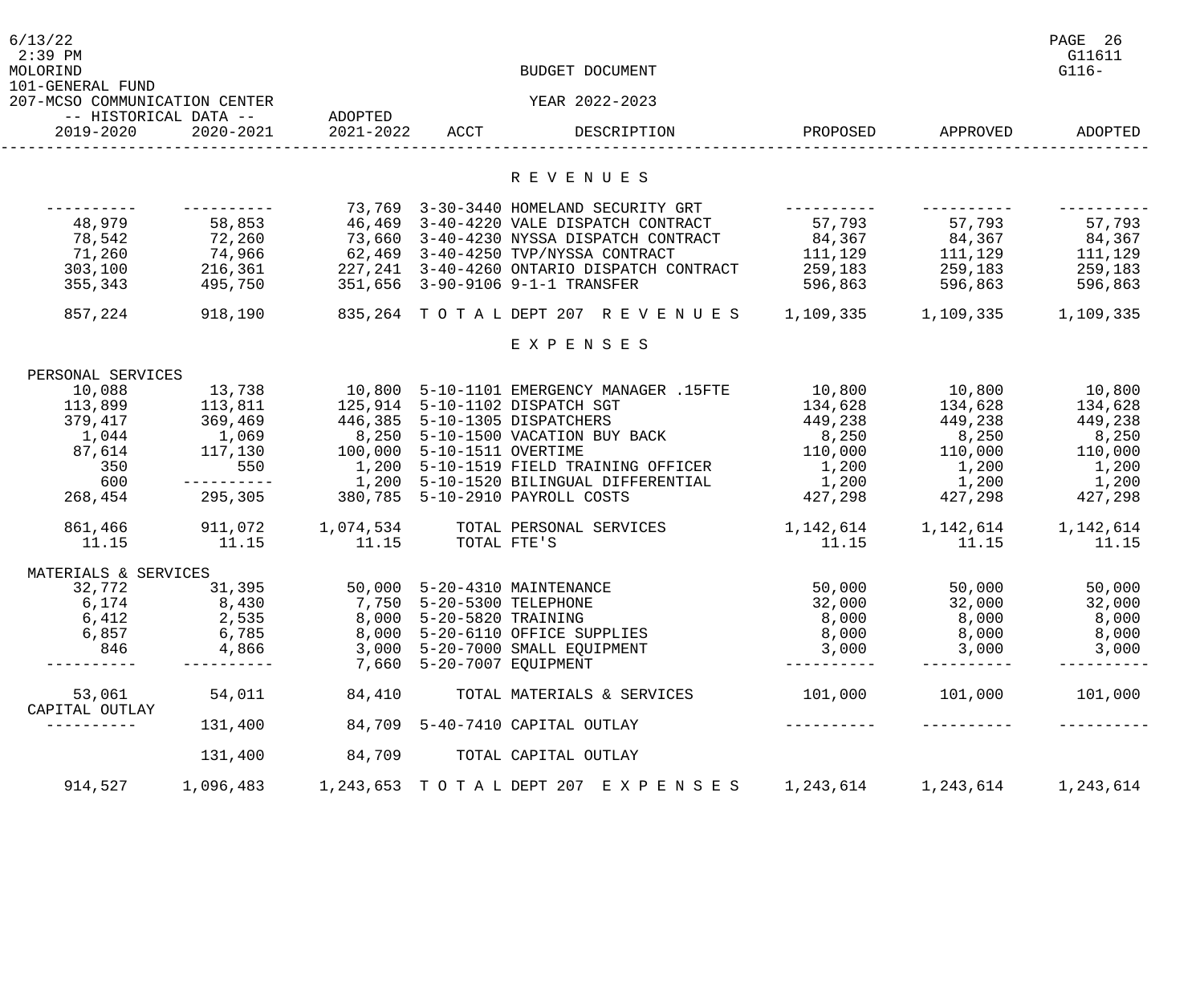| 6/13/22<br>$2:39$ PM<br>MOLORIND<br>101-GENERAL FUND |                                            | BUDGET DOCUMENT              |                            |                                                                           |                      |          |         |
|------------------------------------------------------|--------------------------------------------|------------------------------|----------------------------|---------------------------------------------------------------------------|----------------------|----------|---------|
| 246-EMERGENCY MANAGEMENT                             |                                            |                              |                            | YEAR 2022-2023                                                            |                      |          |         |
| 2019-2020                                            | -- HISTORICAL DATA -- ADOPTED<br>2020-2021 | 2021-2022 ACCT               |                            | DESCRIPTION                                                               | PROPOSED             | APPROVED | ADOPTED |
|                                                      |                                            |                              |                            | R E V E N U E S                                                           |                      |          |         |
|                                                      | $64,517$ $51,773$                          | 62,500 3-30-3414 OEMPG GRANT |                            |                                                                           | 62,500 62,500 62,500 |          |         |
|                                                      |                                            |                              |                            | ---------- 3-30-3415 OSFM GRANT<br>90,376 3-30-3440 HOMELAND SECURITY GRT | 12,500               | 12,500   | 12,500  |
| 2,025                                                | 2,700                                      |                              |                            | 2,700 3-40-4210 ALERTSENSE                                                | 4,253                | 4,253    | 4,253   |
| 66,542                                               | 54,473                                     |                              |                            | 155,576 TOTALDEPT 246 REVENUES 79,253                                     |                      | 79,253   | 79,253  |
|                                                      |                                            |                              |                            | EXPENSES                                                                  |                      |          |         |
| PERSONAL SERVICES                                    |                                            |                              |                            |                                                                           |                      |          |         |
| 57,164                                               | 54,299                                     |                              |                            | 57,570    5-10-1101 EMERGENCY MANAGER                                     | 57,570               | 57,570   | 57,570  |
| 28,416                                               | 32,203                                     |                              |                            | 36,666 5-10-2910 PAYROLL COSTS                                            | 37,378               | 37,378   | 37,378  |
| 85,580                                               | 86,502                                     | 94,236                       |                            | TOTAL PERSONAL SERVICES                                                   | 94,948               | 94,948   | 94,948  |
| .85                                                  | .85                                        | .85                          | TOTAL FTE'S                |                                                                           | .85                  | .85      | .85     |
| MATERIALS & SERVICES                                 |                                            |                              |                            |                                                                           |                      |          |         |
|                                                      | 19,473                                     |                              |                            | 17,027 5-20-3210 CONTRACTED SERVICES                                      |                      |          |         |
|                                                      |                                            |                              |                            | ---------- 5-20-4300 EQUIPMENT PARTS/REPAIRS                              | 5,500                |          |         |
| 2,006                                                | 1,496                                      | 3,500 5-20-5300 TELEPHONE    |                            |                                                                           | 3,500                | 3,500    | 3,500   |
| 1,615                                                | 1,197                                      |                              |                            | 4,500 5-20-5800 TRAVEL/TRAINING                                           | 4,500                | 4,500    | 4,500   |
| 106                                                  | 1,172                                      |                              |                            | 1,500 5-20-6110 OFFICE SUPPLIES                                           | 1,500                | 1,500    | 1,500   |
| 2                                                    | $- - - - - - - - - -$                      |                              |                            | 250 5-20-6111 SAFETY COMMITTEE EXP                                        | 250                  | 250      | 250     |
| 32,071                                               | 1,520                                      |                              |                            | 5,000 5-20-6117 DISASTER SUPPLIES<br>8,100 5-20-6118 ALERTSENSE           | 5,000                | 5,000    | 5,000   |
| 8,100                                                | 8,100                                      |                              |                            |                                                                           | 8,505                | 8,505    | 8,505   |
| 1,477                                                | 3,009<br>---------                         |                              |                            | 5,500 5-20-7000 SMALL EQUIPMENT<br>21,630 5-20-7007 EQUIPMENT             | 3,000                | 3,000    | 3,000   |
| 855                                                  | 1,073                                      |                              | 1,500 5-20-8021 EXERCISES  |                                                                           | 1,500                | 1,500    | 1,500   |
| 46,232                                               | 37,040                                     | 68,507                       |                            | TOTAL MATERIALS & SERVICES                                                | 33,255               | 27,755   | 27,755  |
| CAPITAL OUTLAY                                       | 13,028                                     |                              | 68,746 5-40-7410 EQUIPMENT |                                                                           |                      |          |         |
|                                                      | 13,028                                     | 68,746                       |                            | TOTAL CAPITAL OUTLAY                                                      |                      |          |         |
| 131,812                                              | 136,570                                    |                              |                            | 231, 489 TOTAL DEPT 246 EXPENSES                                          | 128,203              | 122,703  | 122,703 |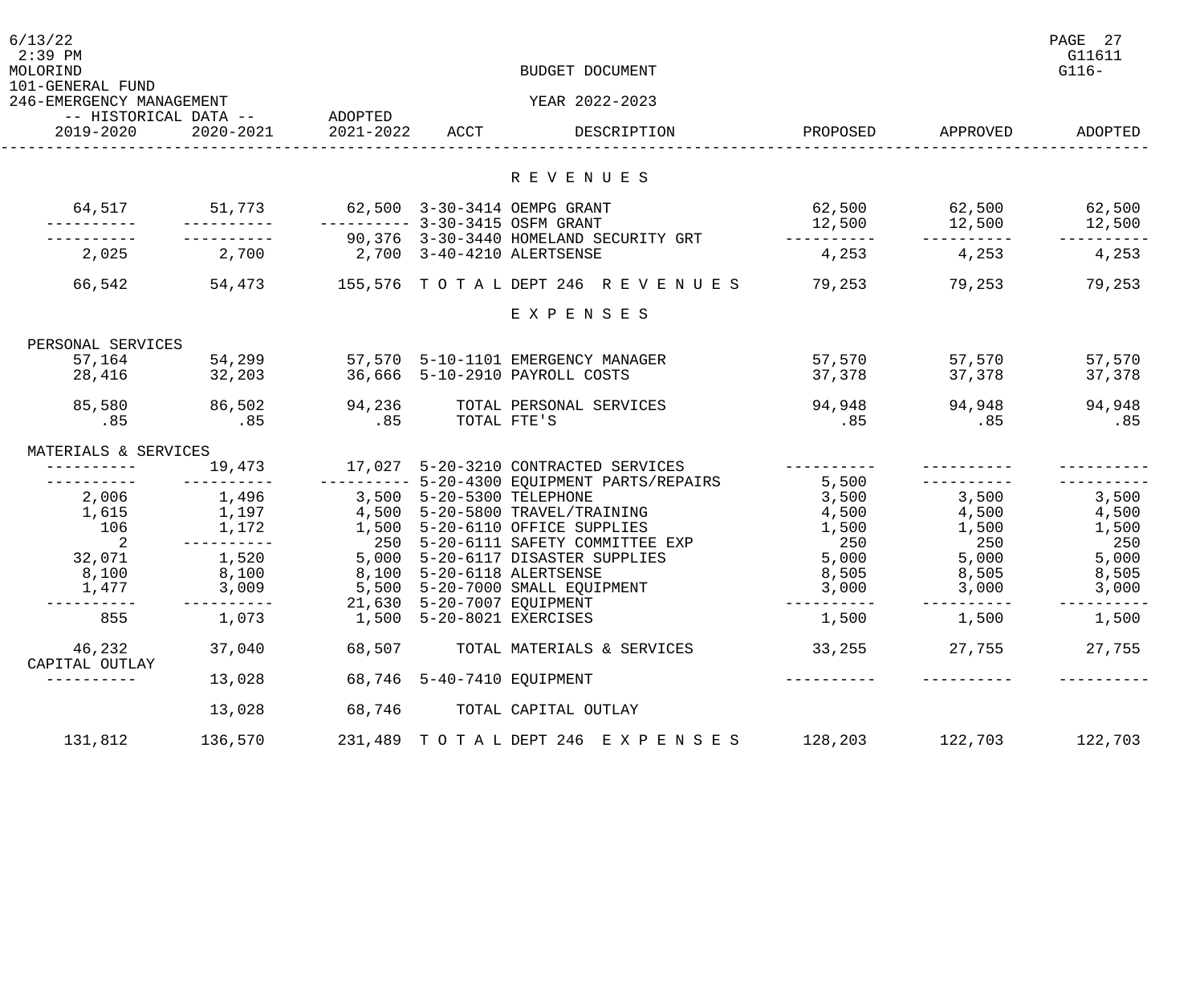| 6/13/22<br>$2:39$ PM<br>MOLORIND |                                            |                               | BUDGET DOCUMENT                                                                                                                                                                                                                          |                                                                                         |                   | PAGE 28<br>G11611<br>$G116-$ |
|----------------------------------|--------------------------------------------|-------------------------------|------------------------------------------------------------------------------------------------------------------------------------------------------------------------------------------------------------------------------------------|-----------------------------------------------------------------------------------------|-------------------|------------------------------|
| 101-GENERAL FUND                 |                                            |                               |                                                                                                                                                                                                                                          |                                                                                         |                   |                              |
| 412-HEALTH DEPT                  |                                            |                               | YEAR 2022-2023                                                                                                                                                                                                                           |                                                                                         |                   |                              |
| 2019-2020                        | -- HISTORICAL DATA -- ADOPTED<br>2020-2021 | 2021-2022 ACCT                | DESCRIPTION                                                                                                                                                                                                                              |                                                                                         | PROPOSED APPROVED | ADOPTED                      |
|                                  |                                            |                               | R E V E N U E S                                                                                                                                                                                                                          |                                                                                         |                   |                              |
|                                  |                                            |                               |                                                                                                                                                                                                                                          |                                                                                         |                   |                              |
| 63,679                           | 44,534                                     |                               | 13,438 3-30-3402 HEALTH IMMUNIZ.GRANTS                                                                                                                                                                                                   | 14,219                                                                                  | 14,219            | 14,219                       |
| 102,380                          | 1,722,475                                  |                               | 1,293,520 3-30-3404 STATE SUPPORT PUB HEALTH                                                                                                                                                                                             | 38,114                                                                                  | 38,114            | 38,114                       |
| 18,554                           | 15,707                                     |                               | 18,554 3-30-3405 FAMILY PLANNING/STATE                                                                                                                                                                                                   | 18,796                                                                                  | 18,796            | 18,796                       |
| 116,070                          | 13,350                                     |                               | 70,000 3-30-3406 MEDICAID/BABIES FIRST                                                                                                                                                                                                   | 70,000                                                                                  | 70,000            | 70,000                       |
| 259,629                          | 267,668                                    |                               | 268,559 3-30-3407 ST HEALTH/WIC GRANT                                                                                                                                                                                                    | 280,011                                                                                 | 280,011           | 280,011                      |
| 48,614                           | 41,603                                     |                               | 50,845 3-30-3409 ST HEALTH/MCH GRANT                                                                                                                                                                                                     | 50,839                                                                                  | 50,839            | 50,839                       |
| 61,985<br>300                    | 71,457<br>697                              |                               | 95,585 3-30-3411 TOBACCO PREVENTION & ED                                                                                                                                                                                                 | 95,585                                                                                  | 95,585            | 95,585                       |
| 83,687                           | 48,854                                     |                               | ---------- 3-30-3413 TB CASE MANAGEMENT<br>50,000 3-30-3434 MEDICAID ADMIN MATCH                                                                                                                                                         | 500<br>500<br>50,000<br>50,000                                                          | 500<br>50,000     | 500                          |
| 145,610                          |                                            |                               | 141,056 3-30-3780 EMERGENCY PREPAREDNESS                                                                                                                                                                                                 |                                                                                         |                   | 50,000<br>75,017             |
| 72,635                           | 26,117                                     |                               | 77,365 75,000 3-30-3804 OHA OUTREACH GRANT<br>40,296 256,986 3-30-3807 LPHA IMPLEMENTATION<br>482,500 659,750 3-30-3808 STATE OPIOID RESPONS<br>85,414 10,000 3-30-3810 OHA FAMILY CONNECTS                                              | 75,017<br>50,000                                                                        | 75,017<br>50,000  | 50,000                       |
| 43,774                           |                                            |                               |                                                                                                                                                                                                                                          | 256,985                                                                                 | 256,985           | 256,985                      |
| 212,500                          |                                            |                               | 659,750 3-30-3808 STATE OPIOID RESPONSE                                                                                                                                                                                                  | 406,000                                                                                 |                   | 406,000                      |
|                                  |                                            |                               | 2.1.1 UPIOID RESPON<br>------- 16,170 3-30-3810 OHA FAMILY CONNECTS<br>73,121 100,000 3-30-4512 O.H.D./FPEP FFFC<br>37,284                                                                                                               | 10,000                                                                                  | 406,000<br>10,000 | 10,000                       |
|                                  |                                            |                               |                                                                                                                                                                                                                                          | 54,686                                                                                  |                   | 54,686                       |
| 101,573                          |                                            |                               |                                                                                                                                                                                                                                          | 100,000                                                                                 | 54,686<br>100,000 | 100,000                      |
|                                  |                                            |                               | 100,000 3-30-4513 FAMILY CONNECTS MEDICAID                                                                                                                                                                                               | 15,000                                                                                  | 15,000            | 15,000                       |
| 63,232                           | 37,284                                     |                               | 15,500 3-40-4114 GRANT REVENUE                                                                                                                                                                                                           |                                                                                         |                   |                              |
|                                  | 78,538                                     |                               | 30,000 3-40-4205 EOCCO GRANT                                                                                                                                                                                                             |                                                                                         |                   |                              |
| 214,609                          | 1,489,795                                  | 162,000 3-40-4511 HEALTH FEES |                                                                                                                                                                                                                                          | 150,000                                                                                 | 150,000           | 150,000                      |
| 36,044                           |                                            |                               | ---------  3-40-4514 SCHOOL NURSE CONTRACT                                                                                                                                                                                               | __________                                                                              |                   |                              |
| 1,615                            |                                            |                               | 5,000 3-40-6602 REIMBURSED TRAVEL                                                                                                                                                                                                        | 5,000                                                                                   | 5,000             | 5,000                        |
|                                  |                                            |                               | 1,646,490 4,616,775 3,431,963 TOTALDEPT 412 REVENUES 1,740,752 1,740,752 1,740,752                                                                                                                                                       |                                                                                         |                   |                              |
|                                  |                                            |                               | EXPENSES                                                                                                                                                                                                                                 |                                                                                         |                   |                              |
|                                  |                                            |                               |                                                                                                                                                                                                                                          |                                                                                         |                   |                              |
| PERSONAL SERVICES<br>59,907      | 64,019                                     |                               | 65,400 5-10-1101 PUBLIC HEALTH ADMIN                                                                                                                                                                                                     | 70,372                                                                                  | 70,372            | 70,372                       |
| 20,000                           | 20,000                                     |                               |                                                                                                                                                                                                                                          | 20,000                                                                                  | 20,000            | 20,000                       |
| 68,991                           |                                            |                               |                                                                                                                                                                                                                                          | 77,088                                                                                  | 77,088            | 77,088                       |
| 54,246                           | $70, 707$<br>$38, 537$                     |                               | 20,000 20,000 5-10-1102 HEALTH OFFICER<br>70,707 71,604 5-10-1103 SUPERVISING RN<br>38,537 36,502 5-10-1104 ACCTG SPEC<br>38,849 44,448 5-10-1105 BUSINESS OFFICE MANAGER<br>29,751 38,340 5-10-1106 CLINIC OFFICE MANAGER<br>---------- | 39,316                                                                                  | 39,316            | 39,316                       |
|                                  |                                            |                               |                                                                                                                                                                                                                                          | 50,156                                                                                  | 50,156            | 50,156                       |
|                                  |                                            |                               |                                                                                                                                                                                                                                          | 50,156<br>42,804                                                                        |                   | 42,804 42,804                |
|                                  |                                            |                               |                                                                                                                                                                                                                                          | 20,232                                                                                  | 20,232            | 20,232                       |
| $- - - - - - - - - -$            |                                            |                               |                                                                                                                                                                                                                                          |                                                                                         | -----------       | -----------                  |
|                                  |                                            |                               |                                                                                                                                                                                                                                          |                                                                                         |                   | 35,700                       |
|                                  |                                            |                               |                                                                                                                                                                                                                                          |                                                                                         |                   | 397,745                      |
|                                  |                                            |                               |                                                                                                                                                                                                                                          | 35,700 35,700<br>397,745 397,745<br>241,492 241,492<br>116,070 116,070<br>32.334 30.000 |                   | 241,492                      |
|                                  |                                            |                               |                                                                                                                                                                                                                                          |                                                                                         |                   | 116,070                      |
| ----------                       | -----------                                |                               | 28, 254 5-10-1223 OAII MODERNIZATION                                                                                                                                                                                                     | 32,334                                                                                  | 32,334            | 32,334                       |
| 30,545                           |                                            |                               | --------- 5-10-1231 RN/SCHOOL NURSE                                                                                                                                                                                                      |                                                                                         |                   | -----------                  |
| 69,211                           |                                            |                               |                                                                                                                                                                                                                                          |                                                                                         |                   | 41,600                       |
| 43,708                           |                                            |                               |                                                                                                                                                                                                                                          |                                                                                         |                   | 139,244                      |
|                                  |                                            |                               | ---------- 16,170 5-10-1236 DISEASE INVEST SPEC CON<br>60,236 62,532 5-10-1601 HS COORD/DIETICIAN                                                                                                                                        | 33,954                                                                                  | 33,954            | 33,954                       |
| 56,667                           |                                            |                               |                                                                                                                                                                                                                                          | 67,308                                                                                  | 67,308 67,308     |                              |
|                                  |                                            |                               | 20,812 5-10-1602 EVIRON PUBLIC HEALTH                                                                                                                                                                                                    | 47,775                                                                                  | 47,775            | 47,775                       |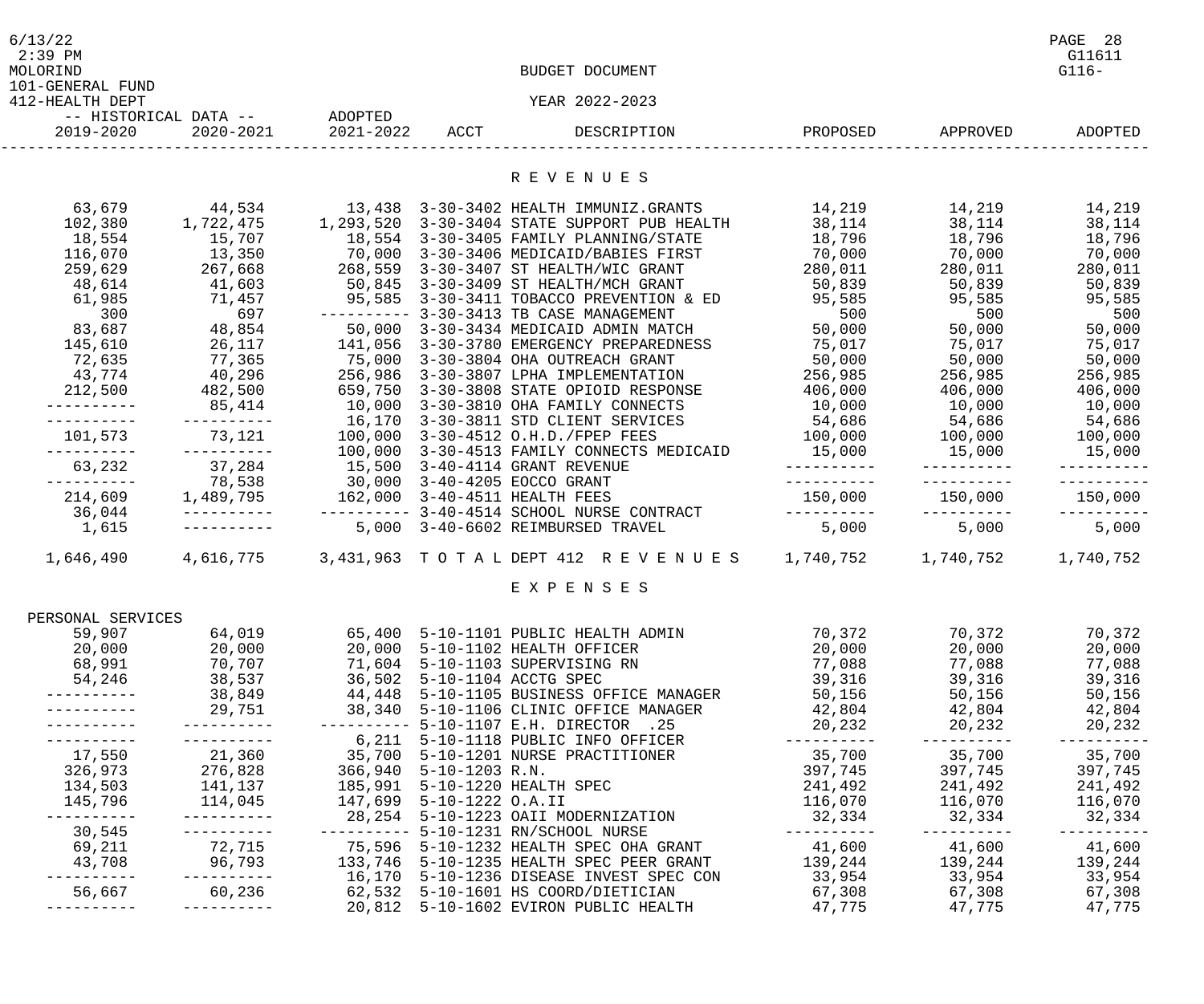| 6/13/22<br>the contract of the contract of the contract of the contract of the contract of the contract of the contract of | PAGE 29 |
|----------------------------------------------------------------------------------------------------------------------------|---------|
| $2 \cdot 20$ DM                                                                                                            | C11C11  |

412-HEALTH DEPT YEAR 2022-2023

|                      | -- HISTORICAL DATA -- ADOPTED                                                                                                                           |                   |                                                                                                                                                                                                                                                                                            |                                                                                                                                                                                 |                         |                   |
|----------------------|---------------------------------------------------------------------------------------------------------------------------------------------------------|-------------------|--------------------------------------------------------------------------------------------------------------------------------------------------------------------------------------------------------------------------------------------------------------------------------------------|---------------------------------------------------------------------------------------------------------------------------------------------------------------------------------|-------------------------|-------------------|
| 2019-2020            | 2020-2021                                                                                                                                               | 2021-2022 ACCT    | DESCRIPTION                                                                                                                                                                                                                                                                                | PROPOSED                                                                                                                                                                        | APPROVED                | ADOPTED           |
|                      |                                                                                                                                                         |                   | 226,875 161,962 5-10-1605 COVID CONTRACTS                                                                                                                                                                                                                                                  | $87,102$ $87,102$ $87,102$ $87,102$                                                                                                                                             |                         |                   |
|                      | __________                                                                                                                                              |                   | 39,840 5-10-1606 HEALTH PROMOTIONS SUP GRT 39,294 39,294 39,294 39,294                                                                                                                                                                                                                     |                                                                                                                                                                                 |                         |                   |
|                      |                                                                                                                                                         |                   | 32,568 5-10-1607 ACCT SPEC ACCREDIATION                                                                                                                                                                                                                                                    | -----------                                                                                                                                                                     | -----------             | -----------       |
|                      | 456,393 528,757 1,060,425 5-10-2910 PAYROLL COSTS                                                                                                       |                   |                                                                                                                                                                                                                                                                                            |                                                                                                                                                                                 | 837,718 837,718 837,718 |                   |
|                      |                                                                                                                                                         |                   | 1,484,490 1,800,609 2,650,740 TOTAL PERSONAL SERVICES 2,437,304 2,437,304 2,437,304                                                                                                                                                                                                        |                                                                                                                                                                                 |                         |                   |
|                      | 20.07 30.27                                                                                                                                             | 37.90 TOTAL FTE'S |                                                                                                                                                                                                                                                                                            |                                                                                                                                                                                 | 33.15 33.15             | 33.15             |
| MATERIALS & SERVICES |                                                                                                                                                         |                   |                                                                                                                                                                                                                                                                                            |                                                                                                                                                                                 |                         |                   |
| -----------          | 310,781                                                                                                                                                 |                   | 210 000 250,000 250,000 250,000 250,000<br>16,735 5-20-4100 UTILITIES 16,000 16,000<br>23,200 5-20-4200 JANITOR/BLDG MAINTENANCE 15,000 15,000<br>20,000 5-20-4300 EQUIPMENT MAINTENANCE 42,000 42,000<br>14,015 5-20-5300 TELEPHONE 1                                                     |                                                                                                                                                                                 |                         | 250,000           |
|                      | $\begin{array}{cccc} - & - & - & - & - \\ 12,283 & & 11,385 \\ 9,711 & & 14,010 \\ 23,120 & & 31,970 \\ 11,136 & & 14,108 \\ 1 & 662 & & 1 \end{array}$ |                   |                                                                                                                                                                                                                                                                                            |                                                                                                                                                                                 |                         | 16,000            |
|                      |                                                                                                                                                         |                   |                                                                                                                                                                                                                                                                                            |                                                                                                                                                                                 |                         | 15,000            |
|                      |                                                                                                                                                         |                   |                                                                                                                                                                                                                                                                                            |                                                                                                                                                                                 |                         | $42,000$ $42,000$ |
|                      |                                                                                                                                                         |                   |                                                                                                                                                                                                                                                                                            |                                                                                                                                                                                 | $14,000$ $14,000$       |                   |
| 1,662                | 7,562                                                                                                                                                   |                   | 8,000 5-20-5310 POSTAGE, FRT                                                                                                                                                                                                                                                               |                                                                                                                                                                                 | $4,000$ $4,000$ $4,000$ |                   |
| 367                  |                                                                                                                                                         |                   | 33,685 15,000 5-20-5400 ADVERTISING                                                                                                                                                                                                                                                        |                                                                                                                                                                                 |                         |                   |
| 20,304               |                                                                                                                                                         |                   |                                                                                                                                                                                                                                                                                            |                                                                                                                                                                                 | 30,000 30,000           |                   |
| 2,658                |                                                                                                                                                         |                   | ----------      5,000 5-20-5801 REIMBURSED TRAVEL          5,000      5,000      5,000                                                                                                                                                                                                     |                                                                                                                                                                                 |                         |                   |
| 41,991               |                                                                                                                                                         |                   | 210,850 130,899 5-20-6110 OFFICE SUPPLIES                                                                                                                                                                                                                                                  | 60,000                                                                                                                                                                          | $60,000$ 60,000         |                   |
| 3,993                |                                                                                                                                                         |                   | 5,124 5,000 5-20-6110 OFFICE SOPPINES<br>5,124 5,000 5-20-6120 LAB REG.& LICENS<br>39,077 70,000 5-20-6600 CLINICAL SERVICE<br>29,226 47,000 5-20-6601 VACCINE/IMMUNIZA<br>165 500 5-20-6602 TB CLINIC EXPENS<br>25,347 28,500 5-20-6606<br>5,000 5-20-6120 LAB REG. & LICENSING FEE 6,500 |                                                                                                                                                                                 | 6,500 6,500             |                   |
| 10,032               |                                                                                                                                                         |                   | 10,000 5-20-6400 CLINICAL SERVICES<br>70,000 5-20-6600 CLINIC EXPENSE<br>47,000 5-20-6601 VACCINE/IMMUNIZATIONS<br>500 5-20-6602 TB CLINIC EXPENSE<br>28,500 5-20-6606 MEDICAID ADMIN MATCH<br>1,000 5-20-7000 SMALL EQUIPMENT                                                             | $5,000$<br>$70,000$<br>$\begin{array}{cccc} 5,000 & 5,000 & 5,000 & 5,000 \ 70,000 & 70,000 & 70,000 \ 47,000 & 47,000 & 47,000 \ 500 & 28,500 & 28,500 & 28,500 \ \end{array}$ |                         |                   |
| 44,710               |                                                                                                                                                         |                   |                                                                                                                                                                                                                                                                                            |                                                                                                                                                                                 |                         |                   |
| 54,043               |                                                                                                                                                         |                   |                                                                                                                                                                                                                                                                                            |                                                                                                                                                                                 |                         |                   |
| 56                   |                                                                                                                                                         |                   |                                                                                                                                                                                                                                                                                            |                                                                                                                                                                                 |                         |                   |
| 35,283               |                                                                                                                                                         |                   |                                                                                                                                                                                                                                                                                            |                                                                                                                                                                                 |                         |                   |
| 11,677               |                                                                                                                                                         |                   |                                                                                                                                                                                                                                                                                            |                                                                                                                                                                                 | $\frac{1}{7},000$ 7,000 | 7,000             |
| 10,000               |                                                                                                                                                         |                   | 15,000   15,000   5-20-8020 BABIES FIRST/MATCH FUNDS   15,000   15,000                                                                                                                                                                                                                     |                                                                                                                                                                                 |                         | 15,000            |
| 12,928               | ___________                                                                                                                                             |                   | 15,500 5-20-8042 GRANT EXPENSE                                                                                                                                                                                                                                                             |                                                                                                                                                                                 |                         |                   |
| 305,954              |                                                                                                                                                         |                   | 804,846     670,599    TOTAL MATERIALS & SERVICES       625,500     625,500                                                                                                                                                                                                                |                                                                                                                                                                                 |                         | 625,500           |
| CAPITAL OUTLAY       |                                                                                                                                                         |                   |                                                                                                                                                                                                                                                                                            |                                                                                                                                                                                 |                         |                   |
|                      | 305,625                                                                                                                                                 |                   | 60,000 5-40-7410 CAPTIAL OUTLAY                                                                                                                                                                                                                                                            | 50,000                                                                                                                                                                          | 50,000                  | 50,000            |
|                      | 305,625                                                                                                                                                 |                   | 60,000 TOTAL CAPITAL OUTLAY                                                                                                                                                                                                                                                                | 50,000                                                                                                                                                                          | 50,000                  | 50,000            |
|                      |                                                                                                                                                         |                   |                                                                                                                                                                                                                                                                                            |                                                                                                                                                                                 |                         |                   |
|                      |                                                                                                                                                         |                   | 1,790,444 2,911,080 3,381,339 TOTAL DEPT 412 EXPENSES 3,112,804                                                                                                                                                                                                                            |                                                                                                                                                                                 | 3,112,804               | 3, 112, 804       |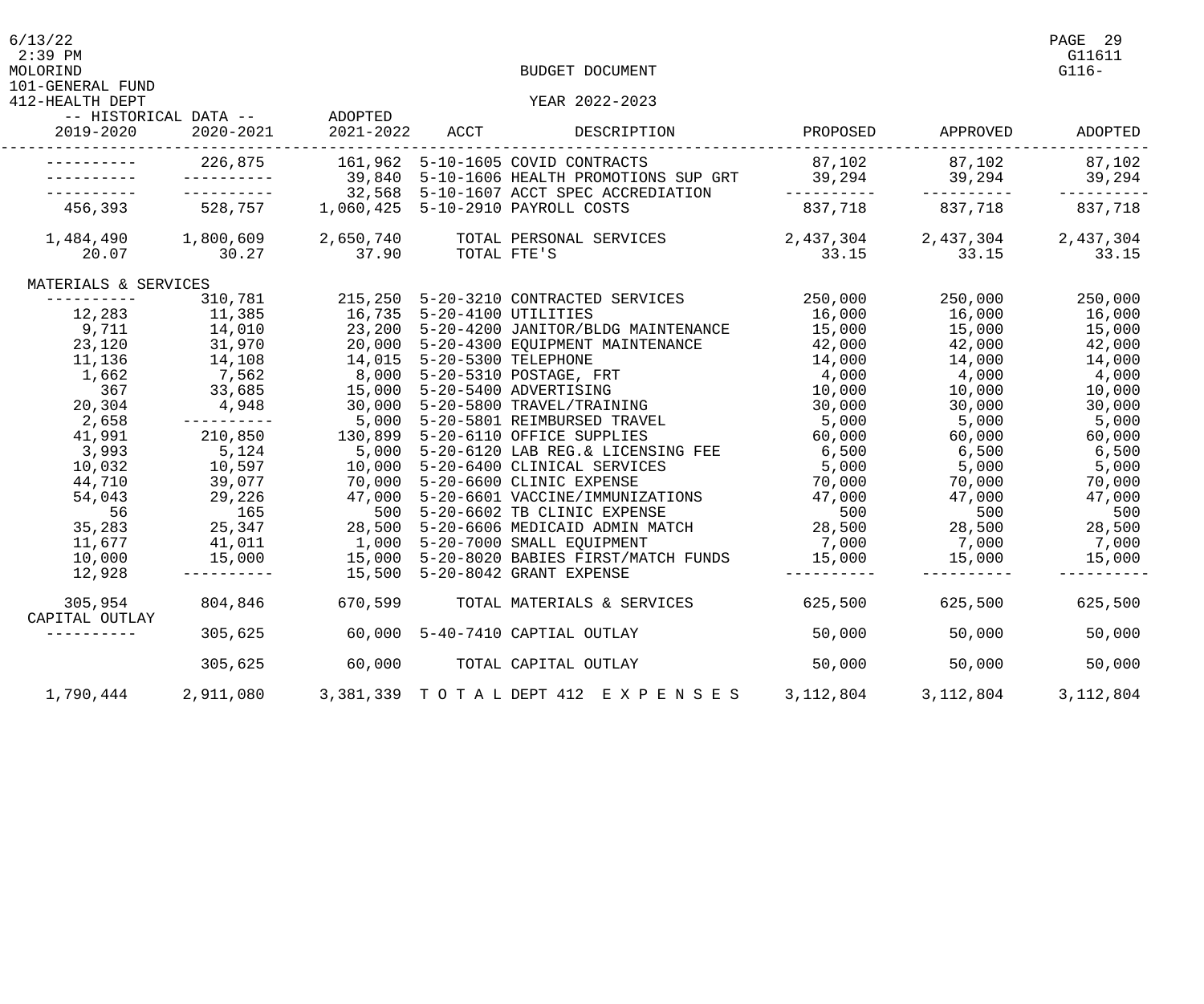| 6/13/22<br>$2:39$ PM<br>MOLORIND<br>101-GENERAL FUND |                                    |                      | BUDGET DOCUMENT |                                                                     |          |          |         |
|------------------------------------------------------|------------------------------------|----------------------|-----------------|---------------------------------------------------------------------|----------|----------|---------|
| 415-MEDICAL INVESTIGATION                            |                                    |                      |                 | YEAR 2022-2023                                                      |          |          |         |
| 2019-2020                                            | -- HISTORICAL DATA --<br>2020-2021 | ADOPTED<br>2021-2022 | ACCT            | DESCRIPTION                                                         | PROPOSED | APPROVED | ADOPTED |
|                                                      |                                    |                      |                 | EXPENSES                                                            |          |          |         |
| PERSONAL SERVICES                                    |                                    |                      |                 |                                                                     |          |          |         |
| 16,324<br>11,463                                     | 766                                |                      |                 | --------- 5-10-1201 ACCTG SPEC .4FTE<br>660 5-10-2910 PAYROLL COSTS | 660      | 660      | 660     |
| 12,000                                               | 12,000                             | 12,000               |                 | 5-10-3210 MED. INVESTIGATOR                                         | 12,000   | 12,000   | 12,000  |
| 1,855                                                | 2,310                              | 2,000                |                 | 5-10-3300 DEPUTY INVESTIGATORS                                      | 2,000    | 2,000    | 2,000   |
| 41,642                                               | 15,076                             | 14,660               |                 | TOTAL PERSONAL SERVICES                                             | 14,660   | 14,660   | 14,660  |
| .40                                                  | .40                                |                      | TOTAL FTE'S     |                                                                     |          |          |         |
| MATERIALS & SERVICES                                 |                                    |                      |                 |                                                                     |          |          |         |
| 6,614                                                |                                    | 15,000               |                 | 5-20-3211 AUTOPSIES 40% REIMBURSED                                  | 15,000   | 15,000   | 15,000  |
| 6,614                                                |                                    | 15,000               |                 | TOTAL MATERIALS & SERVICES                                          | 15,000   | 15,000   | 15,000  |
| 48,256                                               | 15,076                             |                      |                 | 29,660 TOTAL DEPT 415 EXPENSES                                      | 29,660   | 29,660   | 29,660  |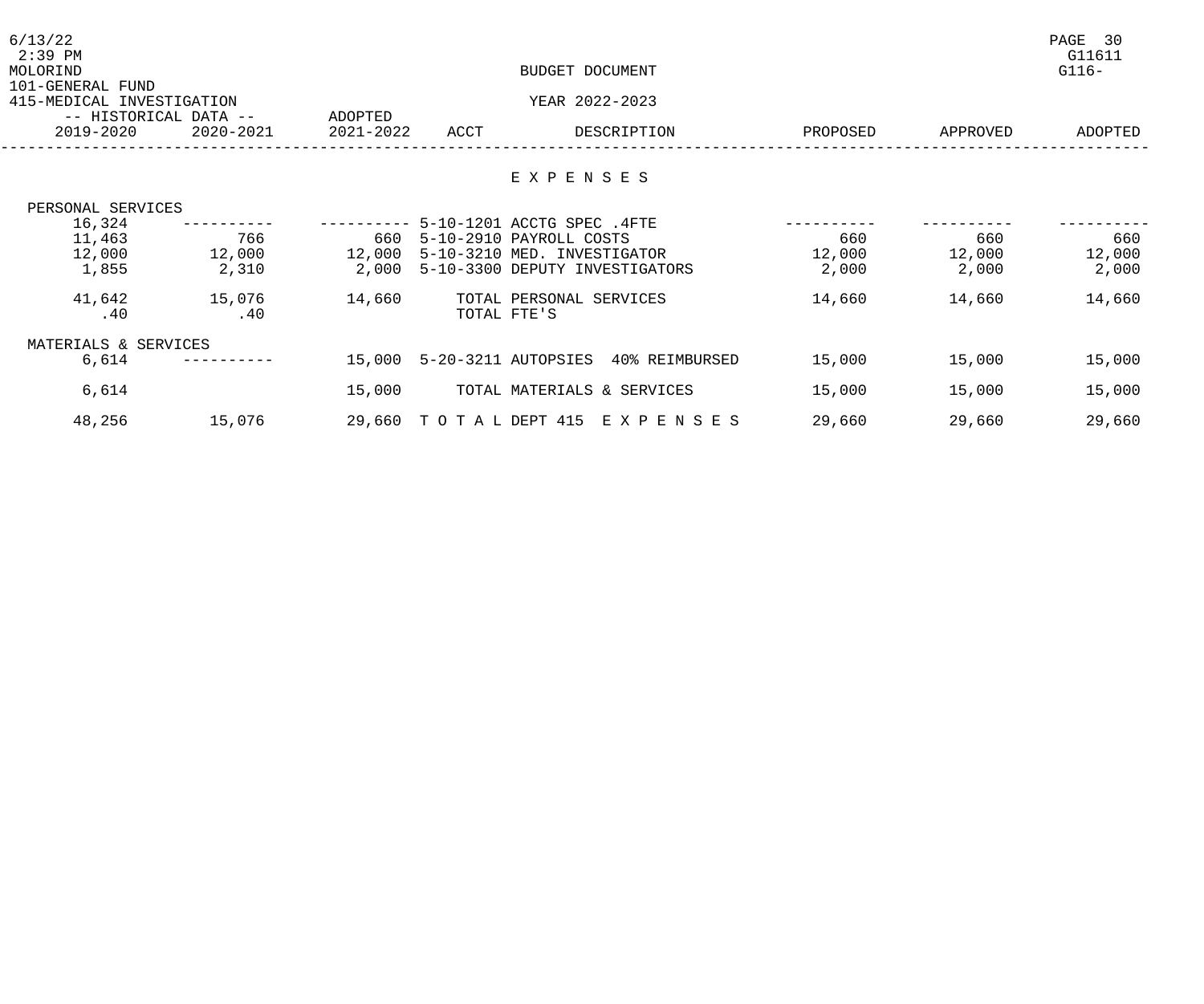| 6/13/22<br>$2:39$ PM<br>MOLORIND<br>101-GENERAL FUND |                                                 | BUDGET DOCUMENT |                         |                                                                                                                                                                                                                                                                 |                                                                                                        |          |                                     |
|------------------------------------------------------|-------------------------------------------------|-----------------|-------------------------|-----------------------------------------------------------------------------------------------------------------------------------------------------------------------------------------------------------------------------------------------------------------|--------------------------------------------------------------------------------------------------------|----------|-------------------------------------|
| 422-ENVIRONMENTAL HEALTH                             | -- HISTORICAL DATA -- ADOPTED                   |                 |                         | YEAR 2022-2023                                                                                                                                                                                                                                                  |                                                                                                        |          |                                     |
| 2019-2020                                            | 2020-2021                                       | 2021-2022 ACCT  |                         | DESCRIPTION                                                                                                                                                                                                                                                     | PROPOSED                                                                                               | APPROVED | ADOPTED                             |
|                                                      |                                                 |                 |                         | R E V E N U E S                                                                                                                                                                                                                                                 |                                                                                                        |          |                                     |
| 4,683<br>36,581<br>79,182<br>46,259                  | 5,619<br>48,662<br>81,182<br>47,267             |                 |                         | 4,680 3-30-3420 ST.HEALTH DIV/WATER PROGR<br>30,000 3-40-4584 SEWAGE/MAL CO<br>80,600 3-40-4585 SANITARIAN FEES/MAL CO<br>90,000 5 10 1501 SEMAGE/FALE CO<br>80,600 3-40-4585 SANITARIAN FEES/MAL CO 82,000<br>49,500 3-40-4586 SANITARIAN FEES/BAKER CO 49,500 | $4,680$ $4,680$<br>$\begin{array}{cccc} 4,680 \\ 40,000 \\ 82,000 \\ 600 \\ 100 \\ 49,500 \end{array}$ |          | 4,680<br>40,000<br>82,000<br>49,500 |
| 166,705                                              |                                                 |                 |                         | 182,730     164,780  T O T A L DEPT 422  R E V E N U E S     176,180     176,180                                                                                                                                                                                |                                                                                                        |          | 176,180                             |
|                                                      |                                                 |                 |                         | EXPENSES                                                                                                                                                                                                                                                        |                                                                                                        |          |                                     |
| PERSONAL SERVICES                                    |                                                 |                 |                         |                                                                                                                                                                                                                                                                 |                                                                                                        |          |                                     |
| 57,938                                               | 59,389                                          |                 |                         | 60,180 5-10-1101 DIRECTOR .8FTE                                                                                                                                                                                                                                 | 44,520                                                                                                 |          | 44,520 44,520                       |
|                                                      |                                                 |                 |                         | 50,220 5-10-1201 EH SPECIALIST II<br>18,756 5-10-1202 ENV.HEALTH CLERK                                                                                                                                                                                          | 51,932                                                                                                 | 51,932   | 51,932                              |
|                                                      |                                                 |                 |                         | 18,756 5-10-1202 ENV. HEALTH CLERK . 5FTE                                                                                                                                                                                                                       | 20,196                                                                                                 | 20,196   | 20,196                              |
|                                                      | 29,541 60,139<br>17,524 18,486<br>46,850 61,050 |                 |                         | 71,638 5-10-2910 PAYROLL COSTS                                                                                                                                                                                                                                  | 63,519                                                                                                 | 63,519   | 63,519                              |
|                                                      | 151,853 199,064                                 | 200,794         |                         | TOTAL PERSONAL SERVICES                                                                                                                                                                                                                                         | 180,167                                                                                                | 180,167  | 180,167                             |
| 2.30                                                 | 2.30                                            | 2.30            | TOTAL FTE'S             |                                                                                                                                                                                                                                                                 | 2.05                                                                                                   | 2.05     | 2.05                                |
| MATERIALS & SERVICES                                 |                                                 |                 |                         |                                                                                                                                                                                                                                                                 |                                                                                                        |          |                                     |
| 1,276                                                | 1,190                                           |                 |                         | 1,300 5-20-5300 TELEPHONE/WIFI                                                                                                                                                                                                                                  | 1,410                                                                                                  | 1,410    | 1,410                               |
| $\frac{4}{3}, \frac{270}{567}$                       | $\frac{4}{1}$ , 285                             |                 |                         | 9,000 5-20-5800 TRAVEL/MALHEUR COUNTY                                                                                                                                                                                                                           | 9,000<br>5,500                                                                                         | 9,000    | 9,000                               |
|                                                      | 1,288                                           |                 |                         | 5,500 5-20-5801 TRAVEL/BAKER COUNTY                                                                                                                                                                                                                             |                                                                                                        | 5,500    | 5,500                               |
| 4,724                                                | 3,716                                           |                 |                         | 4,000 5-20-6110 OFFICE SUPPLIES                                                                                                                                                                                                                                 | 4,000                                                                                                  | 4,000    | 4,000                               |
| 895                                                  | 175                                             |                 |                         | 625 5-20-6121 PROFESSIONAL FEES                                                                                                                                                                                                                                 | 625                                                                                                    | 625      | 625                                 |
| 205                                                  | 100                                             |                 |                         | 200 5-20-6400 PUBLIC. & EDUC.MATERIALS                                                                                                                                                                                                                          | 300                                                                                                    | 300      | 300                                 |
| 190                                                  | 138                                             |                 | 300 5-20-6601 LAB TESTS |                                                                                                                                                                                                                                                                 | 400                                                                                                    | 400      | 400                                 |
|                                                      | 4,417                                           |                 |                         | ---------- 5-20-7000 SMALL EQUIPMENT                                                                                                                                                                                                                            | 1,400                                                                                                  | 1,400    | 1,400                               |
| 1,099                                                | 728                                             |                 |                         | 60,900 5-20-8030 SALES/SERV/REFUNDS                                                                                                                                                                                                                             | 1,000                                                                                                  | 1,000    | 1,000                               |
| 7,520                                                | 13,541                                          |                 |                         | 8,000 5-20-8031 STATE SURCHARGE-MAL.CO.                                                                                                                                                                                                                         | 13,800                                                                                                 | 13,800   | 13,800                              |
| 4,730                                                | 8,228                                           |                 |                         | 6,700 5-20-8032 STATE SURCHARGE-BAKER CO.                                                                                                                                                                                                                       | 8,500                                                                                                  | 8,500    | 8,500                               |
| 10,000                                               | 14,800                                          |                 |                         | 9,000 5-20-8033 ST.D.E.Q./MALHEUR CO.                                                                                                                                                                                                                           | 14,000                                                                                                 | 14,000   | 14,000                              |
| 38,476                                               | 52,606                                          | 105,525         |                         | TOTAL MATERIALS & SERVICES                                                                                                                                                                                                                                      | 59,935                                                                                                 | 59,935   | 59,935                              |
| 190,329                                              | 251,670                                         |                 |                         | 306, 319 TOTAL DEPT 422 EXPENSES                                                                                                                                                                                                                                | 240,102                                                                                                | 240,102  | 240,102                             |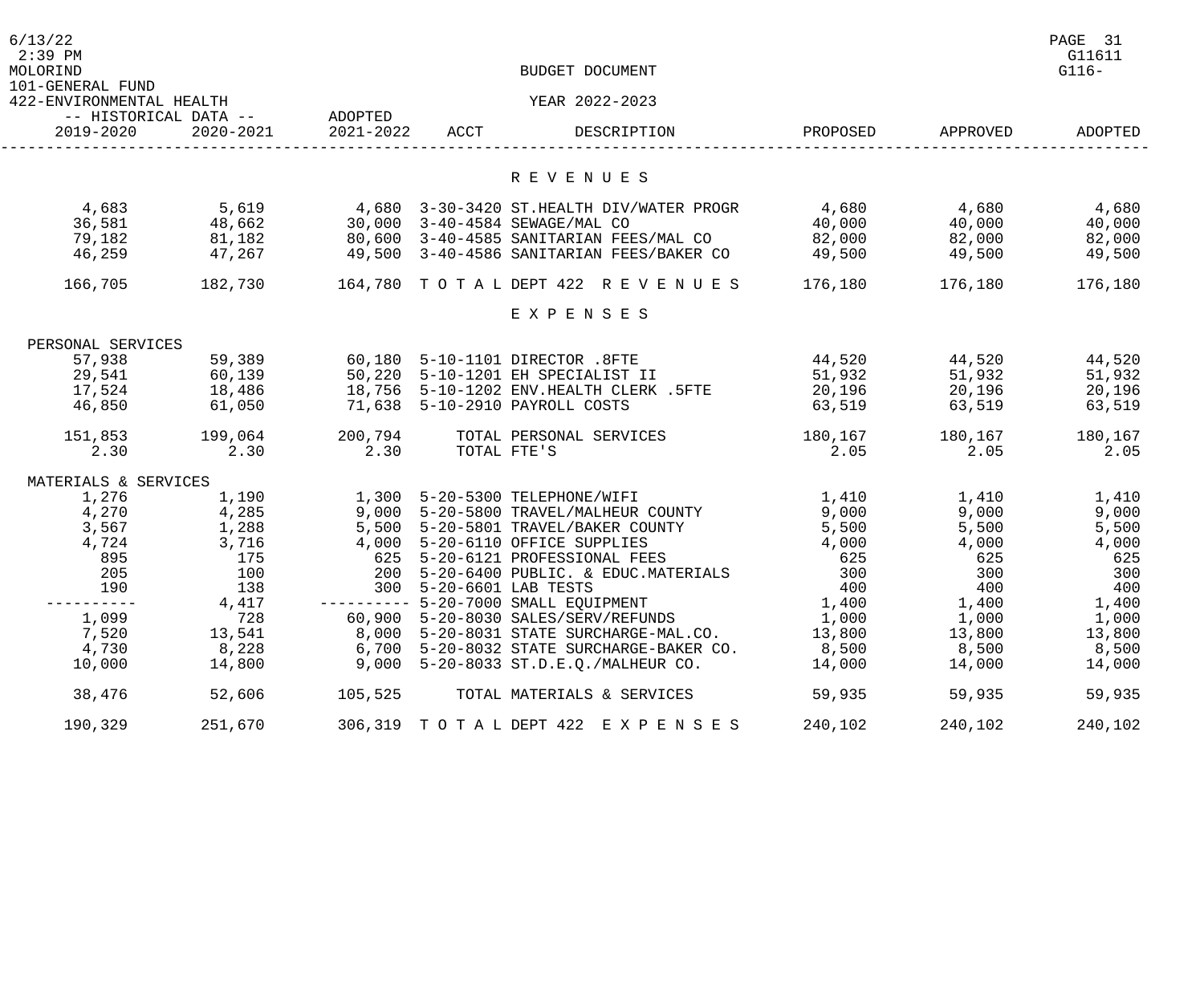| 6/13/22<br>$2:39$ PM<br>MOLORIND         |                               | BUDGET DOCUMENT              |                     |                                                      |          |          |         |
|------------------------------------------|-------------------------------|------------------------------|---------------------|------------------------------------------------------|----------|----------|---------|
| 101-GENERAL FUND<br>423-VETERANS SERVICE |                               |                              |                     | YEAR 2022-2023                                       |          |          |         |
|                                          | -- HISTORICAL DATA -- ADOPTED |                              |                     |                                                      |          |          |         |
| 2019-2020                                | 2020-2021                     | 2021-2022                    | ACCT                | DESCRIPTION                                          | PROPOSED | APPROVED | ADOPTED |
|                                          |                               |                              |                     |                                                      |          |          |         |
|                                          |                               |                              |                     | R E V E N U E S                                      |          |          |         |
|                                          |                               |                              |                     | 7,830 13,050 10,440 3-30-3415 VETERANS SERVICE/STATE |          |          |         |
| 500                                      |                               | $------ 3-40-6500$ DONATIONS |                     |                                                      |          |          |         |
| 8,330                                    | 13,050                        |                              |                     | 10,440 TOTAL DEPT 423 REVENUES 10,440 10,440 10,440  |          |          |         |
|                                          |                               |                              |                     | EXPENSES                                             |          |          |         |
| PERSONAL SERVICES                        |                               |                              |                     |                                                      |          |          |         |
| 36,329                                   | 37,240                        |                              |                     | 37,716 5-10-1101 SERV OFFICER 24HRS/WK               | 40,596   | 40,596   | 40,596  |
|                                          | 20,303 20,394                 |                              |                     | 20,932 5-10-2910 PAYROLL COSTS                       | 23,936   | 23,936   | 23,936  |
| 56,632                                   | 57,634                        | 58,648                       |                     | TOTAL PERSONAL SERVICES                              | 64,532   | 64,532   | 64,532  |
| .60                                      | .60                           | .60                          | TOTAL FTE'S         |                                                      | .60      | .60      | .60     |
| MATERIALS & SERVICES                     |                               |                              |                     |                                                      |          |          |         |
| 3,000                                    | 3,000                         |                              |                     | 3,000 5-20-4400 RENT/UTILITIES                       |          | 3,000    | 3,000   |
| 570                                      | 658                           | 732                          | 5-20-5300 TELEPHONE |                                                      | 732      | 732      | 732     |
| 981                                      | 931                           | 1,000                        |                     | 5-20-6111 INTERNET SERVICE                           | 1,000    | 1,000    | 1,000   |
|                                          | 200                           | 200                          |                     | 5-20-6112 MISC. VET EXPENSES                         | 200      | 200      | 200     |
| 1,050                                    | 299                           | 300                          |                     | 5-20-8022 AID TO INDIGENT VETERANS                   | 300      | 300      | 300     |
| 5,601                                    | 5,088                         | 5,232                        |                     | TOTAL MATERIALS & SERVICES                           | 2,232    | 5,232    | 5,232   |
| 62,233                                   | 62,722                        |                              |                     | 63,880 TOTAL DEPT 423 EXPENSES                       | 66,764   | 69,764   | 69,764  |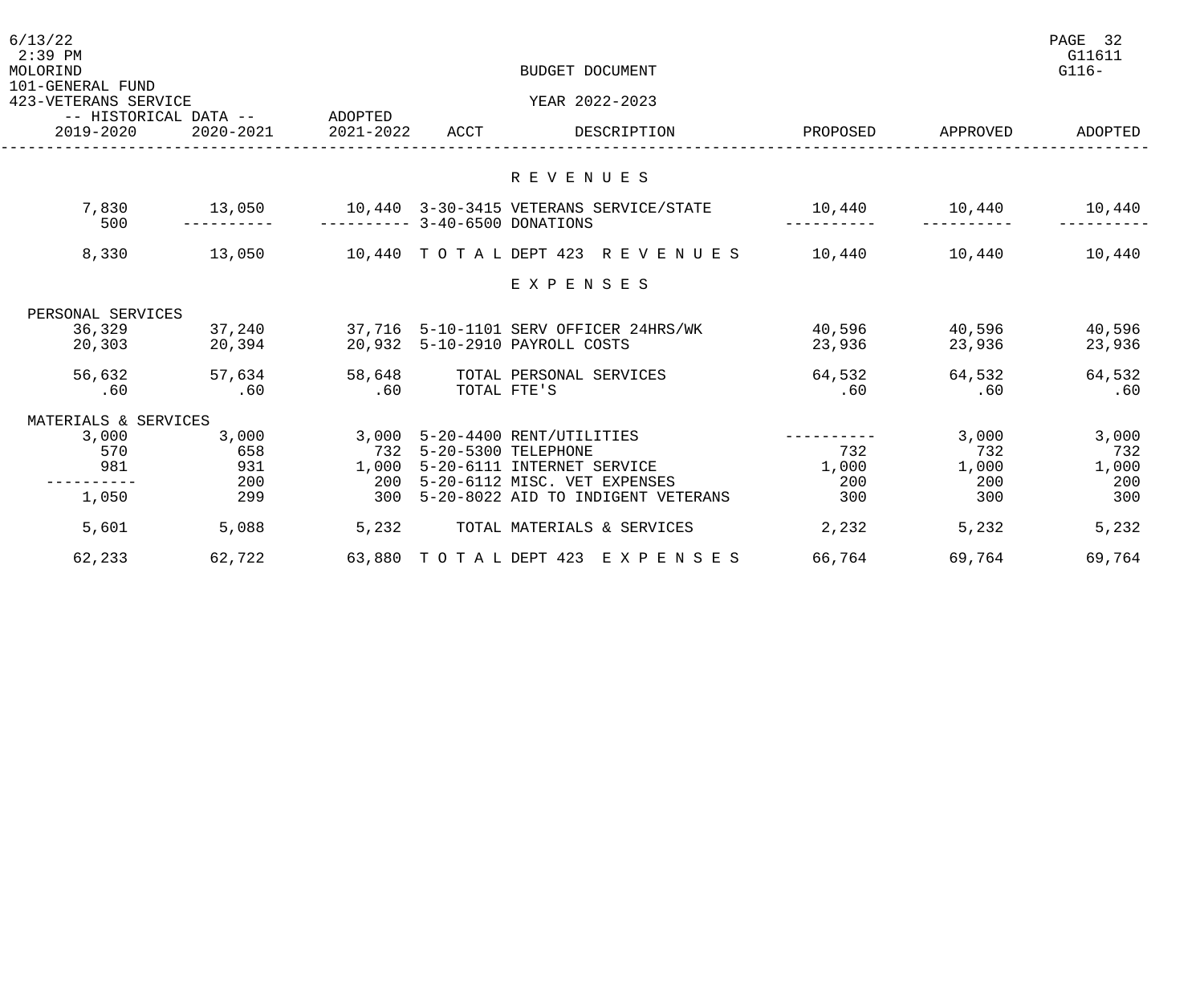| 6/13/22<br>$2:39$ PM<br>MOLORIND<br>101-GENERAL FUND |                               | BUDGET DOCUMENT          |             |                                                                                                                                                    |                      |                          |         |  |
|------------------------------------------------------|-------------------------------|--------------------------|-------------|----------------------------------------------------------------------------------------------------------------------------------------------------|----------------------|--------------------------|---------|--|
| 526-MARINE & PARK                                    |                               |                          |             | YEAR 2022-2023                                                                                                                                     |                      |                          |         |  |
| 2019-2020                                            | -- HISTORICAL DATA -- ADOPTED | 2020-2021 2021-2022 ACCT |             | DESCRIPTION                                                                                                                                        | PROPOSED             | APPROVED                 | ADOPTED |  |
|                                                      |                               |                          |             | R E V E N U E S                                                                                                                                    |                      |                          |         |  |
|                                                      |                               |                          |             |                                                                                                                                                    |                      |                          |         |  |
| 51,570                                               | 58,268                        |                          |             | 57,454     3-30-3506 R V PARKS APPORT/STATE          57,454             57,454              57,454                                                 | $8,812$ $8,812$      |                          |         |  |
| 8,813<br>37,191 60,914                               | 8,813                         |                          |             | 8,812  3-30-3507 MARINE BD-M.A.P.FUNDS<br>45,000     3-40-4755    BULLY CREEK PARK FEES          45,000               45,000                45,000 |                      |                          | 8,812   |  |
| 1,204                                                | -----------                   |                          |             |                                                                                                                                                    | -----------          |                          |         |  |
|                                                      |                               |                          |             | 98,778 127,995 111,266 TOTALDEPT 526 REVENUES 111,266 111,266                                                                                      |                      |                          | 111,266 |  |
|                                                      |                               |                          |             | EXPENSES                                                                                                                                           |                      |                          |         |  |
| PERSONAL SERVICES                                    |                               |                          |             |                                                                                                                                                    |                      |                          |         |  |
| 3,363                                                |                               |                          |             | 3,649 5-10-1101 ROAD SUPERVISOR .05FTE<br>28,500 5-10-1201 BULLY CRK.CARETAKER<br>6,012 5-10-1202 FEE COLLECTOR/6 MO                               | 3,927                |                          | 3,927   |  |
| 27,420                                               | 3,531<br>28,105<br>5,929      |                          |             |                                                                                                                                                    |                      | 3,927<br>29,952<br>6,318 | 29,952  |  |
| 5,784                                                |                               |                          |             |                                                                                                                                                    | 29,952<br>6,318      |                          | 6,318   |  |
| 24,887 24,918                                        |                               |                          |             | 27,576 5-10-2910 PAYROLL COSTS                                                                                                                     | 28,645               | 28,645                   | 28,645  |  |
| 61,454                                               | 62,483                        | 65,737                   |             | TOTAL PERSONAL SERVICES                                                                                                                            | 68,842               | 68,842                   | 68,842  |  |
| 1.00                                                 | 1.00                          | 1.00                     | TOTAL FTE'S |                                                                                                                                                    | 1.00                 | 1.00                     | 1.00    |  |
| MATERIALS & SERVICES                                 |                               |                          |             |                                                                                                                                                    |                      |                          |         |  |
| 6,064                                                | 6,605                         |                          |             | 6,000 5-20-4100 BULLY CRK - HOUSE                                                                                                                  | $6,000$ $6,000$      |                          | 6,000   |  |
| 19,096                                               | 21,991                        |                          |             | 20,000 5-20-4101 BULLY CRK - GROUNDS                                                                                                               | 20,000               | 20,000                   | 20,000  |  |
| 79                                                   | 417                           |                          |             | 2,000 5-20-4102 HERBICIDES/FERTILIZERS 3,000                                                                                                       |                      | 3,000                    | 3,000   |  |
| 484                                                  | 515<br>155                    |                          |             | 750 5-20-5300 TELEPHONE/INTERNET<br>250 5-20-5800 TRAVEL                                                                                           | 750<br>250           | 750<br>250               | 2,200   |  |
| ----------                                           |                               |                          |             |                                                                                                                                                    |                      |                          | 250     |  |
| 2,700<br>555                                         | 4,252                         |                          |             | 6,000 5-20-6111 MATERIALS & SUPPLIES 6,000                                                                                                         |                      | 6,000                    | 6,000   |  |
| - - - - - - - -                                      | 1,340<br>5,137                |                          |             | 1,500 5-20-6112 BULLY CRK - MISC<br>--------- 5-20-7000 SMALL EQUIPMENT                                                                            | 1,500<br>----------- | 1,500<br>-----------     | 1,500   |  |
| 9,198                                                | 8,679                         |                          |             | 8,812 5-20-8022 M.A.P. FUNDS-STATE                                                                                                                 | 8,812                | 8,812                    | 8,812   |  |
| 38,176                                               | 49,091                        | 45, 312                  |             | TOTAL MATERIALS & SERVICES                                                                                                                         | 46,312               | 46,312                   | 47,762  |  |
| 99,630                                               | 111,574                       |                          |             | 111,049 TOTAL DEPT 526 EXPENSES                                                                                                                    | 115,154              | 115,154                  | 116,604 |  |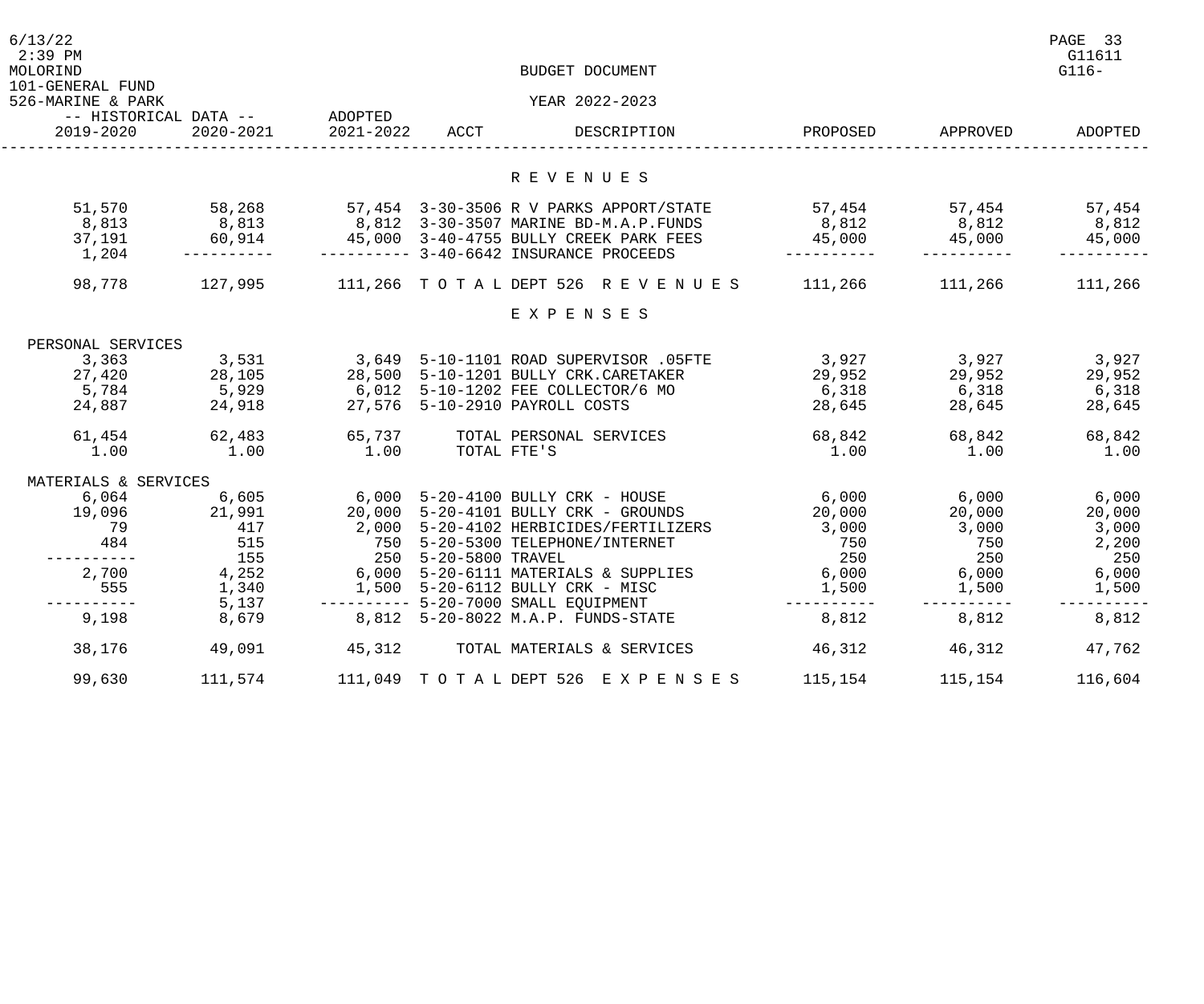| 6/13/22<br>$2:39$ PM<br>MOLORIND<br>101-GENERAL FUND |                                                        |               | BUDGET DOCUMENT |                      |                                       |          |          | PAGE<br>34<br>G11611<br>$G116-$ |
|------------------------------------------------------|--------------------------------------------------------|---------------|-----------------|----------------------|---------------------------------------|----------|----------|---------------------------------|
|                                                      | 543-ONTARIO COMMUNITY LIBRARY<br>-- HISTORICAL DATA -- |               | ADOPTED         | YEAR 2022-2023       |                                       |          |          |                                 |
|                                                      | 2019-2020                                              | $2020 - 2021$ | 2021-2022       | ACCT                 | DESCRIPTION                           | PROPOSED | APPROVED | ADOPTED                         |
|                                                      |                                                        |               |                 |                      | R E V E N U E S                       |          |          |                                 |
|                                                      | 6,000                                                  | 6,000         |                 |                      | 6,000 3-90-9111 ECONOMIC DEV TRANSFER | 6,000    | 10,000   | 10,000                          |
|                                                      | 6,000                                                  | 6,000         |                 |                      | 6,000 TOTAL DEPT 543 REVENUES         | 6,000    | 10,000   | 10,000                          |
|                                                      |                                                        |               |                 |                      | EXPENSES                              |          |          |                                 |
|                                                      | MATERIALS & SERVICES                                   |               |                 |                      |                                       |          |          |                                 |
|                                                      | 6,000                                                  | 6,000         | 6,000           |                      | 5-20-6403 BOOKMOBILE                  | 6,000    | 10,000   | 10,000                          |
|                                                      | 6,000                                                  | 6,000         | 6,000           |                      | TOTAL MATERIALS & SERVICES            | 6,000    | 10,000   | 10,000                          |
|                                                      | 6,000                                                  | 6,000         |                 | 6,000 TOTAL DEPT 543 | E X P E N S E S                       | 6,000    | 10,000   | 10,000                          |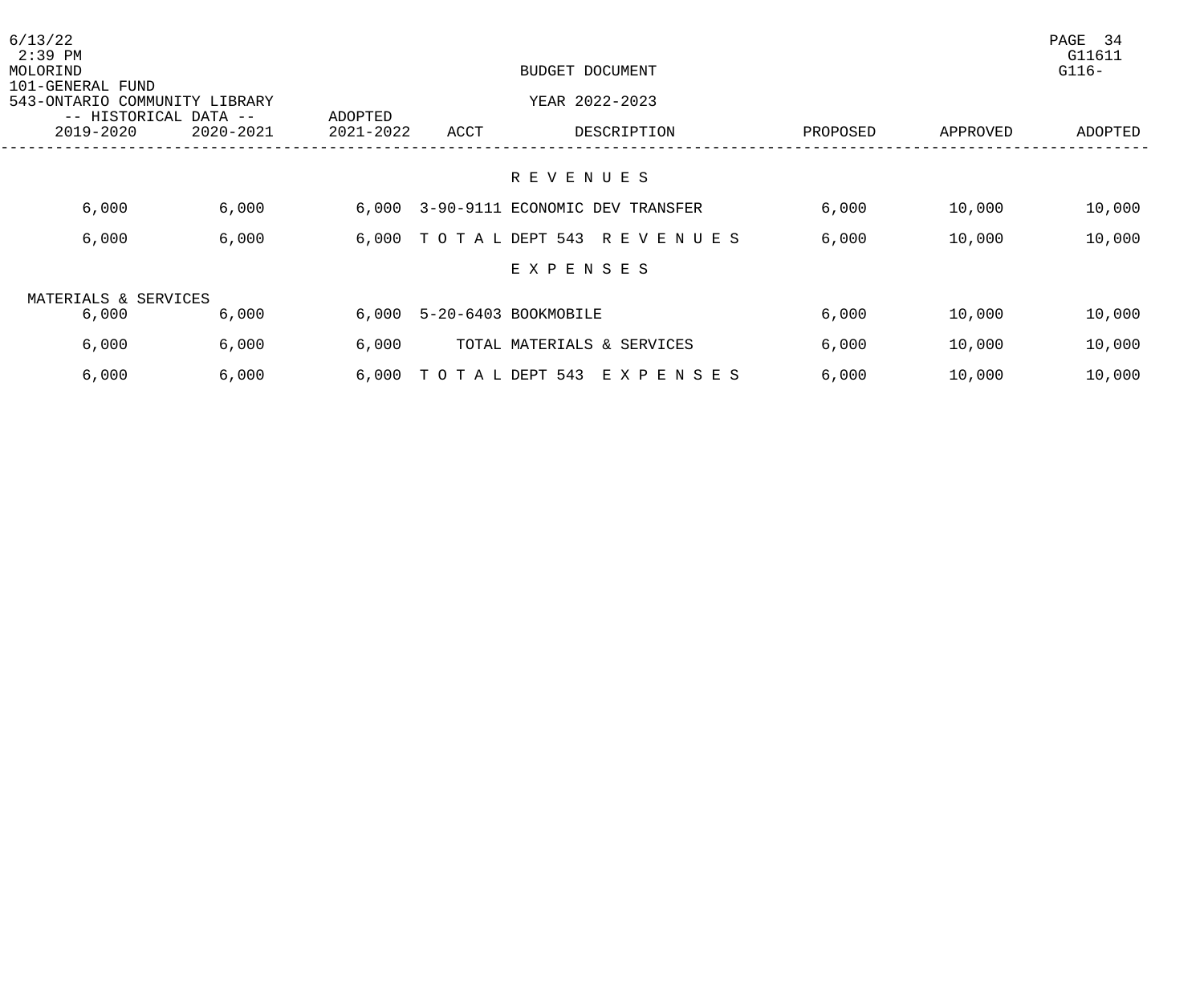| 6/13/22<br>$2:39$ PM<br>MOLORIND<br>101-GENERAL FUND<br>619-WATERMASTER |           |           | PAGE 35<br>G11611<br>$G116-$ |                               |          |          |         |
|-------------------------------------------------------------------------|-----------|-----------|------------------------------|-------------------------------|----------|----------|---------|
| -- HISTORICAL DATA --                                                   | ADOPTED   |           | YEAR 2022-2023               |                               |          |          |         |
| 2019-2020                                                               | 2020-2021 | 2021-2022 | ACCT                         | DESCRIPTION                   | PROPOSED | APPROVED | ADOPTED |
| MATERIALS & SERVICES                                                    |           |           |                              | EXPENSES                      |          |          |         |
| 627                                                                     | 429       | 700       | 5-20-5300 TELEPHONE          |                               | 700      | 700      | 700     |
| 46                                                                      | 225       | 300       |                              | 5-20-6110 OFFICE EXPENSE      | 300      | 300      | 300     |
| 673                                                                     | 654       | 1,000     |                              | TOTAL MATERIALS & SERVICES    | 1,000    | 1,000    | 1,000   |
| 673                                                                     | 654       |           |                              | 1,000 TOTAL DEPT 619 EXPENSES | 1,000    | 1,000    | 1,000   |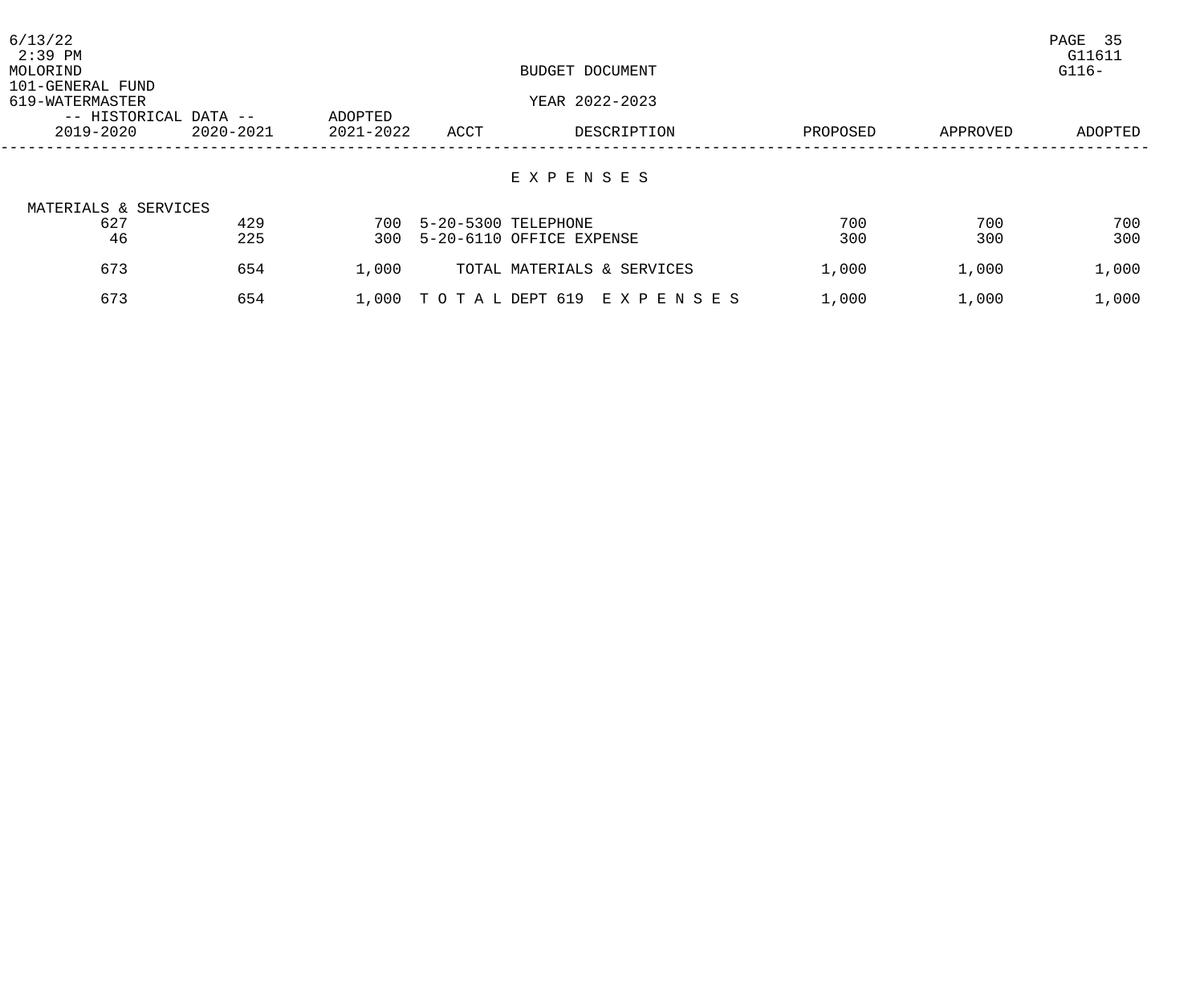| 6/13/22<br>$2:39$ PM<br>MOLORIND                                   |           | BUDGET DOCUMENT |      |                                      |          |          |         |
|--------------------------------------------------------------------|-----------|-----------------|------|--------------------------------------|----------|----------|---------|
| 101-GENERAL FUND<br>641-EXTENSION SERVICE<br>-- HISTORICAL DATA -- |           | ADOPTED         |      | YEAR 2022-2023                       |          |          |         |
| 2019-2020                                                          | 2020-2021 | 2021-2022       | ACCT | DESCRIPTION                          | PROPOSED | APPROVED | ADOPTED |
|                                                                    |           |                 |      | R E V E N U E S                      |          |          |         |
|                                                                    |           |                 |      |                                      |          |          |         |
| 20,000                                                             | 20,000    | 20,000          |      | 3-90-9111 ECONOMIC DEV TRANSFER      | 20,000   | 20,000   | 20,000  |
| 20,000                                                             | 20,000    |                 |      | 20,000 TOTAL DEPT 641 REVENUES       | 20,000   | 20,000   | 20,000  |
|                                                                    |           |                 |      | EXPENSES                             |          |          |         |
| PERSONAL SERVICES                                                  |           |                 |      |                                      |          |          |         |
| 43,694                                                             | 45,906    |                 |      | 46,884 5-10-1104 OFFICE MANAGER      | 50,448   | 50,448   | 50,448  |
| 24,518                                                             | 24,870    |                 |      | 27,954 5-10-2910 PAYROLL COSTS       | 29,329   | 29,329   | 29,329  |
| 68,212                                                             | 70,776    | 74,838          |      | TOTAL PERSONAL SERVICES              | 79,777   | 79,777   | 79,777  |
| 1.00                                                               | 1.00      | 1.00            |      | TOTAL FTE'S                          | 1.00     | 1.00     | 1.00    |
| MATERIALS & SERVICES                                               |           |                 |      |                                      |          |          |         |
| 10,000                                                             | 5,000     |                 |      | 5,000 5-20-5300 TELEPHONE/IT COMM    | 1,500    | 1,500    | 1,500   |
| 3,000                                                              | 1,500     |                 |      | 1,500 5-20-5800 TRAVEL/VEHICLE MAINT | 1,500    | 1,500    | 1,500   |
| 3,000                                                              | 1,500     | 1,500           |      | 5-20-6112 BLDG MAINTENANCE           | 1,500    | 1,500    | 1,500   |
| 16,000                                                             | 8,000     | 8,000           |      | TOTAL MATERIALS & SERVICES           | 4,500    | 4,500    | 4,500   |
| 84,212                                                             | 78,776    |                 |      | 82,838 TOTAL DEPT 641 EXPENSES       | 84,277   | 84,277   | 84,277  |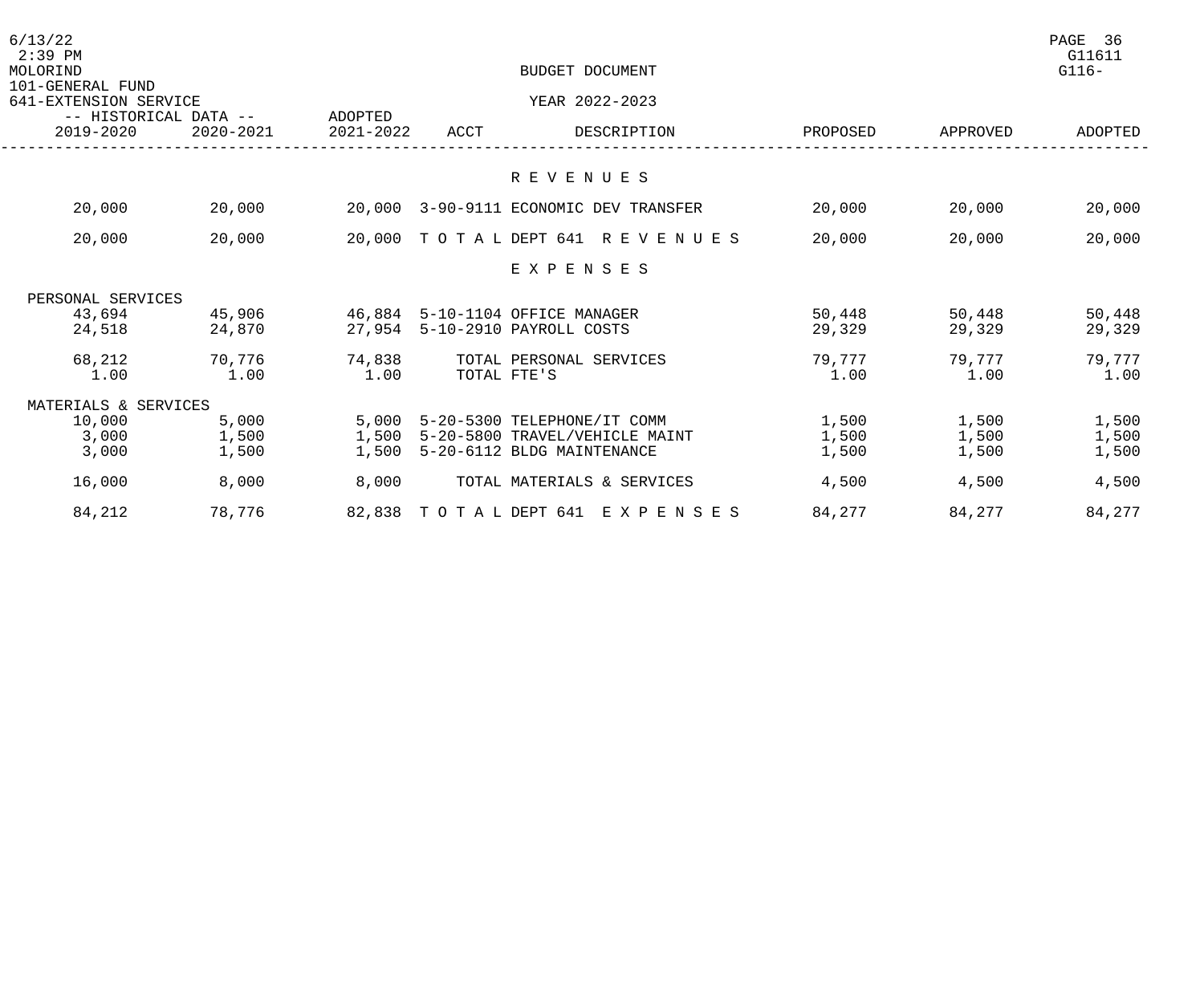| 6/13/22<br>$2:39$ PM<br>MOLORIND<br>101-GENERAL FUND |                                            |           |                           | BUDGET DOCUMENT                                                                                     |                                |                   | PAGE 37<br>G11611<br>$G116-$ |
|------------------------------------------------------|--------------------------------------------|-----------|---------------------------|-----------------------------------------------------------------------------------------------------|--------------------------------|-------------------|------------------------------|
| 645-WEED CONTROL                                     |                                            |           |                           | YEAR 2022-2023                                                                                      |                                |                   |                              |
| 2019-2020                                            | -- HISTORICAL DATA -- ADOPTED<br>2020-2021 | 2021-2022 | ACCT                      | DESCRIPTION                                                                                         |                                | PROPOSED APPROVED | ADOPTED                      |
|                                                      |                                            |           |                           | R E V E N U E S                                                                                     |                                |                   |                              |
| 10,470<br>236,700                                    | 418<br>330,681                             |           |                           | 304,810 3-30-3102 BLM NOXIOUS WEED GRANT<br>--------- 3-30-3107 BLM FIRE GRANT                      | 102,300 102,300                |                   | 102,300                      |
|                                                      |                                            |           |                           | 10 3-40-4128 COMPLIANCE FEES                                                                        | 10                             | 10                | 10                           |
| 706<br>25,000                                        |                                            |           |                           | 10 3-40-6600 REIMBURSE.FOR SERVICES<br>$25,000$ 25,000 $3-90-9105$ GRAZING TRANSFER-WEED CON 25,000 | 10                             | 10<br>25,000      | 10<br>25,000                 |
| 272,876                                              | 356,099                                    |           |                           | 329,830 TOTAL DEPT 645 REVENUES                                                                     | 127,320                        | 127,320           | 127,320                      |
|                                                      |                                            |           |                           | EXPENSES                                                                                            |                                |                   |                              |
| PERSONAL SERVICES                                    |                                            |           |                           |                                                                                                     |                                |                   |                              |
| 38,854                                               | 46,943                                     |           |                           | 63,332 5-10-1201 WEED INSPECTOR                                                                     | 57,824                         | 57,824            | 57,824                       |
| 3,139                                                |                                            |           |                           | ---------- 5-10-1202 VECTOR/SEASONAL MGR                                                            |                                |                   |                              |
| 7,426                                                | $2,050$<br>$7,530$<br>$22,390$<br>$30,094$ |           |                           | --------- 5-10-1400 VECTOR/SEASONAL MONITORS                                                        | -----------                    |                   |                              |
| 21,135<br>23,270                                     | 30,094                                     |           |                           | 39,419 5-10-2910 PAYROLL COSTS<br>27,710 5-10-8041 BLM GRANT ADMIN FEES                             | 37,433 37,433<br>10,230 10,230 |                   | 37,433<br>10,230             |
| 93,824                                               | 109,007                                    | 130,461   |                           | TOTAL PERSONAL SERVICES                                                                             | 105,487                        | 105,487           | 105,487                      |
| .50                                                  | .50                                        | 1.00      | TOTAL FTE'S               |                                                                                                     | 1.00                           | 1.00              | 1.00                         |
| MATERIALS & SERVICES                                 |                                            |           |                           |                                                                                                     |                                |                   |                              |
| 8,725                                                | 380                                        |           |                           | 277,100 5-20-3210 BLM GRANT CONTRACT SERV                                                           | 92,070                         | 92,070            | 92,070                       |
| 215,586 300,625<br>1,965                             | 2,913                                      |           |                           | ---------- 5-20-3226 BLM FIRE CONTRACT SERVICE<br>4,000 5-20-4300 PARTS & REPAIRS                   | -----------                    | 3,000             | 3,000                        |
| 920                                                  | 921                                        |           | 1,200 5-20-5300 TELEPHONE |                                                                                                     | 3,000<br>1,300                 | 1,300             | 1,300                        |
| 3,656                                                | 1,646                                      |           |                           | 5,800 5-20-5800 TRAVEL/TRAINING                                                                     | 6,000                          | 6,000             | 6,000                        |
| 1,506                                                | 1,835                                      |           |                           | 3,200 5-20-6110 OFFICE EXPENSE/EDUC MAT.                                                            | 2,500                          | 2,500             | 2,500                        |
| 508                                                  | 3,584                                      |           | 3,500 5-20-6111 CHEMICALS |                                                                                                     | 3,000                          | 3,000             | 3,000                        |
| 2,474                                                |                                            |           |                           | 3,200 5-20-7000 SMALL EQUIPMENT                                                                     | 2,000                          | 2,000             | 2,000                        |
| 235,340<br>CAPITAL OUTLAY                            | 311,904                                    | 298,000   |                           | TOTAL MATERIALS & SERVICES                                                                          | 109,870                        | 109,870           | 109,870                      |
| ----------                                           | 7,600                                      |           |                           | ---------- 5-40-7410 CAPITAL OUTLAY                                                                 |                                |                   |                              |
|                                                      | 7,600                                      |           |                           | TOTAL CAPITAL OUTLAY                                                                                |                                |                   |                              |
| 329,164                                              | 428,511                                    |           |                           | 428, 461 TOTAL DEPT 645 EXPENSES                                                                    | 215,357                        | 215,357           | 215,357                      |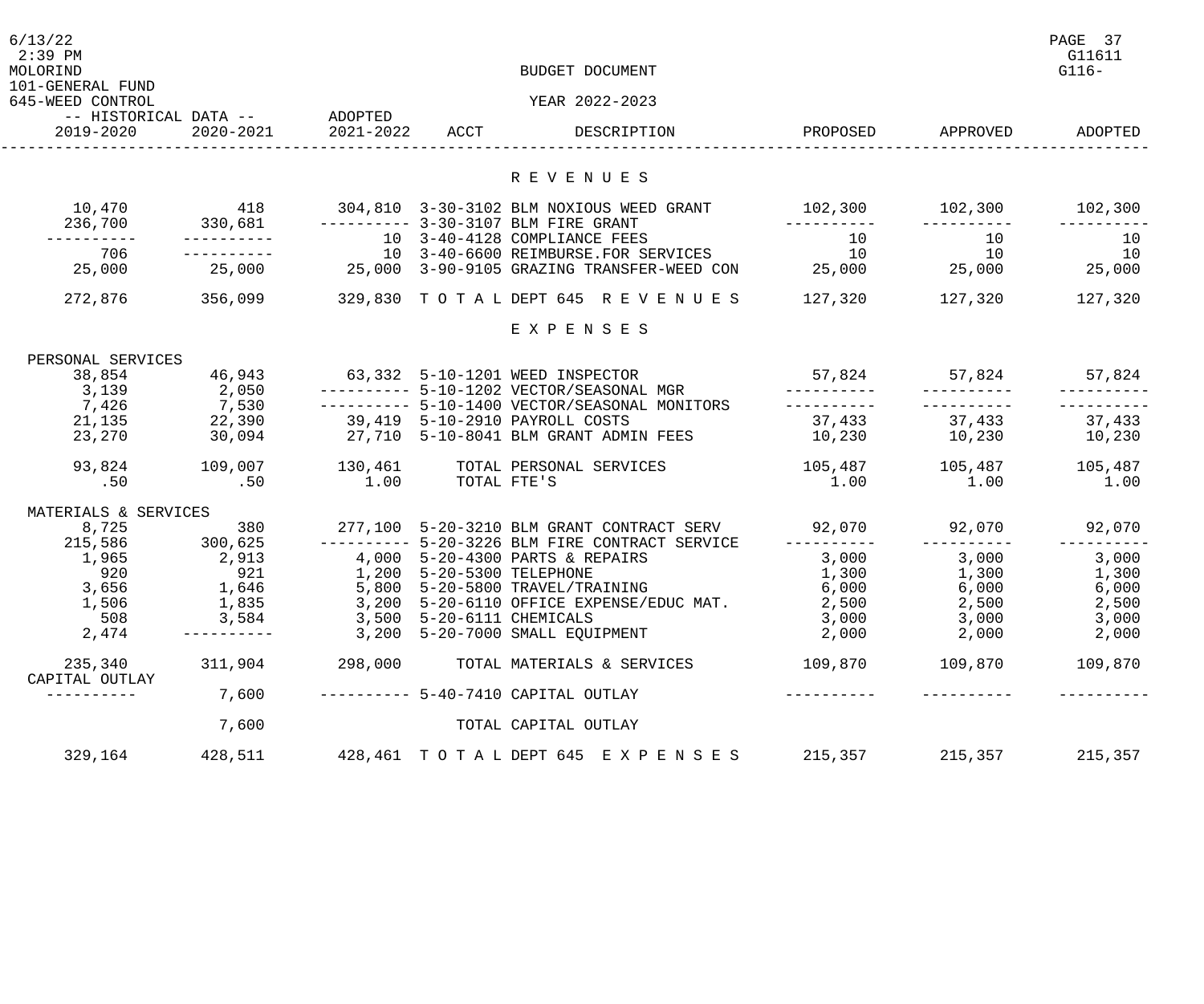| 6/13/22<br>$2:39$ PM<br>MOLORIND<br>101-GENERAL FUND |                                            |            |                         | BUDGET DOCUMENT                                      |            |            | PAGE 38<br>G11611<br>$G116-$ |
|------------------------------------------------------|--------------------------------------------|------------|-------------------------|------------------------------------------------------|------------|------------|------------------------------|
| 647-COUNTY SURVEYOR                                  |                                            |            |                         | YEAR 2022-2023                                       |            |            |                              |
| 2019-2020                                            | -- HISTORICAL DATA -- ADOPTED<br>2020-2021 | 2021-2022  | ACCT                    | DESCRIPTION                                          | PROPOSED   | APPROVED   | ADOPTED                      |
|                                                      |                                            |            |                         | R E V E N U E S                                      |            |            |                              |
|                                                      |                                            |            |                         |                                                      |            |            |                              |
|                                                      |                                            |            |                         | 500 3-40-4112 SALES & SERVICE                        | 500        | 500        | 500                          |
| 9,250                                                | 11,250                                     |            |                         | 5,000 3-40-4172 SURVEYOR FEES                        | 5,000      | 5,000      | 5,000                        |
|                                                      |                                            |            |                         | 18,000  3-40-4173  CORNER PRESERVATION REIMB  18,000 |            | 18,000     | 18,000                       |
| 9,250                                                | 11,250                                     |            |                         | 23,500 TOTAL DEPT 647 REVENUES                       | 23,500     | 23,500     | 23,500                       |
|                                                      |                                            |            |                         | EXPENSES                                             |            |            |                              |
| PERSONAL SERVICES                                    |                                            |            |                         |                                                      |            |            |                              |
| 32,448                                               | 47,512                                     |            |                         |                                                      |            | 45,738     | 45,738                       |
| 15,996                                               | 17,821                                     |            |                         | 15,148 5-10-2910 PAYROLL COSTS                       | 15,148     | 15,148     | 15,148                       |
| 48,444                                               | 65,333                                     | 60,886     |                         | TOTAL PERSONAL SERVICES                              | 60,886     | 60,886     | 60,886                       |
| .40                                                  | .55                                        | .55        | TOTAL FTE'S             |                                                      | .55        | .55        | .55                          |
| MATERIALS & SERVICES                                 |                                            |            |                         |                                                      |            |            |                              |
| 1,000                                                | 922                                        |            |                         | 1,000 5-20-4300 MAP MACHINE MAINTENANCE              | 1,000      | 1,000      | 1,000                        |
| 315                                                  | 292                                        |            | 400 5-20-5300 TELEPHONE |                                                      | 400        | 400        | 400                          |
| 998                                                  | 748                                        |            | 2,500 5-20-5800 TRAVEL  |                                                      | 2,500      | 2,500      | 2,500                        |
| 1,328                                                | 275                                        |            |                         | 2,000 5-20-5810 SEMINARS/CONFERENCES                 | 2,000      | 2,000      | 2,000                        |
| 1                                                    |                                            |            |                         | 150 5-20-6110 COPIES, MISC                           | 150        | 150        | 150                          |
| 1,071                                                | 114                                        |            |                         | 1,200 5-20-6111 MATERIALS & SUPPLIES                 | 1,200      | 1,200      | 1,200                        |
| 1,383                                                | 764                                        |            | 1,000 5-20-6120 DUES    |                                                      | 1,000      | 1,000      | 1,000                        |
| 6,096                                                | 3,115                                      | 8,250      |                         | TOTAL MATERIALS & SERVICES                           | 8,250      | 8,250      | 8,250                        |
| 54,540                                               | 68,448                                     |            |                         | 69,136 TOTAL DEPT 647 EXPENSES                       | 69,136     | 69,136     | 69,136                       |
| 20,691,189                                           | 24,905,784                                 |            |                         | 23, 203, 726 TOTAL FUND 101 REVENUES                 | 21,853,212 | 21,857,212 | 21,872,212                   |
| 11,097,949                                           | 11,855,635                                 | 14,310,076 |                         | TOTAL PERSONAL SERVICES                              | 14,543,598 | 14,543,598 | 14,543,598                   |
| 2,560,443                                            | 3, 213, 577                                | 4,027,573  |                         | TOTAL MATERIALS & SERVICES                           | 3,964,897  | 3,952,667  | 3,957,117                    |
| 164,500                                              | 683,339                                    | 556,685    |                         | TOTAL CAPITAL OUTLAY                                 | 599,205    | 98,000     | 113,000                      |
| 1,391,900                                            | 345,000                                    | 360,000    |                         | TOTAL TRANSFERS                                      | 385,000    | 385,000    | 385,000                      |
|                                                      |                                            | 3,949,392  |                         | TOTAL CONTINGENCIES                                  | 2,360,512  | 2,877,947  | 2,873,497                    |
| 15,214,792                                           | 16,097,551                                 |            |                         | 23, 203, 726 TOTAL FUND 101 EXPENSES                 | 21,853,212 | 21,857,212 | 21,872,212                   |
| 136.86                                               | 152.39                                     |            |                         | 164.02 TOTAL FUND 101 FTE'S                          | 158.12     | 158.12     | 158.12                       |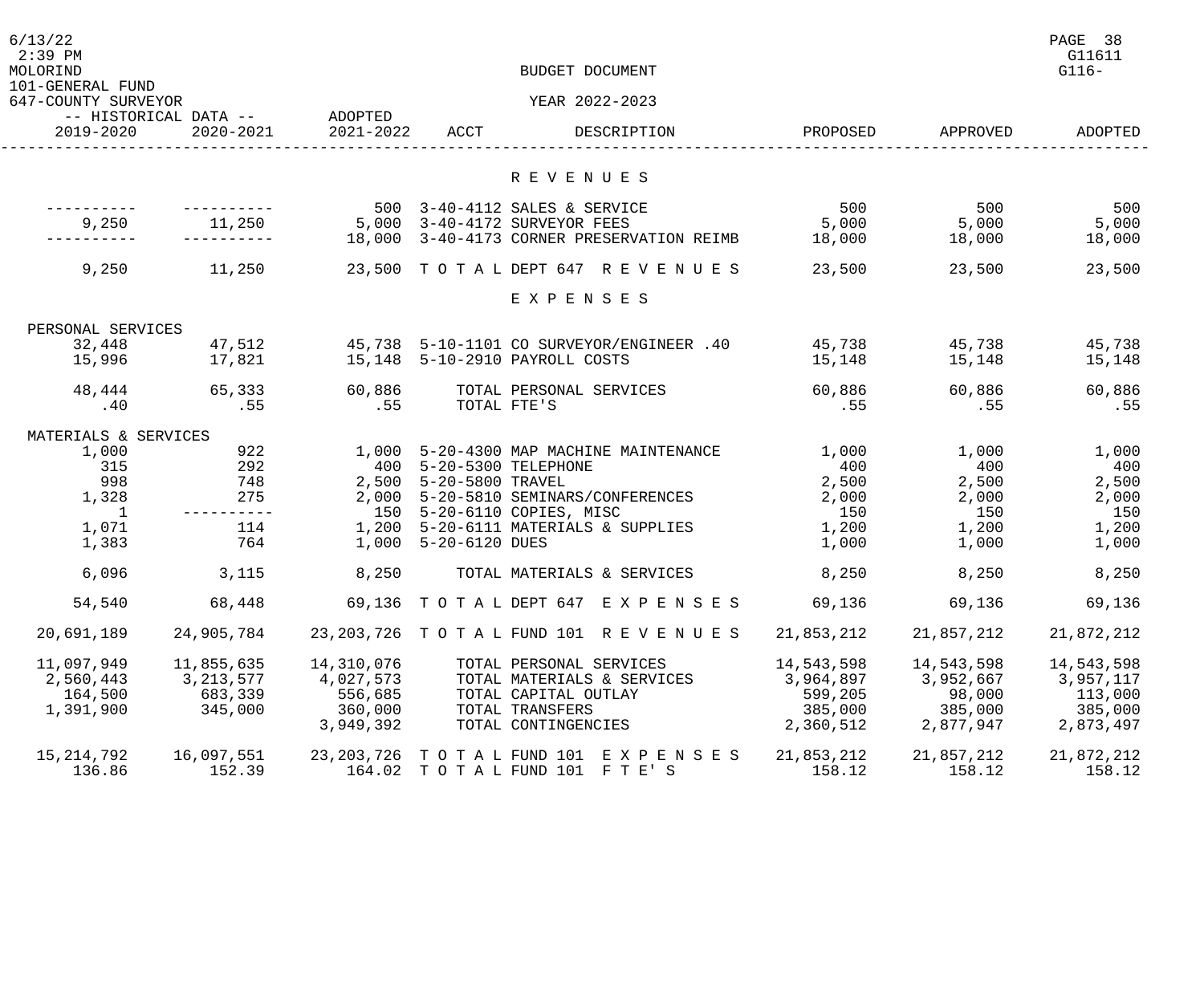| 6/13/22<br>$2:39$ PM<br>MOLORIND                      |                                               |                                                                  |                         | BUDGET DOCUMENT                                                                                                                                                                                                   |                                                             |                                                     | PAGE 39<br>G11611<br>$G116-$                       |
|-------------------------------------------------------|-----------------------------------------------|------------------------------------------------------------------|-------------------------|-------------------------------------------------------------------------------------------------------------------------------------------------------------------------------------------------------------------|-------------------------------------------------------------|-----------------------------------------------------|----------------------------------------------------|
| 202-ECONOMIC DEVELOPMENT FUND<br>100-NON-DEPARTMENTAL |                                               |                                                                  |                         | YEAR 2022-2023                                                                                                                                                                                                    |                                                             |                                                     |                                                    |
| 2019-2020                                             | -- HISTORICAL DATA -- ADOPTED<br>2020-2021    | 2021-2022                                                        | ACCT                    | DESCRIPTION                                                                                                                                                                                                       | PROPOSED                                                    | APPROVED                                            | ADOPTED                                            |
|                                                       |                                               |                                                                  |                         | R E V E N U E S                                                                                                                                                                                                   |                                                             |                                                     |                                                    |
| 330,878<br>559,107                                    | 594,969<br>408,679<br>768,183                 | 675,000 3-01-0101 CASH ON HAND<br>---------- 3-30-3714 CRF GRANT |                         | 440,000 3-30-3504 VIDEO POKER DISTRIBUTION                                                                                                                                                                        | 475,000<br>-----------                                      | $725,000$ $725,000$<br>475,000                      | 725,000<br>475,000                                 |
| 12,632<br>6,031                                       | 3,558                                         |                                                                  |                         | 100 3-40-4100 MISCELLANEOUS REVENUE<br>5,000 3-50-6101 INTEREST EARNED                                                                                                                                            | 100<br>2,400                                                | 100<br>2,400                                        | 100<br>2,400                                       |
| 908,648                                               | 1,775,389                                     |                                                                  |                         | 1,120,100 TOTALDEPT 100 REVENUES 1,202,500                                                                                                                                                                        |                                                             | 1,202,500                                           | 1,202,500                                          |
|                                                       |                                               |                                                                  |                         | EXPENSES                                                                                                                                                                                                          |                                                             |                                                     |                                                    |
| PERSONAL SERVICES                                     |                                               |                                                                  |                         |                                                                                                                                                                                                                   |                                                             |                                                     |                                                    |
| 5,000                                                 | 5,000                                         |                                                                  |                         | 5,000 5-10-8041 ADMINISTRATIVE CHG                                                                                                                                                                                | 5,000                                                       | 5,000                                               | 5,000                                              |
| 5,000<br>MATERIALS & SERVICES                         | 5,000                                         | 5,000                                                            |                         | TOTAL PERSONAL SERVICES                                                                                                                                                                                           | 5,000                                                       | 5,000                                               | 5,000                                              |
| 108,000<br>72,000<br>7,200                            | 72,000                                        |                                                                  |                         | 108,000   108,000   5-20-3210 CONTRACTED SERVICES<br>72,000 5-20-3229 CONTRACTED SERVICES PROJ<br>--------- 5-20-4426 OFFICE RENT                                                                                 | 108,000 108,000<br>72,000                                   | 72,000                                              | 108,000<br>72,000                                  |
| 761<br>15,279<br>1,449<br>802<br>240                  |                                               | ---------- 5-20-5300 TELEPHONE                                   | 10,000 5-20-5800 TRAVEL | 22,732  200,000  5-20-5405  TECHNICAL ASSISTANCE<br>40,000  5-20-5410  PROMOTIONS<br>1,100 5-20-6120 DUES/PUBLICATIONS                                                                                            | -----------<br>200,000 200,000<br>40,000<br>10,000<br>1,100 | 40,000<br>10,000<br>1,100                           | 200,000<br>40,000<br>10,000<br>1,100               |
| 31,949                                                | 768,176<br>50,000                             |                                                                  |                         | --------- 5-20-6132 CRF FINANCIAL ASSISTANCE<br>50,000 5-20-8058 MCDC OPERATING EXPENSES                                                                                                                          | -----------<br>50,000                                       | 50,000                                              | 50,000                                             |
| 237,680<br>TRANSFERS                                  | 1,020,908                                     | 481,100                                                          |                         | TOTAL MATERIALS & SERVICES                                                                                                                                                                                        | 481,100                                                     | 481,100                                             | 481,100                                            |
| 30,000<br>20,000<br>15,000<br>6,000<br>--------       | 20,000<br>20,000<br>15,000<br>6,000<br>51,683 |                                                                  |                         | 25,000 5-50-7403 TRANSFER TO COUNTY FAIR<br>20,000 5-50-7404 TRANSFER TO EXTENSION<br>15,000 5-50-7405 TRANSFER TO SPECIAL TRANS<br>6,000 5-50-7406 TRANSFER TO BOOKMOBILE<br>57,605 5-50-7416 TRANSFER TO RELOAD | ----------<br>20,000<br>15,000<br>6,000<br>57,605           | -----------<br>20,000<br>15,000<br>10,000<br>57,605 | ----------<br>20,000<br>15,000<br>10,000<br>57,605 |
| 71,000<br>CONTINGENCIES                               | 112,683                                       | 123,605                                                          |                         | TOTAL TRANSFERS                                                                                                                                                                                                   | 98,605                                                      | 102,605                                             | 102,605                                            |
|                                                       |                                               |                                                                  |                         | 510,395 5-60-8080 CONTINGENCY                                                                                                                                                                                     | 617,795                                                     | 613,795                                             | 613,795                                            |
|                                                       |                                               | 510,395                                                          |                         | TOTAL CONTINGENCIES                                                                                                                                                                                               | 617,795                                                     | 613,795                                             | 613,795                                            |
| 313,680                                               | 1,138,591                                     |                                                                  |                         | 1,120,100 TOTAL DEPT 100 EXPENSES                                                                                                                                                                                 | 1,202,500                                                   | 1,202,500                                           | 1,202,500                                          |
| 908,648                                               | 1,775,389                                     |                                                                  |                         | 1,120,100 TOTAL FUND 202 REVENUES                                                                                                                                                                                 | 1,202,500                                                   | 1,202,500                                           | 1,202,500                                          |
| 5,000<br>237,680                                      | 5,000<br>1,020,908                            | 5,000<br>481,100                                                 |                         | TOTAL PERSONAL SERVICES<br>TOTAL MATERIALS & SERVICES<br>TOTAL CAPITAL OUTLAY                                                                                                                                     | 5,000<br>481,100                                            | 5,000<br>481,100                                    | 5,000<br>481,100                                   |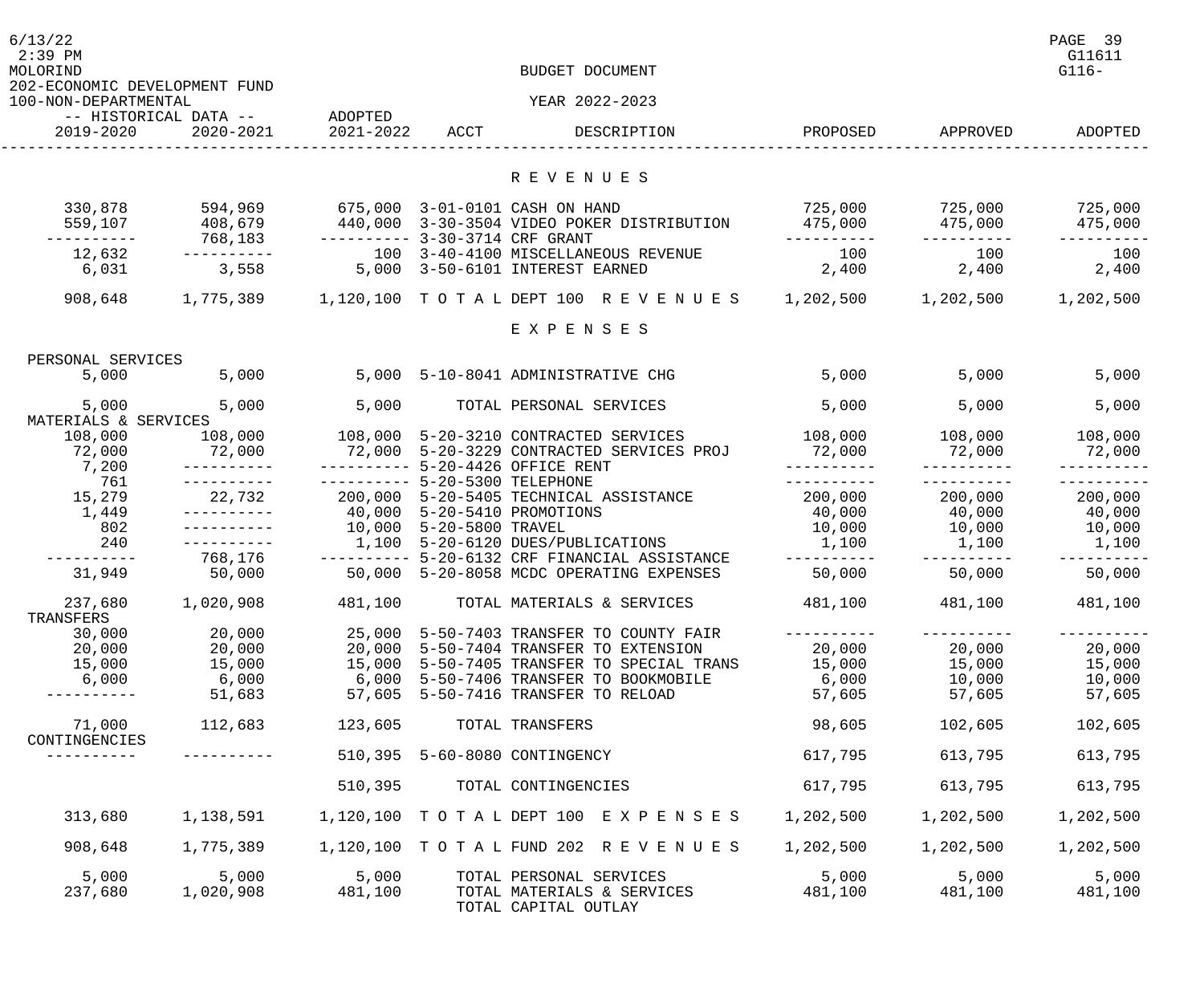| 6/13/22<br>2:39 PM                 |           |                          |      |                                        |                   |                    | PAGE<br>-40<br>G11611 |
|------------------------------------|-----------|--------------------------|------|----------------------------------------|-------------------|--------------------|-----------------------|
| MOLORIND<br>BUDGET DOCUMENT        |           |                          |      |                                        |                   |                    | $G116-$               |
| 202-ECONOMIC DEVELOPMENT FUND      |           |                          |      |                                        |                   |                    |                       |
| 100-NON-DEPARTMENTAL               |           |                          |      | YEAR 2022-2023                         |                   |                    |                       |
| -- HISTORICAL DATA --<br>2019-2020 | 2020-2021 | ADOPTED<br>$2021 - 2022$ | ACCT | DESCRIPTION                            | PROPOSED          | APPROVED           | ADOPTED               |
| 71,000                             | 112,683   | 123,605<br>510,395       |      | TOTAL TRANSFERS<br>TOTAL CONTINGENCIES | 98,605<br>617,795 | 102,605<br>613,795 | 102,605<br>613,795    |
| 313,680                            | 1,138,591 |                          |      | 1,120,100 TOTAL FUND 202 EXPENSES      | 1,202,500         | 1,202,500          | 1,202,500             |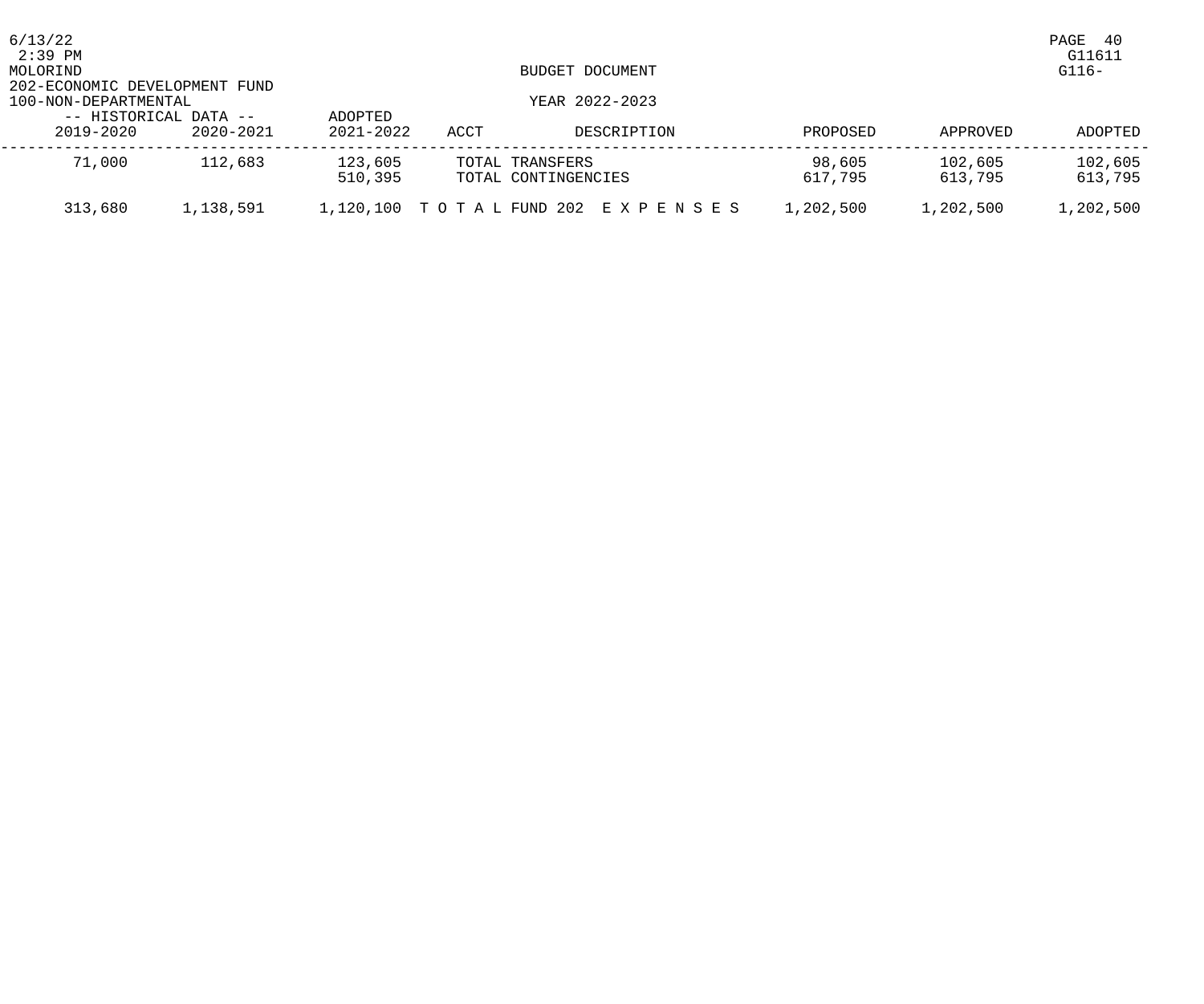| 6/13/22<br>$2:39$ PM<br>MOLORIND<br>205-ROAD FUND |                                            |                            |                        | BUDGET DOCUMENT                                                                      |                     |                  | PAGE 41<br>G11611<br>$G116-$ |
|---------------------------------------------------|--------------------------------------------|----------------------------|------------------------|--------------------------------------------------------------------------------------|---------------------|------------------|------------------------------|
| 100-NON-DEPARTMENTAL                              |                                            |                            |                        | YEAR 2022-2023                                                                       |                     |                  |                              |
| 2019-2020                                         | -- HISTORICAL DATA -- ADOPTED<br>2020-2021 | 2021-2022                  | ACCT                   | DESCRIPTION                                                                          | PROPOSED            | APPROVED         | ADOPTED                      |
|                                                   |                                            |                            |                        | R E V E N U E S                                                                      |                     |                  |                              |
| 994,660                                           | 1,480,463                                  |                            |                        | 1,668,000 3-01-0101 CASH ON HAND                                                     | 2,950,000           | 2,950,000        | 2,950,000                    |
| 326                                               | 84                                         |                            |                        | 100 3-30-3130 SALE OF PUBLIC LANDS                                                   | 100                 | 100              | 100                          |
| 509                                               | 479                                        |                            |                        | 487 3-30-3131 FOREST RESERVE RENTAL                                                  | 480                 | 480              | 480                          |
| 64<br>2,440,905                                   | 117<br>2,700,577                           |                            |                        | 100 3-30-3132 MINERAL LEASES<br>2,771,876 3-30-3500 ST HWY GAS APPORTIONMENT         | 100<br>2,700,500    | 100<br>2,700,500 | 100<br>2,700,500             |
| 893,545                                           | 440,212                                    |                            |                        | 469,780 3-30-3501 EXCHANGE FUNDS (STP)                                               | 621,878             | 621,878          | 621,878                      |
| 454,310                                           | 451,442                                    |                            |                        | 454,127 3-30-3511 SPECIAL CO ALLOTMENT                                               | 451,411             | 451,411          | 451,411                      |
| 20,952                                            | 45,832                                     |                            |                        | 10,000 3-40-4100 MISCELLANEOUS                                                       | 10,000              | 10,000           | 10,000                       |
| 1,618                                             | 1,863                                      |                            |                        | 2,000 3-40-4112 SALES & SERVICE                                                      | 1,000               | 1,000            | 1,000                        |
| 11,013                                            | 14,072                                     |                            |                        | 18,000 3-40-4113 CAR POOL/GAS & SERVICE                                              | 18,000              | 18,000           | 18,000                       |
| 3,500                                             | 3,000                                      | 6,000 3-40-6300 RENT       |                        |                                                                                      | 6,000               | 6,000            | 6,000                        |
| 18,867                                            | 9,691                                      |                            |                        | 6,062 3-40-6642 INSURANCE PROCEEDS<br>6,000 3-50-6101 INTEREST EARNED                | ----------<br>6,000 | 6,000            | 6,000                        |
| 4,840,269                                         | 5,147,832                                  |                            |                        | 5,412,532 TOTALDEPT 100 REVENUES 6,765,469                                           |                     | 6,765,469        | 6,765,469                    |
|                                                   |                                            |                            |                        | EXPENSES                                                                             |                     |                  |                              |
|                                                   |                                            |                            |                        |                                                                                      |                     |                  |                              |
| PERSONAL SERVICES                                 |                                            |                            |                        |                                                                                      |                     |                  |                              |
| 20,280                                            | 20,070                                     |                            |                        | 20,790 5-10-1101 CO SURVEYOR/ENGINEER                                                | 20,790              | 20,790           | 20,790                       |
| 63,891                                            | 67,091                                     |                            |                        | 69,337 5-10-1102 ROAD SUPERVISOR .95FTE                                              | 74,615              | 74,615           | 74,615                       |
| 64,399<br>40,811                                  | 75,930<br>42,831                           |                            |                        | 53,208 5-10-1201 SHOP FOREMAN<br>42,420 5-10-1203 ACCTG SPECIALIST                   | 57,760<br>45,684    | 57,760<br>45,684 | 57,760<br>45,684             |
| 47,778                                            | 49,993                                     |                            |                        | 51,760 5-10-1204 HVY EQUIP MECHANIC                                                  | 55,740              | 55,740           | 55,740                       |
| 249,311                                           | 261,367                                    |                            |                        | 277,446 5-10-1205 EQUIP OPERATORS                                                    | 285,848             | 285,848          | 285,848                      |
| 55,713                                            | 56,848                                     |                            |                        | 57,360 5-10-1207 WEED SPRAYER                                                        | 70,776              | 70,776           | 70,776                       |
|                                                   |                                            |                            |                        | 8,000 5-10-1400 EXTRA HELP                                                           | 8,000               | 8,000            | 8,000                        |
| 320,544                                           | 330,665                                    |                            |                        | 384,492 5-10-2910 PAYROLL COSTS                                                      | 394,975             | 394,975          | 394,975                      |
| 20,000                                            | 20,000                                     | 20,000 5-10-8041 ADMIN CHG |                        |                                                                                      | 20,000              | 20,000           | 20,000                       |
| 882,727                                           | 924,795                                    | 984,813                    |                        | TOTAL PERSONAL SERVICES                                                              | 1,034,188           | 1,034,188        | 1,034,188                    |
| 10.20                                             | 10.20                                      | 10.20                      | TOTAL FTE'S            |                                                                                      | 10.20               | 10.20            | 10.20                        |
| MATERIALS & SERVICES                              |                                            |                            |                        |                                                                                      |                     |                  |                              |
| 3,376                                             | 2,590                                      |                            |                        | 3,500 5-20-3400 HARDWARE/SOFTWARE                                                    | 4,000               | 4,000            | 4,000                        |
| 1,528                                             | 751                                        |                            |                        | 1,500 5-20-4200 JANITORIAL SUPPLIES                                                  | 1,500               | 1,500            | 1,500                        |
| 65,680                                            | 61,066                                     |                            |                        | 50,000 5-20-4300 RD EQUIP/PARTS, REPAIRS 50,000                                      |                     | 50,000           | 50,000                       |
| 8,240                                             | 12,280                                     |                            |                        | 20,000 5-20-4301 CAR POOL-TIRES, PARTS, REPA 20,000                                  |                     | 20,000           | 20,000                       |
| 12,664<br>929                                     | 11,491<br>887                              |                            |                        | 12,000 5-20-5300 SHOP TELEPHONE/UTILITIES 12,000<br>1,500 5-20-5800 TRAINING/TESTING |                     | 12,000<br>2,500  | 12,000<br>2,500              |
| 2,110                                             | 60                                         |                            |                        |                                                                                      | 2,500               | 3,000            | 3,000                        |
| 2,510                                             | 2,549                                      |                            |                        | 2,500 5-20-6110 OFFICE SUPPLIES                                                      | 3,000               | 3,000            | 3,000                        |
| 3,128                                             | 1,652                                      |                            | 2,000 5-20-6120 DUES   |                                                                                      | 3,000               | 3,000            | 3,000                        |
| 49,647                                            | 50,396                                     |                            |                        | 150,000 5-20-6700 MOTOR FUEL/FLUIDS                                                  | 150,000             | 150,000          | 150,000                      |
| 12,049                                            | 9,909                                      |                            |                        | 15,000 5-20-6701 SHOP TOOLS & SUPPLIES                                               | 20,000              | 20,000           | 20,000                       |
| 17,724                                            | 24,964                                     |                            | 20,000 5-20-6702 TIRES |                                                                                      | 25,000              | 25,000           | 25,000                       |
|                                                   |                                            |                            |                        | 15,000 5-20-6703 MINOR BRIDGES                                                       | 15,000              | 15,000           | 15,000                       |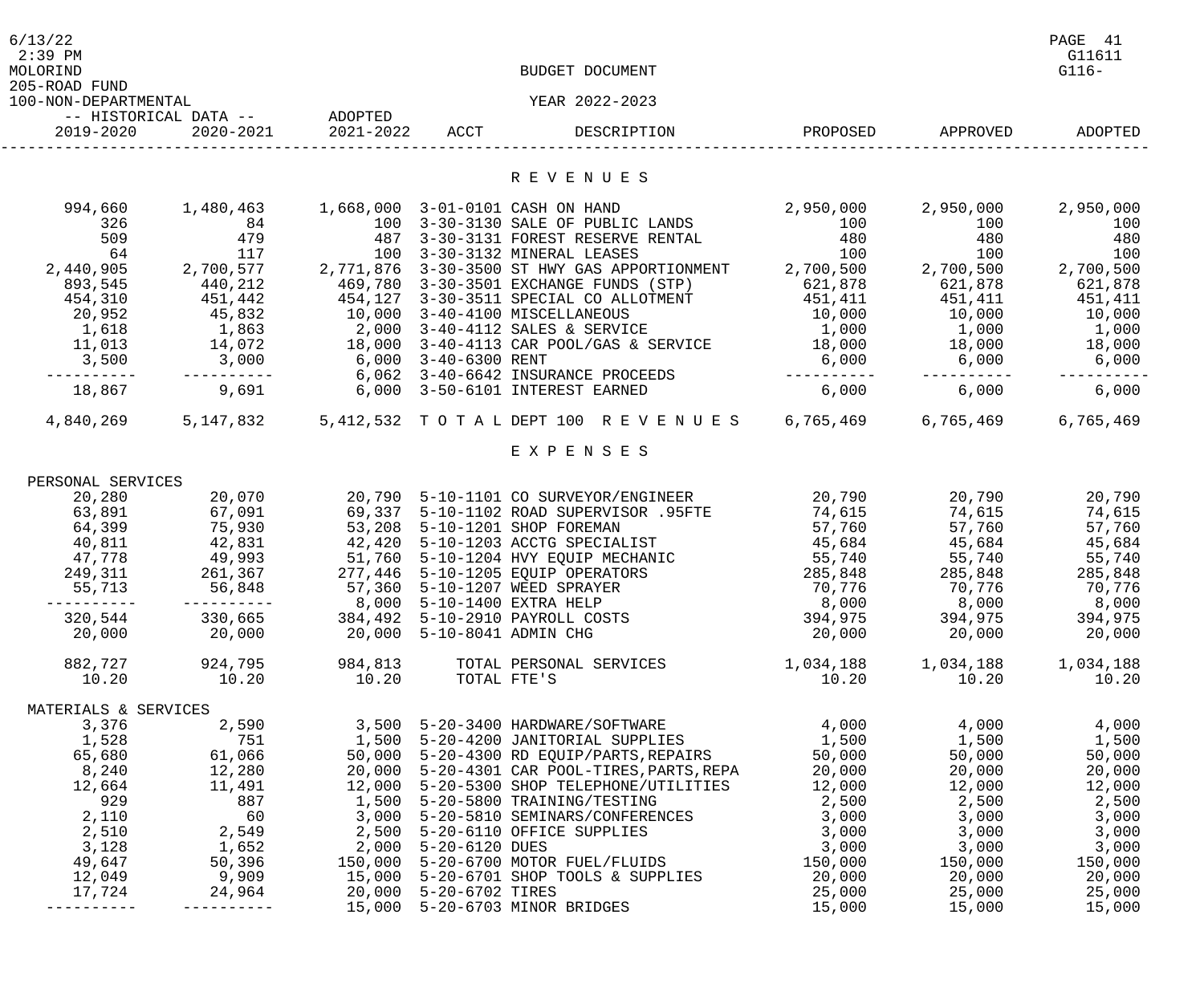$6/13/22$  PAGE 42

205-ROAD FUND

| 100-NON-DEPARTMENTAL        |             |           |                    | YEAR 2022-2023                                |           |           |           |
|-----------------------------|-------------|-----------|--------------------|-----------------------------------------------|-----------|-----------|-----------|
| -- HISTORICAL DATA --       |             | ADOPTED   |                    |                                               |           |           |           |
| 2019-2020                   | 2020-2021   | 2021-2022 | ACCT               | DESCRIPTION                                   | PROPOSED  | APPROVED  | ADOPTED   |
| 4,475                       | 5,270       | 7,000     |                    | 5-20-6704 SIGNS & POSTS                       | 10,000    | 10,000    | 10,000    |
| 4,660                       | 4,040       | 8,000     | 5-20-6705 CULVERTS |                                               | 8,000     | 8,000     | 8,000     |
| 88,083                      | 70,398      | 200,000   |                    | 5-20-6706 SAND & GRAVEL                       | 200,000   | 200,000   | 200,000   |
| 200,695                     | 195,773     | 150,000   |                    | 5-20-6707 ASPHALT OIL                         | 200,000   | 200,000   | 200,000   |
| 10,255                      | 2,924       | 10,000    |                    | 5-20-6709 CATTLEGUARDS                        | 5,000     | 5,000     | 5,000     |
| 34,891                      | 34,912      | 40,000    |                    | 5-20-6710 WEED CONTROL EXPENSE                | 45,000    | 45,000    | 45,000    |
|                             |             |           |                    |                                               |           |           |           |
| 4,725                       | 9,420       | 5,000     |                    | 5-20-6711 OTHER MATERIALS/REPAIRS             | 5,000     | 5,000     | 5,000     |
| 1,033                       | 2,673       |           |                    | 25,000 5-20-6713 BUILDING MAINTENANCE         | 25,000    | 25,000    | 25,000    |
|                             | 814         |           |                    | 5,000 5-20-6714 COMMUNICATIONS                | 15,000    | 15,000    | 15,000    |
|                             |             |           |                    | 5-20-6715 RENTAL EQUIPMENT                    |           | -------   | 20,000    |
|                             | 500         |           |                    | 1,000 5-20-7000 SMALL EQUIPMENT               | 1,000     | 1,000     | 1,000     |
| 1,097                       | 1,112       |           |                    | 18,562 5-20-7444 RENTAL EXPENSE/TAXES         |           | 20,000    | 20,000    |
| 529,499                     | 506,431     | 765,562   |                    | TOTAL MATERIALS & SERVICES                    | 823,000   | 843,000   | 863,000   |
| SPECIAL PAYMENTS            |             |           |                    |                                               |           |           |           |
| 357,418                     | 176,085     |           |                    | 195,133 5-30-4503 EXCHANGE(STP)TO DISTRICTS   | 248,752   | 248,752   | 248,752   |
| 1,111,359                   | 1,004,720   |           |                    | 1,129,103 5-30-4506 ST HWY GAS APPR/DISTRICTS | 1,178,714 | 1,178,714 | 1,178,714 |
| 72,108                      | 57,816      |           |                    | 79,946 5-30-4507 ACCESS RD TO DISTRICTS       | 76,478    | 76,478    | 76,478    |
|                             |             |           |                    |                                               |           |           |           |
| 1,540,885<br>CAPITAL OUTLAY | 1,238,621   | 1,404,182 |                    | TOTAL SPECIAL PAYMENTS                        | 1,503,944 | 1,503,944 | 1,503,944 |
| 11,233                      | 11,233      |           |                    | 11,300 5-40-7451 GRAVEL PIT PAYMENT           | 11,300    | 11,300    | 11,300    |
|                             |             |           |                    |                                               |           |           |           |
| 11,233<br>TRANSFERS         | 11,233      | 11,300    |                    | TOTAL CAPITAL OUTLAY                          | 11,300    | 11,300    | 11,300    |
|                             |             |           |                    |                                               |           |           |           |
| 50,000                      | 50,000      |           |                    | 100,000 5-50-8208 RD EQUIP.RES.TRANSFER       | 275,000   | 275,000   | 275,000   |
| 50,924                      | 44,616      |           |                    | 56,459 5-50-8209 MAJOR BRIDGE TRANSFER        | 54,010    | 54,010    | 54,010    |
| 100,924                     | 94,616      | 156,459   |                    | TOTAL TRANSFERS                               | 329,010   | 329,010   | 329,010   |
| CONTINGENCIES               |             |           |                    |                                               |           |           |           |
|                             |             |           |                    | 1,726,214 5-60-8080 CONTINGENCY               | 2,683,228 | 2,663,228 | 2,643,228 |
|                             |             | 1,726,214 |                    | TOTAL CONTINGENCIES                           | 2,683,228 | 2,663,228 | 2,643,228 |
| OTHER MATERIAL & SERVICES   |             |           |                    |                                               |           |           |           |
| 60,758                      | 63,540      |           |                    | 63,243 5-70-1201 JV ROAD FOREMAN              | 71,508    | 71,508    | 71,508    |
| 35,623                      | 45,467      |           |                    | 55,064 5-70-1202 JV EQUIP OPER I              | 58,796    | 58,796    | 58,796    |
| 60,214                      | 76,318      | 88,445    |                    | 5-70-2910 JV PAYROLL COSTS                    | 93,245    | 93,245    | 93,245    |
| 39,067                      | 27,377      | 25,000    |                    | 5-70-4300 JV PARTS, REPAIRS                   | 25,000    | 25,000    | 25,000    |
| 1,007                       | 153         | 250       |                    | 5-70-6110 JV OFFICE SUPPLIES                  | 250       | 250       | 250       |
| 1,045                       | 1,335       | 1,000     |                    | 5-70-6200 JV SHOP UTILITIES                   | 1,000     | 1,000     | 1,000     |
|                             |             |           |                    |                                               |           |           |           |
| 25,194                      | 36,520      | 40,000    | 5-70-6700 JV FUEL  |                                               | 40,000    | 40,000    | 40,000    |
| 15,163                      | 15,227      |           |                    | 20,000 5-70-6701 JV TIRES, SUPPLIES           | 20,000    | 20,000    | 20,000    |
|                             |             |           |                    | 1,500 5-70-6703 JV MINOR BRIDGES              | 1,500     | 1,500     | 1,500     |
|                             |             |           |                    | 500 5-70-6704 JV SIGNS & POSTS                | 500       | 500       | 500       |
| 3,154                       | 4,293       |           |                    | 4,000 5-70-6705 JV CULVERTS                   | 4,000     | 4,000     | 4,000     |
| 37,267                      | 30,000      |           |                    | 40,000 5-70-6706 JV SAND & GRAVEL             | 40,000    | 40,000    | 40,000    |
| 15,022                      | 3,484       |           |                    | 20,000 5-70-6710 JV WEED CONTROL              | 20,000    | 20,000    | 20,000    |
| 1,023                       | 1,244       |           |                    | 3,000 5-70-6711 JV OTHER MATERIALS            | 3,000     | 3,000     | 3,000     |
|                             | 1,870       | 2,000     |                    | 5-70-6712 JV ASPHALT                          | 2,000     | 2,000     | 2,000     |
| 294,537                     | 306,828     | 364,002   |                    | TOTAL OTHER MATERIAL & SERVICES               | 380,799   | 380,799   | 380,799   |
|                             |             |           |                    |                                               |           |           |           |
| 3,359,805                   | 3,082,524   |           |                    | 5, 412, 532 TOTAL DEPT 100 EXPENSES           | 6,765,469 | 6,765,469 | 6,765,469 |
| 4,840,269                   | 5, 147, 832 |           |                    | 5, 412, 532 TOTAL FUND 205 REVENUES           | 6,765,469 | 6,765,469 | 6,765,469 |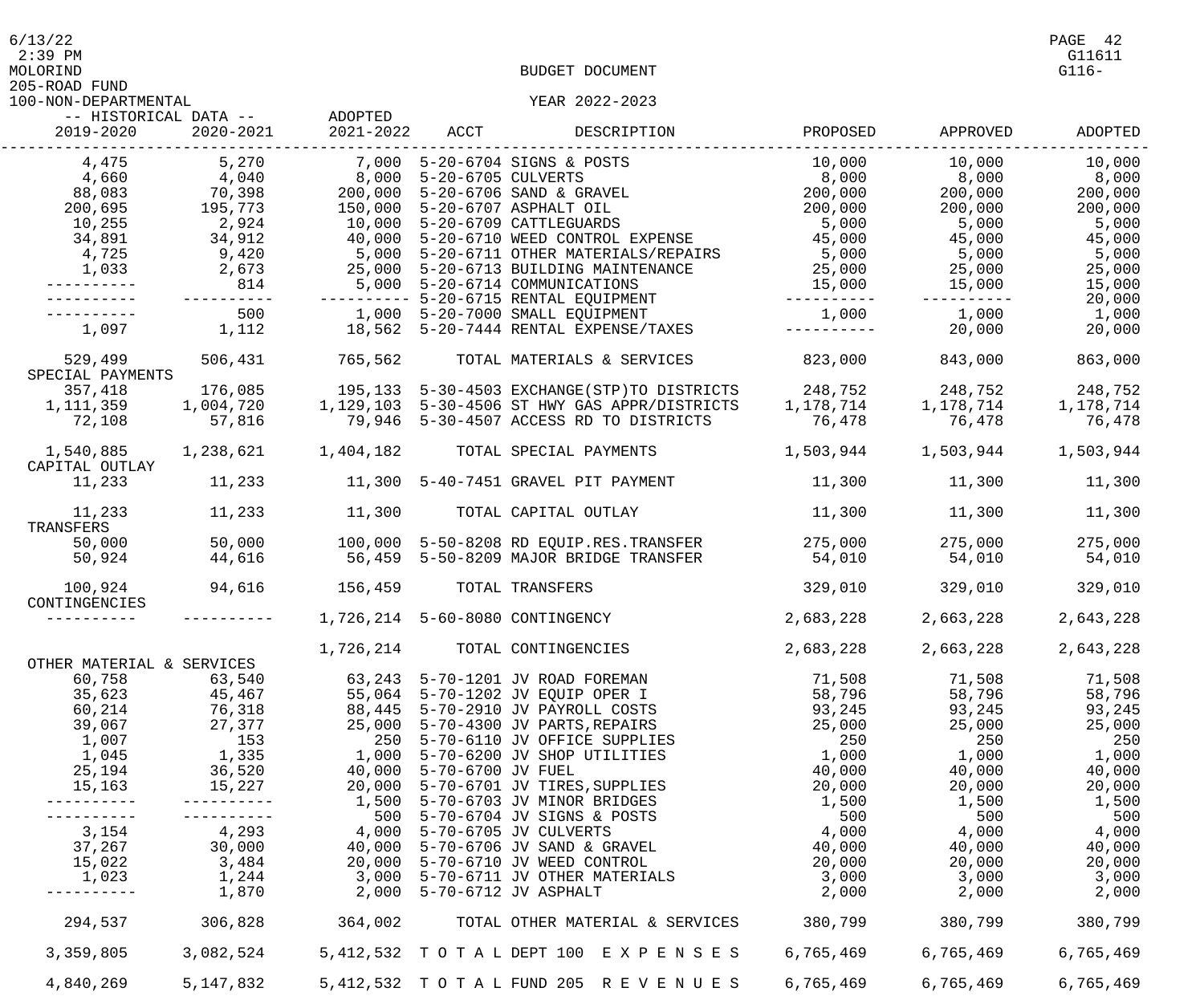| 6/13/22<br>$2:39$ PM |                       |               |                 |                                 |           |           | PAGE<br>-43<br>G11611 |
|----------------------|-----------------------|---------------|-----------------|---------------------------------|-----------|-----------|-----------------------|
| MOLORIND             |                       |               |                 | BUDGET DOCUMENT                 |           |           | $G116-$               |
| 205-ROAD FUND        |                       |               |                 |                                 |           |           |                       |
| 100-NON-DEPARTMENTAL |                       |               |                 | YEAR 2022-2023                  |           |           |                       |
|                      | -- HISTORICAL DATA -- | ADOPTED       |                 |                                 |           |           |                       |
| 2019-2020            | 2020-2021             | $2021 - 2022$ | ACCT            | DESCRIPTION                     | PROPOSED  | APPROVED  | ADOPTED               |
| 882,727              | 924,795               | 984,813       |                 | TOTAL PERSONAL SERVICES         | 1,034,188 | 1,034,188 | 1,034,188             |
| 529,499              | 506,431               | 765,562       |                 | TOTAL MATERIALS & SERVICES      | 823,000   | 843,000   | 863,000               |
| 1,540,885            | 1,238,621             | 1,404,182     |                 | TOTAL SPECIAL PAYMENTS          | 1,503,944 | 1,503,944 | 1,503,944             |
| 11,233               | 11,233                | 11,300        |                 | TOTAL CAPITAL OUTLAY            | 11,300    | 11,300    | 11,300                |
| 100,924              | 94,616                | 156,459       |                 | TOTAL TRANSFERS                 | 329,010   | 329,010   | 329,010               |
|                      |                       | 1,726,214     |                 | TOTAL CONTINGENCIES             | 2,683,228 | 2,663,228 | 2,643,228             |
| 294,537              | 306,828               | 364,002       |                 | TOTAL OTHER MATERIAL & SERVICES | 380,799   | 380,799   | 380,799               |
| 3,359,805            | 3,082,524             | 5,412,532     | таь<br>T O      | -205<br>E X P E N S E S<br>FUND | 6,765,469 | 6,765,469 | 6,765,469             |
| 10.20                | 10.20                 | 10.20         | TO TAL FUND 205 | F T E' S                        | 10.20     | 10.20     | 10.20                 |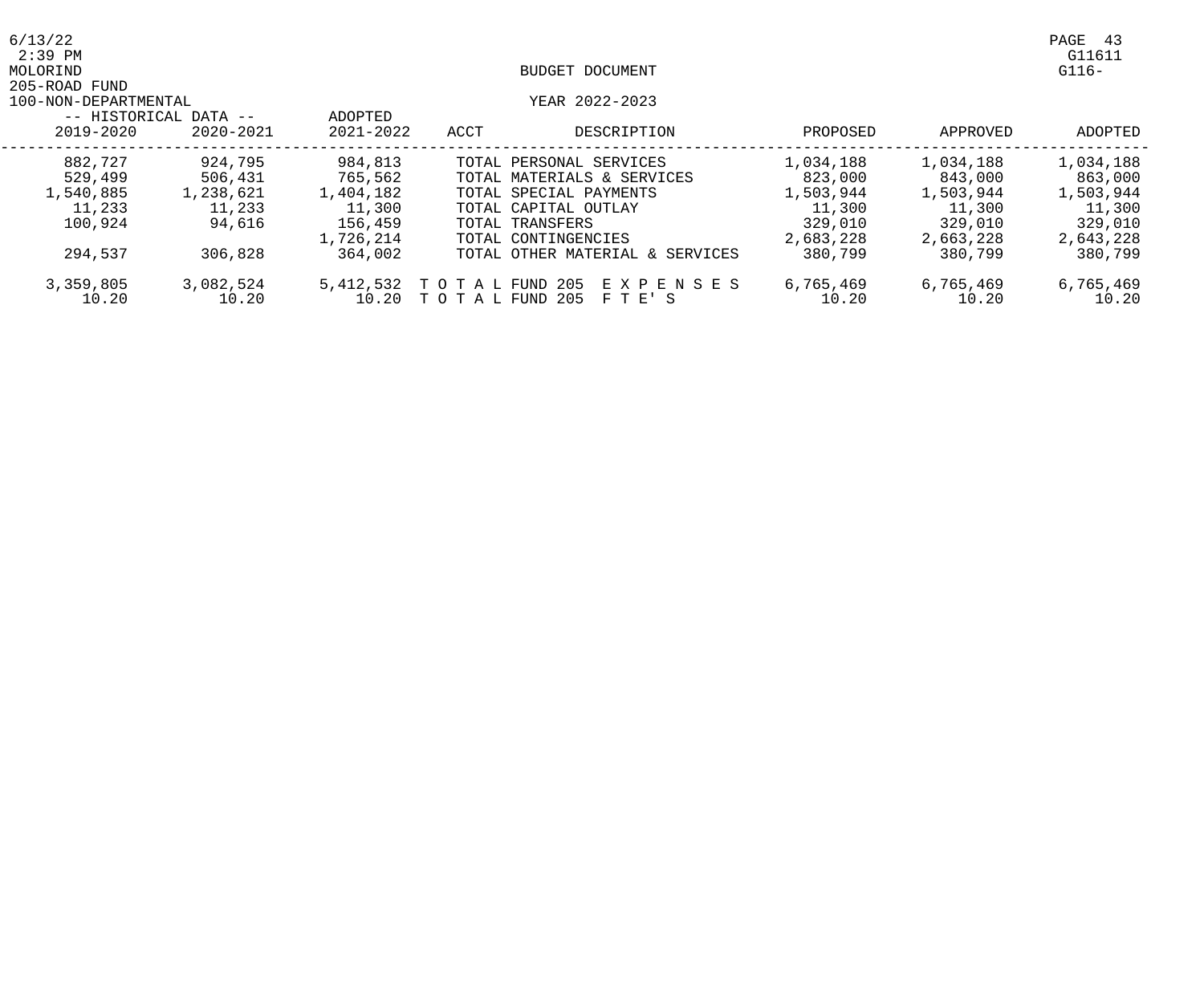| 6/13/22<br>$2:39$ PM<br>MOLORIND<br>206-MAJOR BRIDGE FUND |                                    |                      |                                           | BUDGET DOCUMENT                                                                                                                                           |                |                  | PAGE 44<br>G11611<br>$G116-$ |
|-----------------------------------------------------------|------------------------------------|----------------------|-------------------------------------------|-----------------------------------------------------------------------------------------------------------------------------------------------------------|----------------|------------------|------------------------------|
| 100-NON-DEPARTMENTAL                                      |                                    |                      |                                           | YEAR 2022-2023                                                                                                                                            |                |                  |                              |
| 2019-2020                                                 | -- HISTORICAL DATA --<br>2020-2021 | ADOPTED<br>2021-2022 | ACCT                                      | DESCRIPTION                                                                                                                                               | PROPOSED       | APPROVED         | ADOPTED                      |
|                                                           |                                    |                      |                                           | R E V E N U E S                                                                                                                                           |                |                  |                              |
| 420,238                                                   |                                    |                      |                                           | 506,000 3-01-0101 CASH ON HAND                                                                                                                            | 530,000        |                  | 530,000                      |
| 6,512                                                     | 465,563<br>2,727                   |                      |                                           | 5,000 3-50-6101 INTEREST EARNED                                                                                                                           | 1,850          | 530,000<br>1,850 | 1,850                        |
| 50,924                                                    | 44,616                             |                      |                                           | 50,000 3-90-9209 ROAD FUND TRANSFER                                                                                                                       | 54,010         | 54,010           | 54,010                       |
| 477,674                                                   | 512,906                            |                      |                                           | 561,000 TOTAL DEPT 100 REVENUES                                                                                                                           | 585,860        | 585,860          | 585,860                      |
|                                                           |                                    |                      |                                           | EXPENSES                                                                                                                                                  |                |                  |                              |
| PERSONAL SERVICES                                         |                                    |                      |                                           |                                                                                                                                                           |                |                  |                              |
| 8,112                                                     | 8,028                              |                      |                                           | 8,316 5-10-1101 CO SURVEYOR/ENGINEER .10                                                                                                                  | 8,316          | 8,316            | 8,316                        |
| 3,999                                                     | 2,922                              |                      |                                           | 2,754 5-10-2910 PAYROLL COSTS                                                                                                                             | 2,754          | 2,754            | 2,754                        |
| 12,111                                                    | 10,950                             | 11,070               |                                           | TOTAL PERSONAL SERVICES                                                                                                                                   | 11,070         | 11,070           | 11,070                       |
| .10                                                       | .10                                | .10                  |                                           | TOTAL FTE'S                                                                                                                                               | .10            | .10              | .10                          |
| MATERIALS & SERVICES                                      |                                    |                      |                                           |                                                                                                                                                           |                |                  |                              |
|                                                           |                                    |                      |                                           | 549,930 5-20-4500 CONTRACTUAL COSTS                                                                                                                       | 574,790        | 574,790          | 574,790                      |
|                                                           |                                    | 549,930              |                                           | TOTAL MATERIALS & SERVICES                                                                                                                                | 574,790        | 574,790          | 574,790                      |
| 12,111                                                    | 10,950                             | 561,000              |                                           | TOTAL DEPT 100 EXPENSES                                                                                                                                   | 585,860        | 585,860          | 585,860                      |
| 477,674                                                   | 512,906                            |                      |                                           | 561,000 TOTAL FUND 206 REVENUES                                                                                                                           | 585,860        | 585,860          | 585,860                      |
| 12,111                                                    | 10,950                             | 11,070               |                                           | TOTAL PERSONAL SERVICES                                                                                                                                   | 11,070         | 11,070           | 11,070                       |
|                                                           |                                    | 549,930              |                                           | TOTAL MATERIALS & SERVICES<br>TOTAL SPECIAL PAYMENTS<br>TOTAL CAPITAL OUTLAY<br>TOTAL TRANSFERS<br>TOTAL CONTINGENCIES<br>TOTAL OTHER MATERIAL & SERVICES | 574,790        | 574,790          | 574,790                      |
| 12,111<br>.10                                             | 10,950<br>.10                      | .10                  | 561,000 TOTAL FUND 206<br>TO TAL FUND 206 | E X P E N S E S<br>F T E' S                                                                                                                               | 585,860<br>.10 | 585,860<br>.10   | 585,860<br>.10               |
|                                                           |                                    |                      |                                           |                                                                                                                                                           |                |                  |                              |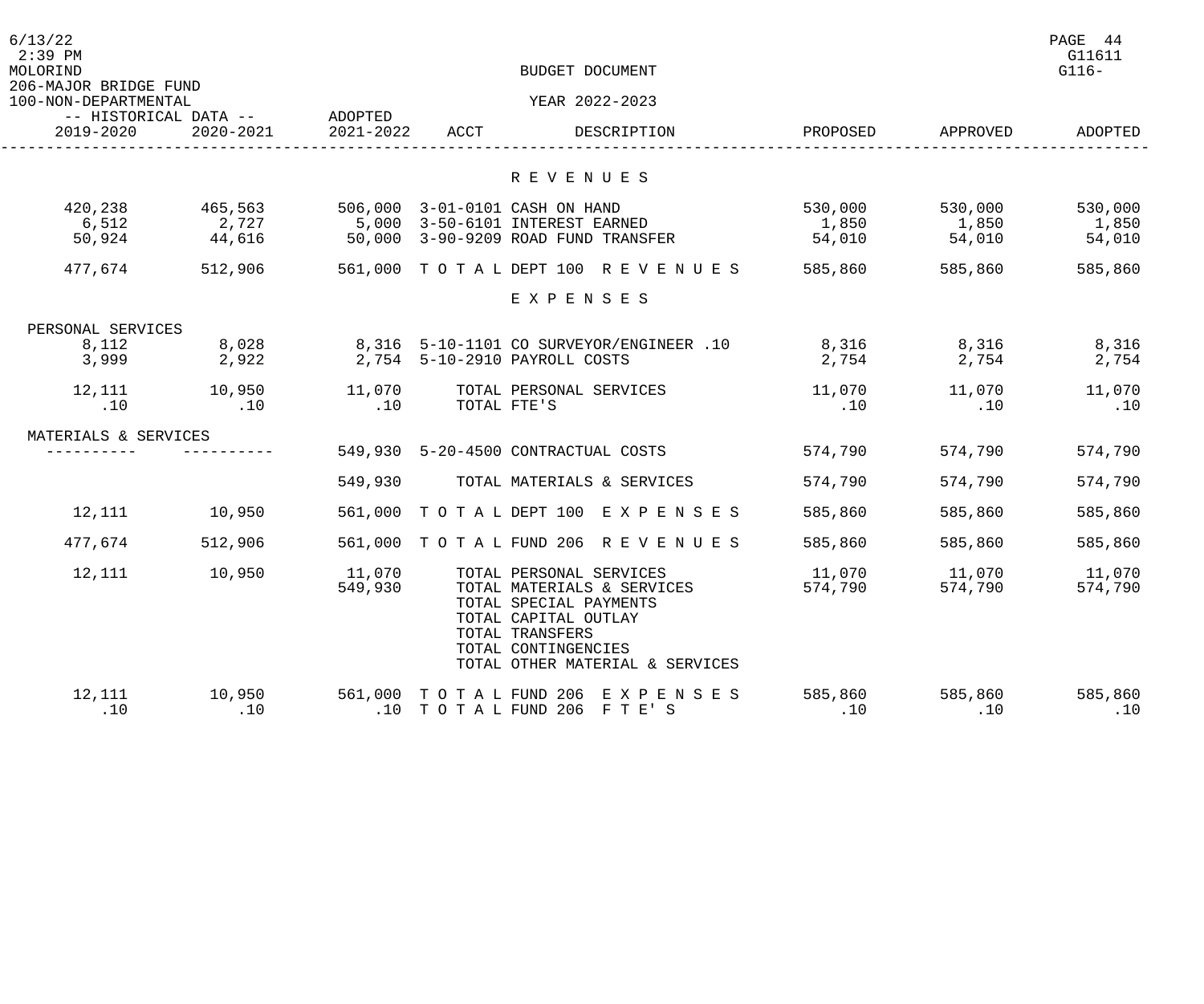| 6/13/22<br>$2:39$ PM<br>MOLORIND                |                               |           |      | BUDGET DOCUMENT                                                                                                                                                                      |                 |                | PAGE 45<br>G11611<br>$G116-$ |
|-------------------------------------------------|-------------------------------|-----------|------|--------------------------------------------------------------------------------------------------------------------------------------------------------------------------------------|-----------------|----------------|------------------------------|
| 208-ROAD EQUIPMENT FUND<br>100-NON-DEPARTMENTAL |                               |           |      | YEAR 2022-2023                                                                                                                                                                       |                 |                |                              |
|                                                 | -- HISTORICAL DATA -- ADOPTED |           |      |                                                                                                                                                                                      |                 |                |                              |
| 2019-2020                                       | 2020-2021                     | 2021-2022 | ACCT | DESCRIPTION                                                                                                                                                                          | PROPOSED        | APPROVED       | ADOPTED                      |
|                                                 |                               |           |      |                                                                                                                                                                                      |                 |                |                              |
|                                                 |                               |           |      | R E V E N U E S                                                                                                                                                                      |                 |                |                              |
| 363,591                                         | 275,972                       |           |      | 235,000 3-01-0101 CASH ON HAND                                                                                                                                                       | 210,000         | 210,000        | 162,000                      |
| 5,420                                           |                               |           |      |                                                                                                                                                                                      | 515             | 515<br>275,000 | 515                          |
| 50,000                                          |                               |           |      |                                                                                                                                                                                      | 275,000         |                | 275,000                      |
| 1,000                                           | -----------                   |           |      | 5,000 3-90-9300 SALE OF EQUIPMENT                                                                                                                                                    | 15,000          | 15,000 15,000  |                              |
| 420,011                                         |                               |           |      | 327,447 341,500 TOTAL DEPT 100 REVENUES                                                                                                                                              | 500,515         | 500,515        | 452,515                      |
|                                                 |                               |           |      | EXPENSES                                                                                                                                                                             |                 |                |                              |
| CAPITAL OUTLAY                                  |                               |           |      |                                                                                                                                                                                      |                 |                |                              |
| 64,110                                          |                               |           |      | 257,500 5-40-7410 EQUIPMENT PURCHASE                                                                                                                                                 | 416,515 416,515 |                | 368,515                      |
| 58,506                                          | 83,933                        |           |      | 84,000 5-40-7411 GRADER PAYMENT                                                                                                                                                      | 84,000          | 84,000         | 84,000                       |
| 21,423                                          |                               |           |      | ---------- 5-40-7415 LOADER PAYMENT                                                                                                                                                  |                 |                |                              |
| 144,039                                         | 83,933                        |           |      | 341,500 TOTAL CAPITAL OUTLAY                                                                                                                                                         | 500,515         | 500,515        | 452,515                      |
| 144,039                                         | 83,933                        |           |      | 341,500 TOTAL DEPT 100 EXPENSES                                                                                                                                                      | 500,515         | 500,515        | 452,515                      |
| 420,011                                         | 327,447                       |           |      | 341,500 TOTAL FUND 208 REVENUES                                                                                                                                                      | 500,515         | 500,515        | 452,515                      |
| 144,039                                         | 83,933                        | 341,500   |      | TOTAL PERSONAL SERVICES<br>TOTAL MATERIALS & SERVICES<br>TOTAL SPECIAL PAYMENTS<br>TOTAL CAPITAL OUTLAY<br>TOTAL TRANSFERS<br>TOTAL CONTINGENCIES<br>TOTAL OTHER MATERIAL & SERVICES | 500,515         |                | 500,515 452,515              |
| 144,039                                         | 83,933                        |           |      | 341,500 TOTAL FUND 208 EXPENSES                                                                                                                                                      | 500,515         | 500,515        | 452,515                      |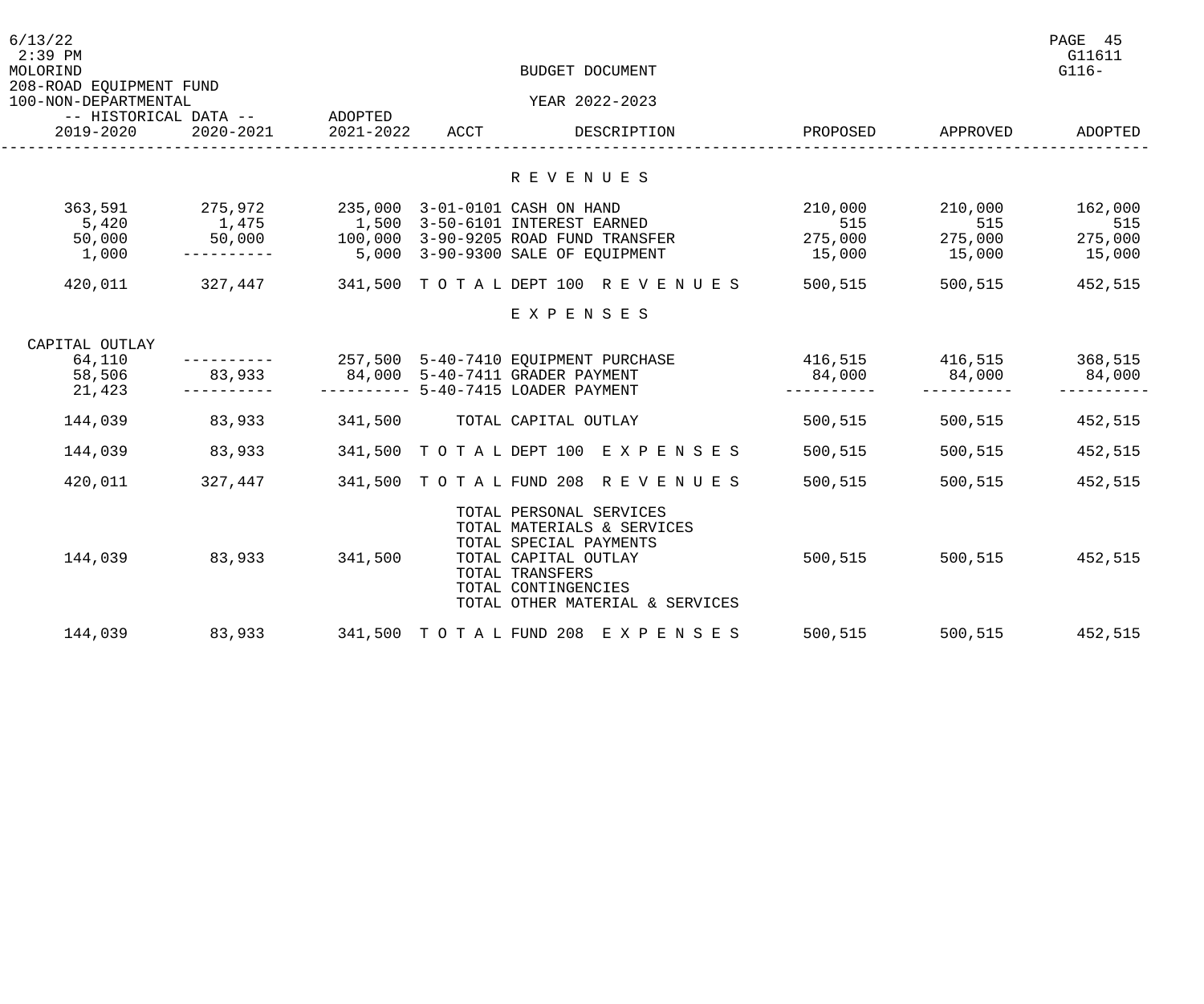| 6/13/22<br>$2:39$ PM<br>MOLORIND                  |                               |           |                         | BUDGET DOCUMENT                                      |          |                 | PAGE 46<br>G11611<br>$G116-$ |
|---------------------------------------------------|-------------------------------|-----------|-------------------------|------------------------------------------------------|----------|-----------------|------------------------------|
| 209-ROAD IMPROVEMENT FUND<br>100-NON-DEPARTMENTAL |                               |           |                         | YEAR 2022-2023                                       |          |                 |                              |
|                                                   | -- HISTORICAL DATA -- ADOPTED |           |                         |                                                      |          |                 |                              |
| 2019-2020                                         | 2020-2021                     | 2021-2022 | ACCT                    | DESCRIPTION                                          | PROPOSED | APPROVED        | ADOPTED                      |
|                                                   |                               |           |                         |                                                      |          |                 |                              |
|                                                   |                               |           |                         | R E V E N U E S                                      |          |                 |                              |
| 150,084                                           |                               |           |                         |                                                      |          | 152,325 152,325 | 152,325                      |
| 2,337                                             | 892                           |           |                         | 925 3-50-6101 INTEREST EARNED                        | 550      | 550             | 550                          |
|                                                   | 152,421 152,812               |           |                         | 152,925 TOTALDEPT 100 REVENUES 152,875 152,875       |          |                 | 152,875                      |
|                                                   |                               |           |                         | EXPENSES                                             |          |                 |                              |
| PERSONAL SERVICES                                 |                               |           |                         |                                                      |          |                 |                              |
| 500                                               | 500                           |           | 500 5-10-8041 ADMIN FEE |                                                      | 500      | 500             | 500                          |
| 500<br>MATERIALS & SERVICES                       | 500                           | 500       |                         | TOTAL PERSONAL SERVICES                              | 500      | 500             | 500                          |
|                                                   |                               |           |                         | 152,425 5-20-6600 ROAD OIL PROJECTS                  | 152,375  | 152,375         | 152,375                      |
|                                                   |                               |           |                         | 152,425 TOTAL MATERIALS & SERVICES                   | 152,375  | 152,375         | 152,375                      |
| 500                                               | 500                           |           |                         | 152,925 TOTAL DEPT 100 EXPENSES                      | 152,875  | 152,875         | 152,875                      |
| 152,421                                           | 152,812                       |           |                         | 152,925 TOTAL FUND 209 REVENUES                      | 152,875  | 152,875         | 152,875                      |
| 500                                               | 500                           | 500       |                         | TOTAL PERSONAL SERVICES                              | 500      | 500             | 500                          |
|                                                   |                               | 152,425   |                         | TOTAL MATERIALS & SERVICES<br>TOTAL SPECIAL PAYMENTS | 152,375  | 152,375         | 152,375                      |
|                                                   |                               |           |                         | TOTAL CAPITAL OUTLAY                                 |          |                 |                              |
|                                                   |                               |           |                         | TOTAL TRANSFERS<br>TOTAL CONTINGENCIES               |          |                 |                              |
|                                                   |                               |           |                         | TOTAL OTHER MATERIAL & SERVICES                      |          |                 |                              |
| 500                                               | 500                           |           |                         | 152,925 TOTAL FUND 209 EXPENSES                      | 152,875  | 152,875         | 152,875                      |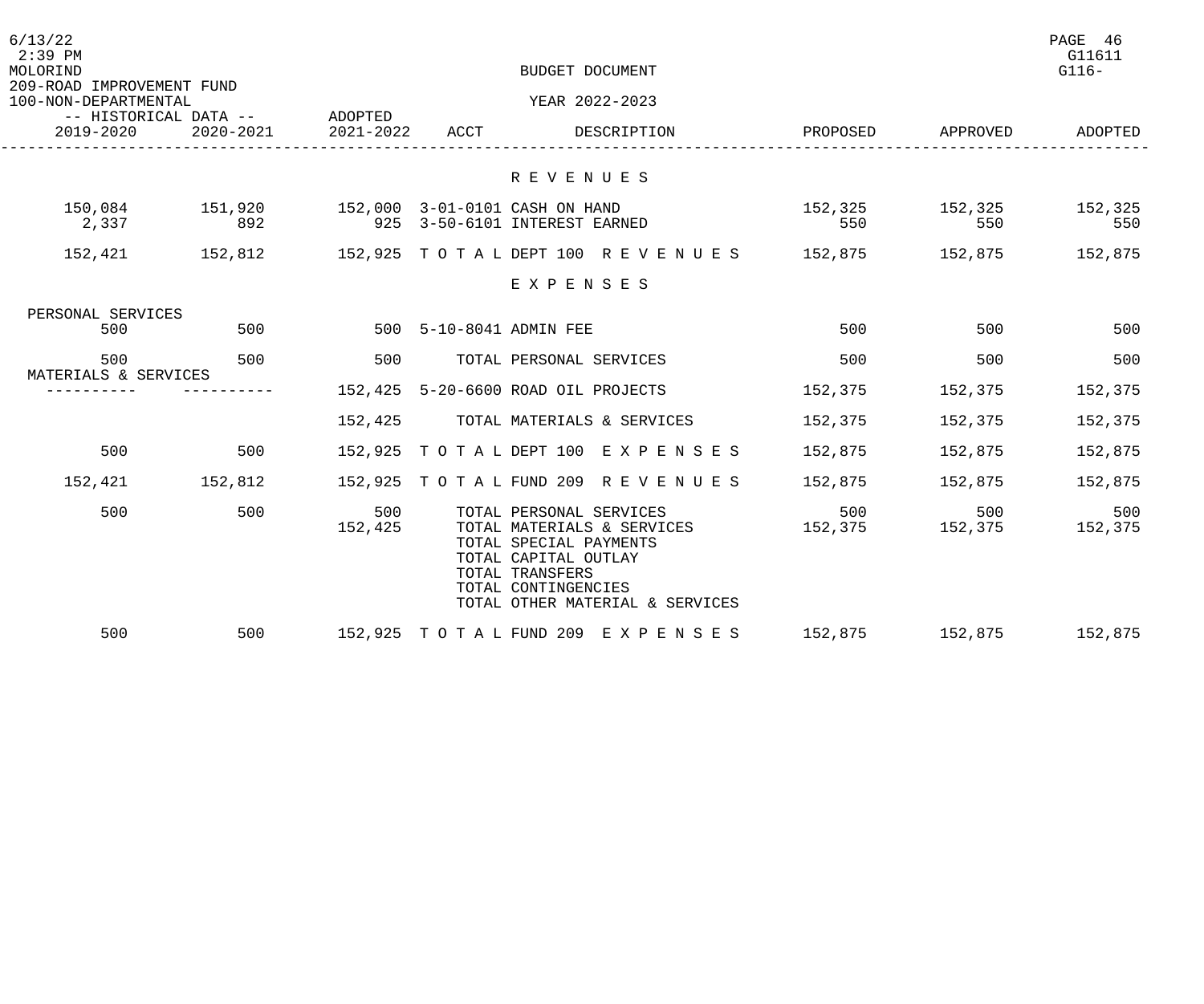| 6/13/22<br>$2:39$ PM<br>MOLORIND<br>210-SURVEYOR CORNER PRESERV. |                                            |                |                        | BUDGET DOCUMENT<br>YEAR 2022-2023                                                               |                  |                  | PAGE 47<br>G11611<br>$G116-$ |
|------------------------------------------------------------------|--------------------------------------------|----------------|------------------------|-------------------------------------------------------------------------------------------------|------------------|------------------|------------------------------|
| 100-NON-DEPARTMENTAL                                             |                                            |                |                        |                                                                                                 |                  |                  |                              |
| 2019-2020                                                        | -- HISTORICAL DATA -- ADOPTED<br>2020-2021 | 2021-2022 ACCT |                        | DESCRIPTION                                                                                     | PROPOSED         | APPROVED         | ADOPTED                      |
|                                                                  |                                            |                |                        | R E V E N U E S                                                                                 |                  |                  |                              |
| 75,339                                                           | 70,456                                     |                |                        | 62,000 3-01-0101 CASH ON HAND                                                                   |                  |                  | 100,000                      |
| 33,156                                                           | 5,000<br>43,335                            |                |                        | 30,000 3-40-4106 CLERK RECORDING FEES                                                           | 40,000           | 40,000           | 40,000                       |
| 1,159                                                            | 458                                        |                |                        | 500 3-50-6101 INTEREST EARNED                                                                   | 400              | 400              | 400                          |
| 109,654                                                          | 119,249                                    |                |                        | 92,500 TOTALDEPT 100 REVENUES 140,400 140,400                                                   |                  |                  | 140,400                      |
|                                                                  |                                            |                |                        | EXPENSES                                                                                        |                  |                  |                              |
| PERSONAL SERVICES                                                |                                            |                |                        |                                                                                                 |                  |                  |                              |
| 20,280                                                           | 8,028                                      |                |                        | 8,316 5-10-1101 CO SURVEYOR/ENGINEER .25                                                        | 8,316 8,316      |                  | 8,316                        |
| 9,997                                                            | 3,056                                      |                |                        | 2,754 5-10-2910 PAYROLL COSTS                                                                   | 2,754            | 2,754            | 2,754                        |
|                                                                  | 30,277 11,084                              | 11,070         |                        | TOTAL PERSONAL SERVICES                                                                         |                  |                  | 11,070                       |
| .25                                                              | .10                                        | .10            | TOTAL FTE'S            |                                                                                                 | .10              | .10              | .10                          |
| MATERIALS & SERVICES                                             |                                            |                |                        |                                                                                                 |                  |                  |                              |
| 900                                                              | 400                                        |                |                        | 12,000 5-20-3210 CONTRACTED WORK<br>18,000 5-20-3223 REIMB TO COUNTY                            | 12,000<br>18,000 | 12,000<br>18,000 | 12,000<br>18,000             |
| 1,239<br>2.397                                                   |                                            |                | 2,500 5-20-5800 TRAVEL |                                                                                                 | 2,500            | 2,500            | 2,500                        |
| 2,397                                                            | 692                                        |                |                        | 2,200 5-20-6111 MAINTENANCE FEES                                                                | 2,200            | 2,200            | 2,200                        |
| 2,615                                                            | 2,181                                      |                |                        | 5,000 5-20-6700 MATERIALS & SUPPLIES                                                            | 5,000            | 5,000            | 5,000                        |
| 1,770                                                            | 954                                        |                |                        | 2,000 5-20-7000 SMALL EQUIPMENT                                                                 | 2,000            | 2,000            | 2,000                        |
| 8,921<br>CONTINGENCIES                                           | 4,227                                      | 41,700         |                        | TOTAL MATERIALS & SERVICES                                                                      | 41,700           | 41,700           | 41,700                       |
|                                                                  |                                            |                |                        | 39,730 5-60-8080 CONTINGENCY                                                                    | 87,630           | 87,630           | 87,630                       |
|                                                                  |                                            | 39,730         |                        | TOTAL CONTINGENCIES                                                                             | 87,630           | 87,630           | 87,630                       |
| 39,198                                                           | 15,311                                     |                |                        | 92,500 TOTAL DEPT 100 EXPENSES                                                                  | 140,400          | 140,400          | 140,400                      |
| 109,654                                                          | 119,249                                    |                |                        | 92,500 TOTAL FUND 210 REVENUES                                                                  | 140,400          | 140,400          | 140,400                      |
| 30,277                                                           | 11,084                                     | 11,070         |                        | TOTAL PERSONAL SERVICES                                                                         | 11,070           | 11,070           | 11,070                       |
| 8,921                                                            | 4,227                                      | 41,700         |                        | TOTAL MATERIALS & SERVICES<br>TOTAL SPECIAL PAYMENTS<br>TOTAL CAPITAL OUTLAY<br>TOTAL TRANSFERS | 41,700           | 41,700           | 41,700                       |
|                                                                  |                                            | 39,730         |                        | TOTAL CONTINGENCIES<br>TOTAL OTHER MATERIAL & SERVICES                                          | 87,630           | 87,630           | 87,630                       |
| 39,198<br>.25                                                    | 15,311<br>.10                              | .10            |                        | 92,500 TOTAL FUND 210 EXPENSES<br>TOTAL FUND 210 FTE'S                                          | 140,400<br>.10   | 140,400<br>.10   | 140,400<br>.10               |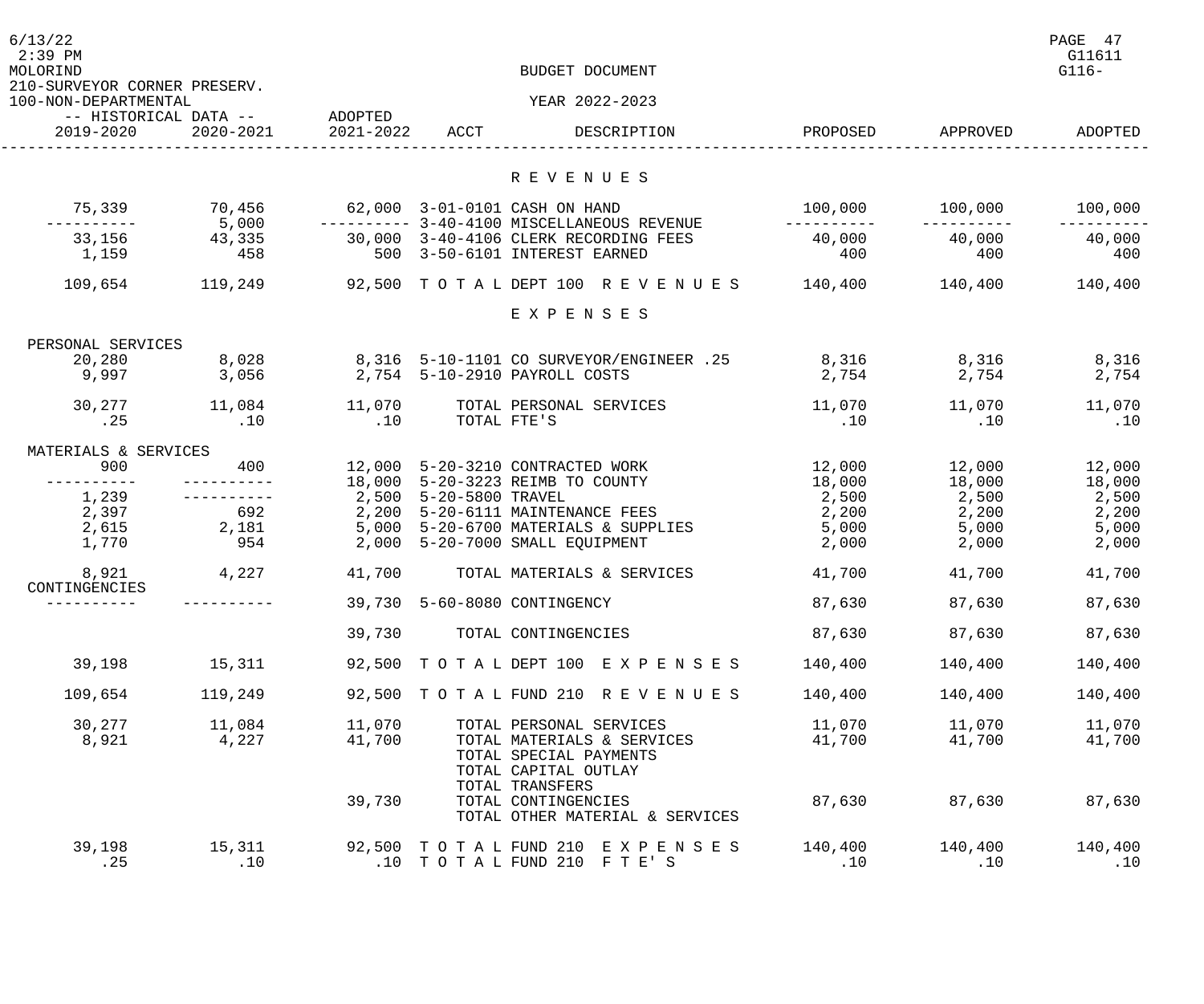| 6/13/22<br>$2:39$ PM<br>MOLORIND                  |                                            |                               |                            | BUDGET DOCUMENT                                                                                |                         |                         | PAGE 48<br>G11611<br>$G116-$ |
|---------------------------------------------------|--------------------------------------------|-------------------------------|----------------------------|------------------------------------------------------------------------------------------------|-------------------------|-------------------------|------------------------------|
| 211-COMMUNITY CORRECTIONS<br>100-NON-DEPARTMENTAL |                                            |                               |                            | YEAR 2022-2023                                                                                 |                         |                         |                              |
|                                                   | -- HISTORICAL DATA --                      | ADOPTED                       |                            |                                                                                                |                         |                         |                              |
| 2019-2020                                         | 2020-2021                                  | 2021-2022 ACCT                |                            | DESCRIPTION                                                                                    | PROPOSED                | APPROVED                | ADOPTED                      |
|                                                   |                                            |                               |                            | R E V E N U E S                                                                                |                         |                         |                              |
| 124,316                                           | 266,671 350,000 3-01-0101 CASH ON HAND     |                               |                            |                                                                                                |                         | 350,000 350,000 350,000 |                              |
| 1,196,004                                         | 1,196,005                                  |                               |                            |                                                                                                |                         | 1,431,990 1,431,990     |                              |
| 3,458                                             |                                            |                               |                            | 2,100 3-30-3502 SPECIAL SUBSIDY                                                                | -----------             | -----------             |                              |
| 14,599                                            |                                            |                               |                            | ---------- 3-30-3503 PAROLE VIOLATION HEARINGS                                                 | 2,941                   | 2,941                   | 2,941                        |
| 49,680                                            | 49,680                                     |                               |                            | 59,021 3-30-3512 D.O.C./ MEASURE 57                                                            |                         | 59,021 59,021 59,021    |                              |
| 178,678                                           | 178,678                                    |                               |                            | 209,555 3-30-3517 HB 3194 REINVEST GRANT 209,555 209,555 209,555 209,555                       |                         |                         |                              |
| ----------                                        | 3,458                                      | ---------- 3-30-3714 DOC CESF |                            |                                                                                                | -----------             |                         | ---------                    |
| 4,926                                             | 1,234                                      | 4,000 3-40-4100 MISC          |                            |                                                                                                | 500                     | 500                     | 500                          |
| 1,248                                             | 3,027                                      |                               |                            | 5,000 3-40-4210 WORK RELEASE BOARD CHGS                                                        | 2,000                   | 2,000                   | 2,000                        |
| 74,879                                            | 74,407                                     |                               |                            | 50,000 3-40-4211 SUPERVISION FEES                                                              |                         | -----------             |                              |
| 7,620<br>84                                       | 7,520                                      | 4,500 3-40-4214 COMPACT FEE   |                            | $------ 3-40-4216$ COMMISSARY                                                                  | 4,500                   | 4,500                   | 4,500                        |
| 4,210                                             | 3,240                                      |                               |                            | 4,000 3-50-6101 INTEREST EARNED                                                                | 2,850                   | 2,850                   | 2,850                        |
|                                                   |                                            |                               |                            | 1,783,920          2,120,166     TO    TA    L    DEPT 100    REVENUES         2,063,357       |                         | 2,063,357 2,063,357     |                              |
| 1,659,702                                         |                                            |                               |                            |                                                                                                |                         |                         |                              |
|                                                   |                                            |                               |                            | EXPENSES                                                                                       |                         |                         |                              |
| PERSONAL SERVICES                                 |                                            |                               |                            |                                                                                                |                         |                         |                              |
| 61,693                                            | 65,166                                     |                               |                            | 66,000 5-10-1100 P & P SERGEANT                                                                | 70,992                  | 70,992                  | 70,992                       |
| 18,000                                            | 18,000                                     | 18,000                        |                            | 5-10-1101 SHERIFF/UNDERSHERIFF                                                                 | 18,000                  | 18,000                  | 18,000                       |
| 229,911                                           | 236,974                                    | 252,859                       |                            | 5-10-1102 P&P OFFICERS                                                                         | 248,370                 | 248,370                 | 248,370                      |
| 60,445                                            | 63,502                                     | 64,320                        |                            | 5-10-1103 P & P LIEUTENANT                                                                     | 69,204                  | 69,204                  | 69,204                       |
| 42,942                                            | 44,016                                     | 44,640                        |                            | 5-10-1105 CORRECTIONS ASST.                                                                    | 86,997                  | 86,997      86,997      |                              |
| 84,831                                            | 29,293                                     | 71,555                        |                            | 5-10-1107 PROGRAM TECH                                                                         | 40,006                  | $40,006$ $40,006$       |                              |
| 10,874                                            | 11,146                                     |                               |                            | 11,304 5-10-1111 PROGRAM COORDINATOR                                                           | 11,968                  | 11,968                  | 11,968                       |
|                                                   |                                            |                               |                            | 600 5-10-1519 FIELD TRAINING OFFICER                                                           | 600                     | 600                     | 600                          |
| 303,265                                           | 265,221 339,533 5-10-2910 PAYROLL COSTS    |                               |                            |                                                                                                | 318,763 318,763 318,763 |                         |                              |
|                                                   |                                            |                               |                            | 50,000 50,000 50,000 5-10-8041 ADMINISTRATIVE FEE                                              | 50,000 50,000           |                         | 50,000                       |
|                                                   |                                            |                               |                            | 861,961 783,318 918,811 TOTAL PERSONAL SERVICES                                                |                         | 914,900 914,900         | 914,900                      |
| 9.20                                              | 9.20                                       | 9.20                          |                            | TOTAL FTE'S                                                                                    | 9.20                    | 9.20                    | 9.20                         |
| MATERIALS & SERVICES                              |                                            |                               |                            |                                                                                                |                         |                         |                              |
| 1,795                                             | 770                                        |                               |                            | 12,000 5-20-3210 INTERVENTIONS/SERVICES ----------                                             |                         |                         |                              |
|                                                   | 3,492                                      |                               |                            |                                                                                                |                         |                         |                              |
|                                                   | ____________                               |                               |                            | 1,000 5-20-3400 ELEC BRACELETS/SEC ----------                                                  |                         | ___________             |                              |
|                                                   | $4,209$ 3,413 7,000 5-20-3401 MEDICAL/U.A. |                               |                            |                                                                                                | $7,000$ $7,000$         |                         | 7,000                        |
|                                                   |                                            |                               |                            | 8,735      3,011      11,000 5-20-4200 TRAINING EQUIPMENT         11,000     11,000     11,000 |                         |                         |                              |
|                                                   | 11,334 11,770                              |                               |                            | 14,000 5-20-4400 UTILITIES                                                                     | 14,000 14,000 14,000    |                         |                              |
|                                                   | $11,097$ $11,383$                          |                               | 10,000 5-20-5300 TELEPHONE |                                                                                                | 12,000                  | $12,000$ $12,000$       |                              |
| 7,341                                             | 3,801                                      |                               |                            | 10,000 5-20-5800 TRAVEL/VEH MAINTENANCE 10,000                                                 |                         | 10,000                  | 10,000                       |
| 8,979                                             | 7,112                                      |                               |                            | 13,000 5-20-6110 OFFICE SUPPLIES-D/P 13,000                                                    |                         | 13,000                  | 13,000                       |
| 3,248                                             | 1,237                                      |                               |                            | $4,000$ 5-20-6111 WORK CREW SUPPLIES $4,000$                                                   |                         | $4,000$ $4,000$         |                              |
| 10,030                                            |                                            |                               |                            | 15,915      18,000 5-20-6602 W/R FACILITY OPER.COSTS       33,000                              |                         |                         | 33,000 33,000                |
|                                                   | 4,188                                      |                               |                            | 2,000 5-20-7000 SMALL EQUIPMENT                                                                | 2,000                   | 2,000                   | 2,000                        |
| 66,768                                            | 66,092                                     | 105,458                       |                            | TOTAL MATERIALS & SERVICES                                                                     | 106,000                 | 106,000                 | 106,000                      |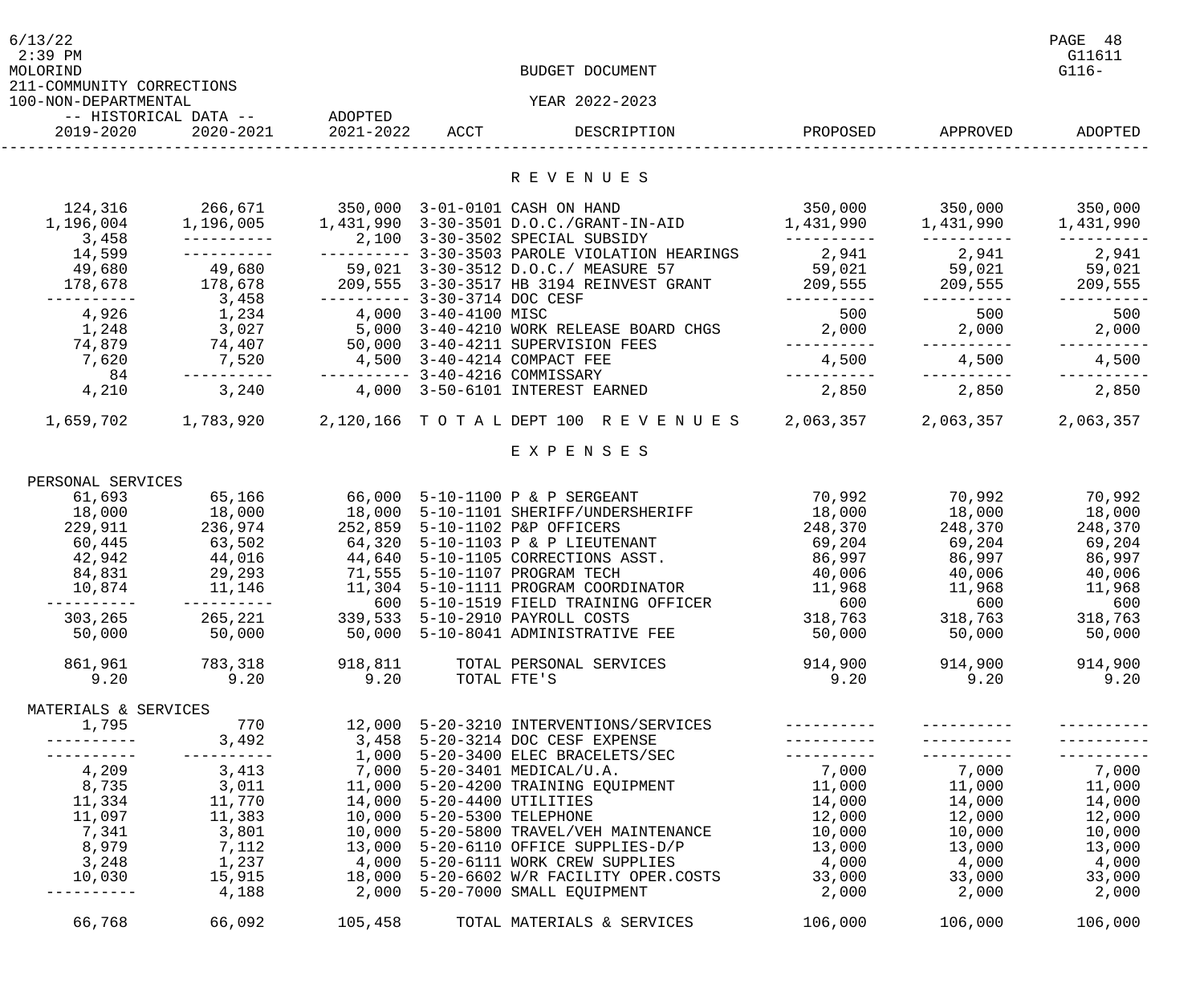| 6/13/22<br>$2:39$ PM<br>MOLORIND                  |                                                       |                            |      | BUDGET DOCUMENT                                                              |           |                   | PAGE 49<br>G11611<br>$G116-$ |
|---------------------------------------------------|-------------------------------------------------------|----------------------------|------|------------------------------------------------------------------------------|-----------|-------------------|------------------------------|
| 211-COMMUNITY CORRECTIONS<br>100-NON-DEPARTMENTAL | N-DEPARTMENTAL<br>-- HISTORICAL DATA --       ADOPTED |                            |      | YEAR 2022-2023                                                               |           |                   |                              |
| 2019-2020                                         | 2020-2021                                             | 2021-2022                  | ACCT | DESCRIPTION                                                                  | PROPOSED  | APPROVED          | ADOPTED                      |
| TRANSFERS                                         |                                                       |                            |      |                                                                              |           |                   |                              |
|                                                   | 345,307 345,307                                       |                            |      | 315,000 5-50-8101 TFR GEN FUND/JAIL                                          | 315,000   | 315,000           | 315,000                      |
| CONTINGENCIES                                     | 345,307 345,307                                       | 315,000                    |      | TOTAL TRANSFERS                                                              | 315,000   | 315,000           | 315,000                      |
| -----------                                       |                                                       |                            |      | 681,543 5-60-8080 CONTINGENCY                                                | 628,103   | 628,103           | 628,103                      |
| OTHER MATERIAL & SERVICES                         |                                                       |                            |      | 681,543 TOTAL CONTINGENCIES                                                  | 628,103   | 628,103           | 628,103                      |
| 102,920                                           | 60,920                                                |                            |      | 74,104 5-70-3210 GRANT CONTRACTED SERVICES 74,104                            |           | $74,104$ $74,104$ |                              |
| -----------                                       | 1,250                                                 | 1,250 5-70-3211 IT SUPPORT |      |                                                                              | 1,250     | $1,250$ $1,250$   |                              |
| 1,959                                             |                                                       |                            |      | 55 2,500 5-70-5800 GRANT TRAVEL/TRAINING                                     | 2,500     | 2,500             | 2,500                        |
| 14,116                                            | 3,517                                                 |                            |      | 17,500 5-70-8042 GRANT RE-ENTRY                                              |           | 4,000             | 4,000                        |
|                                                   |                                                       |                            |      |                                                                              | 17,500    | 17,500 17,500     |                              |
| 118,995                                           | 65,892                                                | 99,354                     |      | TOTAL OTHER MATERIAL & SERVICES 99,354                                       |           | 99,354            | 99,354                       |
| 1,393,031                                         | 1,260,609                                             |                            |      | 2,120,166 TOTAL DEPT 100 EXPENSES                                            | 2,063,357 | 2,063,357         | 2,063,357                    |
| 1,659,702                                         | 1,783,920                                             |                            |      | 2,120,166 TOTAL FUND 211 REVENUES 2,063,357                                  |           | 2,063,357         | 2,063,357                    |
|                                                   | 861,961 783,318                                       | 918,811                    |      | TOTAL PERSONAL SERVICES                                                      | 914,900   | 914,900           | 914,900                      |
| 66,768                                            | 66,092                                                | 105,458                    |      | TOTAL MATERIALS & SERVICES<br>TOTAL SPECIAL PAYMENTS<br>TOTAL CAPITAL OUTLAY | 106,000   | 106,000           | 106,000                      |
| 345,307                                           | 345,307 315,000                                       |                            |      | TOTAL TRANSFERS                                                              |           | 315,000 315,000   | 315,000                      |
|                                                   |                                                       | 681,543                    |      | TOTAL CONTINGENCIES                                                          | 628,103   | 628,103           | 628,103                      |
| 118,995                                           | 65,892                                                | 99,354                     |      | TOTAL OTHER MATERIAL & SERVICES                                              | 99,354    | 99,354            | 99,354                       |
|                                                   |                                                       |                            |      | 1,393,031 1,260,609 2,120,166 TOTAL FUND 211 EXPENSES                        | 2,063,357 | 2,063,357         | 2,063,357                    |
| 9.20                                              | 9.20                                                  |                            |      | 9.20 TOTAL FUND 211 FTE'S                                                    | 9.20      | 9.20              | 9.20                         |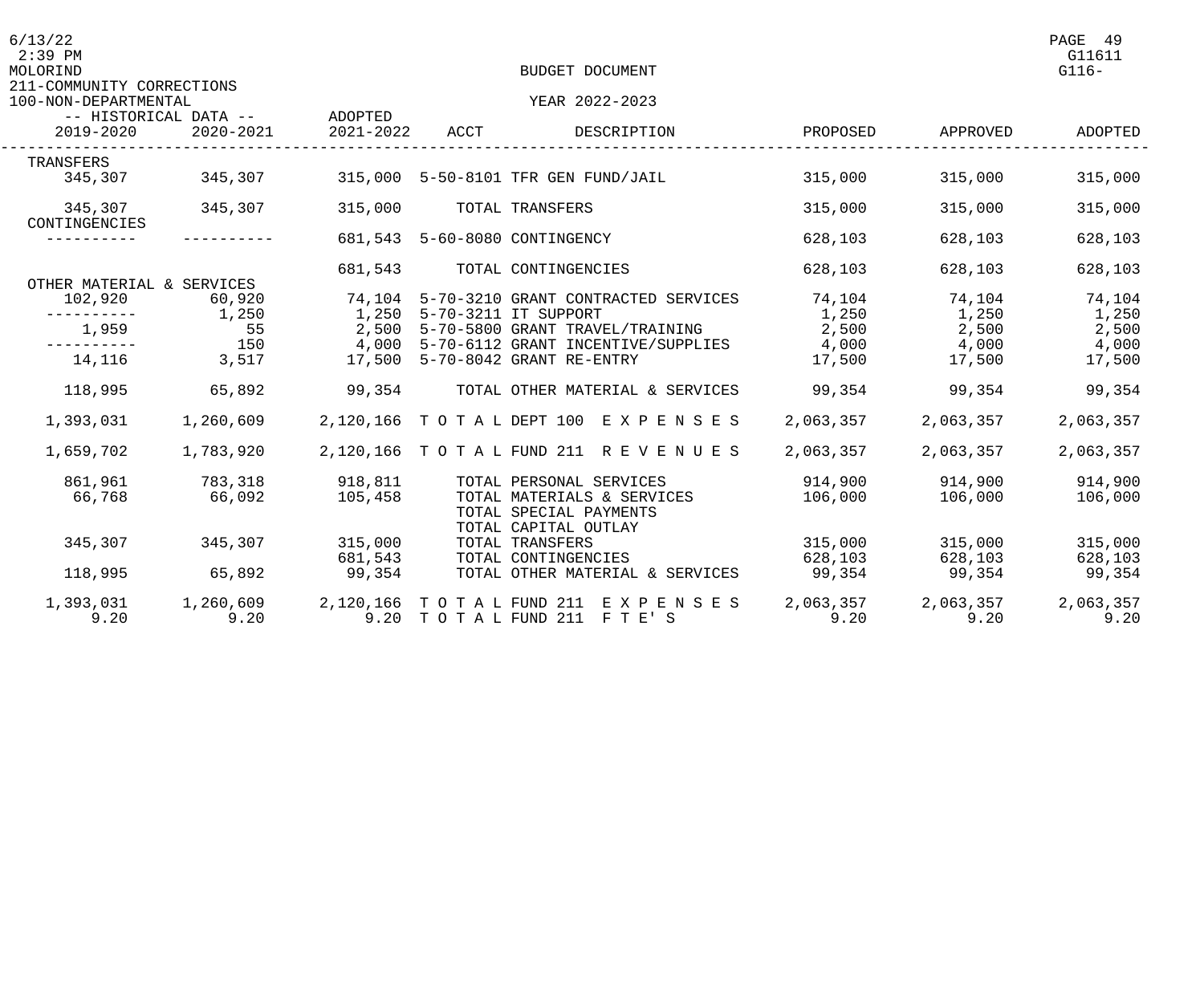| 6/13/22<br>$2:39$ PM<br>MOLORIND<br>212-LAW LIBRARY |                               |                 |                   | BUDGET DOCUMENT                                                                                   |                 |                 | PAGE 50<br>G11611<br>$G116-$ |
|-----------------------------------------------------|-------------------------------|-----------------|-------------------|---------------------------------------------------------------------------------------------------|-----------------|-----------------|------------------------------|
| 100-NON-DEPARTMENTAL                                | -- HISTORICAL DATA -- ADOPTED |                 |                   | YEAR 2022-2023                                                                                    |                 |                 |                              |
| 2019-2020                                           | 2020-2021                     | 2021-2022       | ACCT              | DESCRIPTION                                                                                       | PROPOSED        | APPROVED        | ADOPTED                      |
|                                                     |                               |                 |                   | R E V E N U E S                                                                                   |                 |                 |                              |
| 85,399                                              | 90,711                        |                 | 10 3-40-4100 MISC | 92,000 3-01-0101 CASH ON HAND                                                                     | 90,000<br>10    | 90,000<br>10    | 90,000<br>10                 |
| 19,225<br>1,483                                     | 14,407<br>570                 |                 |                   | 18,000 3-40-4106 FILING FEES<br>650 3-50-6101 INTEREST EARNED                                     | 20,000<br>350   | 20,000<br>350   | 20,000<br>350                |
| 106,107                                             | 105,688                       |                 |                   | 110,660 TOTAL DEPT 100 REVENUES                                                                   | 110,360         | 110,360         | 110,360                      |
|                                                     |                               |                 |                   | EXPENSES                                                                                          |                 |                 |                              |
| PERSONAL SERVICES                                   |                               |                 |                   |                                                                                                   |                 |                 |                              |
| 2,500<br>1,600                                      | 2,500<br>1,600                |                 |                   | 2,500 5-10-3210 IT SUPPORT<br>1,600 5-10-8041 ADMINISTRATIVE CHG                                  | 2,500<br>1,600  | 2,500<br>1,600  | 2,500<br>1,600               |
| 4,100<br>MATERIALS & SERVICES                       | 4,100                         | 4,100           |                   | TOTAL PERSONAL SERVICES                                                                           | 4,100           | 4,100           | 4,100                        |
|                                                     |                               |                 |                   | 2,000 5-20-6110 OFFICE SUPPLIES                                                                   | 2,000           | 2,000           | 2,000                        |
| 11,296 12,311                                       |                               |                 |                   | 20,000 5-20-6401 BOOKS/COMPUTER UPDATES                                                           | 20,000          | 20,000          | 20,000                       |
| 11,296<br>CAPITAL OUTLAY                            | 12,311                        | 22,000          |                   | TOTAL MATERIALS & SERVICES                                                                        | 22,000          | 22,000          | 22,000                       |
|                                                     |                               |                 |                   | 84,560 5-40-7410 CAPITAL OUTLAY                                                                   | 84,260          | 84,260          | 84,260                       |
|                                                     |                               | 84,560          |                   | TOTAL CAPITAL OUTLAY                                                                              | 84,260          | 84,260          | 84,260                       |
| 15,396                                              | 16,411                        |                 |                   | 110,660 TOTAL DEPT 100 EXPENSES                                                                   | 110,360         | 110,360         | 110,360                      |
| 106,107                                             | 105,688                       |                 |                   | 110,660 TOTAL FUND 212 REVENUES                                                                   | 110,360         | 110,360         | 110,360                      |
| 4,100<br>11,296                                     | 4,100<br>12,311               | 4,100<br>22,000 |                   | TOTAL PERSONAL SERVICES<br>TOTAL MATERIALS & SERVICES<br>TOTAL SPECIAL PAYMENTS                   | 4,100<br>22,000 | 4,100<br>22,000 | 4,100<br>22,000              |
|                                                     |                               | 84,560          |                   | TOTAL CAPITAL OUTLAY<br>TOTAL TRANSFERS<br>TOTAL CONTINGENCIES<br>TOTAL OTHER MATERIAL & SERVICES | 84,260          | 84,260          | 84,260                       |
| 15,396                                              | 16,411                        |                 |                   | 110,660 TOTAL FUND 212 EXPENSES                                                                   | 110,360         | 110,360         | 110,360                      |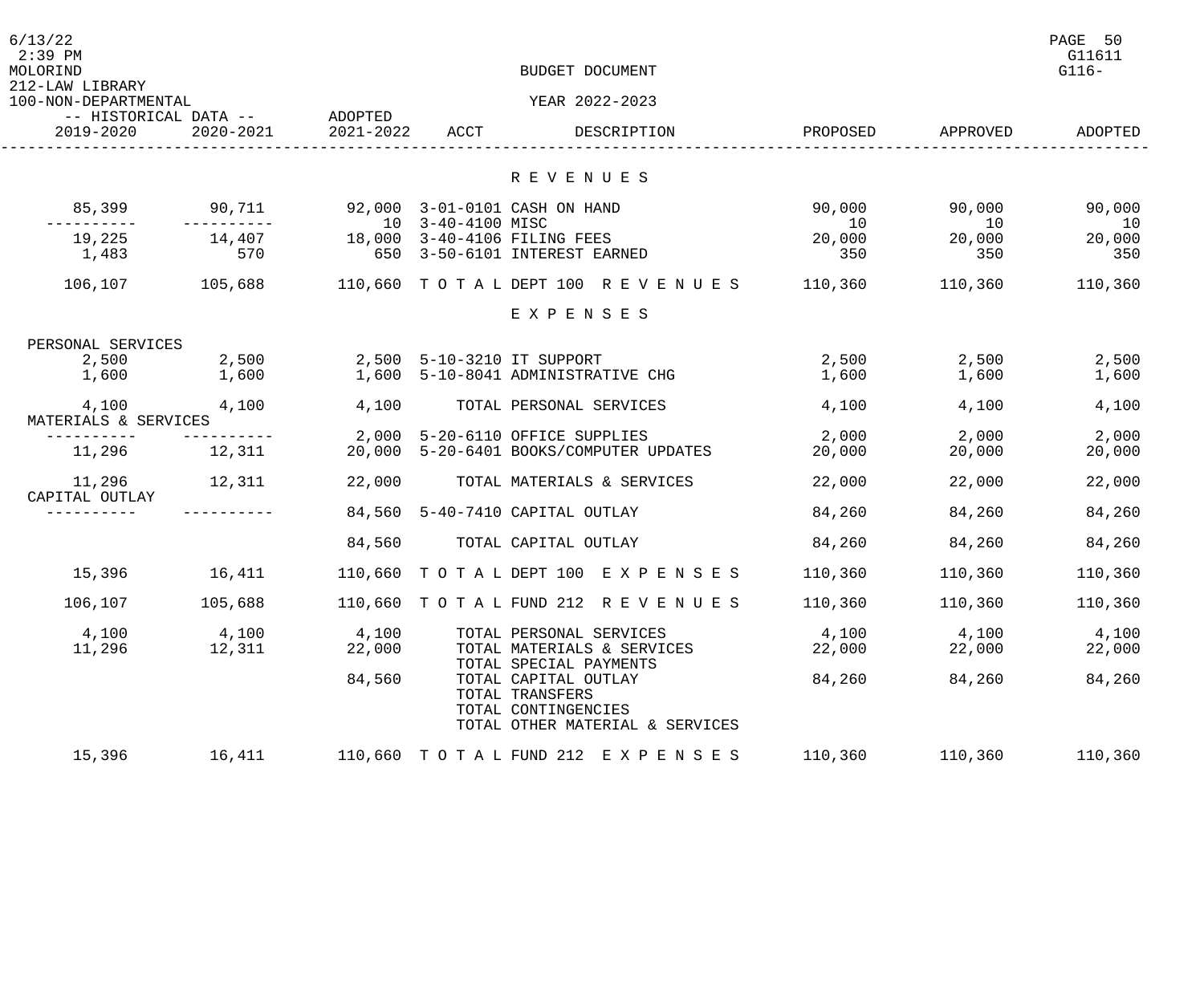| 6/13/22<br>$2:39$ PM<br>MOLORIND              |                                                                               |         |             | BUDGET DOCUMENT                                                                                                                                                                                                                         |                                                                  |                        | PAGE 51<br>G11611<br>$G116-$ |
|-----------------------------------------------|-------------------------------------------------------------------------------|---------|-------------|-----------------------------------------------------------------------------------------------------------------------------------------------------------------------------------------------------------------------------------------|------------------------------------------------------------------|------------------------|------------------------------|
| 213-BOAT LICENSE FUND<br>100-NON-DEPARTMENTAL |                                                                               |         |             | YEAR 2022-2023                                                                                                                                                                                                                          |                                                                  |                        |                              |
| 2019-2020                                     | -- HISTORICAL DATA -- ADOPTED                                                 |         |             |                                                                                                                                                                                                                                         |                                                                  | PROPOSED APPROVED      | ADOPTED                      |
|                                               |                                                                               |         |             | R E V E N U E S                                                                                                                                                                                                                         |                                                                  |                        |                              |
| 85,146                                        | 92,922<br>-----------                                                         |         |             | 69,000 3-01-0101 CASH ON HAND<br>30,637 31,361 33,207 3-30-3121 BUR RECLAM GRANT<br>152,523 122,987 218,299 3-30-3437 ST MARINE BOARD GRANT 218,299 218,299 218,299 218,299                                                             | 69,000      69,000      69,000<br>33, 207 33, 207 33, 207<br>100 | 100                    |                              |
| 979                                           | 456                                                                           |         |             | --------- 3-50-6101 INTEREST EARNED                                                                                                                                                                                                     | ___________                                                      |                        |                              |
|                                               |                                                                               |         |             | 269,285 268,931 360,606 TO TA L DEPT 100 R E V E N U E S 360,606 360,606                                                                                                                                                                |                                                                  |                        | 360,606                      |
|                                               |                                                                               |         |             | EXPENSES                                                                                                                                                                                                                                |                                                                  |                        |                              |
| PERSONAL SERVICES<br>61,063                   | 63,071 66,540 5-10-1101 PATROL DEPUTY                                         |         |             |                                                                                                                                                                                                                                         | 65,340 65,340 65,340                                             |                        |                              |
| 500                                           | 17,507 25,566<br>1, 174 1, 203<br>7,896 7,704 8,000 5-10-1511 OVERTIME<br>500 |         |             | 25,925 5-10-1401 PART-TIME PATROL-5 MO       28,585      28,585      28,595<br>1,400 5-10-1500 VACATION BUY BACK<br>49,443 56,407 65,234 5-10-2910 PAYROLL COSTS 66,648 66,648 66,648 66,648 66,648<br>500 5-10-8041 ADMINISTRATIVE CHG | 1,400<br>8,000 8,000 8,000                                       | 1,400 1,400<br>500 500 | 500                          |
| 137,583<br>1.33                               | 1.42                                                                          | 1.42    | TOTAL FTE'S | 154,451 167,599 TOTAL PERSONAL SERVICES                                                                                                                                                                                                 | $170,473$ $170,473$<br>1.42                                      | 1.42                   | 170,473<br>1.42              |
| MATERIALS & SERVICES                          |                                                                               |         |             |                                                                                                                                                                                                                                         |                                                                  |                        |                              |
| 15,082                                        | 12,532                                                                        |         |             | 66,265 5-20-6600 OPERATING EXP/MARINE BRD 63,391 63,391 63,391 63,391                                                                                                                                                                   |                                                                  |                        |                              |
| 15,082<br>CAPITAL OUTLAY                      | 12,532                                                                        | 66,265  |             | TOTAL MATERIALS & SERVICES                                                                                                                                                                                                              | 63,391                                                           | 63,391                 | 63,391                       |
| 23,697                                        |                                                                               |         |             | 126,742 5-40-7420 CAPITAL OUTLAY                                                                                                                                                                                                        | 126,742                                                          | 126,742                | 126,742                      |
| 23,697                                        |                                                                               | 126,742 |             | TOTAL CAPITAL OUTLAY                                                                                                                                                                                                                    | 126,742                                                          | 126,742                | 126,742                      |
| 176,362                                       | 166,983                                                                       |         |             | 360,606 TOTAL DEPT 100 EXPENSES                                                                                                                                                                                                         | 360,606                                                          | 360,606                | 360,606                      |
| 269,285                                       | 268,931                                                                       |         |             | 360,606 TOTAL FUND 213 REVENUES                                                                                                                                                                                                         | 360,606                                                          | 360,606                | 360,606                      |
| 137,583                                       | 154,451                                                                       | 167,599 |             | TOTAL PERSONAL SERVICES                                                                                                                                                                                                                 | 170,473                                                          | 170,473                | 170,473                      |
| 15,082                                        | 12,532                                                                        | 66,265  |             | TOTAL MATERIALS & SERVICES<br>TOTAL SPECIAL PAYMENTS                                                                                                                                                                                    | 63,391                                                           | 63,391                 | 63,391                       |
| 23,697                                        |                                                                               | 126,742 |             | TOTAL CAPITAL OUTLAY<br>TOTAL TRANSFERS<br>TOTAL CONTINGENCIES<br>TOTAL OTHER MATERIAL & SERVICES                                                                                                                                       | 126,742                                                          | 126,742                | 126,742                      |
| 176,362<br>1.33                               | 166,983<br>1.42                                                               |         |             | 360,606 TOTAL FUND 213 EXPENSES<br>1.42 TOTAL FUND 213 FTE'S                                                                                                                                                                            | 360,606<br>1.42                                                  | 360,606<br>1.42        | 360,606<br>1.42              |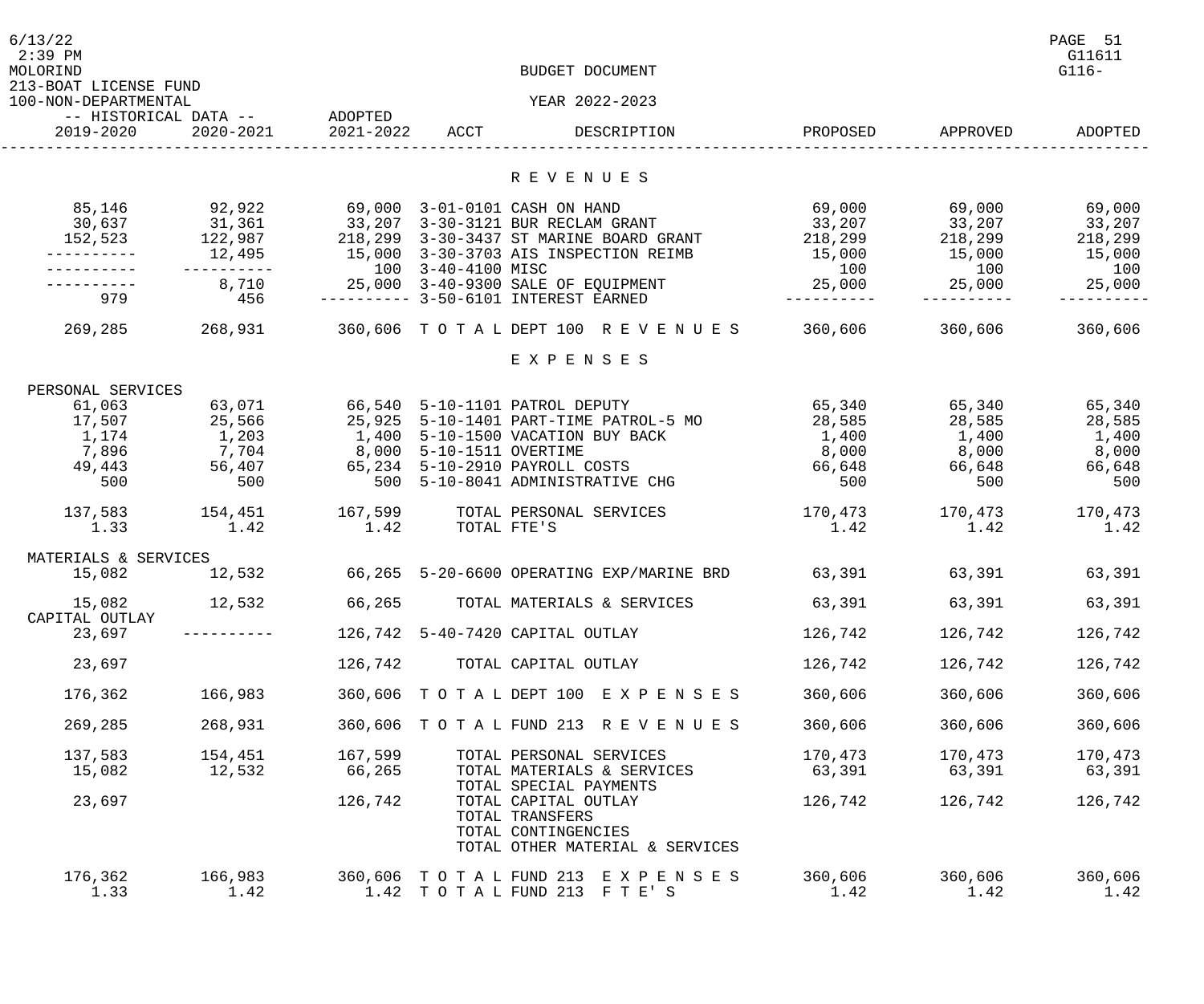| 6/13/22<br>$2:39$ PM<br>MOLORIND<br>214-CORRECTIONS ASSESSMENT |                                    | BUDGET DOCUMENT      |                           |                                                                                                                                                           |                |                |                |  |
|----------------------------------------------------------------|------------------------------------|----------------------|---------------------------|-----------------------------------------------------------------------------------------------------------------------------------------------------------|----------------|----------------|----------------|--|
| 100-NON-DEPARTMENTAL                                           |                                    |                      |                           | YEAR 2022-2023                                                                                                                                            |                |                |                |  |
| 2019-2020                                                      | -- HISTORICAL DATA --<br>2020-2021 | ADOPTED<br>2021-2022 | ACCT                      | DESCRIPTION                                                                                                                                               | PROPOSED       | APPROVED       | ADOPTED        |  |
|                                                                |                                    |                      |                           | R E V E N U E S                                                                                                                                           |                |                |                |  |
| 144,643                                                        | 150,789                            |                      |                           | 139,500 3-01-0101 CASH ON HAND                                                                                                                            | 175,000        | 175,000        | 175,000        |  |
| 78,279                                                         | 77,515                             |                      |                           | 60,000 3-40-5100 CORRECTIONS ASSESSMENT                                                                                                                   | 70,000         | 70,000         | 70,000         |  |
| 2,315                                                          | 891                                |                      |                           | 1,000 3-50-6101 INTEREST EARNED                                                                                                                           | 600            | 600            | 600            |  |
| 225,237                                                        | 229,195                            |                      |                           | 200,500 TOTAL DEPT 100 REVENUES                                                                                                                           | 245,600        | 245,600        | 245,600        |  |
|                                                                |                                    |                      |                           | EXPENSES                                                                                                                                                  |                |                |                |  |
| PERSONAL SERVICES                                              |                                    |                      |                           |                                                                                                                                                           |                |                |                |  |
| 44,995                                                         | 44,583                             |                      |                           | 45,216 5-10-1404 C.O./PROGRAM COORD .8                                                                                                                    | 47,868         | 47,868         | 47,868         |  |
|                                                                |                                    |                      |                           | 1,100 5-10-1500 VACATION BUY BACK                                                                                                                         | 1,100          | 1,100          | 1,100          |  |
| 12,480                                                         | 12,713                             |                      |                           | 15,384 5-10-2910 PAYROLL COSTS                                                                                                                            | 16,259         | 16,259         | 16,259         |  |
| 2,000                                                          | 2,000                              |                      | 2,000 5-10-8041 ADMIN FEE |                                                                                                                                                           | 2,000          | 2,000          | 2,000          |  |
| 59,475                                                         | 59,296                             | 63,700               |                           | TOTAL PERSONAL SERVICES                                                                                                                                   | 67,227         | 67,227         | 67,227         |  |
| .80                                                            | .80                                | .80                  |                           | TOTAL FTE'S                                                                                                                                               | .80            | .80            | .80            |  |
| MATERIALS & SERVICES                                           |                                    |                      |                           |                                                                                                                                                           |                |                |                |  |
| 14,971                                                         | 1,072                              |                      |                           | 136,800 5-20-3400 CORRECTIONS PROGRAMS                                                                                                                    | 178,373        | 178,373        | 178,373        |  |
|                                                                |                                    |                      |                           |                                                                                                                                                           |                |                |                |  |
| 14,971                                                         | 1,072                              | 136,800              |                           | TOTAL MATERIALS & SERVICES                                                                                                                                | 178,373        | 178,373        | 178,373        |  |
| 74,446                                                         | 60,368                             |                      |                           | 200,500 TOTAL DEPT 100 EXPENSES                                                                                                                           | 245,600        | 245,600        | 245,600        |  |
| 225,237                                                        | 229,195                            |                      |                           | 200,500 TOTAL FUND 214 REVENUES                                                                                                                           | 245,600        | 245,600        | 245,600        |  |
| 59,475                                                         | 59,296                             | 63,700               |                           | TOTAL PERSONAL SERVICES                                                                                                                                   | 67,227         | 67,227         | 67,227         |  |
| 14,971                                                         | 1,072                              | 136,800              |                           | TOTAL MATERIALS & SERVICES<br>TOTAL SPECIAL PAYMENTS<br>TOTAL CAPITAL OUTLAY<br>TOTAL TRANSFERS<br>TOTAL CONTINGENCIES<br>TOTAL OTHER MATERIAL & SERVICES | 178,373        | 178,373        | 178,373        |  |
| 74,446<br>.80                                                  | 60,368<br>.80                      |                      |                           | 200,500 TOTAL FUND 214 EXPENSES<br>.80 TOTAL FUND 214 FTE'S                                                                                               | 245,600<br>.80 | 245,600<br>.80 | 245,600<br>.80 |  |
|                                                                |                                    |                      |                           |                                                                                                                                                           |                |                |                |  |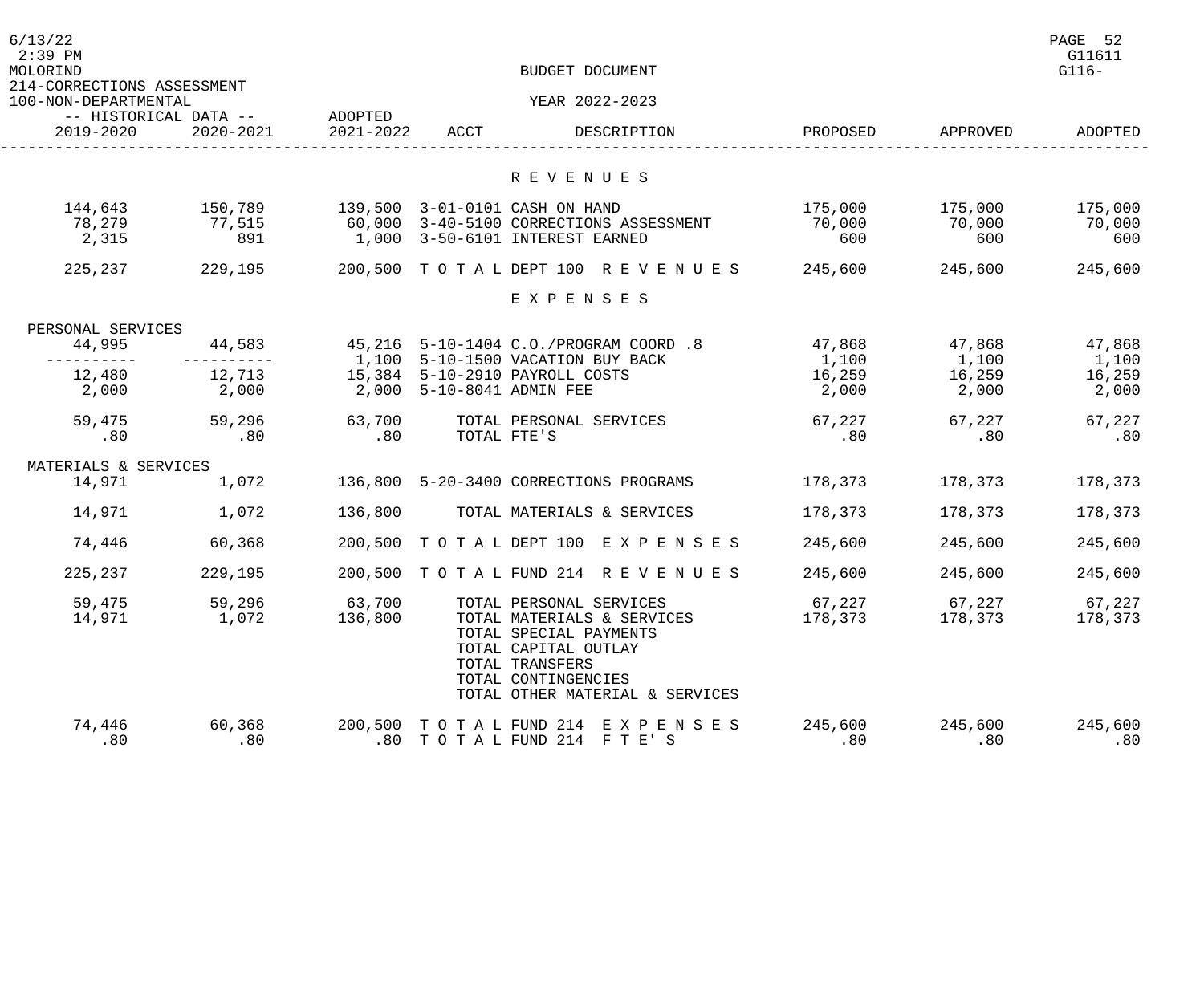| 6/13/22<br>$2:39$ PM<br>MOLORIND                    | BUDGET DOCUMENT  |                      |                      |                                                                                                                                                                                      |                   |                   |                   |
|-----------------------------------------------------|------------------|----------------------|----------------------|--------------------------------------------------------------------------------------------------------------------------------------------------------------------------------------|-------------------|-------------------|-------------------|
| 215-D.A. ENFORCEMENT<br>100-NON-DEPARTMENTAL        |                  |                      |                      | YEAR 2022-2023                                                                                                                                                                       |                   |                   |                   |
| -- HISTORICAL DATA --<br>2019-2020<br>$2020 - 2021$ |                  | ADOPTED<br>2021-2022 | ACCT                 | DESCRIPTION                                                                                                                                                                          | PROPOSED          | APPROVED          | ADOPTED           |
|                                                     |                  |                      |                      | R E V E N U E S                                                                                                                                                                      |                   |                   |                   |
| 852<br>3,790<br>18                                  | 23<br>7,749<br>8 | 100<br>4,000<br>1 O  |                      | 3-01-0101 DA ENFORCEMENT<br>3-40-5100 JP/ST CRT FINES<br>3-50-6101 INTEREST EARNED                                                                                                   | 100<br>6,500<br>5 | 100<br>6,500<br>5 | 100<br>6,500<br>5 |
| 4,660                                               | 7,780            | 4,110                | TO TAL DEPT 100      | R E V E N U E S                                                                                                                                                                      | 6,605             | 6,605             | 6,605             |
|                                                     |                  |                      |                      | EXPENSES                                                                                                                                                                             |                   |                   |                   |
| TRANSFERS<br>4,636                                  | 7,069            |                      |                      | 4,110 5-50-8101 GENERAL FUND TRANSFER                                                                                                                                                | 6,605             | 6,605             | 6,605             |
| 4,636                                               | 7,069            | 4,110                |                      | TOTAL TRANSFERS                                                                                                                                                                      | 6,605             | 6,605             | 6,605             |
| 4,636                                               | 7,069            |                      | 4,110 TOTAL DEPT 100 | E X P E N S E S                                                                                                                                                                      | 6,605             | 6,605             | 6,605             |
| 4,660                                               | 7,780            |                      |                      | 4,110 TOTAL FUND 215 REVENUES                                                                                                                                                        | 6,605             | 6,605             | 6,605             |
| 4,636                                               | 7,069            | 4,110                |                      | TOTAL PERSONAL SERVICES<br>TOTAL MATERIALS & SERVICES<br>TOTAL SPECIAL PAYMENTS<br>TOTAL CAPITAL OUTLAY<br>TOTAL TRANSFERS<br>TOTAL CONTINGENCIES<br>TOTAL OTHER MATERIAL & SERVICES | 6,605             | 6,605             | 6,605             |
| 4,636                                               | 7,069            |                      |                      | 4,110 TOTAL FUND 215 EXPENSES                                                                                                                                                        | 6,605             | 6,605             | 6,605             |
|                                                     |                  |                      |                      |                                                                                                                                                                                      |                   |                   |                   |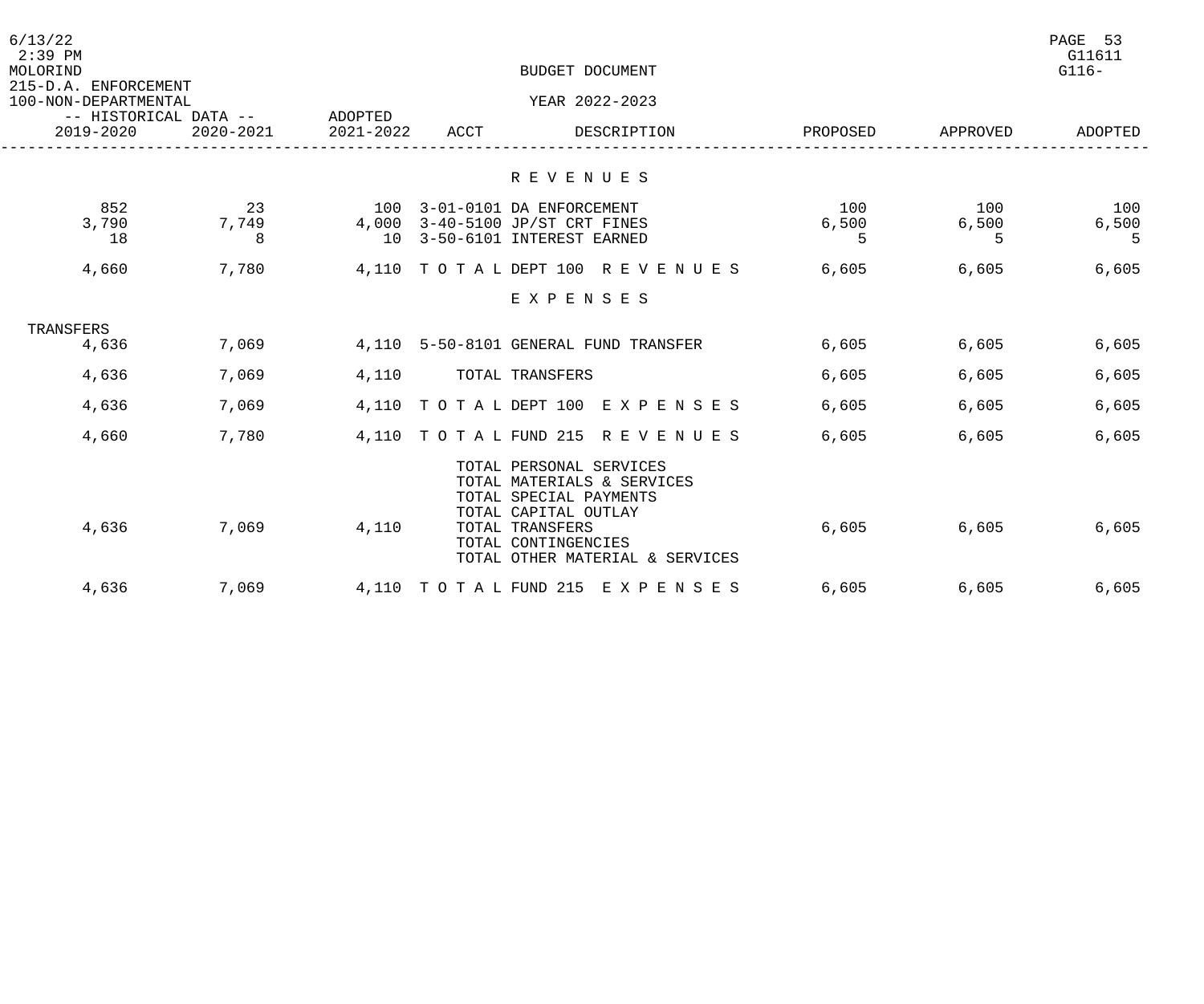| 6/13/22<br>$2:39$ PM<br>MOLORIND<br>216-TAYLOR GRAZING FUND |                                     |                      |      | BUDGET DOCUMENT                                                                                                                  |                                 |                                 | PAGE 54<br>G11611<br>$G116-$    |
|-------------------------------------------------------------|-------------------------------------|----------------------|------|----------------------------------------------------------------------------------------------------------------------------------|---------------------------------|---------------------------------|---------------------------------|
| 100-NON-DEPARTMENTAL                                        |                                     |                      |      | YEAR 2022-2023                                                                                                                   |                                 |                                 |                                 |
| -- HISTORICAL DATA --<br>2019-2020                          | 2020-2021                           | ADOPTED<br>2021-2022 | ACCT | DESCRIPTION                                                                                                                      | PROPOSED                        | APPROVED                        | ADOPTED                         |
|                                                             |                                     |                      |      | R E V E N U E S                                                                                                                  |                                 |                                 |                                 |
| 320,634<br>58,726<br>34,842<br>3,967                        | 274,244<br>58,491<br>5,727<br>1,405 | 500<br>1,500         |      | 195,000 3-01-0101 CASH ON HAND<br>65,000 3-30-3130 TAYLOR GRAZING APPORT<br>3-40-4100 MISCELLANEOUS<br>3-50-6101 INTEREST EARNED | 175,000<br>58,500<br>500<br>700 | 175,000<br>58,500<br>500<br>700 | 175,000<br>58,500<br>500<br>700 |
| 418,169                                                     | 339,867                             | 262,000              |      | TOTAL DEPT 100 REVENUES                                                                                                          | 234,700                         | 234,700                         | 234,700                         |
|                                                             |                                     |                      |      | EXPENSES                                                                                                                         |                                 |                                 |                                 |
| PERSONAL SERVICES                                           |                                     |                      |      |                                                                                                                                  |                                 |                                 |                                 |
| 4,000                                                       | 4,000                               |                      |      | 4,000 5-10-8041 ADMINISTRATIVE CHG                                                                                               | 4,000                           | 4,000                           | 4,000                           |
| 4,000<br>MATERIALS & SERVICES                               | 4,000                               | 4,000                |      | TOTAL PERSONAL SERVICES                                                                                                          | 4,000                           | 4,000                           | 4,000                           |
| 114,924                                                     | 65,067                              | 233,000              |      | 5-20-6600 RANGE IMPROVEMENTS                                                                                                     | 205,700                         | 205,700                         | 205,700                         |
| 114,924<br>TRANSFERS                                        | 65,067                              | 233,000              |      | TOTAL MATERIALS & SERVICES                                                                                                       | 205,700                         | 205,700                         | 205,700                         |
| 25,000                                                      | 25,000                              | 25,000               |      | 5-50-8101 GEN CO WEED TRANSFER                                                                                                   | 25,000                          | 25,000                          | 25,000                          |
| 25,000                                                      | 25,000                              | 25,000               |      | TOTAL TRANSFERS                                                                                                                  | 25,000                          | 25,000                          | 25,000                          |
| 143,924                                                     | 94,067                              | 262,000              |      | TOTAL DEPT 100 EXPENSES                                                                                                          | 234,700                         | 234,700                         | 234,700                         |
| 418,169                                                     | 339,867                             | 262,000              |      | TOTAL FUND 216 REVENUES                                                                                                          | 234,700                         | 234,700                         | 234,700                         |
| 4,000<br>114,924                                            | 4,000<br>65,067                     | 4,000<br>233,000     |      | TOTAL PERSONAL SERVICES<br>TOTAL MATERIALS & SERVICES<br>TOTAL SPECIAL PAYMENTS<br>TOTAL CAPITAL OUTLAY                          | 4,000<br>205,700                | 4,000<br>205,700                | 4,000<br>205,700                |
| 25,000                                                      | 25,000                              | 25,000               |      | TOTAL TRANSFERS<br>TOTAL CONTINGENCIES<br>TOTAL OTHER MATERIAL & SERVICES                                                        | 25,000                          | 25,000                          | 25,000                          |
| 143,924                                                     | 94,067                              |                      |      | 262,000 TOTAL FUND 216 EXPENSES                                                                                                  | 234,700                         | 234,700                         | 234,700                         |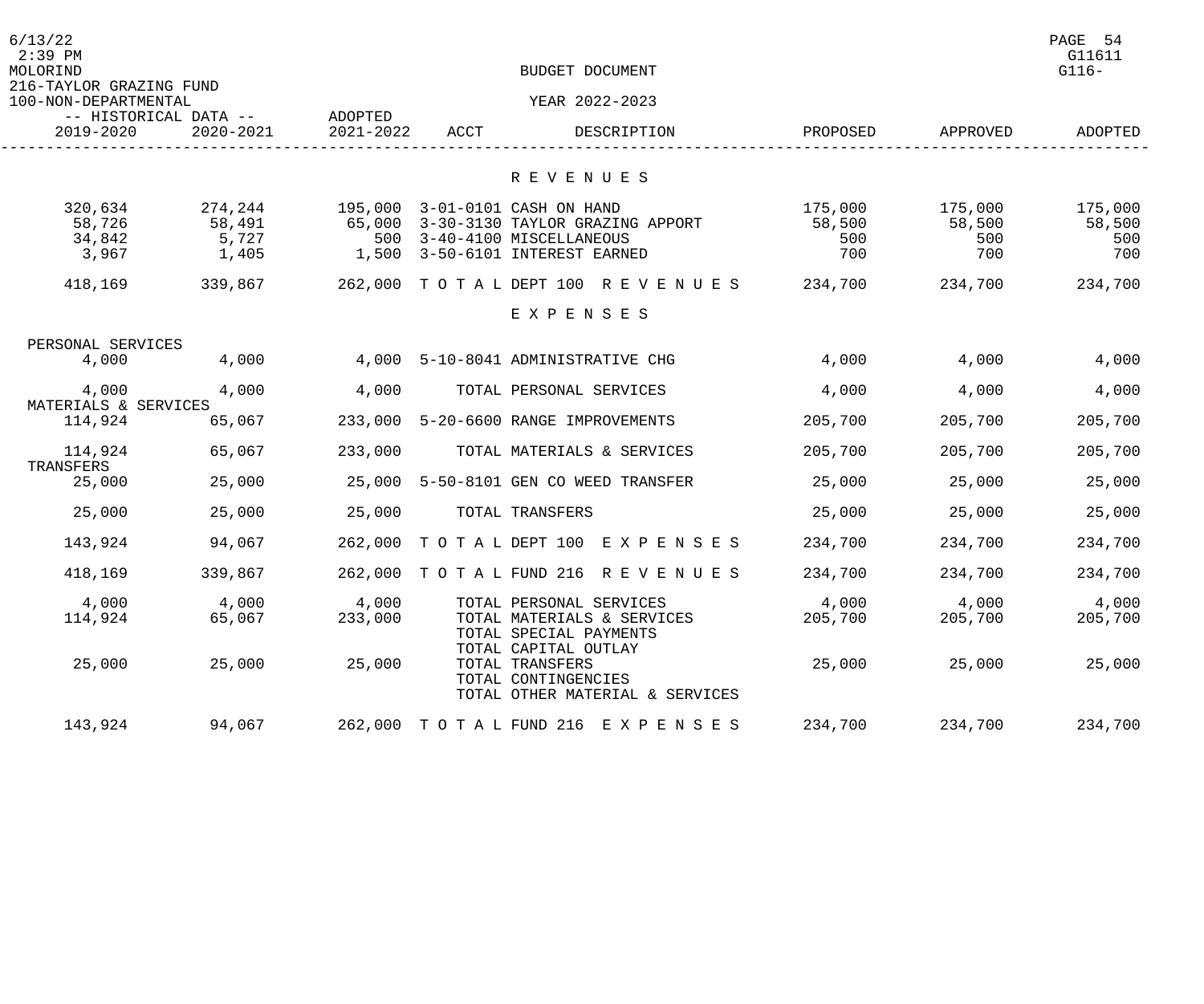| 6/13/22<br>$2:39$ PM<br>MOLORIND                                                          |                   |                     | PAGE 55<br>G11611<br>$G116-$ |                                                                                                                                                                                      |                    |                    |                    |
|-------------------------------------------------------------------------------------------|-------------------|---------------------|------------------------------|--------------------------------------------------------------------------------------------------------------------------------------------------------------------------------------|--------------------|--------------------|--------------------|
| 219-TASK FORCE FUND<br>100-NON-DEPARTMENTAL<br>-- HISTORICAL DATA -- ADOPTED<br>2019-2020 |                   |                     |                              | YEAR 2022-2023                                                                                                                                                                       |                    |                    |                    |
|                                                                                           |                   | 2020-2021 2021-2022 | ACCT                         | DESCRIPTION                                                                                                                                                                          | PROPOSED APPROVED  |                    | ADOPTED            |
|                                                                                           |                   |                     |                              | R E V E N U E S                                                                                                                                                                      |                    |                    |                    |
| 796<br>931<br>18                                                                          | 1,746<br>72<br>10 |                     |                              | 1,753 3-01-0101 CASH ON HAND<br>10 3-40-4100 MISC/REST./FINES<br>10 3-50-6101 INTEREST EARNED                                                                                        | 1,970<br>100<br>10 | 1,970<br>100<br>10 | 1,970<br>100<br>10 |
| 1,745                                                                                     | 1,828             |                     |                              | 1,773 TOTALDEPT 100 REVENUES                                                                                                                                                         | 2,080              | 2,080              | 2,080              |
|                                                                                           |                   |                     |                              | EXPENSES                                                                                                                                                                             |                    |                    |                    |
| MATERIALS & SERVICES                                                                      |                   |                     |                              |                                                                                                                                                                                      |                    |                    |                    |
|                                                                                           |                   |                     |                              | 1,773 5-20-6600 CONFIDENTIAL FUNDS                                                                                                                                                   | 2,080              | 2,080              | 2,080              |
|                                                                                           |                   | 1,773               |                              | TOTAL MATERIALS & SERVICES                                                                                                                                                           | 2,080              | 2,080              | 2,080              |
|                                                                                           |                   |                     |                              | 1,773 TOTAL DEPT 100 EXPENSES                                                                                                                                                        | 2,080              | 2,080              | 2,080              |
| 1,745                                                                                     | 1,828             |                     |                              | 1,773 TOTAL FUND 219 REVENUES                                                                                                                                                        | 2,080              | 2,080              | 2,080              |
|                                                                                           |                   | 1,773               |                              | TOTAL PERSONAL SERVICES<br>TOTAL MATERIALS & SERVICES<br>TOTAL SPECIAL PAYMENTS<br>TOTAL CAPITAL OUTLAY<br>TOTAL TRANSFERS<br>TOTAL CONTINGENCIES<br>TOTAL OTHER MATERIAL & SERVICES | 2,080              | 2,080              | 2,080              |
|                                                                                           |                   |                     |                              | 1,773 TOTAL FUND 219 EXPENSES                                                                                                                                                        | 2,080              | 2,080              | 2,080              |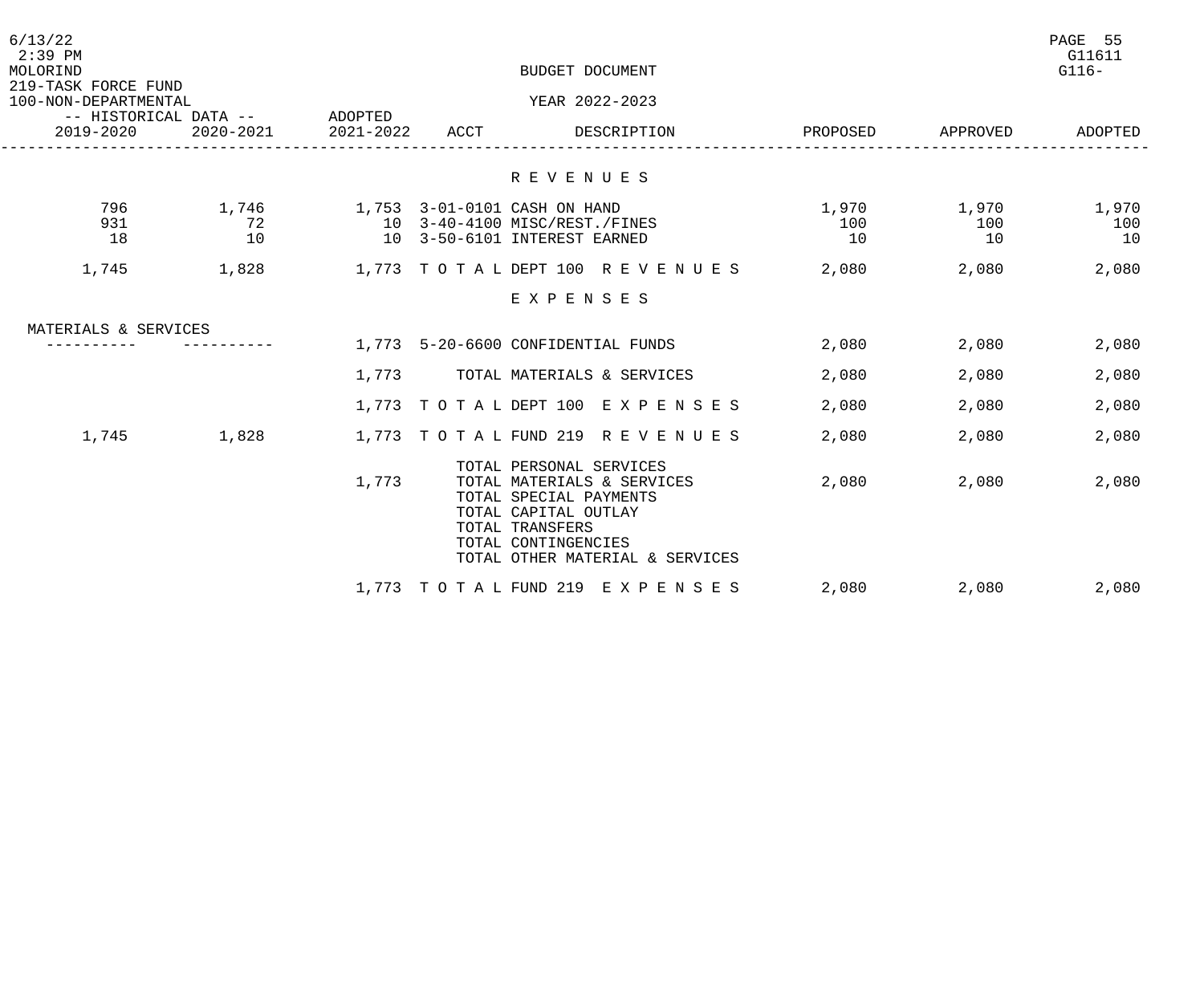| 6/13/22<br>$2:39$ PM<br>MOLORIND             |                                              |                          |                                | BUDGET DOCUMENT                                                                                                                                                                                                                     |                                 |                   | PAGE 56<br>G11611<br>$G116-$ |
|----------------------------------------------|----------------------------------------------|--------------------------|--------------------------------|-------------------------------------------------------------------------------------------------------------------------------------------------------------------------------------------------------------------------------------|---------------------------------|-------------------|------------------------------|
| 224-COUNTY FAIR FUND<br>100-NON-DEPARTMENTAL |                                              |                          |                                | YEAR 2022-2023                                                                                                                                                                                                                      |                                 |                   |                              |
| 2019-2020                                    | -- HISTORICAL DATA -- ADOPTED                | 2020-2021 2021-2022 ACCT |                                | DESCRIPTION                                                                                                                                                                                                                         |                                 | PROPOSED APPROVED | ADOPTED                      |
|                                              |                                              |                          |                                |                                                                                                                                                                                                                                     |                                 |                   |                              |
|                                              |                                              |                          |                                | R E V E N U E S                                                                                                                                                                                                                     |                                 |                   |                              |
| 141,057                                      |                                              |                          |                                |                                                                                                                                                                                                                                     | 255,000 255,000 255,000         |                   |                              |
|                                              |                                              |                          |                                | 53,167 53,167 53,166 3-30-3501 STATE APPORTIONMENT 53,166                                                                                                                                                                           |                                 | 53,166 53,166     |                              |
|                                              | 14,633 19,662 10,000 3-40-4100 OTHER REVENUE |                          |                                |                                                                                                                                                                                                                                     | $10,000$ $10,000$ $10,000$      |                   |                              |
|                                              |                                              |                          |                                | 10,950 60,750 35,000 3-40-4114 GRANT REVENUE 455,000 455,000 455,000 455,000<br>47,305 95 50,000 3-40-4700 FAIR ADMISSIONS 46,000 46,000 46,000 46,000<br>3,567 800 3,000 3-40-4701 FAIR OUTSIDE BOOTHS 2,000 2,000 2,000           |                                 |                   |                              |
|                                              |                                              |                          |                                |                                                                                                                                                                                                                                     |                                 |                   |                              |
|                                              |                                              |                          |                                |                                                                                                                                                                                                                                     |                                 |                   |                              |
|                                              |                                              |                          |                                | 3,050      1,700      2,500 3-40-4702 FAIR COMMERCIAL BLDG        2,000      2,000      2,000                                                                                                                                       |                                 |                   |                              |
|                                              |                                              |                          |                                | 12,846 1,250 15,000 3-40-4703 FAIR FOOD CONCESSIONS 17,000 17,000 17,000 17,000                                                                                                                                                     |                                 |                   |                              |
| 220                                          |                                              |                          |                                | ---------- 1,000 3-40-4705 FAIR MISCELLANEOUS 9,000 9,000 9,000 9,000                                                                                                                                                               |                                 |                   |                              |
| -----------                                  | 1,750 5,000 3-40-4709 HORSE SHOWS            |                          |                                |                                                                                                                                                                                                                                     | $2,000$ $2,000$ $2,000$ $2,000$ |                   |                              |
|                                              |                                              |                          |                                | 11,183 11,750 10,000 3-40-4710 CLEANING FEE DEPOSIT 7,000 7,000 7,000 7,000                                                                                                                                                         |                                 |                   |                              |
|                                              |                                              |                          |                                |                                                                                                                                                                                                                                     |                                 |                   |                              |
| -----------                                  |                                              |                          |                                |                                                                                                                                                                                                                                     |                                 |                   |                              |
|                                              |                                              |                          |                                | 4,000      10,500      17,000 3-40-4715 FAIR ENTERTAINMENT          20,000                                                                                                                                                          |                                 | 20,000            | 20,000                       |
|                                              |                                              |                          |                                | 20,338 25,240 20,000 3-40-6300 STALL RENT/RV CAMPING 20,000 12,000 12,000 12,000 12,000<br>3,305 5,125 3,000 3-40-6301 STORAGE/RV BOARD 200 200 200 200<br>13,350 71,884 16,000 3-40-6302 COMMERCIAL BLDG RENT 25,000 25,000 25,000 |                                 |                   |                              |
|                                              |                                              |                          |                                |                                                                                                                                                                                                                                     |                                 |                   |                              |
|                                              |                                              |                          |                                |                                                                                                                                                                                                                                     |                                 |                   |                              |
|                                              |                                              |                          |                                |                                                                                                                                                                                                                                     |                                 |                   |                              |
|                                              |                                              |                          |                                | 1,000 3-40-6500 DONATIONS 1,000 3-40-6501 MEMORIALS 1,000 3-40-6501 MEMORIALS                                                                                                                                                       |                                 |                   |                              |
|                                              | 600                                          |                          |                                | --------- 3-40-6503 FUNDRAISING                                                                                                                                                                                                     | 3,500 3,500 3,500               |                   |                              |
| 585                                          |                                              |                          |                                | 1,770    1,000    3-40-6504 FAIR DONATIONS                                                                                                                                                                                          | 500 500 500 500                 |                   |                              |
| 121,666                                      |                                              |                          |                                |                                                                                                                                                                                                                                     |                                 | -----------       |                              |
|                                              |                                              |                          |                                |                                                                                                                                                                                                                                     | $17,500$ $17,500$ $17,500$      |                   |                              |
|                                              |                                              |                          |                                | 5,403 5,152 7,000 3-40-6645 IDAHO POWER                                                                                                                                                                                             | $3,200$ $3,200$ $3,200$ $3,200$ |                   |                              |
|                                              |                                              |                          |                                | 2,056 1,562 2,000 3-50-6101 INTEREST EARNED<br>30,000 20,000 25,000 3-90-9111 ECONOMIC DEV TRANSFER ---------- -----                                                                                                                |                                 |                   | 500 500                      |
|                                              |                                              |                          |                                |                                                                                                                                                                                                                                     |                                 | -----------       |                              |
| 553,407                                      | 542,222                                      |                          |                                | 577,665 TOTAL DEPT 100 REVENUES                                                                                                                                                                                                     | 979,466                         | 979,466           | 979,466                      |
|                                              |                                              |                          |                                | EXPENSES                                                                                                                                                                                                                            |                                 |                   |                              |
| PERSONAL SERVICES                            |                                              |                          |                                |                                                                                                                                                                                                                                     |                                 |                   |                              |
| 45,000                                       | 45,000                                       |                          | 48,000 5-10-1101 FAIR MANAGER  |                                                                                                                                                                                                                                     | 45,000                          | 45,000            | 45,000                       |
| 21,544                                       | 22,541                                       |                          |                                | 31, 177    5-10-1102    CARETAKER/MAINT.                                                                                                                                                                                            | 26,000                          | 26,000            | 26,000                       |
| 17,893                                       | 17,644                                       |                          | 38,224 5-10-2910 PAYROLL COSTS |                                                                                                                                                                                                                                     | 36,562                          | 36,562            | 36,562                       |
| 500                                          | 500                                          |                          |                                | 500 5-10-2911 UNEMPLOYMENT RESERVE                                                                                                                                                                                                  | 500                             | 500               | 500                          |
| 2,000                                        | 2,000                                        |                          |                                | 2,000 5-10-8041 ADMINISTRATIVE CHG                                                                                                                                                                                                  | 2,000                           | 2,000             | 2,000                        |
| 86,937                                       | 87,685                                       | 119,901                  |                                | TOTAL PERSONAL SERVICES                                                                                                                                                                                                             | 110,062                         | 110,062           | 110,062                      |
| 2.00                                         | 2.00                                         | 2.00                     | TOTAL FTE'S                    |                                                                                                                                                                                                                                     | 2.00                            | 2.00              | 2.00                         |
|                                              |                                              |                          |                                |                                                                                                                                                                                                                                     |                                 |                   |                              |
| MATERIALS & SERVICES                         |                                              |                          |                                |                                                                                                                                                                                                                                     |                                 |                   |                              |
| 48,812                                       |                                              |                          | 48,000 5-20-3000 TEAM ROPING   |                                                                                                                                                                                                                                     | 48,000                          | 48,000            | 48,000                       |
| 13,776                                       | 5,505                                        |                          | 16,000 5-20-4100 WATER         |                                                                                                                                                                                                                                     | 10,000                          | 10,000            | 10,000                       |
| 12,207                                       | 7,460                                        |                          |                                | 16,000    5-20-4101    POWER, ELECTRIC                                                                                                                                                                                              | 10,000                          | 10,000            | 10,000                       |
| 5,358                                        | 3,794                                        |                          | 9,000 5-20-4102 GAS, UTIL.     |                                                                                                                                                                                                                                     | 4,000                           | 4,000             | 4,000                        |
| 37,835                                       | 21,656                                       |                          |                                | 35,000    5-20-4300 REPAIRS, MAINTENANCE                                                                                                                                                                                            | 18,000                          | 18,000            | 18,000                       |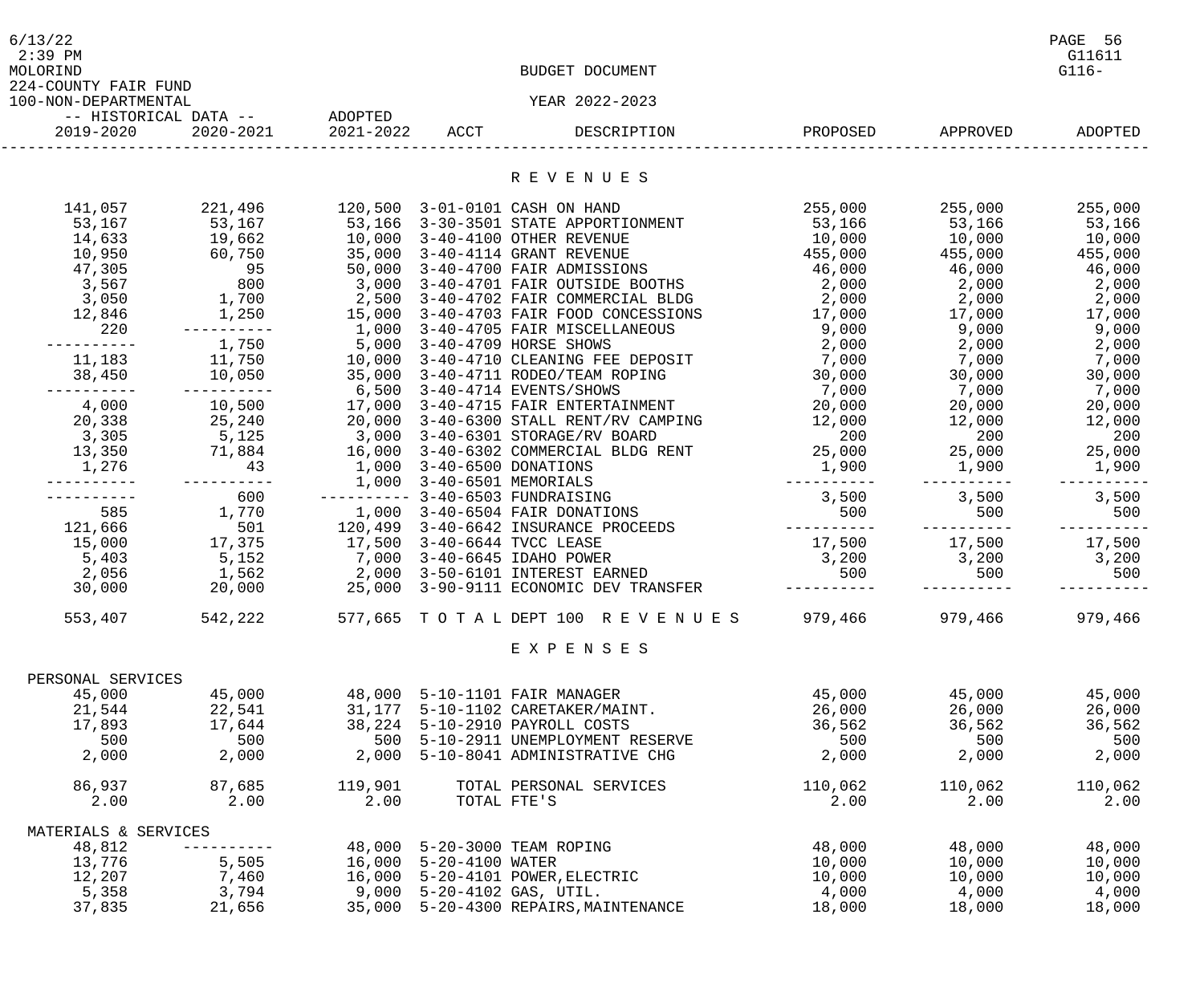$6/13/22$  PAGE 57

224-COUNTY FAIR FUND

## 100-NON-DEPARTMENTAL YEAR 2022-2023

| 2019-2020                      | -- HISTORICAL DATA --<br>2020-2021                 | ADOPTED<br>2021-2022 | ACCT                      | DESCRIPTION                                                                      | PROPOSED              | APPROVED        | ADOPTED              |
|--------------------------------|----------------------------------------------------|----------------------|---------------------------|----------------------------------------------------------------------------------|-----------------------|-----------------|----------------------|
| 8,169<br>2,253                 | 9,399<br>48                                        | 12,000               |                           | 5-20-5200 INSURANCE, BONDS<br>4,000 5-20-5800 TRAVEL & TRANSPORTATION            | 10,000<br>----------- | 10,000          | 10,000<br>---------- |
| 1,977                          | 4,696                                              |                      |                           | 5,000 5-20-6110 OFFICE SUPPLIES                                                  | 2,000                 | 2,000           | 2,000                |
| 155                            | 2,303                                              |                      |                           | 3,000 5-20-6120 LICENSE, DUES                                                    | 2,500                 | 2,500           | 2,500                |
| 4,796                          | 1,825                                              |                      |                           | 3,000 5-20-6600 GENERAL SUPPLIES                                                 | 1,600                 | 1,600           | 1,600                |
| 1,631                          | 3,625                                              |                      | 6,000 5-20-6700 GAS & OIL |                                                                                  | 1,500                 | 1,500           | 1,500                |
| 1,946                          | 501                                                |                      |                           | 120,499 5-20-6800 INS PROCEEDS EXPENDITURES                                      |                       |                 |                      |
| -------                        | $2,000$<br>8,590<br>9.240                          |                      |                           | 2,000 5-20-7000 SMALL EQUIPMENT<br>10,000 5-20-8030 CLEANING FEE REFUND          |                       |                 |                      |
| 12,639                         |                                                    |                      |                           |                                                                                  | 10,000                | 10,000          | 10,000               |
| 9,240                          | 9,240                                              |                      |                           | 9,593 5-20-8057 SOLAR PROJECT                                                    | 5,400                 | 5,400           | 5,400                |
|                                | ----------                                         |                      |                           | 2,000 5-20-9036 EVENTS/SHOW EXPENSE                                              | 300                   | 300             | 300                  |
| 2,532                          | 5,000                                              |                      |                           |                                                                                  | 1,200                 | 1,200           | 1,200                |
| 4,590                          | 2,220                                              |                      |                           | 5,000 5-20-9054 ADVERTISING,PUBLICITY<br>10,000 5-20-9069 COMM BLDG SECURITY FEE | 7,000                 | 7,000           | 7,000                |
| 167,916<br>CAPITAL OUTLAY      | 87,862                                             | 316,092              |                           | TOTAL MATERIALS & SERVICES                                                       | 131,500               | 131,500         | 131,500              |
| 12,374                         | 86,772                                             |                      |                           | 57,672 5-40-7200 CONSTRUCTION                                                    | 480,000               | 480,000         | 480,000              |
|                                |                                                    |                      |                           | ---------- 5-40-7410 CAPITAL OUTLAY                                              |                       | 20,000          | 20,000               |
|                                |                                                    |                      |                           |                                                                                  |                       |                 |                      |
| 12,374 86,772<br>CONTINGENCIES |                                                    | 57,672               |                           | TOTAL CAPITAL OUTLAY                                                             | 480,000               | 500,000         | 500,000              |
|                                |                                                    |                      |                           | 13,500 5-60-8080 CONTINGENCY FUND                                                | 167,904               | 125,404         | 125,404              |
| OTHER MATERIAL & SERVICES      |                                                    | 13,500               |                           | TOTAL CONTINGENCIES                                                              | 167,904               | 125,404         | 125,404              |
| 3,906                          | 4,525                                              |                      |                           |                                                                                  | 7,500                 | 12,000          | 12,000               |
|                                |                                                    |                      |                           | 4,000 5-70-4303 FAIR MAINTENANCE<br>3,500 5-70-6600 FAIR SUPPLIES                | 6,000                 | 6,000           | 6,000                |
|                                |                                                    |                      |                           | 17,000 5-70-9032 FAIR ENTERTAINMENT                                              | 25,000                | 40,000          | 40,000               |
| 3,726                          | $4,819$<br>18,039<br>3,726<br>3,726<br>----------- |                      |                           | 7,000 5-70-9033 FAIR JUDGES/CONSULTANTS                                          | 7,500                 | 7,500           | 7,500                |
| 2,493                          | 3,756                                              |                      |                           | 5,000 5-70-9054 FAIR ADVERTISING                                                 | 5,000                 | 5,000           | 5,000                |
| 13,350                         | 30                                                 |                      |                           | 15,000 5-70-9055 FAIR CONTRACTED SERVICES                                        | 20,000                | 20,000          | 20,000               |
| 1,000                          | 1,000                                              |                      |                           | 1,000 5-70-9066 FAIR MISC.                                                       | 1,000                 | 1,000           | 1,000                |
| 4,351                          |                                                    |                      |                           | 5,000 5-70-9067 FAIR RIBBONS                                                     | 5,000                 | 8,000           | 8,000                |
| 13,000                         |                                                    |                      |                           | 13,000 5-70-9068 FAIR PREMIUM/PRIZES                                             | 13,000                | 13,000 13       | 13,000               |
| 64,684                         | 29,811                                             | 70,500               |                           | TOTAL OTHER MATERIAL & SERVICES                                                  | 90,000                | 112,500         | 112,500              |
| 331,911                        | 292,130                                            |                      |                           | 577,665 TOTAL DEPT 100 EXPENSES                                                  | 979,466               | 979,466         | 979,466              |
| 553,407                        | 542,222                                            |                      |                           | 577,665 TOTAL FUND 224 REVENUES                                                  | 979,466               | 979,466         | 979,466              |
| 86,937                         | 87,685                                             | 119,901              |                           | TOTAL PERSONAL SERVICES                                                          | 110,062               | 110,062         | 110,062              |
| 167,916                        | 87,862                                             | 316,092              |                           | TOTAL MATERIALS & SERVICES<br>TOTAL SPECIAL PAYMENTS                             | 131,500               | 131,500         | 131,500              |
| 12,374                         | 86,772                                             | 57,672               |                           | TOTAL CAPITAL OUTLAY<br>TOTAL TRANSFERS                                          | 480,000               | 500,000         | 500,000              |
|                                |                                                    | 13,500               |                           | TOTAL CONTINGENCIES                                                              | 167,904               | 125,404         | 125,404              |
| 64,684                         | 29,811                                             | 70,500               |                           | TOTAL OTHER MATERIAL & SERVICES                                                  | 90,000                | 112,500         | 112,500              |
| 331,911<br>2.00                | 292,130<br>2.00                                    |                      |                           | 577,665 TOTAL FUND 224 EXPENSES<br>2.00 TOTAL FUND 224 FTE'S                     | 979,466<br>2.00       | 979,466<br>2.00 | 979,466<br>2.00      |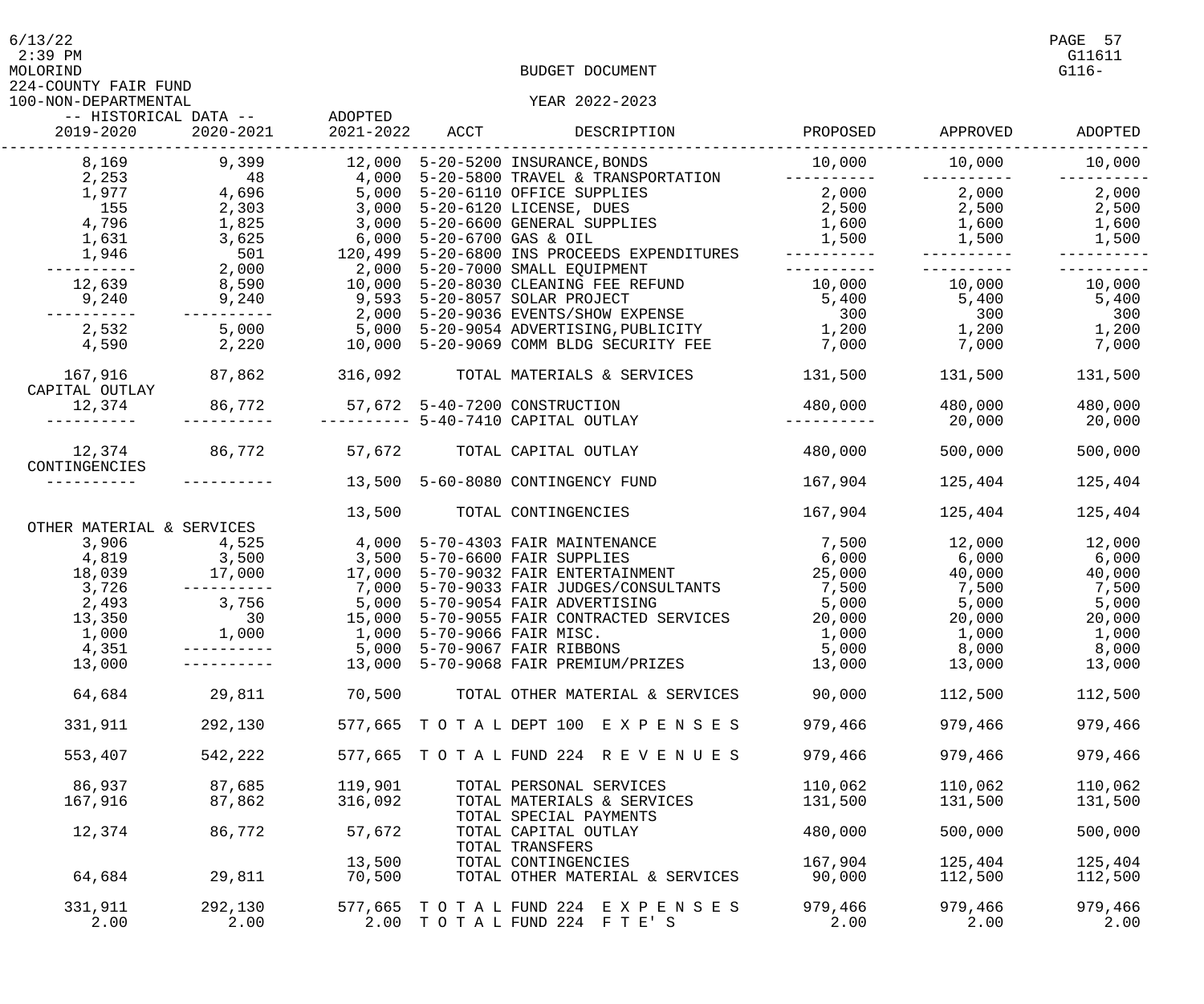| 6/13/22<br>$2:39$ PM<br>MOLORIND<br>225-SPECIAL TRANSPORT.FUND<br>100-NON-DEPARTMENTAL |                                    |                             |      | BUDGET DOCUMENT<br>YEAR 2022-2023                                                                 |               |           | PAGE 58<br>G11611<br>$G116-$ |
|----------------------------------------------------------------------------------------|------------------------------------|-----------------------------|------|---------------------------------------------------------------------------------------------------|---------------|-----------|------------------------------|
| 2019-2020                                                                              | -- HISTORICAL DATA --<br>2020-2021 | ADOPTED<br>2021-2022        | ACCT | DESCRIPTION                                                                                       | PROPOSED      | APPROVED  | ADOPTED                      |
|                                                                                        |                                    |                             |      |                                                                                                   |               |           |                              |
|                                                                                        |                                    |                             |      | R E V E N U E S                                                                                   |               |           |                              |
| 245<br>77,356                                                                          | -----------                        |                             |      | ---------- 3-01-0101 CASH ON HAND                                                                 | 76,056        | 76,056    | 76,056                       |
| 331,042                                                                                | 259,814                            |                             |      | 342,200 3-30-3402 DISCRETIONARY GRANT FUNDS                                                       | 452,327       | 452,327   | 452,327                      |
| 592,648                                                                                | 454,577                            |                             |      | 639,550 3-30-3404 STIF FORMULA FUNDS                                                              | 486,327       | 486,327   | 486,327                      |
| ---------                                                                              | 280,425                            |                             |      | 307,900 3-30-3405 STIF DISCRETIONARY FUNDS                                                        | -----------   |           |                              |
| 1,903                                                                                  | $- - - - - - - - - - -$            | $------ 3-40-4100$ MISC     |      |                                                                                                   |               |           |                              |
| 57,600<br>$397 -$                                                                      | 15                                 |                             |      | ---------- 3-40-4250 MCOA FUNDS<br>---------- 3-50-6101 INTEREST EARNED                           |               |           |                              |
| 15,000                                                                                 | 15,000                             |                             |      | 15,000 3-90-9111 ECONOMIC DEV TRANSFER                                                            | 15,000        | 15,000    | 15,000                       |
| 1,075,397                                                                              | 1,072,744                          |                             |      | 1,380,706   TO TA L DEPT 100   R E V E N U E S                                                    | 1,029,710     | 1,029,710 | 1,029,710                    |
|                                                                                        |                                    |                             |      | EXPENSES                                                                                          |               |           |                              |
| PERSONAL SERVICES                                                                      |                                    |                             |      |                                                                                                   |               |           |                              |
| 20,000                                                                                 | 5,500                              | 10,500 5-10-8041 ADMIN FEE  |      |                                                                                                   | 10,500        | 10,500    | 10,500                       |
| 2,000                                                                                  | 2,000                              |                             |      | 2,000 5-10-8054 ADMIN COSTS                                                                       | 2,000         | 2,000     | 2,000                        |
| 22,000<br>MATERIALS & SERVICES                                                         | 7,500                              | 12,500                      |      | TOTAL PERSONAL SERVICES                                                                           | 12,500        | 12,500    | 12,500                       |
| 75,356                                                                                 | 74,860                             |                             |      | 74,056 5-20-8020 STO/STF GRANT PAYMENTS                                                           | 74,056        | 74,056    | 74,056                       |
| 268,642                                                                                | 259,814                            |                             |      | 341,700 5-20-8021 DISCRETIONARY GRANT PMTS                                                        | 451,827       | 451,827   | 451,827                      |
| 512,523                                                                                | 449,577                            |                             |      | 629,550 5-20-8024 STIF FORMULA PAYMENTS                                                           | 476,327       | 476,327   | 476,327                      |
| _ _ _ _ _ _ _ _ _ _<br>1,751                                                           | 265,978                            | --------- 5-20-8031 REFUND  |      | 307,900 5-20-8025 STIF DISCRETIONARY PMTS                                                         |               |           |                              |
| 858,272                                                                                | 1,050,229                          |                             |      | 1,353,206 TOTAL MATERIALS & SERVICES                                                              | 1,002,210     | 1,002,210 | 1,002,210                    |
| CAPITAL OUTLAY<br>15,000                                                               | 15,000                             | 15,000 5-40-7422 5311 MATCH |      |                                                                                                   | 15,000        | 15,000    | 15,000                       |
| 180,125                                                                                |                                    |                             |      | --------- 5-40-8030 BUS BARN PROPERTY                                                             |               |           |                              |
| 195,125                                                                                | 15,000                             |                             |      | 15,000 TOTAL CAPITAL OUTLAY                                                                       | 15,000        | 15,000    | 15,000                       |
| 1,075,397                                                                              |                                    |                             |      | 1,072,729 1,380,706 TOTAL DEPT 100 EXPENSES 1,029,710                                             |               | 1,029,710 | 1,029,710                    |
| 1,075,397                                                                              | 1,072,744                          |                             |      | 1,380,706 TOTAL FUND 225 REVENUES                                                                 | 1,029,710     | 1,029,710 | 1,029,710                    |
| 22,000                                                                                 | 7,500                              | 12,500                      |      | TOTAL PERSONAL SERVICES                                                                           | 12,500 12,500 |           | 12,500                       |
| 858,272                                                                                | 1,050,229                          | 1,353,206                   |      | TOTAL MATERIALS & SERVICES<br>TOTAL SPECIAL PAYMENTS                                              | 1,002,210     | 1,002,210 | 1,002,210                    |
| 195,125                                                                                | 15,000                             | 15,000                      |      | TOTAL CAPITAL OUTLAY<br>TOTAL TRANSFERS<br>TOTAL CONTINGENCIES<br>TOTAL OTHER MATERIAL & SERVICES | 15,000        | 15,000    | 15,000                       |
| 1,075,397                                                                              |                                    |                             |      | 1,072,729 1,380,706 TOTAL FUND 225 EXPENSES                                                       | 1,029,710     | 1,029,710 | 1,029,710                    |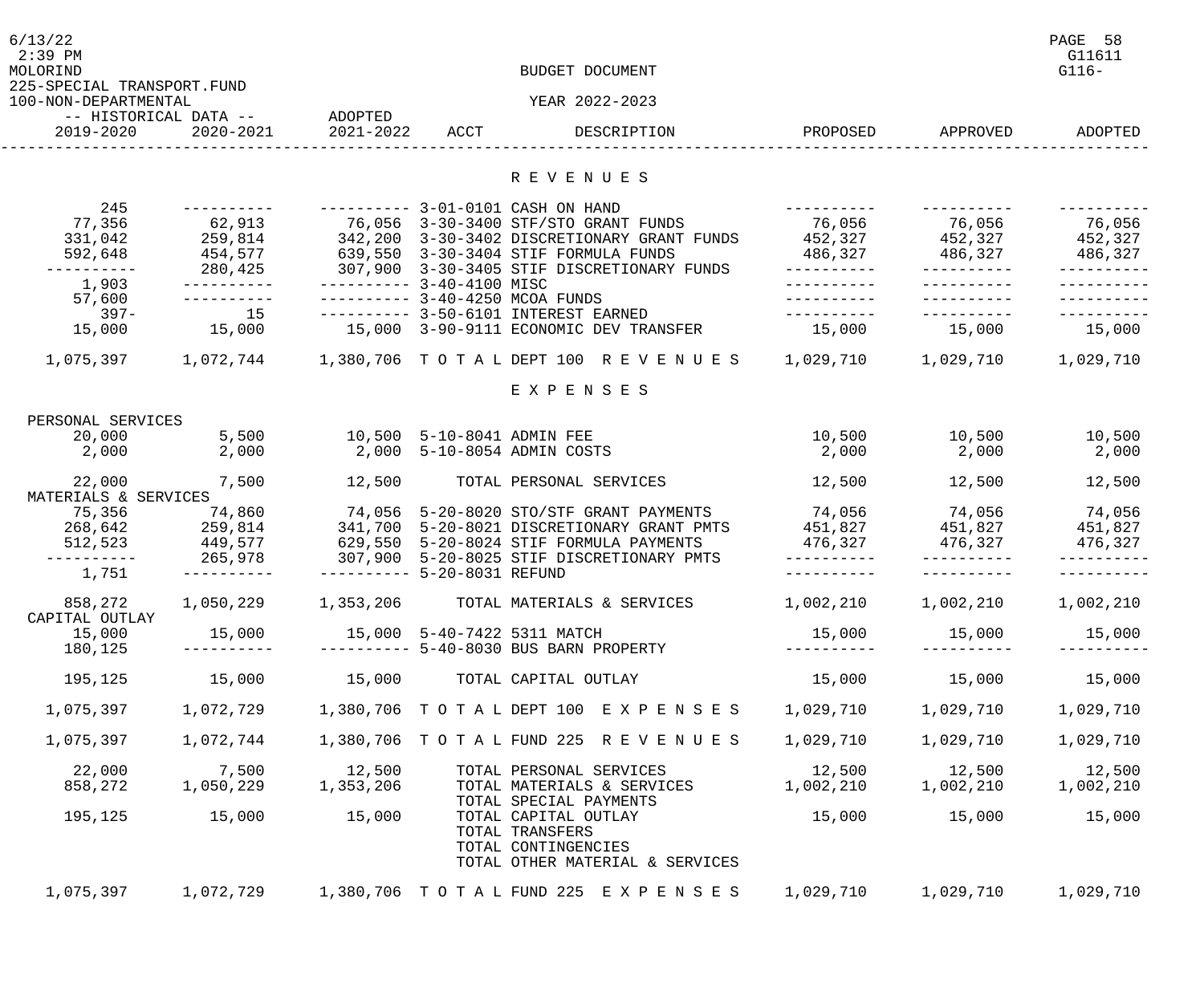| 6/13/22<br>$2:39$ PM<br>MOLORIND<br>226-JUVENILE CRIME PREVENTION |                       | BUDGET DOCUMENT |                            |                                                                                                                                                           |          |          |         |
|-------------------------------------------------------------------|-----------------------|-----------------|----------------------------|-----------------------------------------------------------------------------------------------------------------------------------------------------------|----------|----------|---------|
| 100-NON-DEPARTMENTAL                                              | -- HISTORICAL DATA -- | ADOPTED         |                            | YEAR 2022-2023                                                                                                                                            |          |          |         |
| 2019-2020                                                         | 2020-2021             | 2021-2022       | ACCT                       | DESCRIPTION                                                                                                                                               | PROPOSED | APPROVED | ADOPTED |
|                                                                   |                       |                 |                            | R E V E N U E S                                                                                                                                           |          |          |         |
| 3,745                                                             | 3,781                 |                 |                            | ---------- 3-01-0101 CASH ON HAND                                                                                                                         |          |          |         |
| 17,630                                                            | 39,841                |                 |                            | 30,000 3-30-3430 JUV CRIME YDC FUNDS                                                                                                                      | 30,000   | 30,000   | 30,000  |
| 40,224                                                            | 14,316                |                 |                            | 45,546 3-40-4194 JUV CRIME BASIC FUNDS                                                                                                                    | 45,546   | 45,546   | 45,546  |
| $77 -$                                                            | $6-$                  |                 |                            | ---------- 3-50-6101 INTEREST EARNED                                                                                                                      |          |          |         |
| 61,522                                                            | 57,932                |                 |                            | 75,546 TOTAL DEPT 100 REVENUES                                                                                                                            | 75,546   | 75,546   | 75,546  |
|                                                                   |                       |                 |                            | EXPENSES                                                                                                                                                  |          |          |         |
| PERSONAL SERVICES                                                 |                       |                 |                            |                                                                                                                                                           |          |          |         |
| 3,692                                                             | 1,663                 |                 |                            | 2,733 5-10-1400 ADMIN/BASIC                                                                                                                               | 2,733    | 2,733    | 2,733   |
| 1,800                                                             | 1,800                 |                 |                            | 1,800 5-10-1401 ADMIN/PREVENTION                                                                                                                          | 1,800    | 1,800    | 1,800   |
| 5,492<br>MATERIALS & SERVICES                                     | 3,463                 | 4,533           |                            | TOTAL PERSONAL SERVICES                                                                                                                                   | 4,533    | 4,533    | 4,533   |
| 24,342                                                            | 20,316                |                 | 23,374 5-20-3211 DETENTION |                                                                                                                                                           | 23,374   | 23,374   | 23,374  |
| 7,789                                                             | 7,977                 |                 |                            | 10,689 5-20-3212 ELECTRONIC MONITORING                                                                                                                    | 10,689   | 10,689   | 10,689  |
| 4,804                                                             | 4,916                 |                 |                            | 8,750 5-20-3213 COUNTY FLEX FUND                                                                                                                          | 8,750    | 8,750    | 8,750   |
| 15,315                                                            | 37,731                |                 |                            | 28,200 5-20-3216 FAMILY FLEX/YDC                                                                                                                          | 28,200   | 28,200   | 28,200  |
| 52,250                                                            | 70,940                | 71,013          |                            | TOTAL MATERIALS & SERVICES                                                                                                                                | 71,013   | 71,013   | 71,013  |
| 57,742                                                            | 74,403                |                 |                            | 75,546 TOTAL DEPT 100 EXPENSES                                                                                                                            | 75,546   | 75,546   | 75,546  |
| 61,522                                                            | 57,932                |                 |                            | 75,546 TOTAL FUND 226 REVENUES                                                                                                                            | 75,546   | 75,546   | 75,546  |
| 5,492                                                             | 3,463                 | 4,533           |                            | TOTAL PERSONAL SERVICES                                                                                                                                   | 4,533    | 4,533    | 4,533   |
| 52,250                                                            | 70,940                | 71,013          |                            | TOTAL MATERIALS & SERVICES<br>TOTAL SPECIAL PAYMENTS<br>TOTAL CAPITAL OUTLAY<br>TOTAL TRANSFERS<br>TOTAL CONTINGENCIES<br>TOTAL OTHER MATERIAL & SERVICES | 71,013   | 71,013   | 71,013  |
| 57,742                                                            | 74,403                |                 | 75,546 TOTAL FUND 226      | E X P E N S E S                                                                                                                                           | 75,546   | 75,546   | 75,546  |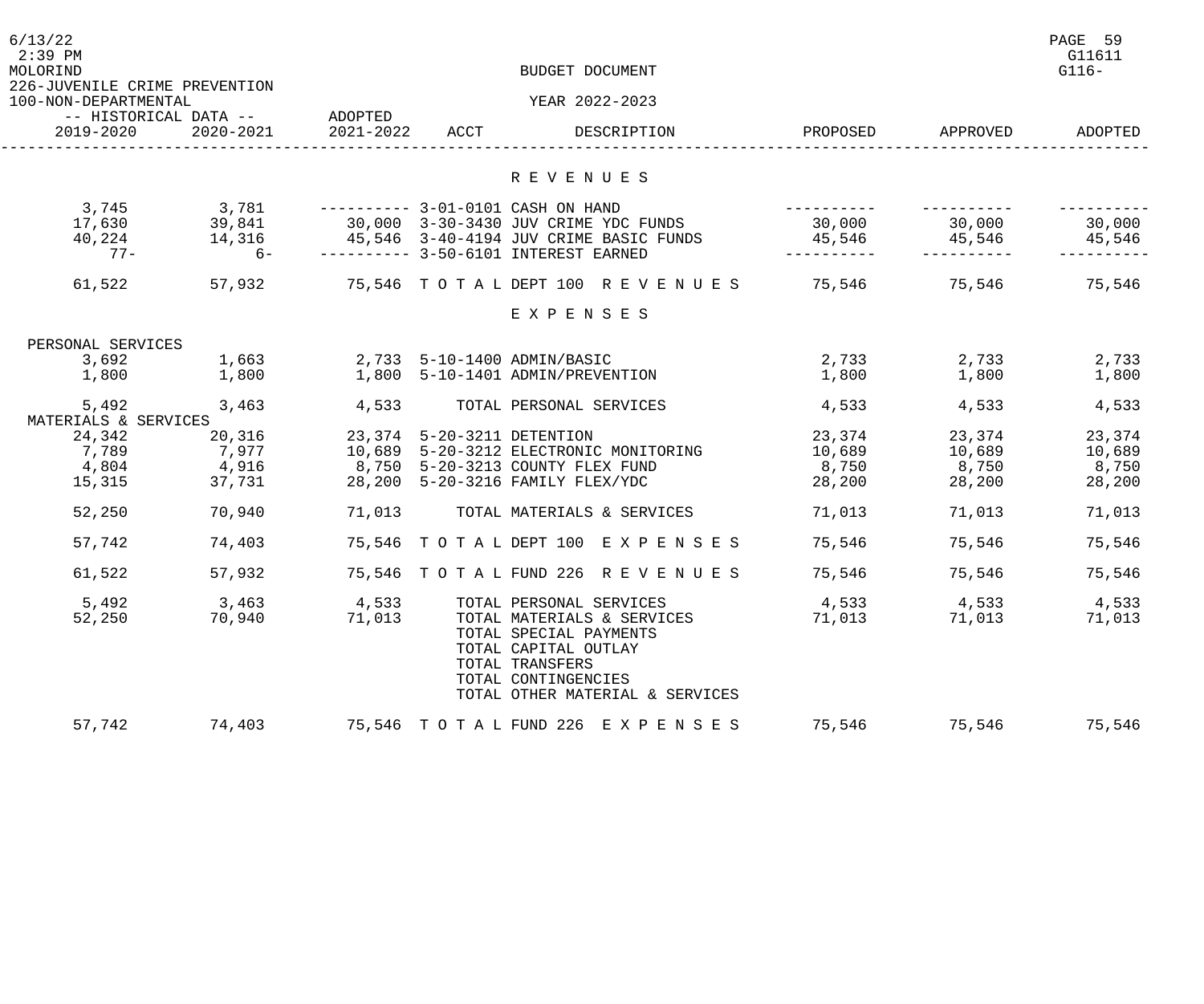| 6/13/22<br>$2:39$ PM<br>MOLORIND<br>227-9-1-1 FUND |                                        | BUDGET DOCUMENT               |      |                                                                                                                                                                                      |                                     |                                     |                                     |
|----------------------------------------------------|----------------------------------------|-------------------------------|------|--------------------------------------------------------------------------------------------------------------------------------------------------------------------------------------|-------------------------------------|-------------------------------------|-------------------------------------|
| 100-NON-DEPARTMENTAL                               |                                        |                               |      | YEAR 2022-2023                                                                                                                                                                       |                                     |                                     |                                     |
| -- HISTORICAL DATA --<br>2019-2020                 | 2020-2021                              | ADOPTED<br>2021-2022          | ACCT | DESCRIPTION                                                                                                                                                                          | PROPOSED                            | APPROVED                            | ADOPTED                             |
|                                                    |                                        |                               |      | R E V E N U E S                                                                                                                                                                      |                                     |                                     |                                     |
| 88,813<br>293,039<br>94,449<br>2,575               | 123,532<br>395,046<br>126,089<br>1,421 | 88,813 3-01-0101 CASH ON HAND |      | 264,692 3-30-3500 911 FUNDS-STATE<br>86,964 3-30-3800 911 FROM CITIES<br>1,500 3-50-6101 INTEREST EARNED                                                                             | 75,028<br>395,046<br>126,089<br>700 | 75,028<br>395,046<br>126,089<br>700 | 75,028<br>395,046<br>126,089<br>700 |
| 478,876                                            | 646,088                                |                               |      | 441,969 TOTAL DEPT 100 REVENUES                                                                                                                                                      | 596,863                             | 596,863                             | 596,863                             |
|                                                    |                                        |                               |      | EXPENSES                                                                                                                                                                             |                                     |                                     |                                     |
| TRANSFERS                                          |                                        |                               |      |                                                                                                                                                                                      |                                     |                                     |                                     |
| 355,343                                            | 495,750                                |                               |      | 441,969 5-50-8101 DISPATCH/TFR.GEN.FUND                                                                                                                                              | 596,863                             | 596,863                             | 596,863                             |
| 355,343                                            | 495,750                                | 441,969                       |      | TOTAL TRANSFERS                                                                                                                                                                      | 596,863                             | 596,863                             | 596,863                             |
| 355,343                                            | 495,750                                |                               |      | 441,969 TOTAL DEPT 100 EXPENSES                                                                                                                                                      | 596,863                             | 596,863                             | 596,863                             |
| 478,876                                            | 646,088                                |                               |      | 441,969 TOTAL FUND 227 REVENUES                                                                                                                                                      | 596,863                             | 596,863                             | 596,863                             |
| 355,343                                            | 495,750                                | 441,969                       |      | TOTAL PERSONAL SERVICES<br>TOTAL MATERIALS & SERVICES<br>TOTAL SPECIAL PAYMENTS<br>TOTAL CAPITAL OUTLAY<br>TOTAL TRANSFERS<br>TOTAL CONTINGENCIES<br>TOTAL OTHER MATERIAL & SERVICES | 596,863                             | 596,863                             | 596,863                             |
| 355,343                                            | 495,750                                |                               |      | 441,969   TO TA L FUND 227   EXPENSES                                                                                                                                                | 596,863                             | 596,863                             | 596,863                             |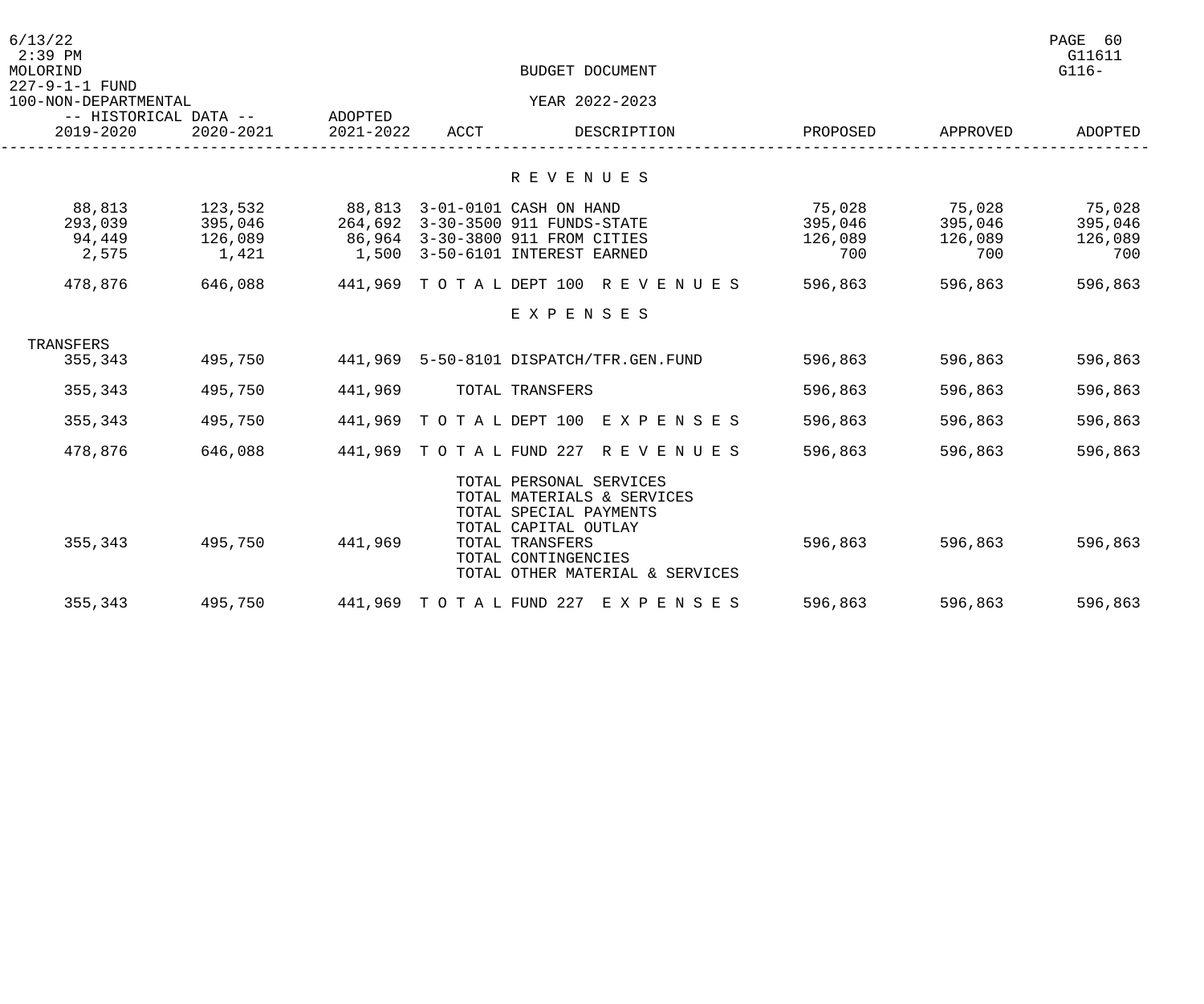| 6/13/22<br>$2:39$ PM<br>MOLORIND<br>229-TRAFFIC SAFETY FUND<br>100-NON-DEPARTMENTAL |                                            |              |      | PAGE 61<br>G11611<br>$G116-$                                                                                                                                                         |                |                |                |
|-------------------------------------------------------------------------------------|--------------------------------------------|--------------|------|--------------------------------------------------------------------------------------------------------------------------------------------------------------------------------------|----------------|----------------|----------------|
| $2019 - 2020$                                                                       | -- HISTORICAL DATA -- ADOPTED<br>2020-2021 | 2021-2022    | ACCT | YEAR 2022-2023<br>DESCRIPTION                                                                                                                                                        | PROPOSED       | APPROVED       | ADOPTED        |
|                                                                                     |                                            |              |      |                                                                                                                                                                                      |                |                |                |
|                                                                                     |                                            |              |      | R E V E N U E S                                                                                                                                                                      |                |                |                |
| 4,481                                                                               | 4,451                                      |              |      | 4,370 3-01-0101 CASH ON HAND                                                                                                                                                         | 4,288          | 4,288          | 4,288          |
| -------<br>70                                                                       | __________<br>26                           |              |      | 10 3-40-4100 MISCELLANEOUS REVENUE<br>35 3-50-6101 INTEREST EARNED                                                                                                                   | 10<br>10       | 10<br>10       | 10<br>10       |
| 4,551                                                                               | 4,477                                      |              |      | 4,415 TOTAL DEPT 100 REVENUES                                                                                                                                                        | 4,308          | 4,308          | 4,308          |
|                                                                                     |                                            |              |      | EXPENSES                                                                                                                                                                             |                |                |                |
| PERSONAL SERVICES                                                                   |                                            |              |      |                                                                                                                                                                                      |                |                |                |
| 100                                                                                 | 100                                        |              |      | 100 5-10-8041 ADMIN CHG                                                                                                                                                              | 100            | 100            | 100            |
| 100<br>MATERIALS & SERVICES                                                         | 100                                        | 100          |      | TOTAL PERSONAL SERVICES                                                                                                                                                              | 100            | 100            | 100            |
|                                                                                     |                                            |              |      | 1,000    5-20-3400    PROG.RESEARCH/DEVELOPMENT                                                                                                                                      | 1,000          | 1,000          | 1,000          |
|                                                                                     |                                            | 2.315        |      | 1,000 5-20-3401 BIKE HELMETS<br>5-20-3402 SAFETY EQUIPMENT                                                                                                                           | 1,000<br>2,208 | 1,000<br>2,208 | 1,000<br>2,208 |
|                                                                                     |                                            | 4,315        |      | TOTAL MATERIALS & SERVICES                                                                                                                                                           | 4,208          | 4,208          | 4,208          |
| 100                                                                                 | 100                                        |              |      | 4,415 TOTAL DEPT 100 EXPENSES                                                                                                                                                        | 4,308          | 4,308          | 4,308          |
| 4,551                                                                               | 4,477                                      |              |      | 4,415 TOTAL FUND 229 REVENUES                                                                                                                                                        | 4,308          | 4,308          | 4,308          |
| 100                                                                                 | 100                                        | 100<br>4,315 |      | TOTAL PERSONAL SERVICES<br>TOTAL MATERIALS & SERVICES<br>TOTAL SPECIAL PAYMENTS<br>TOTAL CAPITAL OUTLAY<br>TOTAL TRANSFERS<br>TOTAL CONTINGENCIES<br>TOTAL OTHER MATERIAL & SERVICES | 100<br>4,208   | 100<br>4,208   | 100<br>4,208   |
| 100                                                                                 | 100                                        |              |      | 4,415 TOTAL FUND 229 EXPENSES                                                                                                                                                        | 4,308          | 4,308          | 4,308          |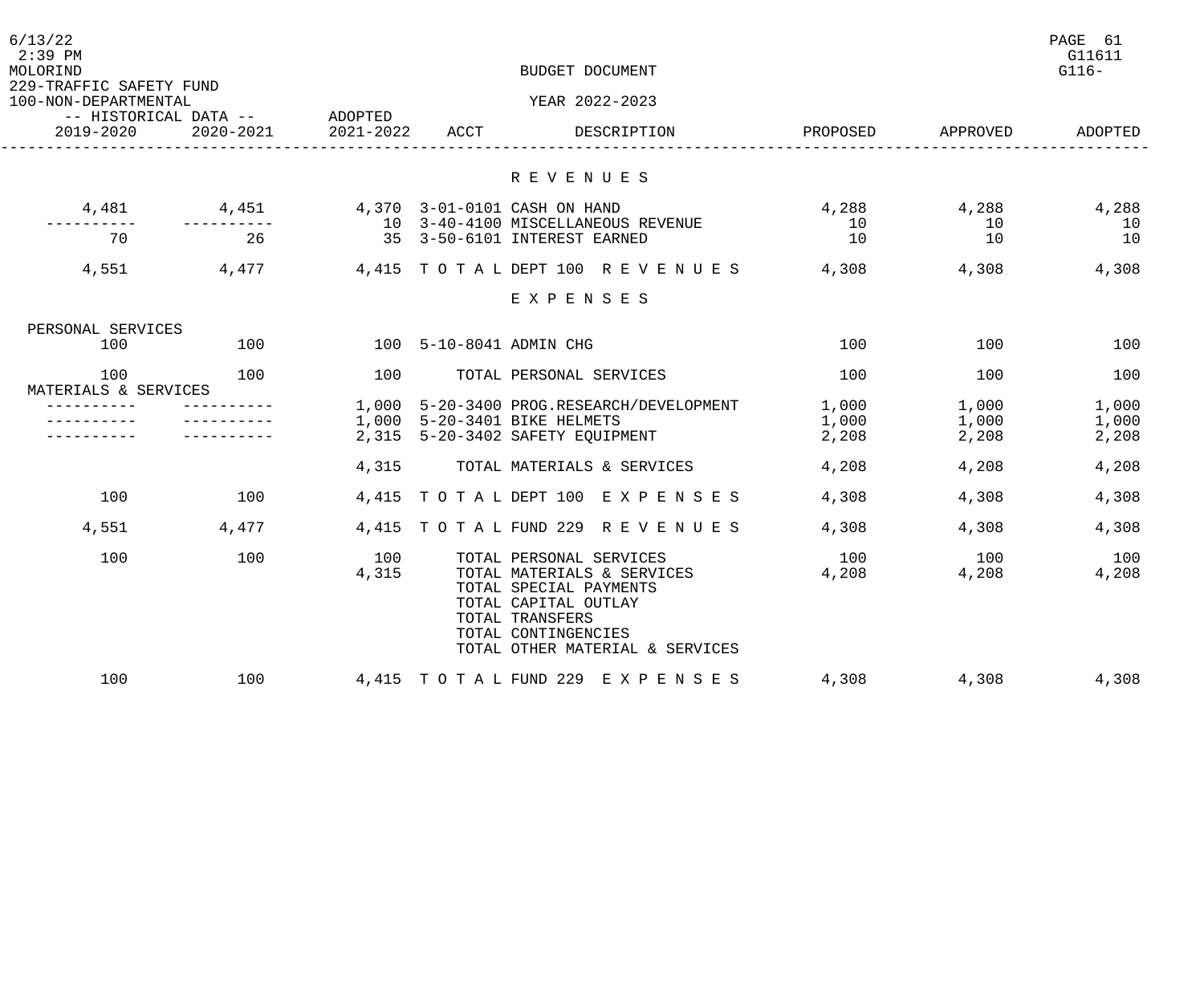| 6/13/22<br>$2:39$ PM<br>MOLORIND<br>230-CRT FACILITIES SECURITY<br>100-NON-DEPARTMENTAL |                |           |                           | BUDGET DOCUMENT<br>YEAR 2022-2023                                                               |                 |                 | PAGE 62<br>G11611<br>$G116-$ |
|-----------------------------------------------------------------------------------------|----------------|-----------|---------------------------|-------------------------------------------------------------------------------------------------|-----------------|-----------------|------------------------------|
| -- HISTORICAL DATA --                                                                   |                | ADOPTED   |                           |                                                                                                 |                 |                 |                              |
| 2019-2020                                                                               | 2020-2021      | 2021-2022 | ACCT                      | DESCRIPTION                                                                                     | PROPOSED        | APPROVED        | ADOPTED                      |
|                                                                                         |                |           |                           | R E V E N U E S                                                                                 |                 |                 |                              |
| 144,921<br>517                                                                          | 116,890<br>674 |           |                           | 105,000 3-01-0101 CASH ON HAND<br>325 3-40-4100 MISCELLANEOUS REVENUE                           | 70,000<br>100   | 70,000<br>100   | 70,000<br>100                |
| 57,405<br>2,036                                                                         | 44,325<br>601  |           |                           | 20,000 3-40-5100 40% ASSESSMENT<br>100 3-50-6101 INTEREST EARNED                                | 40,000<br>100   | 40,000<br>100   | 40,000<br>100                |
| 204,879                                                                                 | 162,490        |           |                           | 125,425 TOTAL DEPT 100 REVENUES                                                                 | 110,200         | 110,200         | 110,200                      |
|                                                                                         |                |           |                           | EXPENSES                                                                                        |                 |                 |                              |
| PERSONAL SERVICES                                                                       |                |           |                           |                                                                                                 |                 |                 |                              |
| 53,190                                                                                  | 37,794         |           |                           | 56,520 5-10-1600 COURT SECURITY OFFICER                                                         | 56,520          | 56,520          | 56,520                       |
| 30,470                                                                                  | 24,751         |           |                           | 40,971 5-10-2910 PAYROLL COSTS                                                                  | 41,629          | 41,629          | 41,629                       |
| 2,000                                                                                   | 2,000          |           | 2,000 5-10-8041 ADMIN FEE |                                                                                                 | 2,000           | 2,000           | 2,000                        |
| 85,660                                                                                  | 64,545         | 99,491    |                           | TOTAL PERSONAL SERVICES                                                                         | 100,149         | 100,149         | 100,149                      |
| 1.00                                                                                    | 1.00           | 1.00      | TOTAL FTE'S               |                                                                                                 | 1.00            | 1.00            | 1.00                         |
| MATERIALS & SERVICES                                                                    |                |           |                           |                                                                                                 |                 |                 |                              |
| 2,329                                                                                   | 6,938          |           |                           | 7,500 5-20-6600 MATERIALS & SERVICES                                                            | 1,500           | 1,500           | 1,500                        |
| 2,329<br>CONTINGENCIES                                                                  | 6,938          | 7,500     |                           | TOTAL MATERIALS & SERVICES                                                                      | 1,500           | 1,500           | 1,500                        |
|                                                                                         |                |           |                           | 18,434 5-60-8080 CONTINGENCY                                                                    | 8,551           | 8,551           | 8,551                        |
|                                                                                         |                | 18,434    |                           | TOTAL CONTINGENCIES                                                                             | 8,551           | 8,551           | 8,551                        |
| 87,989                                                                                  | 71,483         |           |                           | 125,425 TOTAL DEPT 100 EXPENSES 110,200                                                         |                 | 110,200         | 110,200                      |
| 204,879                                                                                 | 162,490        |           |                           | 125,425 TOTAL FUND 230 REVENUES                                                                 | 110,200         | 110,200         | 110,200                      |
| 85,660                                                                                  | 64,545         | 99,491    |                           | TOTAL PERSONAL SERVICES                                                                         | 100,149         | 100,149         | 100,149                      |
| 2,329                                                                                   | 6,938          | 7,500     |                           | TOTAL MATERIALS & SERVICES<br>TOTAL SPECIAL PAYMENTS<br>TOTAL CAPITAL OUTLAY<br>TOTAL TRANSFERS | 1,500           | 1,500           | 1,500                        |
|                                                                                         |                | 18,434    |                           | TOTAL CONTINGENCIES<br>TOTAL OTHER MATERIAL & SERVICES                                          | 8,551           | 8,551           | 8,551                        |
| 87,989<br>1.00                                                                          | 71,483<br>1.00 |           | 125,425 TOTAL FUND 230    | E X P E N S E S<br>1.00 TOTAL FUND 230 FTE'S                                                    | 110,200<br>1.00 | 110,200<br>1.00 | 110,200<br>1.00              |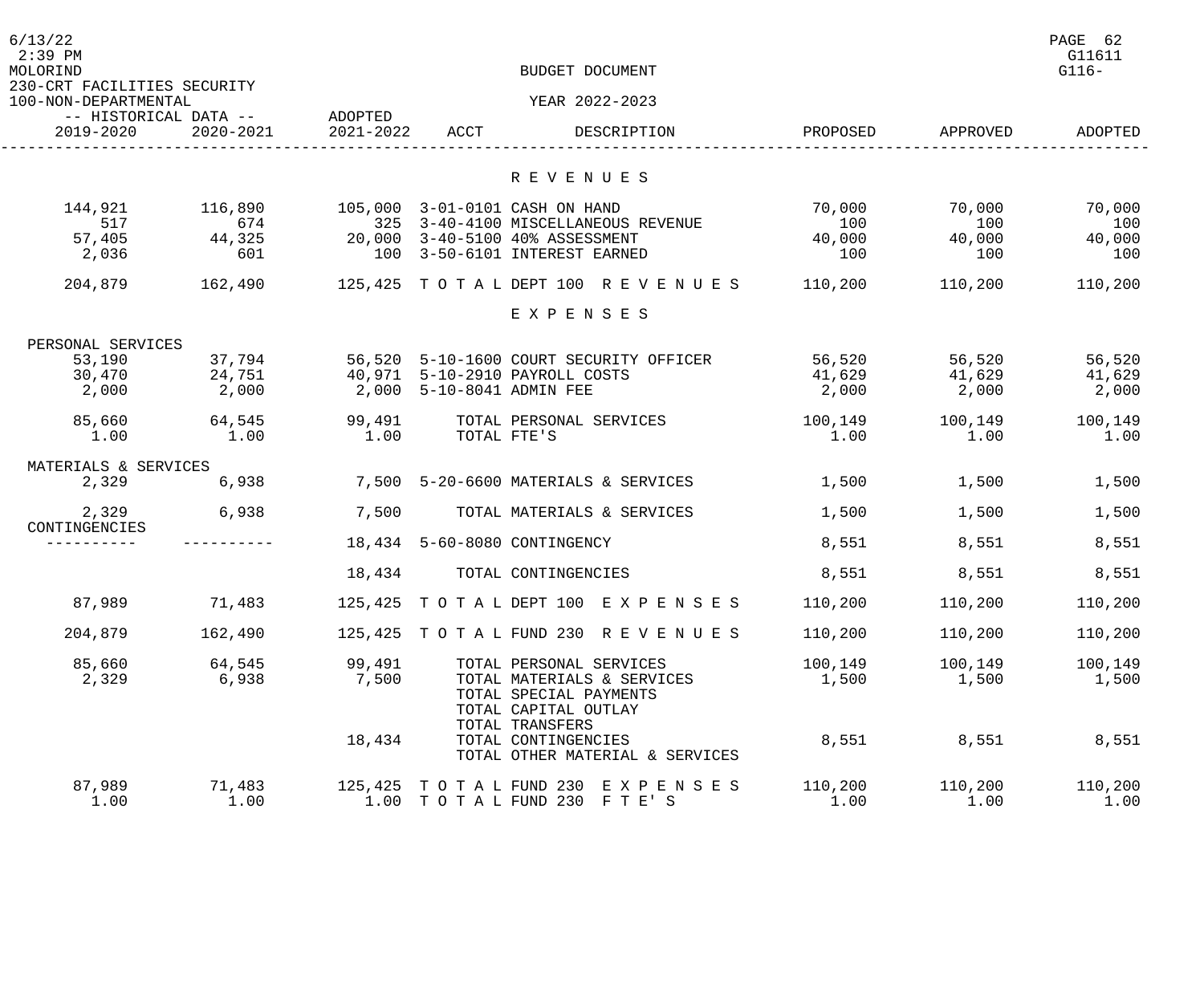| 6/13/22<br>$2:39$ PM<br>MOLORIND<br>231-ST DRUG COURT FUND<br>100-NON-DEPARTMENTAL |               |           |                         | BUDGET DOCUMENT<br>YEAR 2022-2023                                                               |          |          | PAGE 63<br>G11611<br>$G116-$ |
|------------------------------------------------------------------------------------|---------------|-----------|-------------------------|-------------------------------------------------------------------------------------------------|----------|----------|------------------------------|
| -- HISTORICAL DATA --                                                              |               | ADOPTED   |                         |                                                                                                 |          |          |                              |
| 2019-2020                                                                          | $2020 - 2021$ | 2021-2022 | ACCT                    | DESCRIPTION                                                                                     | PROPOSED | APPROVED | ADOPTED                      |
|                                                                                    |               |           |                         | R E V E N U E S                                                                                 |          |          |                              |
| 15,024                                                                             | 15,462        |           |                         | 6,000 3-01-0101 CASH ON HAND                                                                    | 10,000   | 10,000   | 10,000                       |
| 1,453                                                                              | 1,915         | 500       |                         | 3-40-5100 ST COURT FEES                                                                         | 500      | 500      | 500                          |
| 231                                                                                | 93            | 50        |                         | 3-50-6101 INTEREST EARNED                                                                       | 50       | 50       | 50                           |
| 16,708                                                                             | 17,470        |           | 6,550 TOTAL DEPT 100    | R E V E N U E S                                                                                 | 10,550   | 10,550   | 10,550                       |
|                                                                                    |               |           |                         | EXPENSES                                                                                        |          |          |                              |
| PERSONAL SERVICES                                                                  |               |           |                         |                                                                                                 |          |          |                              |
| 500                                                                                | 500           |           | 500 5-10-8041 ADMIN FEE |                                                                                                 | 500      | 500      | 500                          |
| 500<br>MATERIALS & SERVICES                                                        | 500           | 500       |                         | TOTAL PERSONAL SERVICES                                                                         | 500      | 500      | 500                          |
|                                                                                    | 450           | 2,500     |                         | 5-20-3400 TREATMENT                                                                             | 1,500    | 1,500    | 1,500                        |
|                                                                                    |               | 500       |                         | 5-20-5800 TRAVEL & TRAINING                                                                     | 500      | 500      | 500                          |
|                                                                                    |               | 50        |                         | 5-20-6110 OFFICE SUPPLIES/COPIES                                                                | 50       | 50       | 50                           |
| 91                                                                                 | 145           | 250       |                         | 5-20-6111 GRADUATION SUPPLIES                                                                   | 250      | 250      | 250                          |
| 655                                                                                | 210           | 500       |                         | 5-20-6600 MATERIALS & SERVICES                                                                  | 500      | 500      | 500                          |
| 746<br>CONTINGENCIES                                                               | 805           | 3,800     |                         | TOTAL MATERIALS & SERVICES                                                                      | 2,800    | 2,800    | 2,800                        |
|                                                                                    |               |           |                         | 2,250 5-60-8080 CONTINGENCY                                                                     | 7,250    | 7,250    | 7,250                        |
|                                                                                    |               | 2,250     |                         | TOTAL CONTINGENCIES                                                                             | 7,250    | 7,250    | 7,250                        |
| 1,246                                                                              | 1,305         |           |                         | 6,550 TOTAL DEPT 100 EXPENSES                                                                   | 10,550   | 10,550   | 10,550                       |
| 16,708                                                                             | 17,470        |           |                         | 6,550 TOTAL FUND 231 REVENUES                                                                   | 10,550   | 10,550   | 10,550                       |
| 500                                                                                | 500           | 500       |                         | TOTAL PERSONAL SERVICES                                                                         | 500      | 500      | 500                          |
| 746                                                                                | 805           | 3,800     |                         | TOTAL MATERIALS & SERVICES<br>TOTAL SPECIAL PAYMENTS<br>TOTAL CAPITAL OUTLAY<br>TOTAL TRANSFERS | 2,800    | 2,800    | 2,800                        |
|                                                                                    |               | 2,250     |                         | TOTAL CONTINGENCIES<br>TOTAL OTHER MATERIAL & SERVICES                                          | 7,250    | 7,250    | 7,250                        |
| 1,246                                                                              | 1,305         |           |                         | 6,550 TOTAL FUND 231 EXPENSES                                                                   | 10,550   | 10,550   | 10,550                       |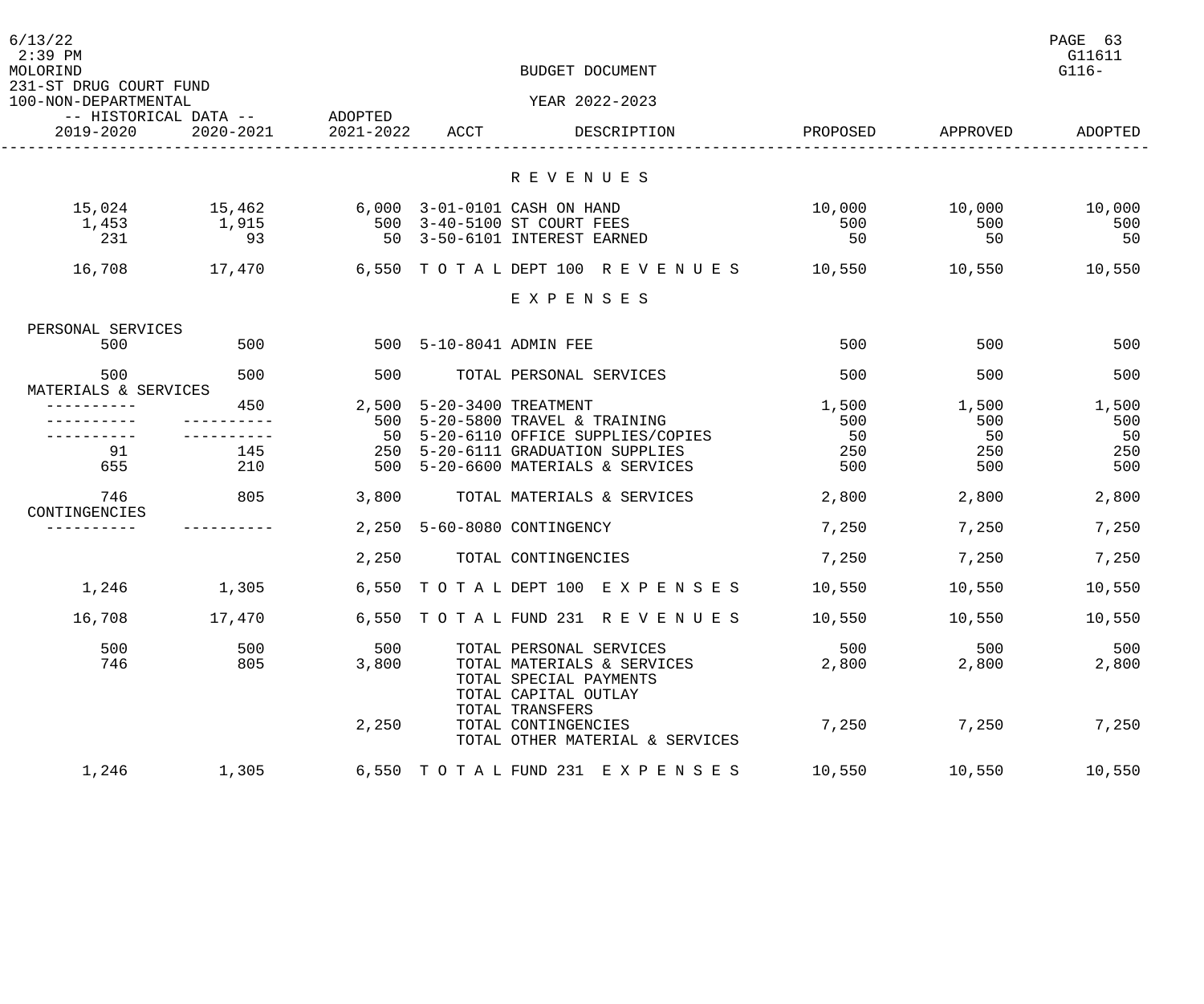| 6/13/22<br>$2:39$ PM<br>MOLORIND              |                               |                           |      | BUDGET DOCUMENT                                                                                                                                                                      |                         |                         | PAGE 64<br>G11611<br>$G116-$ |
|-----------------------------------------------|-------------------------------|---------------------------|------|--------------------------------------------------------------------------------------------------------------------------------------------------------------------------------------|-------------------------|-------------------------|------------------------------|
| 232-ST MEDIATION FUND<br>100-NON-DEPARTMENTAL | -- HISTORICAL DATA -- ADOPTED | YEAR 2022-2023            |      |                                                                                                                                                                                      |                         |                         |                              |
| 2019-2020                                     | 2020-2021                     | 2021-2022                 | ACCT | DESCRIPTION                                                                                                                                                                          | PROPOSED                | APPROVED                | ADOPTED                      |
|                                               |                               |                           |      | R E V E N U E S                                                                                                                                                                      |                         |                         |                              |
| 50,000<br>19,523<br>921                       | 55,245<br>19,523<br>359       |                           |      | 45,000 3-01-0101 CASH ON HAND<br>15,000 3-40-5100 ST COURT MED. FEES<br>200 3-50-6101 INTEREST EARNED                                                                                | 45,000<br>15,000<br>150 | 45,000<br>15,000<br>150 | 45,000<br>15,000<br>150      |
| 70,444                                        | 75,127                        |                           |      | 60,200 TOTALDEPT 100 REVENUES 60,150                                                                                                                                                 |                         | 60,150                  | 60,150                       |
|                                               |                               |                           |      | EXPENSES                                                                                                                                                                             |                         |                         |                              |
| PERSONAL SERVICES                             |                               |                           |      |                                                                                                                                                                                      |                         |                         |                              |
| 1,500                                         | 1,500                         | 1,500 5-10-8041 ADMIN FEE |      |                                                                                                                                                                                      | 1,500                   | 1,500                   | 1,500                        |
| 1,500<br>MATERIALS & SERVICES                 | 1,500                         | 1,500                     |      | TOTAL PERSONAL SERVICES                                                                                                                                                              | 1,500                   | 1,500                   | 1,500                        |
| 13,700                                        | 19,800                        |                           |      | 58,700 5-20-3210 MEDIATION SESSIONS                                                                                                                                                  | 58,650                  | 58,650                  | 58,650                       |
| 13,700                                        | 19,800                        | 58,700                    |      | TOTAL MATERIALS & SERVICES                                                                                                                                                           | 58,650                  | 58,650                  | 58,650                       |
| 15,200                                        | 21,300                        |                           |      | 60,200 TOTAL DEPT 100 EXPENSES                                                                                                                                                       | 60,150                  | 60,150                  | 60,150                       |
| 70,444                                        | 75,127                        |                           |      | 60,200 TOTAL FUND 232 REVENUES                                                                                                                                                       | 60,150                  | 60,150                  | 60,150                       |
| 1,500<br>13,700                               | 1,500<br>19,800               | 1,500<br>58,700           |      | TOTAL PERSONAL SERVICES<br>TOTAL MATERIALS & SERVICES<br>TOTAL SPECIAL PAYMENTS<br>TOTAL CAPITAL OUTLAY<br>TOTAL TRANSFERS<br>TOTAL CONTINGENCIES<br>TOTAL OTHER MATERIAL & SERVICES | 1,500<br>58,650         | 1,500<br>58,650         | 1,500<br>58,650              |
| 15,200                                        | 21,300                        |                           |      | 60,200 TOTAL FUND 232 EXPENSES                                                                                                                                                       | 60,150                  | 60,150                  | 60,150                       |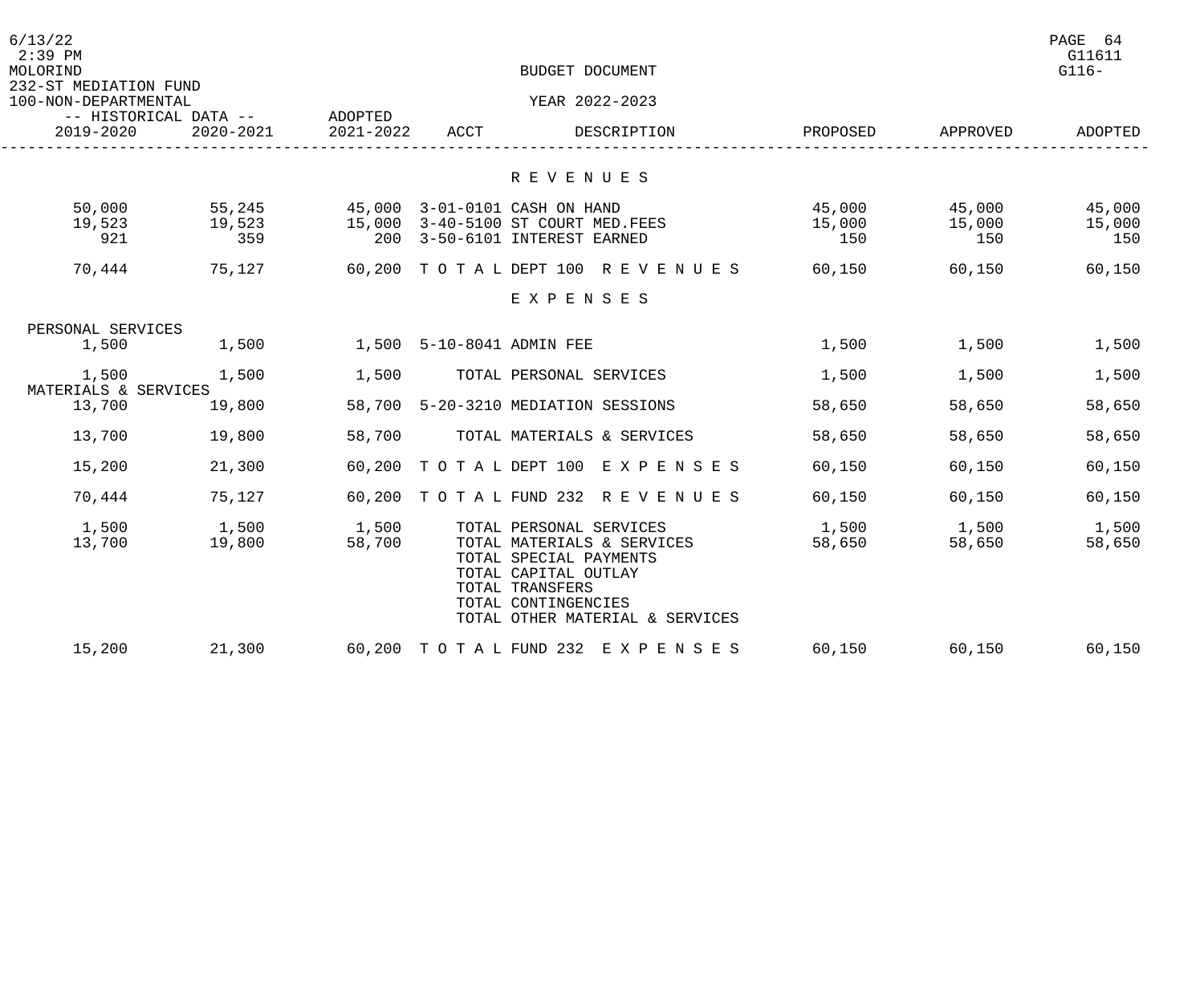| 6/13/22<br>$2:39$ PM<br>MOLORIND<br>233-MENTAL HEALTH FUND |                                    |                      |      | BUDGET DOCUMENT                                                                                                                                                                      |                     |                     | PAGE 65<br>G11611<br>$G116-$ |
|------------------------------------------------------------|------------------------------------|----------------------|------|--------------------------------------------------------------------------------------------------------------------------------------------------------------------------------------|---------------------|---------------------|------------------------------|
| 100-NON-DEPARTMENTAL                                       |                                    |                      |      | YEAR 2022-2023                                                                                                                                                                       |                     |                     |                              |
| 2019-2020                                                  | -- HISTORICAL DATA --<br>2020-2021 | ADOPTED<br>2021-2022 | ACCT | DESCRIPTION                                                                                                                                                                          | PROPOSED            | APPROVED            | ADOPTED                      |
|                                                            |                                    |                      |      | R E V E N U E S                                                                                                                                                                      |                     |                     |                              |
|                                                            |                                    |                      |      | ---------- 3-01-0101 CASH ON HAND                                                                                                                                                    |                     |                     |                              |
| 27,234                                                     | 26,242                             |                      |      | 27,700 3-30-3503 MEN HEALTH 2145 ALCOHOL/S                                                                                                                                           | 28,500              | 28,500              | 28,500                       |
| 1,828,981                                                  | 2, 234, 216                        |                      |      | 2,524,164 3-30-3518 STATE ALLOTMENT                                                                                                                                                  | 1,911,505           | 1,911,505           | 1,911,505                    |
| 377,790                                                    | 494,126                            |                      |      | 1,400,000 3-30-3519 SPECIAL PAYMENTS                                                                                                                                                 | 1,604,000           | 1,604,000           | 1,604,000                    |
|                                                            | 72,187                             |                      |      | 136,500 3-30-3522 STATE MH ALCOHOL & DRUG                                                                                                                                            | 34,556              | 34,556              | 34,556                       |
| 2,234,005                                                  | 2,826,771                          |                      |      | 4,088,364 TOTALDEPT 100 REVENUES                                                                                                                                                     | 3,578,561           | 3,578,561           | 3,578,561                    |
|                                                            |                                    |                      |      | EXPENSES                                                                                                                                                                             |                     |                     |                              |
| MATERIALS & SERVICES                                       |                                    |                      |      |                                                                                                                                                                                      |                     |                     |                              |
| 27,234                                                     | 24,663                             |                      |      | 27,700 5-20-8039 A&D TREATMENT/LIFEWAYS                                                                                                                                              | 28,500              | 28,500              | 28,500                       |
| 58,950                                                     | 58,895                             |                      |      | --------- 5-20-8041 LOCAL ADMIN ALLOTMENT                                                                                                                                            | -----------         |                     |                              |
| 1,526,918                                                  | 1,335,019                          |                      |      | 2,452,735 5-20-8042 MHS ALLOTMENT                                                                                                                                                    | 1,840,076           | 1,840,076           | 1,840,076                    |
| 517,845                                                    | 840,302                            |                      |      | ------ 5-20-8043 ALCOHOL & DRUG ALLOTMENT                                                                                                                                            | ----------          |                     |                              |
| 103,058                                                    | 413,861<br>72,187                  |                      |      | 1,400,000 5-20-8044 SPECIAL PAYMENTS<br>136,500 5-20-8045 STATE MH ALCOHOL & DRUG                                                                                                    | 1,604,000<br>34,556 | 1,604,000<br>34,556 | 1,604,000<br>34,556          |
|                                                            |                                    |                      |      | 71,429 5-20-8046 SCHOOL BASED MH SERVICES                                                                                                                                            | 71,429              | 71,429              | 71,429                       |
|                                                            |                                    |                      |      |                                                                                                                                                                                      |                     |                     |                              |
| 2,234,005                                                  | 2,744,927                          | 4,088,364            |      | TOTAL MATERIALS & SERVICES                                                                                                                                                           | 3,578,561           | 3,578,561           | 3,578,561                    |
| 2,234,005                                                  | 2,744,927                          |                      |      | 4,088,364 TOTAL DEPT 100 EXPENSES                                                                                                                                                    | 3,578,561           | 3,578,561           | 3,578,561                    |
| 2,234,005                                                  | 2,826,771                          |                      |      | 4,088,364 TOTAL FUND 233 REVENUES                                                                                                                                                    | 3,578,561           | 3,578,561           | 3,578,561                    |
| 2,234,005                                                  | 2,744,927                          | 4,088,364            |      | TOTAL PERSONAL SERVICES<br>TOTAL MATERIALS & SERVICES<br>TOTAL SPECIAL PAYMENTS<br>TOTAL CAPITAL OUTLAY<br>TOTAL TRANSFERS<br>TOTAL CONTINGENCIES<br>TOTAL OTHER MATERIAL & SERVICES | 3,578,561           | 3,578,561           | 3,578,561                    |
| 2,234,005                                                  | 2,744,927                          |                      |      | 4,088,364 TOTAL FUND 233 EXPENSES                                                                                                                                                    | 3,578,561           | 3,578,561           | 3,578,561                    |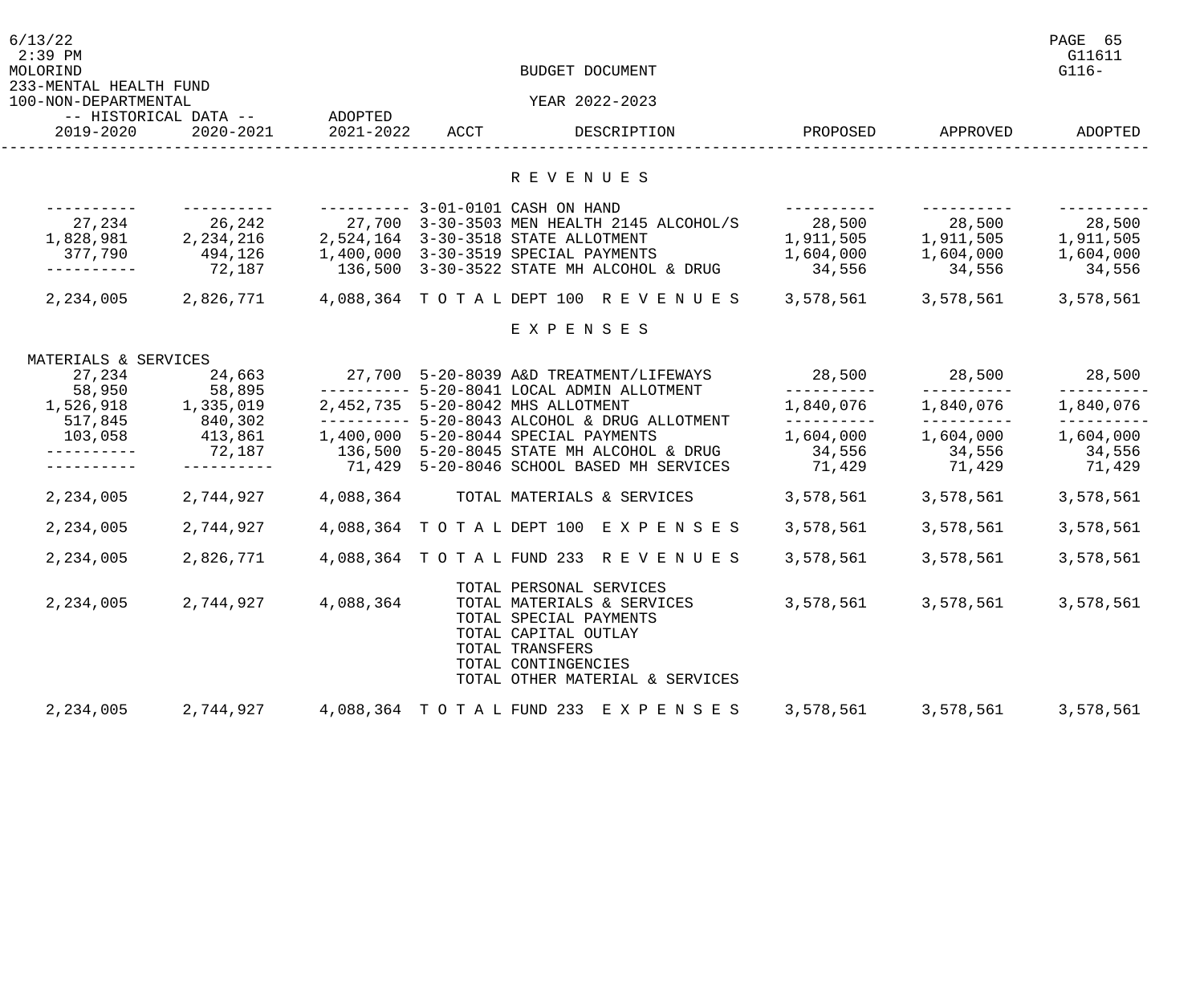| 6/13/22<br>$2:39$ PM<br>MOLORIND<br>235-HEALTHY START<br>100-NON-DEPARTMENTAL |                                            |                           |                                        | BUDGET DOCUMENT<br>YEAR 2022-2023                                                                                                                                                    |          |          | PAGE 66<br>G11611<br>$G116-$ |
|-------------------------------------------------------------------------------|--------------------------------------------|---------------------------|----------------------------------------|--------------------------------------------------------------------------------------------------------------------------------------------------------------------------------------|----------|----------|------------------------------|
| 2019-2020                                                                     | -- HISTORICAL DATA -- ADOPTED<br>2020-2021 | 2021-2022                 | ACCT                                   | DESCRIPTION                                                                                                                                                                          | PROPOSED | APPROVED | ADOPTED                      |
|                                                                               |                                            |                           |                                        | R E V E N U E S                                                                                                                                                                      |          |          |                              |
| 27,023<br>50,000                                                              |                                            |                           |                                        | ---------- 3-01-0101 CASH ON HAND<br>---------- 3-30-3433 HEALTHY START FUNDS                                                                                                        |          |          |                              |
| 77,023                                                                        |                                            |                           |                                        | TOTAL DEPT 100 REVENUES                                                                                                                                                              |          |          |                              |
|                                                                               |                                            |                           |                                        | EXPENSES                                                                                                                                                                             |          |          |                              |
| PERSONAL SERVICES<br>13,295<br>1,943<br>9,057                                 |                                            | $-------- 5-10-1201 R.N.$ |                                        | ---------- 5-10-1202 HEALTH SPEC<br>--------- 5-10-2910 PAYROLL COSTS                                                                                                                |          |          |                              |
| 24,295<br>1.70                                                                | 1.05                                       | 1.00                      | TOTAL FTE'S                            | TOTAL PERSONAL SERVICES                                                                                                                                                              | 1.00     | 1.00     | 1.00                         |
| MATERIALS & SERVICES<br>1,708<br>51,019                                       |                                            |                           |                                        | ---------- 5-20-5800 TRAVEL/TRAINING<br>--------- 5-20-6111 EDUCATION GRANT MATERIALS                                                                                                |          |          |                              |
| 52,727                                                                        |                                            |                           |                                        | TOTAL MATERIALS & SERVICES                                                                                                                                                           |          |          |                              |
| 77,022                                                                        |                                            |                           |                                        | TOTAL DEPT 100 EXPENSES                                                                                                                                                              |          |          |                              |
| 77,023                                                                        |                                            |                           |                                        | TO TAL FUND 235 REVENUES                                                                                                                                                             |          |          |                              |
| 24,295<br>52,727                                                              |                                            |                           |                                        | TOTAL PERSONAL SERVICES<br>TOTAL MATERIALS & SERVICES<br>TOTAL SPECIAL PAYMENTS<br>TOTAL CAPITAL OUTLAY<br>TOTAL TRANSFERS<br>TOTAL CONTINGENCIES<br>TOTAL OTHER MATERIAL & SERVICES |          |          |                              |
| 77,022<br>1.70                                                                | 1.05                                       |                           | TO TAL FUND 235<br>1.00 TOTAL FUND 235 | E X P E N S E S<br>FTE'S                                                                                                                                                             | 1.00     | 1.00     | 1.00                         |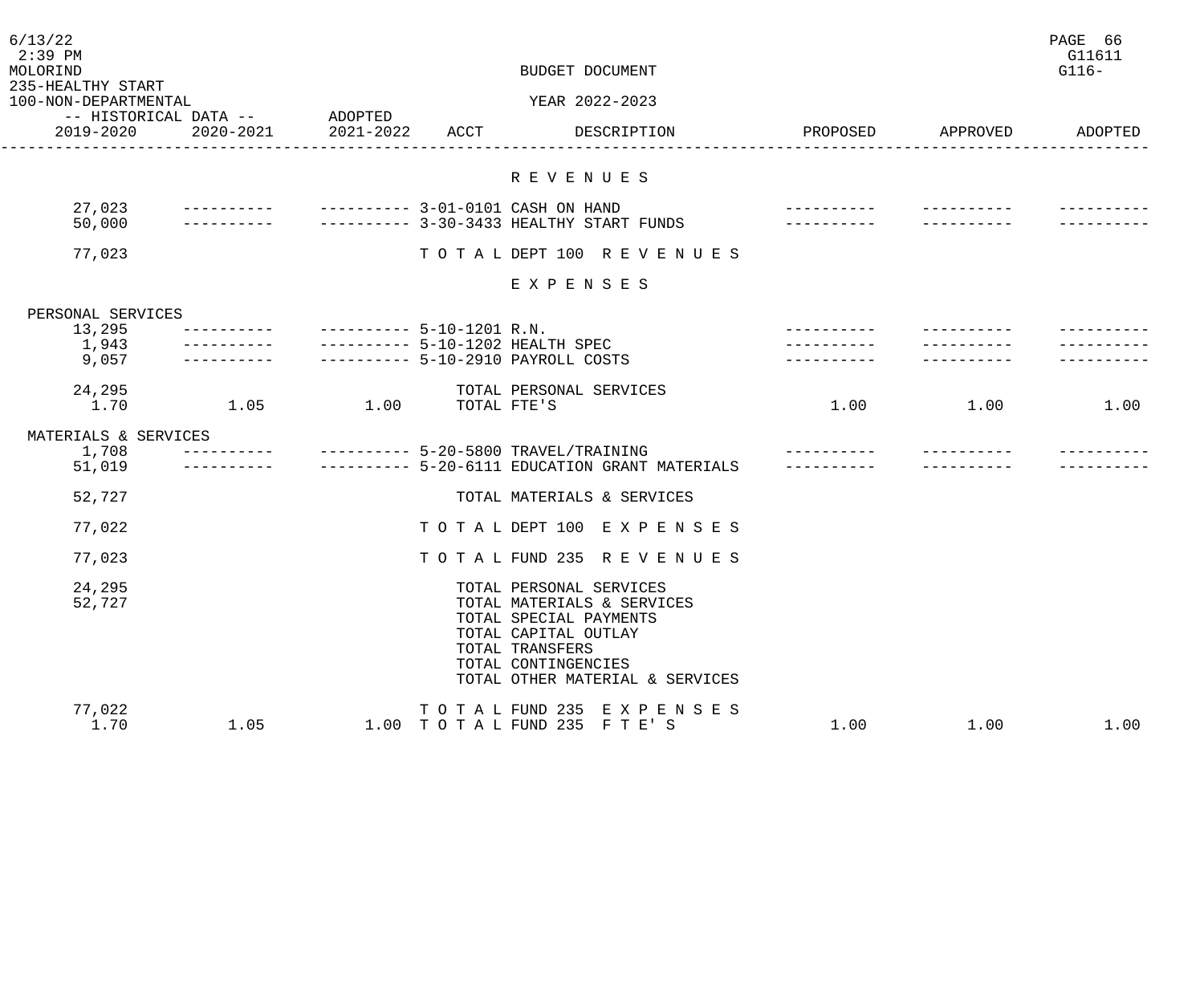| 6/13/22<br>$2:39$ PM<br>MOLORIND<br>239-CVSO EXPANSION FUND<br>100-NON-DEPARTMENTAL |                                            | BUDGET DOCUMENT<br>YEAR 2022-2023 |                        |                                                                                                                                                           |                          |               |               |
|-------------------------------------------------------------------------------------|--------------------------------------------|-----------------------------------|------------------------|-----------------------------------------------------------------------------------------------------------------------------------------------------------|--------------------------|---------------|---------------|
| 2019-2020                                                                           | -- HISTORICAL DATA -- ADOPTED<br>2020-2021 | 2021-2022 ACCT                    |                        | DESCRIPTION                                                                                                                                               | PROPOSED                 | APPROVED      | ADOPTED       |
|                                                                                     |                                            |                                   |                        | R E V E N U E S                                                                                                                                           |                          |               |               |
|                                                                                     |                                            |                                   |                        |                                                                                                                                                           |                          |               |               |
| 615<br>3,000                                                                        | $6,883-$                                   |                                   |                        | ---------- 3-01-0101 CASH ON HAND<br>---------- 3-30-3416 SUICIDE GRANT                                                                                   |                          |               |               |
| 56,353<br>$99 -$                                                                    | 87,138<br>$7\overline{ }$                  |                                   |                        | 79,871 3-30-3417 STATE VETERANS/SB 1100<br>---------- 3-50-6101 INTEREST EARNED                                                                           | 75,138                   | 75,138        | 75,138        |
| 59,869                                                                              | 80,262                                     |                                   |                        | 79,871 TOTAL DEPT 100 REVENUES                                                                                                                            | 75,138                   | 75,138        | 75,138        |
|                                                                                     |                                            |                                   |                        | EXPENSES                                                                                                                                                  |                          |               |               |
|                                                                                     |                                            |                                   |                        |                                                                                                                                                           |                          |               |               |
| PERSONAL SERVICES<br>24,219                                                         | 24,827                                     |                                   |                        | 25,152 5-10-1101 SERV OFFICER 16.0 HRS/WK                                                                                                                 | 27,060                   | 27,060        | 27,060        |
| 11,388<br>15,526                                                                    | $\frac{14}{14}$ , 318<br>17,360            |                                   |                        | 4,433 5-10-1102 SERV OFF TRAINEE<br>19,020 5-10-2910 PAYROLL COSTS                                                                                        | 15,955                   | 15,955        | 15,955        |
| 51,133<br>.80                                                                       | 56,505<br>.80                              | 48,605<br>.80                     | TOTAL FTE'S            | TOTAL PERSONAL SERVICES                                                                                                                                   | 43,015<br>.80            | 43,015<br>.80 | 43,015<br>.80 |
| MATERIALS & SERVICES                                                                |                                            |                                   |                        |                                                                                                                                                           |                          |               |               |
| 7,423                                                                               | 17,484                                     |                                   |                        | 24,629 5-20-5400 ADVERT & PROMOTIONS                                                                                                                      | 21,823<br>6 000<br>6,000 |               | 21,823        |
| 3,012                                                                               | 481                                        |                                   | 3,337 5-20-5800 TRAVEL |                                                                                                                                                           |                          |               | 6,000         |
| 2,775                                                                               | 5,518                                      |                                   |                        | 3,000 5-20-6110 OFFICE SUPPLIES                                                                                                                           | 4,000                    | 4,000         | 4,000         |
| 2,409                                                                               | 499                                        |                                   |                        | 300 5-20-6112 GRAVESIDE FLAGS<br>---------- 5-20-8021 SUICIDE GRANT EXPENSE                                                                               | 300                      | 300           | 300           |
| 15,619                                                                              | 23,982                                     | 31,266                            |                        | TOTAL MATERIALS & SERVICES                                                                                                                                | 32,123                   | 32,123        | 32,123        |
| 66,752                                                                              | 80,487                                     |                                   |                        | 79,871 TOTAL DEPT 100 EXPENSES                                                                                                                            | 75,138                   | 75,138        | 75,138        |
| 59,869                                                                              | 80,262                                     |                                   |                        | 79,871 TOTAL FUND 239 REVENUES                                                                                                                            | 75,138                   | 75,138        | 75,138        |
| 51,133                                                                              | 56,505                                     | 48,605                            |                        | TOTAL PERSONAL SERVICES                                                                                                                                   | 43,015                   | 43,015        | 43,015        |
| 15,619                                                                              | 23,982                                     | 31,266                            |                        | TOTAL MATERIALS & SERVICES<br>TOTAL SPECIAL PAYMENTS<br>TOTAL CAPITAL OUTLAY<br>TOTAL TRANSFERS<br>TOTAL CONTINGENCIES<br>TOTAL OTHER MATERIAL & SERVICES | 32,123                   | 32,123        | 32,123        |
| 66,752<br>.80                                                                       | 80,487<br>.80                              |                                   | 79,871 TOTAL FUND 239  | E X P E N S E S<br>.80 TOTAL FUND 239 FTE'S                                                                                                               | 75,138<br>.80            | 75,138<br>.80 | 75,138<br>.80 |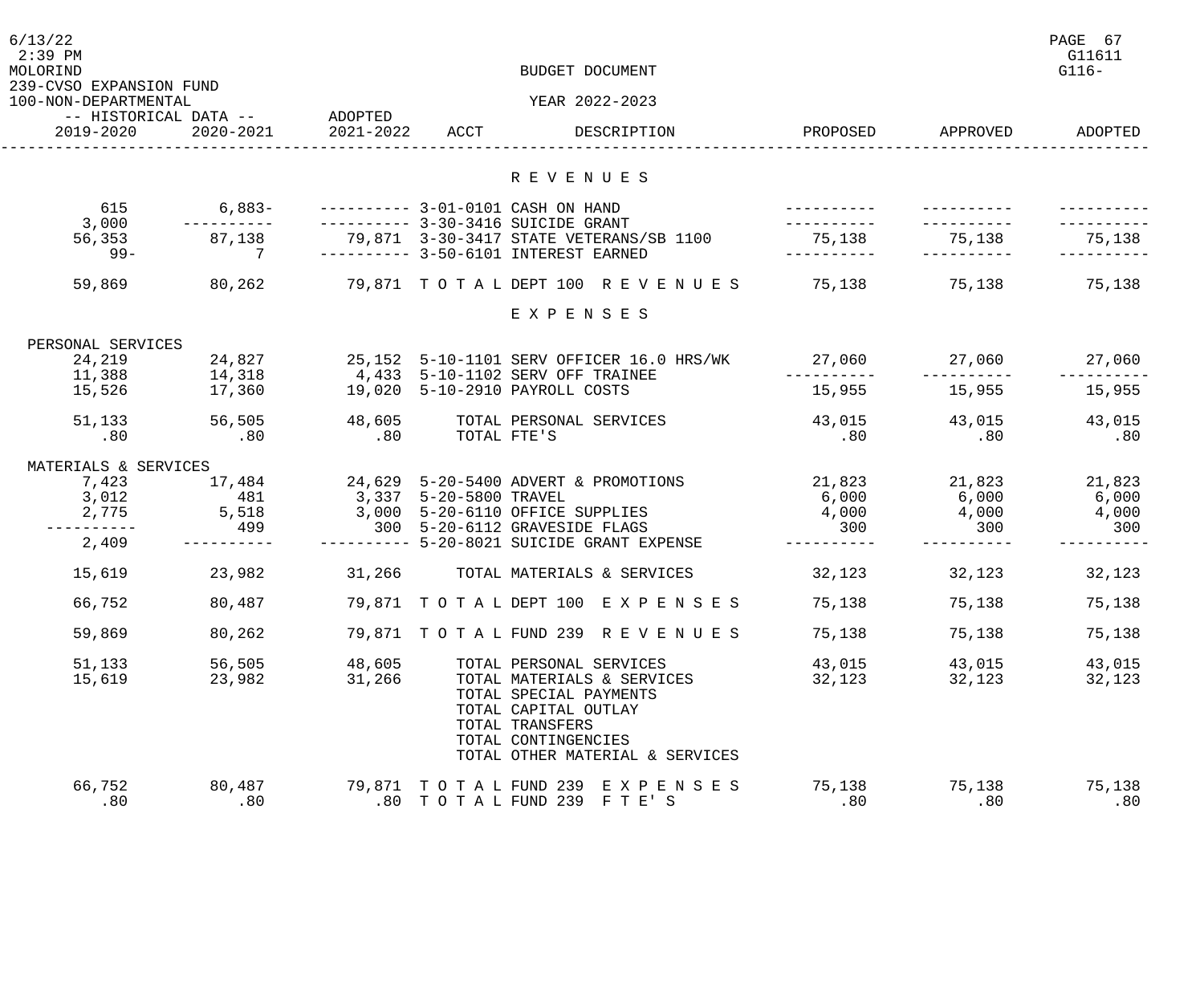| 6/13/22<br>$2:39$ PM<br>MOLORIND                   |           | BUDGET DOCUMENT |      |                                                                                                                                                                                      |          |          |          |
|----------------------------------------------------|-----------|-----------------|------|--------------------------------------------------------------------------------------------------------------------------------------------------------------------------------------|----------|----------|----------|
| 240-SEARCH AND RESCUE FUND<br>100-NON-DEPARTMENTAL |           | ADOPTED         |      | YEAR 2022-2023                                                                                                                                                                       |          |          |          |
| -- HISTORICAL DATA --<br>2019-2020                 | 2020-2021 | 2021-2022       | ACCT | DESCRIPTION                                                                                                                                                                          | PROPOSED | APPROVED | ADOPTED  |
|                                                    |           |                 |      | R E V E N U E S                                                                                                                                                                      |          |          |          |
| 3,451                                              | 3,505     |                 |      | 3,520 3-01-0101 CASH ON HAND                                                                                                                                                         | 3,535    | 3,535    | 3,535    |
|                                                    |           |                 |      | 10 3-30-3300 FEDERAL PAYMENT/SAR<br>10 3-40-4100 MISCELLANEOUS REVENUE                                                                                                               | 10<br>10 | 10<br>10 | 10<br>10 |
| 54                                                 | 21        |                 |      | 20 3-50-6101 INTEREST EARNED                                                                                                                                                         | 10       | 10       | 10       |
| 3,505                                              | 3,526     |                 |      | 3,560 TOTAL DEPT 100 REVENUES                                                                                                                                                        | 3,565    | 3,565    | 3,565    |
|                                                    |           |                 |      | EXPENSES                                                                                                                                                                             |          |          |          |
|                                                    |           |                 |      |                                                                                                                                                                                      |          |          |          |
| MATERIALS & SERVICES                               |           |                 |      | 2,000 5-20-5800 SAR/TRAINING                                                                                                                                                         | 2,000    | 2,000    | 2,000    |
|                                                    |           |                 |      | 1,560 5-20-6600 SAR/MATERIALS & SUPPLIES                                                                                                                                             | 1,565    | 1,565    | 1,565    |
|                                                    |           | 3,560           |      | TOTAL MATERIALS & SERVICES                                                                                                                                                           | 3,565    | 3,565    | 3,565    |
|                                                    |           |                 |      | 3,560 TOTAL DEPT 100 EXPENSES                                                                                                                                                        | 3,565    | 3,565    | 3,565    |
| 3,505                                              | 3,526     |                 |      | 3,560 TOTAL FUND 240 REVENUES                                                                                                                                                        | 3,565    | 3,565    | 3,565    |
|                                                    |           | 3,560           |      | TOTAL PERSONAL SERVICES<br>TOTAL MATERIALS & SERVICES<br>TOTAL SPECIAL PAYMENTS<br>TOTAL CAPITAL OUTLAY<br>TOTAL TRANSFERS<br>TOTAL CONTINGENCIES<br>TOTAL OTHER MATERIAL & SERVICES | 3,565    | 3,565    | 3,565    |
|                                                    |           |                 |      | 3,560 TOTAL FUND 240 EXPENSES                                                                                                                                                        | 3,565    | 3,565    | 3,565    |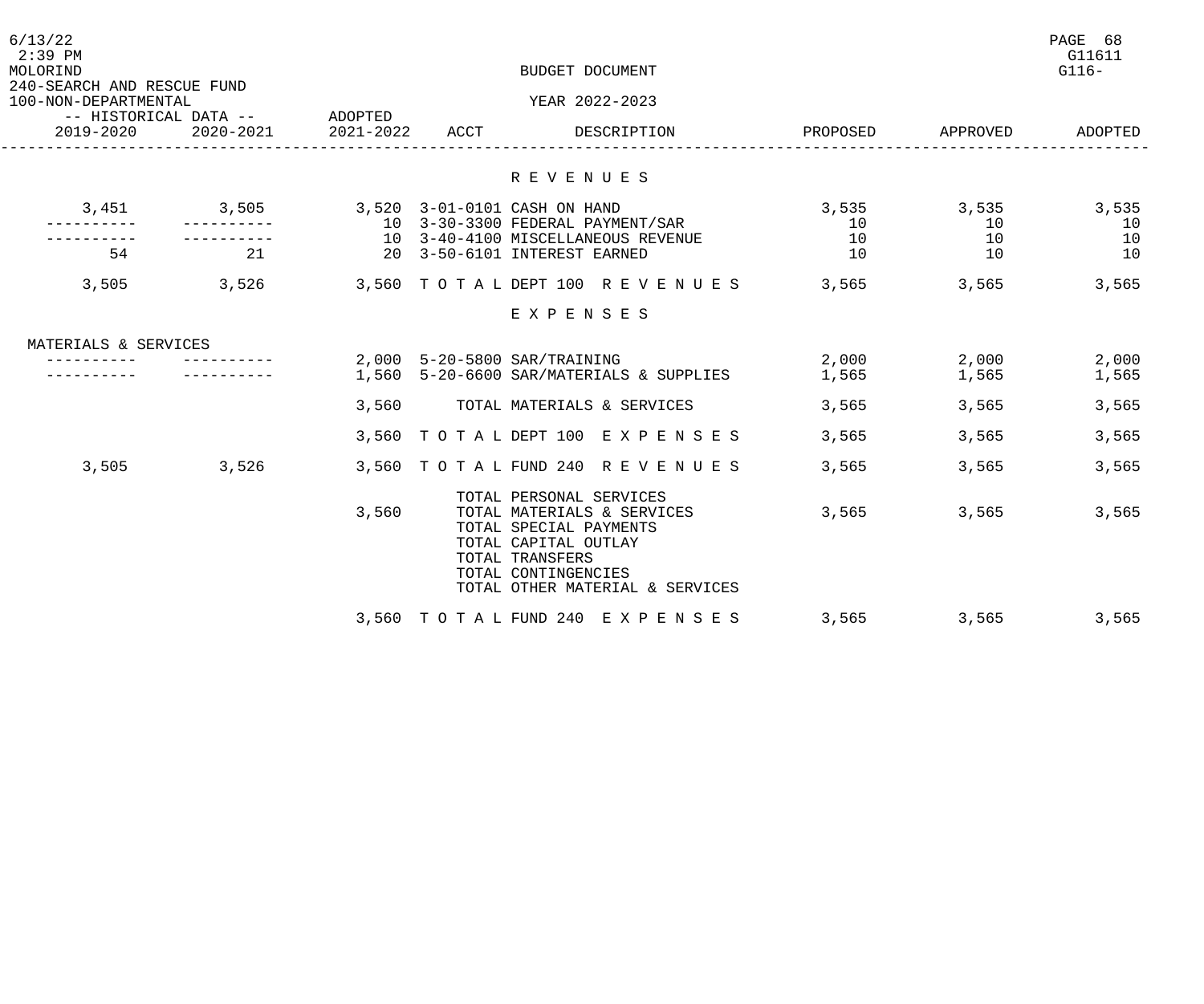| 6/13/22<br>$2:39$ PM<br>MOLORIND<br>244-GIS MAINTENANCE FUND |               |           |      | BUDGET DOCUMENT                                                           |               |               | PAGE 69<br>G11611<br>$G116-$ |
|--------------------------------------------------------------|---------------|-----------|------|---------------------------------------------------------------------------|---------------|---------------|------------------------------|
| 100-NON-DEPARTMENTAL                                         |               |           |      | YEAR 2022-2023                                                            |               |               |                              |
| -- HISTORICAL DATA -- ADOPTED<br>2020-2021<br>2019-2020      |               | 2021-2022 | ACCT | DESCRIPTION                                                               | PROPOSED      | APPROVED      | ADOPTED                      |
|                                                              |               |           |      | R E V E N U E S                                                           |               |               |                              |
|                                                              |               |           |      |                                                                           |               |               |                              |
| 111,744                                                      | 127,548       |           |      | 131,500 3-01-0101 CASH ON HAND                                            | 165,000       | 165,000       | 165,000                      |
| 17,499<br>1,805                                              | 22,871<br>782 |           |      | 12,500 3-40-4106 CLERKS FEES<br>100 3-50-6101 INTEREST EARNED             | 20,000<br>400 | 20,000<br>400 | 20,000<br>400                |
|                                                              |               |           |      |                                                                           |               |               |                              |
| 131,048                                                      | 151,201       |           |      | 144,100 TOTAL DEPT 100 REVENUES 185,400 185,400                           |               |               | 185,400                      |
|                                                              |               |           |      | EXPENSES                                                                  |               |               |                              |
| MATERIALS & SERVICES                                         |               |           |      |                                                                           |               |               |                              |
| -----------                                                  | ----------    |           |      | 15,000 5-20-3210 CONTRACTED SERVICES                                      | 15,000        | 15,000        | 15,000                       |
| 3,500<br>-----------                                         | 3,500<br>885  |           |      | 7,100 5-20-6111 SOFTWARE & LICENSES                                       | 7,100         | 7,100         | 7,100                        |
|                                                              |               |           |      | 16,500 5-20-7000 SMALL EQUIPMENT                                          | 16,500        | 16,500        | 16,500                       |
| 3,500<br>CAPITAL OUTLAY                                      | 4,385         | 38,600    |      | TOTAL MATERIALS & SERVICES                                                | 38,600        | 38,600        | 38,600                       |
| __________                                                   |               |           |      | 105,500 5-40-7410 CAPITAL OUTLAY                                          | 146,800       | 146,800       | 146,800                      |
|                                                              |               | 105,500   |      | TOTAL CAPITAL OUTLAY                                                      | 146,800       | 146,800       | 146,800                      |
| 3,500                                                        | 4,385         |           |      | 144,100 TOTAL DEPT 100 EXPENSES                                           | 185,400       | 185,400       | 185,400                      |
| 131,048                                                      | 151,201       |           |      | 144,100 TOTAL FUND 244 REVENUES                                           | 185,400       | 185,400       | 185,400                      |
|                                                              |               |           |      | TOTAL PERSONAL SERVICES                                                   |               |               |                              |
| 3,500                                                        | 4,385         | 38,600    |      | TOTAL MATERIALS & SERVICES<br>TOTAL SPECIAL PAYMENTS                      | 38,600        | 38,600        | 38,600                       |
|                                                              |               | 105,500   |      | TOTAL CAPITAL OUTLAY                                                      | 146,800       | 146,800       | 146,800                      |
|                                                              |               |           |      | TOTAL TRANSFERS<br>TOTAL CONTINGENCIES<br>TOTAL OTHER MATERIAL & SERVICES |               |               |                              |
|                                                              |               |           |      |                                                                           |               |               |                              |
| 3,500                                                        | 4,385         |           |      | 144,100 TOTAL FUND 244 EXPENSES                                           | 185,400       | 185,400       | 185,400                      |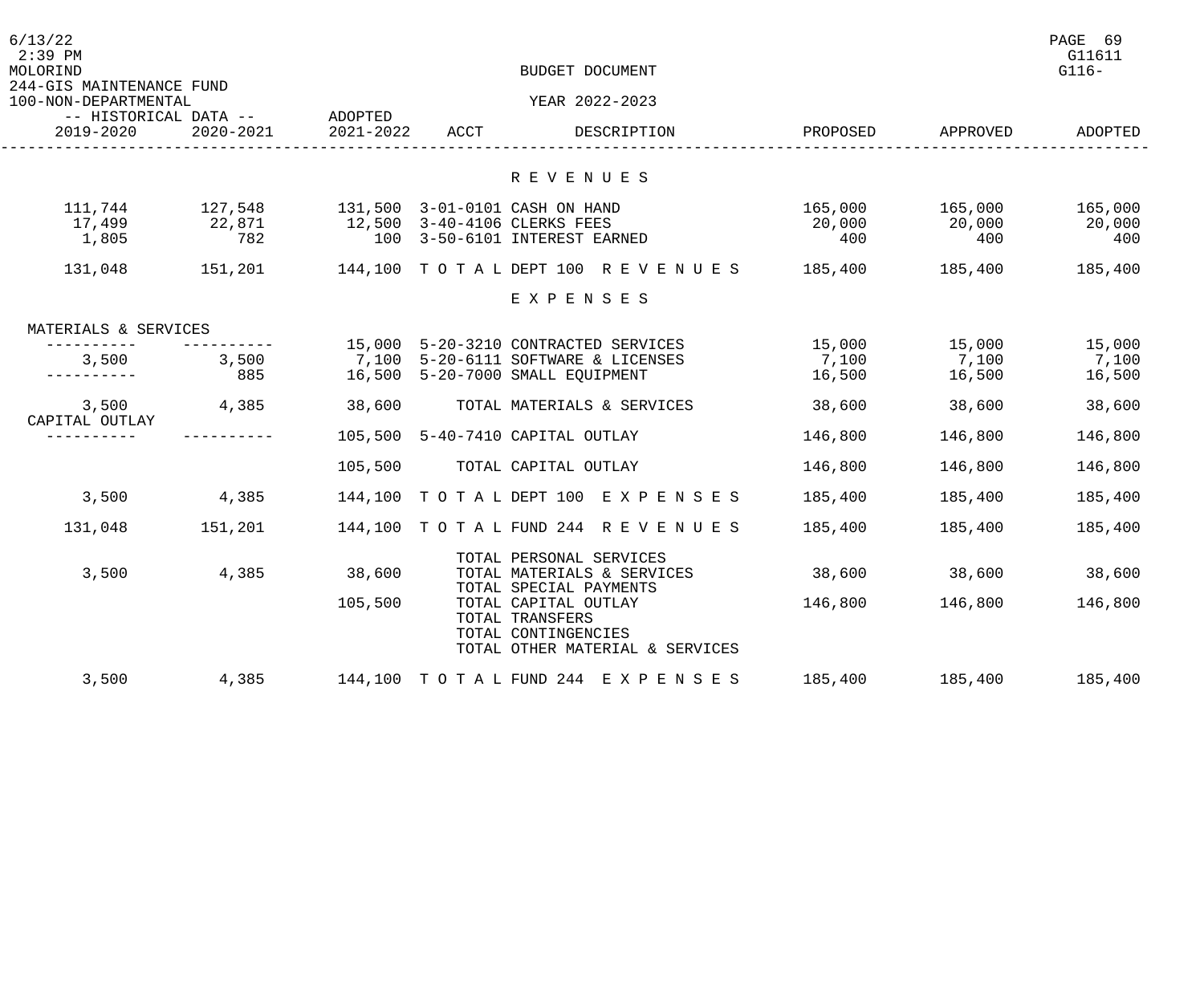| 6/13/22<br>$2:39$ PM<br>MOLORIND<br>245-CLERK RECORDS FUND<br>100-NON-DEPARTMENTAL<br>-- HISTORICAL DATA --<br>$2020 - 2021$<br>2019-2020 |                      |                      |      | BUDGET DOCUMENT                                                                                                                                                                      |                        |                        | PAGE 70<br>G11611<br>$G116-$ |
|-------------------------------------------------------------------------------------------------------------------------------------------|----------------------|----------------------|------|--------------------------------------------------------------------------------------------------------------------------------------------------------------------------------------|------------------------|------------------------|------------------------------|
|                                                                                                                                           |                      |                      |      | YEAR 2022-2023                                                                                                                                                                       |                        |                        |                              |
|                                                                                                                                           |                      | ADOPTED<br>2021-2022 | ACCT | DESCRIPTION                                                                                                                                                                          | PROPOSED               | APPROVED               | ADOPTED                      |
|                                                                                                                                           |                      |                      |      | R E V E N U E S                                                                                                                                                                      |                        |                        |                              |
| 18,417<br>7,053<br>149                                                                                                                    | 8,840<br>9,511<br>64 |                      |      | 15,215 3-01-0101 CASH ON HAND<br>8,700 3-40-4106 CLERKS RECORDS FEES<br>100 3-50-6101 INTEREST EARNED                                                                                | 23,347<br>9,200<br>100 | 23,347<br>9,200<br>100 | 23,347<br>9,200<br>100       |
| 25,619                                                                                                                                    | 18,415               |                      |      | 24,015 TOTAL DEPT 100 REVENUES                                                                                                                                                       | 32,647                 | 32,647                 | 32,647                       |
|                                                                                                                                           |                      |                      |      | EXPENSES                                                                                                                                                                             |                        |                        |                              |
| MATERIALS & SERVICES                                                                                                                      |                      |                      |      |                                                                                                                                                                                      |                        |                        |                              |
| 16,779                                                                                                                                    | 2,345                |                      |      | 24,015 5-20-5403 ARCHIVING/DIGITIZING                                                                                                                                                | 32,647                 | 32,647                 | 32,647                       |
| 16,779                                                                                                                                    | 2,345                | 24,015               |      | TOTAL MATERIALS & SERVICES                                                                                                                                                           | 32,647                 | 32,647                 | 32,647                       |
| 16,779                                                                                                                                    | 2,345                |                      |      | 24,015 TOTAL DEPT 100 EXPENSES                                                                                                                                                       | 32,647                 | 32,647                 | 32,647                       |
| 25,619                                                                                                                                    | 18,415               |                      |      | 24,015 TOTAL FUND 245 REVENUES                                                                                                                                                       | 32,647                 | 32,647                 | 32,647                       |
| 16,779                                                                                                                                    | 2,345                | 24,015               |      | TOTAL PERSONAL SERVICES<br>TOTAL MATERIALS & SERVICES<br>TOTAL SPECIAL PAYMENTS<br>TOTAL CAPITAL OUTLAY<br>TOTAL TRANSFERS<br>TOTAL CONTINGENCIES<br>TOTAL OTHER MATERIAL & SERVICES | 32,647                 | 32,647                 | 32,647                       |
| 16,779                                                                                                                                    | 2,345                |                      |      | 24,015 TOTAL FUND 245 EXPENSES                                                                                                                                                       | 32,647                 | 32,647                 | 32,647                       |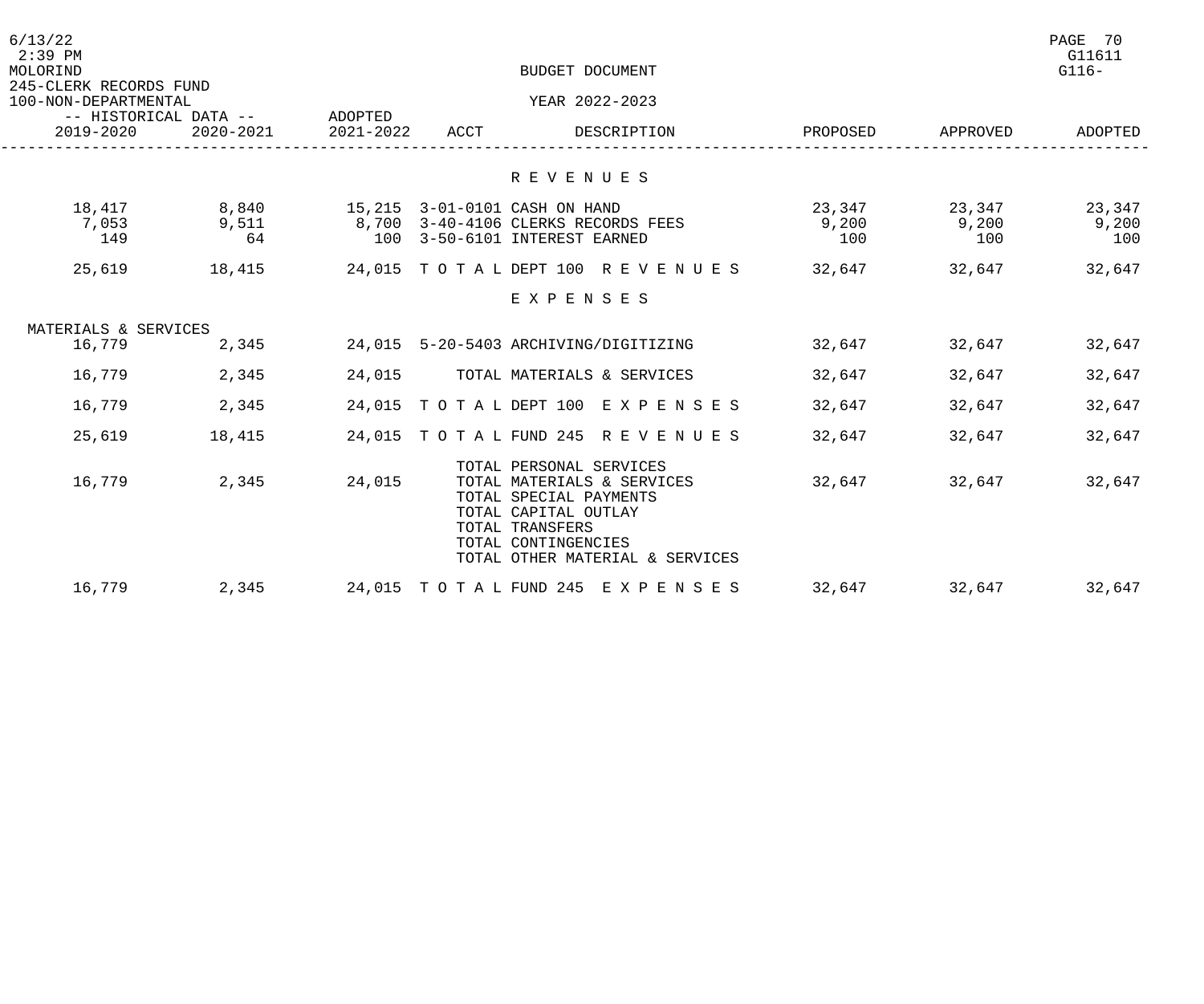| 6/13/22<br>$2:39$ PM<br>MOLORIND<br>250-WOLF DEPREDATION FUND |                | BUDGET DOCUMENT      |      |                                                                                                                                                                                      |          |          | PAGE 71<br>G11611<br>$G116-$ |
|---------------------------------------------------------------|----------------|----------------------|------|--------------------------------------------------------------------------------------------------------------------------------------------------------------------------------------|----------|----------|------------------------------|
| 100-NON-DEPARTMENTAL                                          |                |                      |      | YEAR 2022-2023                                                                                                                                                                       |          |          |                              |
| -- HISTORICAL DATA --<br>2019-2020                            | 2020-2021      | ADOPTED<br>2021-2022 | ACCT | DESCRIPTION                                                                                                                                                                          | PROPOSED | APPROVED | ADOPTED                      |
|                                                               |                |                      |      | R E V E N U E S                                                                                                                                                                      |          |          |                              |
| 2,434                                                         | 228            |                      |      | ---------- 3-01-0101 CASH ON HAND                                                                                                                                                    |          |          |                              |
| 225                                                           |                |                      |      | ---------- 3-30-3457 WOLF DEPREDATION GRANT                                                                                                                                          |          |          |                              |
| 32                                                            | $\overline{1}$ |                      |      | ---------- 3-50-6101 INTEREST EARNED                                                                                                                                                 |          |          |                              |
| 2,691                                                         | 229            |                      |      | TOTAL DEPT 100 REVENUES                                                                                                                                                              |          |          |                              |
|                                                               |                |                      |      | EXPENSES                                                                                                                                                                             |          |          |                              |
| MATERIALS & SERVICES                                          |                |                      |      |                                                                                                                                                                                      |          |          |                              |
| 500                                                           | ----------     |                      |      | --------- 5-20-3203 PROGRAM IMPLEMENTAION                                                                                                                                            |          |          |                              |
| 1,963                                                         | 229            |                      |      | --------- 5-20-3204 REIMBURSED CO EXPENSES                                                                                                                                           |          |          |                              |
| 2,463                                                         | 229            |                      |      | TOTAL MATERIALS & SERVICES                                                                                                                                                           |          |          |                              |
| 2,463                                                         | 229            |                      |      | TO TAL DEPT 100 EXPENSES                                                                                                                                                             |          |          |                              |
| 2,691                                                         | 229            |                      |      | TOTAL FUND 250 REVENUES                                                                                                                                                              |          |          |                              |
| 2,463                                                         | 229            |                      |      | TOTAL PERSONAL SERVICES<br>TOTAL MATERIALS & SERVICES<br>TOTAL SPECIAL PAYMENTS<br>TOTAL CAPITAL OUTLAY<br>TOTAL TRANSFERS<br>TOTAL CONTINGENCIES<br>TOTAL OTHER MATERIAL & SERVICES |          |          |                              |
| 2,463                                                         | 229            |                      |      | TOTAL FUND 250 EXPENSES                                                                                                                                                              |          |          |                              |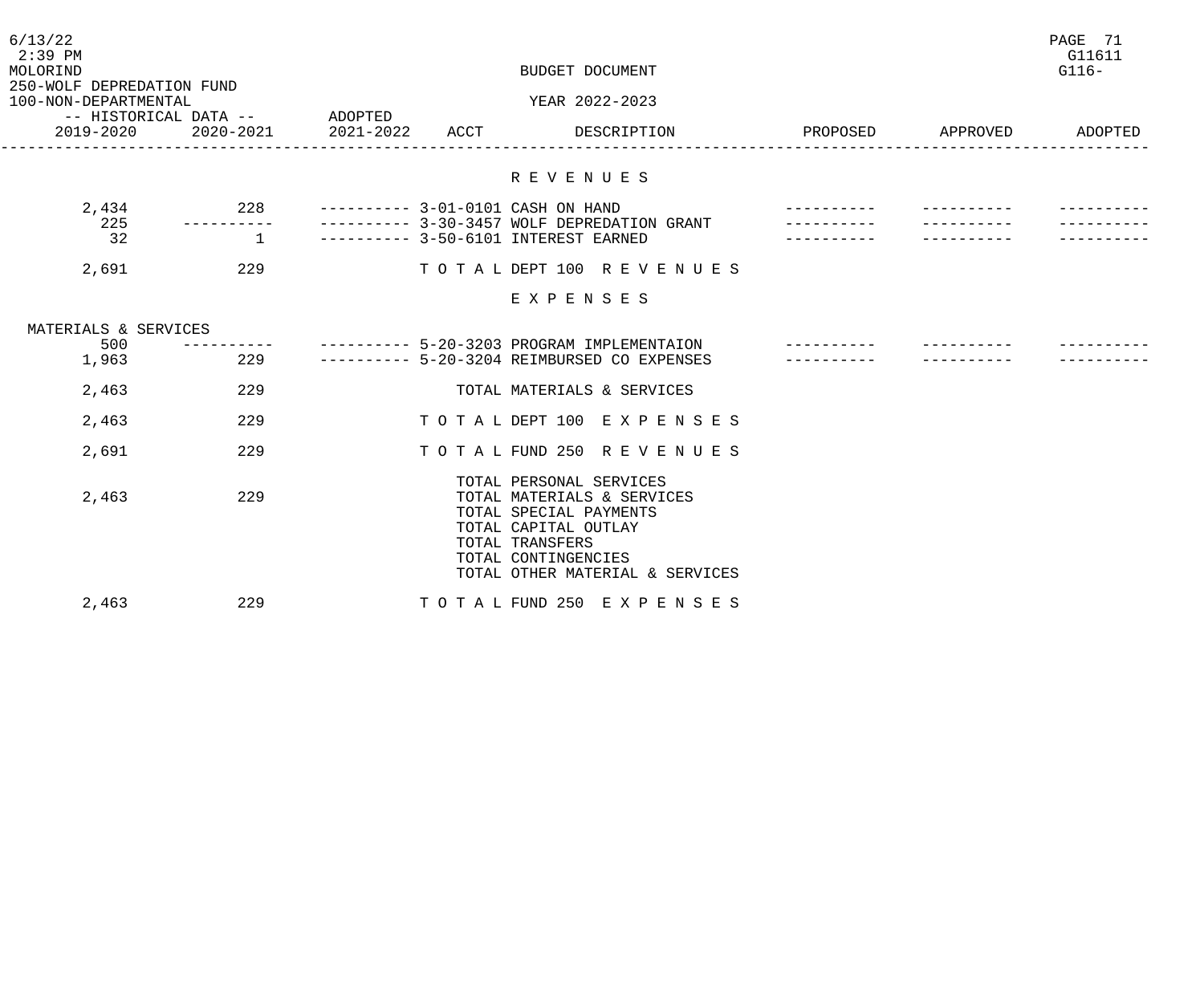| 6/13/22<br>$2:39$ PM<br>MOLORIND                     |                                               |        | BUDGET DOCUMENT                                                                                                                                                                      |                      |        | PAGE 72<br>G11611<br>$G116-$ |
|------------------------------------------------------|-----------------------------------------------|--------|--------------------------------------------------------------------------------------------------------------------------------------------------------------------------------------|----------------------|--------|------------------------------|
| 253-FEDERAL FORFEITURES FUND<br>100-NON-DEPARTMENTAL | -- HISTORICAL DATA -- ADOPTED                 |        | YEAR 2022-2023                                                                                                                                                                       |                      |        |                              |
| 2019-2020                                            | 2020-2021 2021-2022 ACCT                      |        | DESCRIPTION                                                                                                                                                                          | PROPOSED APPROVED    |        | ADOPTED                      |
|                                                      |                                               |        | R E V E N U E S                                                                                                                                                                      |                      |        |                              |
| 20,536<br>320                                        | 20,857  20,950  3-01-0101 CASH ON HAND<br>123 |        | 100 3-50-6101 INTEREST EARNED                                                                                                                                                        | 21,055 21,055<br>100 | 100    | 21,055<br>100                |
| 20,856                                               | 20,980                                        |        | 21,050 TOTAL DEPT 100 REVENUES 21,155                                                                                                                                                |                      |        | 21, 155 21, 155              |
|                                                      |                                               |        | EXPENSES                                                                                                                                                                             |                      |        |                              |
| MATERIALS & SERVICES                                 |                                               |        |                                                                                                                                                                                      |                      |        |                              |
|                                                      |                                               |        | 21,050 5-20-8020 FORFEITURE PAYMENTS                                                                                                                                                 | 21,155               | 21,155 | 21,155                       |
|                                                      |                                               |        | 21,050 TOTAL MATERIALS & SERVICES                                                                                                                                                    | 21,155               | 21,155 | 21,155                       |
|                                                      |                                               |        | 21,050 TOTAL DEPT 100 EXPENSES                                                                                                                                                       | 21,155               | 21,155 | 21,155                       |
| 20,856                                               | 20,980                                        |        | 21,050 TOTAL FUND 253 REVENUES 21,155                                                                                                                                                |                      | 21,155 | 21,155                       |
|                                                      |                                               | 21,050 | TOTAL PERSONAL SERVICES<br>TOTAL MATERIALS & SERVICES<br>TOTAL SPECIAL PAYMENTS<br>TOTAL CAPITAL OUTLAY<br>TOTAL TRANSFERS<br>TOTAL CONTINGENCIES<br>TOTAL OTHER MATERIAL & SERVICES | 21,155               | 21,155 | 21,155                       |
|                                                      |                                               |        | 21,050 TOTAL FUND 253 EXPENSES                                                                                                                                                       | 21,155               | 21,155 | 21,155                       |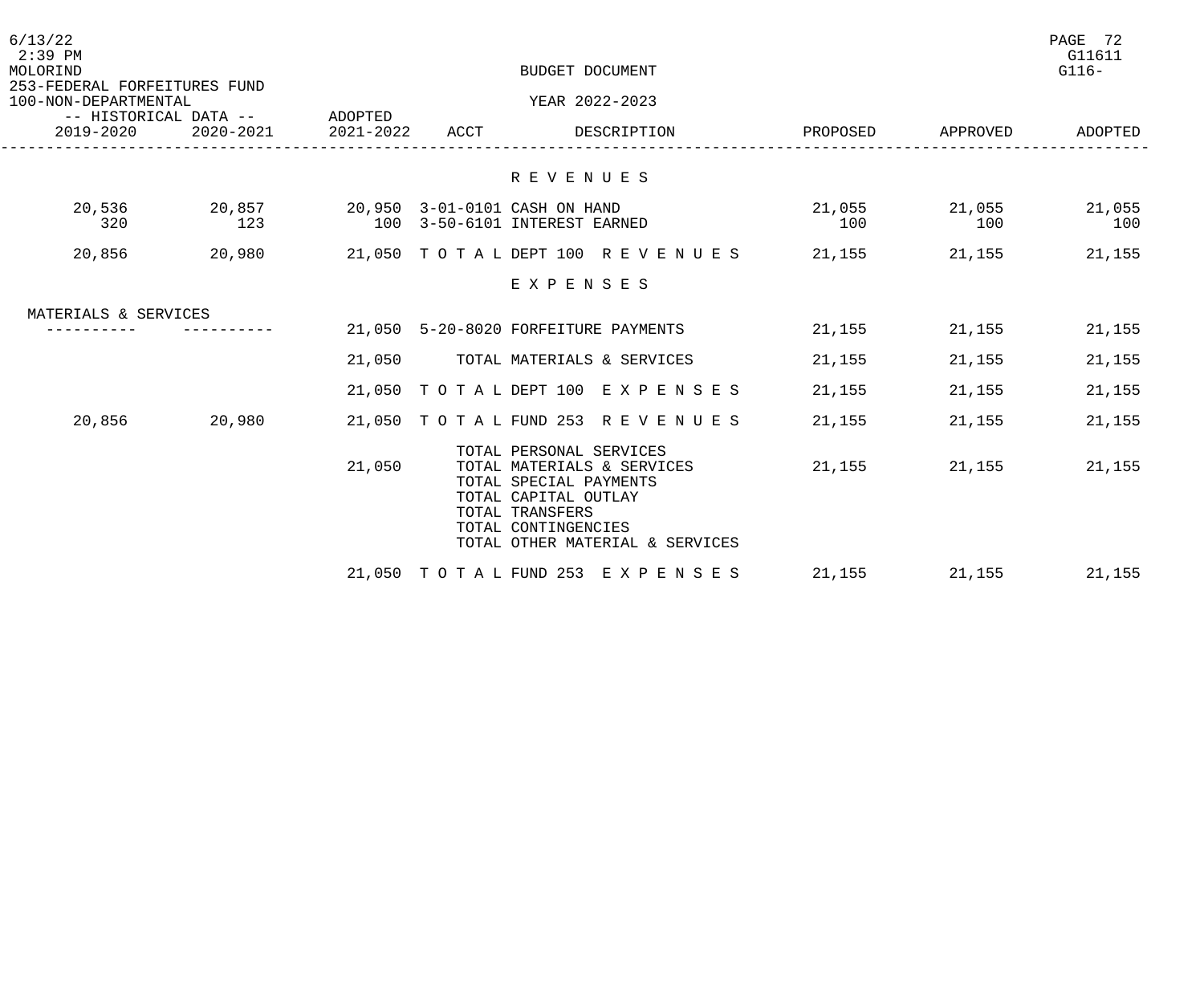| 6/13/22<br>$2:39$ PM<br>MOLORIND                 |                                        |                     |                             | BUDGET DOCUMENT                                                                                                                                                                      |           |                   | PAGE 73<br>G11611<br>$G116-$ |
|--------------------------------------------------|----------------------------------------|---------------------|-----------------------------|--------------------------------------------------------------------------------------------------------------------------------------------------------------------------------------|-----------|-------------------|------------------------------|
| 254-MS 11 DETENTION FUND<br>100-NON-DEPARTMENTAL |                                        |                     |                             | YEAR 2022-2023                                                                                                                                                                       |           |                   |                              |
| 2019-2020                                        | -- HISTORICAL DATA -- ADOPTED          | 2020-2021 2021-2022 | ACCT                        | DESCRIPTION                                                                                                                                                                          |           | PROPOSED APPROVED | ADOPTED                      |
|                                                  |                                        |                     |                             | R E V E N U E S                                                                                                                                                                      |           |                   |                              |
| 95,855                                           | 117,463 128,000 3-01-0101 CASH ON HAND |                     |                             |                                                                                                                                                                                      | 138,650   | 138,650           | 138,650                      |
| 1,607                                            | 716                                    |                     |                             | 10 3-40-4100 MISCELLANEOUS REVENUE<br>1,000 3-50-6101 INTEREST EARNED                                                                                                                | 10<br>450 | 10<br>450         | 10<br>450                    |
| 20,000                                           | 10,000                                 |                     |                             | 10,000 3-90-9101 TRANSFER FROM GEN FUND                                                                                                                                              | 10,000    | 10,000            | 10,000                       |
| 117,462                                          |                                        |                     |                             | 128,179               139,010    TOTALDEPT 100   REVENUES                                                                                                                            | 149,110   | 149,110           | 149,110                      |
|                                                  |                                        |                     |                             | EXPENSES                                                                                                                                                                             |           |                   |                              |
| MATERIALS & SERVICES                             |                                        |                     |                             |                                                                                                                                                                                      |           |                   |                              |
|                                                  |                                        |                     | 139,010 5-20-3211 DETENTION |                                                                                                                                                                                      | 149,110   | 149,110           | 149,110                      |
|                                                  |                                        | 139,010             |                             | TOTAL MATERIALS & SERVICES                                                                                                                                                           | 149,110   | 149,110           | 149,110                      |
|                                                  |                                        |                     |                             | 139,010 TOTAL DEPT 100 EXPENSES                                                                                                                                                      | 149,110   | 149,110           | 149,110                      |
| 117,462                                          | 128,179                                |                     |                             | 139,010 TOTAL FUND 254 REVENUES                                                                                                                                                      | 149,110   | 149,110           | 149,110                      |
|                                                  |                                        | 139,010             |                             | TOTAL PERSONAL SERVICES<br>TOTAL MATERIALS & SERVICES<br>TOTAL SPECIAL PAYMENTS<br>TOTAL CAPITAL OUTLAY<br>TOTAL TRANSFERS<br>TOTAL CONTINGENCIES<br>TOTAL OTHER MATERIAL & SERVICES | 149,110   | 149,110           | 149,110                      |
|                                                  |                                        |                     |                             | 139,010 TOTAL FUND 254 EXPENSES                                                                                                                                                      | 149,110   | 149,110 149,110   |                              |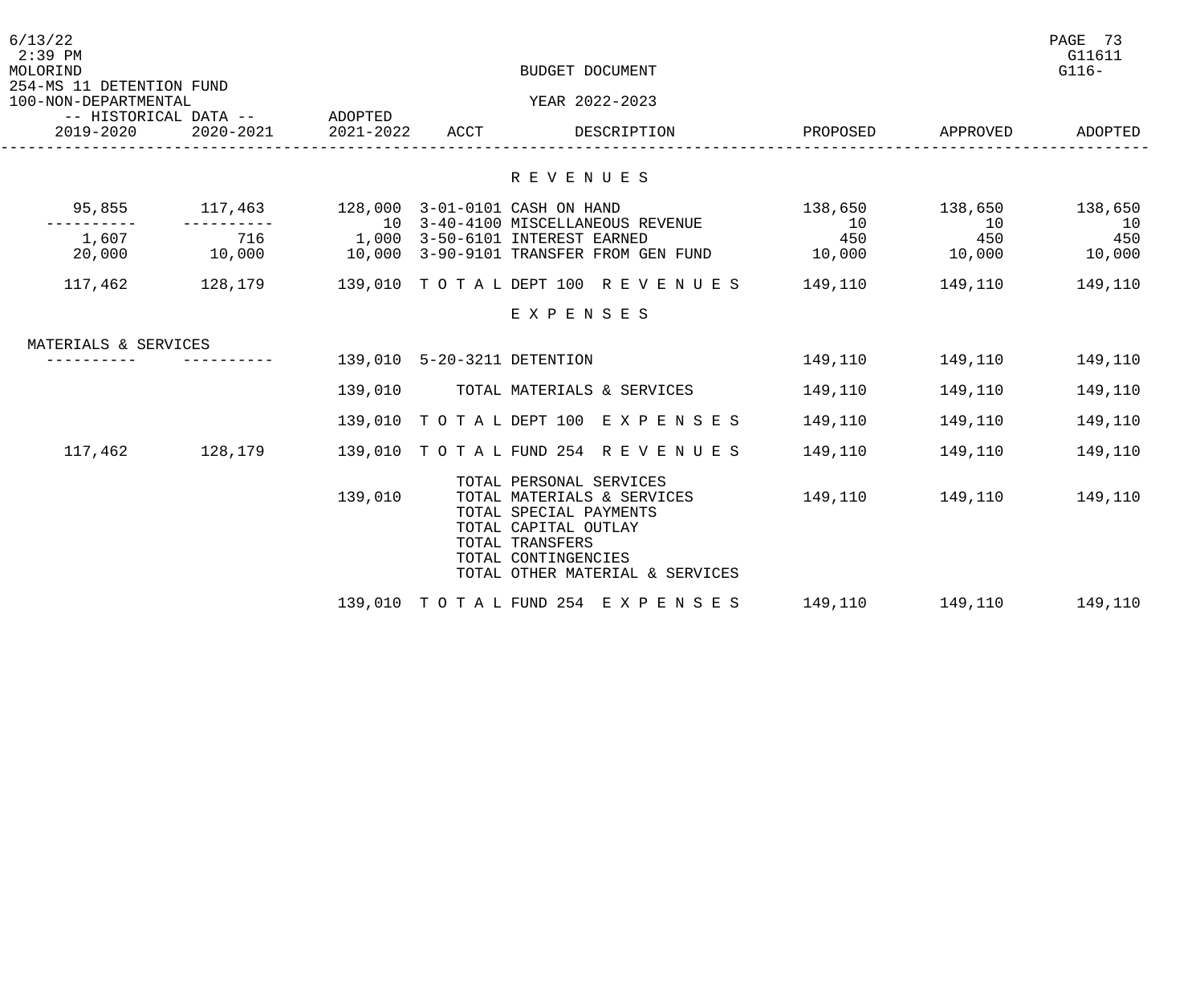| 6/13/22<br>$2:39$ PM<br>MOLORIND                                                |              |           |      | BUDGET DOCUMENT                                                                                                                                                                      |                      |                     | PAGE 74<br>G11611<br>$G116-$ |
|---------------------------------------------------------------------------------|--------------|-----------|------|--------------------------------------------------------------------------------------------------------------------------------------------------------------------------------------|----------------------|---------------------|------------------------------|
| 257-45TH PARALLEL FUND<br>100-NON-DEPARTMENTAL<br>-- HISTORICAL DATA -- ADOPTED |              |           |      | YEAR 2022-2023                                                                                                                                                                       |                      |                     |                              |
| 2019-2020                                                                       | 2020-2021    | 2021-2022 | ACCT | DESCRIPTION                                                                                                                                                                          | PROPOSED APPROVED    |                     | ADOPTED                      |
|                                                                                 |              |           |      | R E V E N U E S                                                                                                                                                                      |                      |                     |                              |
| 15,185<br>237                                                                   | 15,422<br>91 |           |      | 15,500 3-01-0101 CASH ON HAND<br>95 3-50-6101 INTEREST EARNED                                                                                                                        | 15,500<br>60         | 15,500 15,500<br>60 | 60                           |
| 15,422                                                                          |              |           |      | 15,513     15,595 TOTALDEPT100 REVENUES    15,560    15,560     15,560                                                                                                               |                      |                     |                              |
|                                                                                 |              |           |      | EXPENSES                                                                                                                                                                             |                      |                     |                              |
| MATERIALS & SERVICES                                                            |              |           |      |                                                                                                                                                                                      |                      |                     |                              |
|                                                                                 |              |           |      | 15,595 5-20-6600 MATERIALS & SERVICES                                                                                                                                                | 15,560 15,560        |                     | 15,560                       |
|                                                                                 |              |           |      | 15,595 TOTAL MATERIALS & SERVICES                                                                                                                                                    | 15,560               | 15,560              | 15,560                       |
|                                                                                 |              |           |      | 15,595 TOTAL DEPT 100 EXPENSES                                                                                                                                                       | 15,560               | 15,560              | 15,560                       |
| 15,422                                                                          | 15,513       |           |      | 15,595 TOTAL FUND 257 REVENUES 15,560                                                                                                                                                |                      | 15,560              | 15,560                       |
|                                                                                 |              | 15,595    |      | TOTAL PERSONAL SERVICES<br>TOTAL MATERIALS & SERVICES<br>TOTAL SPECIAL PAYMENTS<br>TOTAL CAPITAL OUTLAY<br>TOTAL TRANSFERS<br>TOTAL CONTINGENCIES<br>TOTAL OTHER MATERIAL & SERVICES | 15,560 15,560 15,560 |                     |                              |
|                                                                                 |              |           |      | 15,595 TOTAL FUND 257 EXPENSES                                                                                                                                                       | 15,560 15,560 15,560 |                     |                              |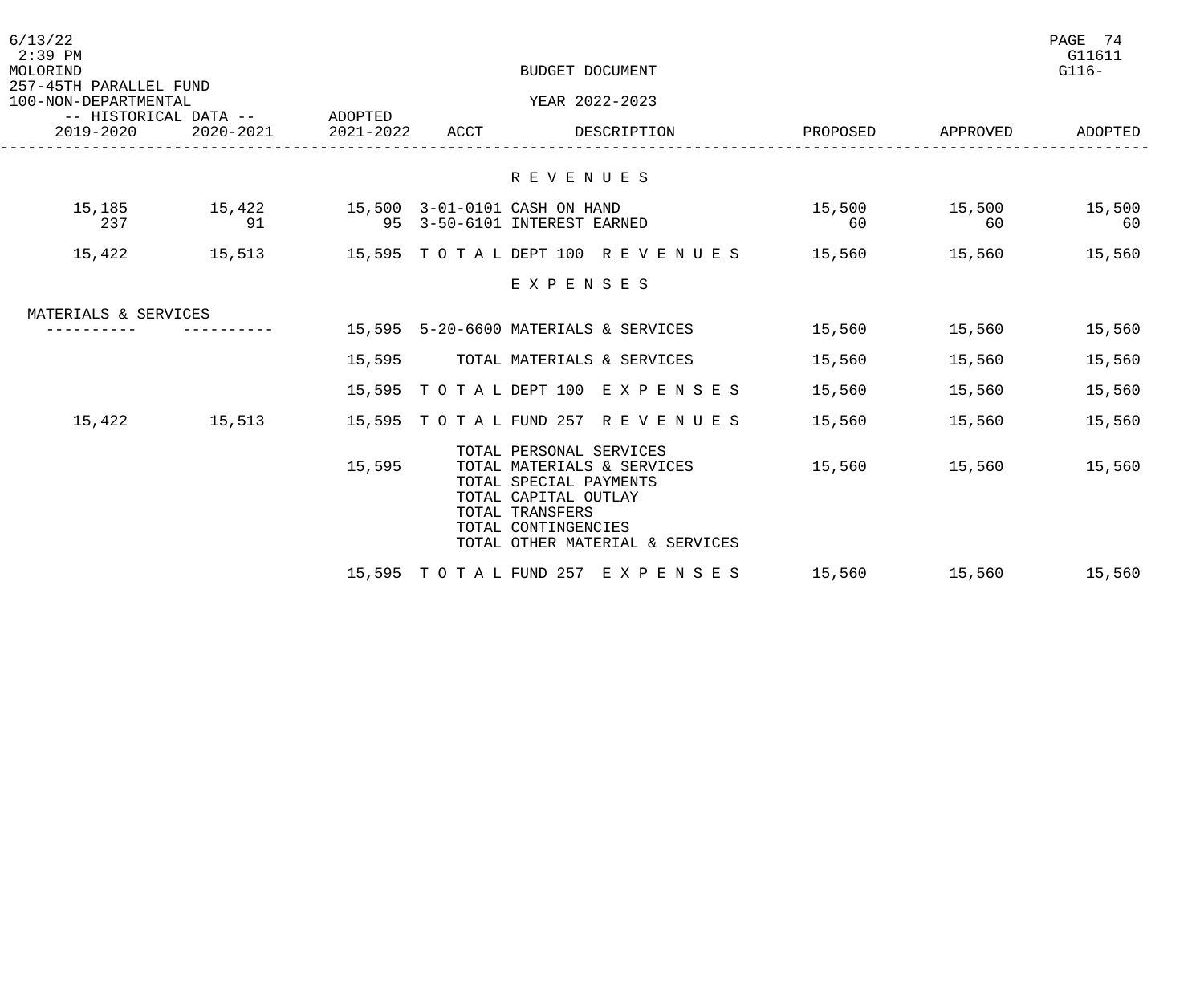| 6/13/22<br>$2:39$ PM<br>MOLORIND<br>259-BUILDING PROGRAM |                                          |                               |                           | BUDGET DOCUMENT                                                                                                                                                                 |                   |                                                                                                                                                                                                                                 | PAGE 75<br>G11611<br>$G116-$ |
|----------------------------------------------------------|------------------------------------------|-------------------------------|---------------------------|---------------------------------------------------------------------------------------------------------------------------------------------------------------------------------|-------------------|---------------------------------------------------------------------------------------------------------------------------------------------------------------------------------------------------------------------------------|------------------------------|
| 100-NON-DEPARTMENTAL                                     |                                          |                               |                           | YEAR 2022-2023                                                                                                                                                                  |                   |                                                                                                                                                                                                                                 |                              |
| 2019-2020                                                | 2020-2021                                | 2021-2022                     | ACCT                      | DESCRIPTION                                                                                                                                                                     | PROPOSED          | APPROVED                                                                                                                                                                                                                        | ADOPTED                      |
|                                                          |                                          |                               |                           | R E V E N U E S                                                                                                                                                                 |                   |                                                                                                                                                                                                                                 |                              |
|                                                          |                                          |                               |                           |                                                                                                                                                                                 |                   |                                                                                                                                                                                                                                 |                              |
| 4,233                                                    | 189,526                                  |                               |                           | 250,000 3-01-0101 CASH ON HAND                                                                                                                                                  | 345,000           | 345,000                                                                                                                                                                                                                         | 345,000                      |
| 4,868                                                    | 2,323                                    |                               |                           | 100 3-40-4100 MISCELLANEOUS REVENUE                                                                                                                                             | 100               | 100                                                                                                                                                                                                                             | 100                          |
| 410,959                                                  | 388,433                                  |                               |                           | 420,000 3-40-4169 BUILDING PERMITS                                                                                                                                              | 440,000           | 440,000                                                                                                                                                                                                                         | 440,000                      |
| 117,330                                                  | 169,663                                  |                               |                           | 110,000 3-40-4171 ELECTRICAL PERMITS 120,000<br>50,000 3-40-4280 BAKER CONTRACT                                                                                                 | ----------        | 120,000                                                                                                                                                                                                                         | 120,000                      |
| 60,945<br>1,408                                          | 20, 244<br>1,147                         |                               |                           | 1,000 3-50-6101 INTEREST EARNED                                                                                                                                                 | 1,000             | 1,000                                                                                                                                                                                                                           | 1,000                        |
|                                                          |                                          |                               |                           |                                                                                                                                                                                 |                   |                                                                                                                                                                                                                                 |                              |
| 599,743                                                  | 771,336                                  |                               |                           | 831,100 TOTALDEPT 100 REVENUES 906,100                                                                                                                                          |                   | 906, 100                                                                                                                                                                                                                        | 906,100                      |
|                                                          |                                          |                               |                           | EXPENSES                                                                                                                                                                        |                   |                                                                                                                                                                                                                                 |                              |
| PERSONAL SERVICES                                        |                                          |                               |                           |                                                                                                                                                                                 |                   |                                                                                                                                                                                                                                 |                              |
| 71,456                                                   | 76,050                                   |                               |                           | 78,960 5-10-1101 A-LEVEL INSPECTOR/BO                                                                                                                                           | 84,984            | 84,984                                                                                                                                                                                                                          | 84,984                       |
| 31,163                                                   | 67,334                                   | 68,196                        |                           | 5-10-1102 ELECTRICAL INSPECTOR                                                                                                                                                  | 72,504            | 72,504                                                                                                                                                                                                                          | 72,504                       |
| 48,731                                                   |                                          |                               |                           | 53,996 56,004 5-10-1201 ASSIST BUILDING OFFICIAL                                                                                                                                | 60, 300           | 60,300                                                                                                                                                                                                                          | 60,300                       |
| 1,923                                                    | -----------                              | 33,030 5-10-1202 PERMIT CLERK |                           |                                                                                                                                                                                 | 37,351            | 37,351                                                                                                                                                                                                                          | 37,351                       |
| -----------                                              |                                          |                               |                           | $4,146$ $7,500$ $5-10-1401$ EXTRA CLERICAL                                                                                                                                      | 7,500 7,500       |                                                                                                                                                                                                                                 | 7,500                        |
| 57,557                                                   | 94,153                                   |                               |                           | 119,186 5-10-2910 PAYROLLL COSTS 110,484                                                                                                                                        |                   | 110,484                                                                                                                                                                                                                         | 110,484                      |
|                                                          | 5,000                                    |                               | 5,000 5-10-8041 ADMIN FEE |                                                                                                                                                                                 | 5,000             | 5,000                                                                                                                                                                                                                           | 5,000                        |
| 210,830                                                  | 300,679                                  | 367,876                       |                           | TOTAL PERSONAL SERVICES                                                                                                                                                         | 378,123           | 378,123                                                                                                                                                                                                                         | 378,123                      |
| 3.00                                                     | 4.00                                     | 4.00                          | TOTAL FTE'S               |                                                                                                                                                                                 | 4.00              | 4.00                                                                                                                                                                                                                            | 4.00                         |
|                                                          |                                          |                               |                           |                                                                                                                                                                                 |                   |                                                                                                                                                                                                                                 |                              |
| MATERIALS & SERVICES<br>53,870                           | 47,790                                   |                               |                           | 55,000 5-20-3210 CONTRACTED INSPECTIONS                                                                                                                                         | 30,000            | 30,000                                                                                                                                                                                                                          | 30,000                       |
|                                                          | 27,734 14,701                            |                               |                           | 50,000 5-20-3230 ELECTRICAL PROGRAM                                                                                                                                             | 20,000            | 20,000                                                                                                                                                                                                                          | 20,000                       |
| 4,364                                                    | 5,767                                    |                               |                           | $10,000$ $5-20-3443$ COMPUTER MAINT. $7,500$                                                                                                                                    |                   | 7,500                                                                                                                                                                                                                           | 7,500                        |
|                                                          |                                          |                               |                           | $6,083$ 5,900 5-20-4200 BUILDING MAINT.                                                                                                                                         |                   | 5,000 5,000                                                                                                                                                                                                                     | 5,000                        |
|                                                          | 13,533 5,673 6,000 5-20-4400 OFFICE RENT |                               |                           | 6,000                                                                                                                                                                           |                   | 6,000 5,000 6,000 6,000 6,000 6,000 6,000 6,000 6,000 6,000 6,000 6,000 6,000 6,000 6,000 6,000 6,000 6,000 6,000 6,000 6,000 6,000 6,000 6,000 6,000 6,000 6,000 6,000 6,000 6,000 6,000 6,000 6,000 6,000 6,000 6,000 6,000 6 | 6,000                        |
|                                                          | ---------- 1,240 5-20-5210 INSURANCE     |                               |                           | 1,240                                                                                                                                                                           |                   | 1,240                                                                                                                                                                                                                           | 1,240                        |
|                                                          |                                          |                               |                           | 5,706       4,819       6,000 5-20-5300 TELEPHONE/INTERNET          6,000                                                                                                       |                   | 6,000                                                                                                                                                                                                                           | 6,000                        |
|                                                          |                                          |                               |                           | 3,427       2,485       7,500  5-20-5800 FUEL/VEHICLE MAINT          5,000                                                                                                      |                   | 5,000                                                                                                                                                                                                                           | 5,000                        |
|                                                          |                                          |                               |                           | 5,823 1,856 7,500 5-20-5810 TRAINING & CONTINUING ED 7,500                                                                                                                      |                   | 7,500                                                                                                                                                                                                                           | 7,500                        |
| ----------                                               | 3,576 3,000 5-20-5820 OUTREACH           |                               |                           | 5,000                                                                                                                                                                           |                   | 5,000 5,000 5,000 5,000 5,000 5,000 5,000 5,000 5,000 5,000 5,000 5,000 5,000 5,000 5,000 5,000 5,000 5,000 5,000 5,000 5,000 5,000 5,000 5,000 5,000 5,000 5,000 5,000 5,000 5,000 5,000 5,000 5,000 5,000 5,000 5,000 5,000 5 | 5,000                        |
|                                                          |                                          |                               |                           | $9,168$ $4,628$ $8,000$ $5-20-6110$ SUPPLIES                                                                                                                                    | 8,000             |                                                                                                                                                                                                                                 | 8,000                        |
| 881                                                      |                                          |                               |                           | $\begin{array}{cccccccc} 695 & 1,500 & 5-20-6120 & \text{DUES} & & & & 1,500 & & & 1,500 \ 2,235 & 5,000 & 5-20-6400 & \text{CODE BOOKS} & & & & 5,000 & & & 5,000 \end{array}$ |                   |                                                                                                                                                                                                                                 | 1,500                        |
| ----------                                               |                                          |                               |                           |                                                                                                                                                                                 |                   |                                                                                                                                                                                                                                 | 5,000                        |
| 20,469                                                   |                                          |                               |                           | 10,672      10,000  5-20-7000 SMALL EQUIPMENT            7,500       7,500                                                                                                      |                   |                                                                                                                                                                                                                                 | 7,500                        |
| -----------                                              |                                          |                               |                           | 2,907       5,000  5-20-8030 REFUNDS                 5,000      5,000                                                                                                           |                   |                                                                                                                                                                                                                                 | 5,000                        |
|                                                          |                                          |                               |                           | 11,261 12,191 14,000 5-20-8031 STATE SURCHARGES ELECTRIC 20,000<br>29,383 27,543 39,000 5-20-8032 STATE SURCHARGES                                                              | $39,000$ $39,000$ |                                                                                                                                                                                                                                 | 20,000 20,000<br>39,000      |
|                                                          |                                          |                               |                           |                                                                                                                                                                                 |                   |                                                                                                                                                                                                                                 |                              |
|                                                          |                                          |                               |                           | 185,619 153,621 234,640 TOTAL MATERIALS & SERVICES 179,240 179,240 179,240                                                                                                      |                   |                                                                                                                                                                                                                                 |                              |
| CAPITAL OUTLAY                                           |                                          |                               |                           |                                                                                                                                                                                 |                   |                                                                                                                                                                                                                                 |                              |
| 13,768                                                   |                                          |                               |                           |                                                                                                                                                                                 |                   |                                                                                                                                                                                                                                 |                              |
| 13,768                                                   | 30,676                                   |                               |                           | TOTAL CAPITAL OUTLAY                                                                                                                                                            |                   |                                                                                                                                                                                                                                 |                              |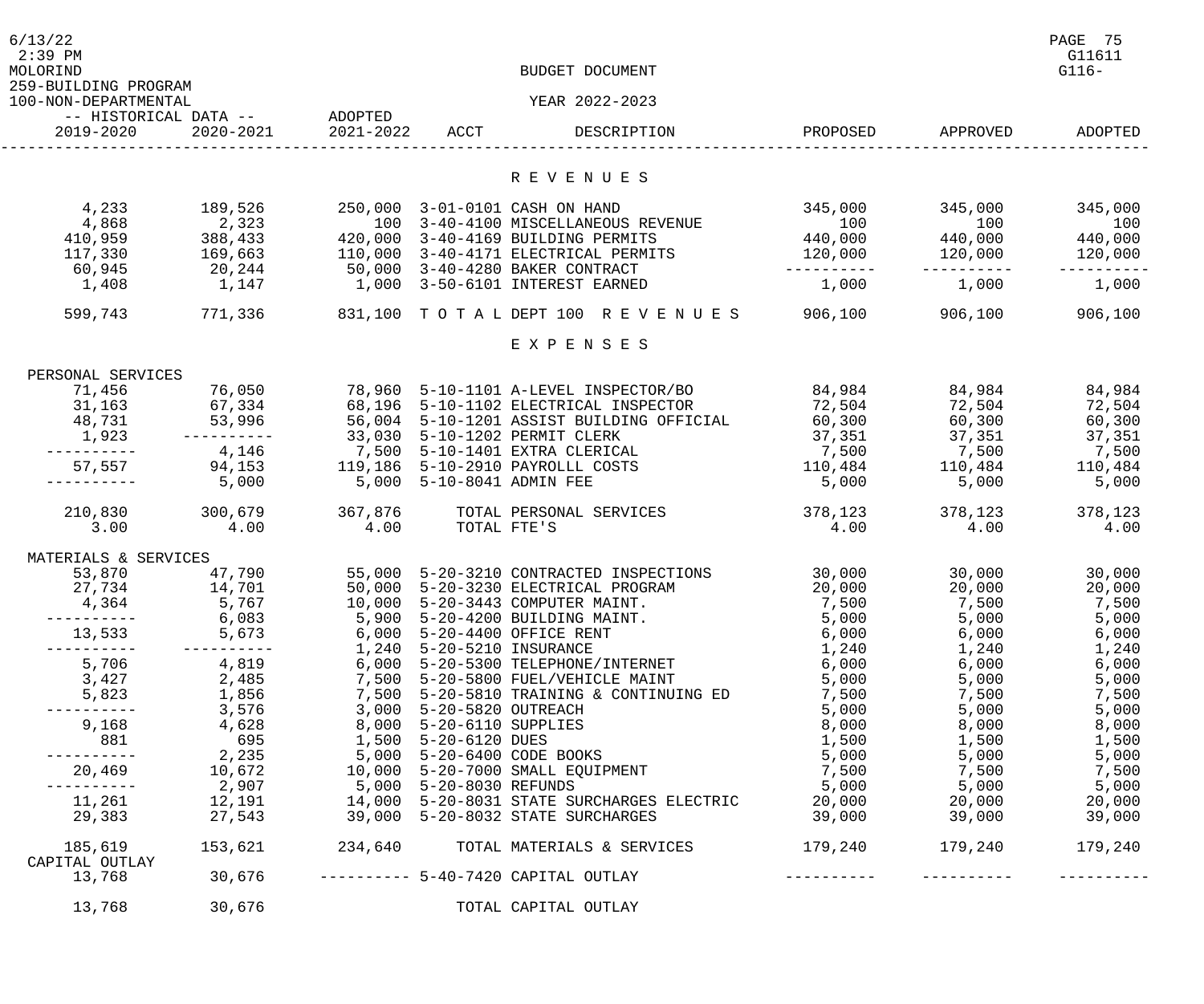| 6/13/22<br>$2:39$ PM<br>MOLORIND<br>259-BUILDING PROGRAM |                 |                      | BUDGET DOCUMENT                    |                                                                           |                 |                 | PAGE<br>- 76<br>G11611<br>$G116-$ |
|----------------------------------------------------------|-----------------|----------------------|------------------------------------|---------------------------------------------------------------------------|-----------------|-----------------|-----------------------------------|
| 100-NON-DEPARTMENTAL                                     |                 |                      |                                    | YEAR 2022-2023                                                            |                 |                 |                                   |
| -- HISTORICAL DATA --<br>2019-2020                       | $2020 - 2021$   | ADOPTED<br>2021-2022 | ACCT                               | DESCRIPTION                                                               | PROPOSED        | APPROVED        | ADOPTED                           |
| CONTINGENCIES                                            |                 |                      |                                    |                                                                           |                 |                 |                                   |
|                                                          |                 | 228,584              |                                    | 5-60-8080 CONTINGENCY                                                     | 348,737         | 348,737         | 348,737                           |
|                                                          |                 | 228,584              |                                    | TOTAL CONTINGENCIES                                                       | 348,737         | 348,737         | 348,737                           |
| 410,217                                                  | 484,976         |                      |                                    | 831,100 TOTAL DEPT 100 EXPENSES                                           | 906,100         | 906,100         | 906,100                           |
| 599,743                                                  | 771,336         | 831,100              |                                    | TOTAL FUND 259 REVENUES                                                   | 906,100         | 906,100         | 906,100                           |
| 210,830                                                  | 300,679         | 367,876              |                                    | TOTAL PERSONAL SERVICES                                                   | 378,123         | 378,123         | 378,123                           |
| 185,619                                                  | 153,621         | 234,640              |                                    | TOTAL MATERIALS & SERVICES<br>TOTAL SPECIAL PAYMENTS                      | 179,240         | 179,240         | 179,240                           |
| 13,768                                                   | 30,676          |                      |                                    | TOTAL CAPITAL OUTLAY                                                      |                 |                 |                                   |
|                                                          |                 | 228,584              |                                    | TOTAL TRANSFERS<br>TOTAL CONTINGENCIES<br>TOTAL OTHER MATERIAL & SERVICES | 348,737         | 348,737         | 348,737                           |
| 410,217<br>3.00                                          | 484,976<br>4.00 | 831,100<br>4.00      | TO TAL FUND 259<br>TO TAL FUND 259 | EXPENSES<br>F T E' S                                                      | 906,100<br>4.00 | 906,100<br>4.00 | 906,100<br>4.00                   |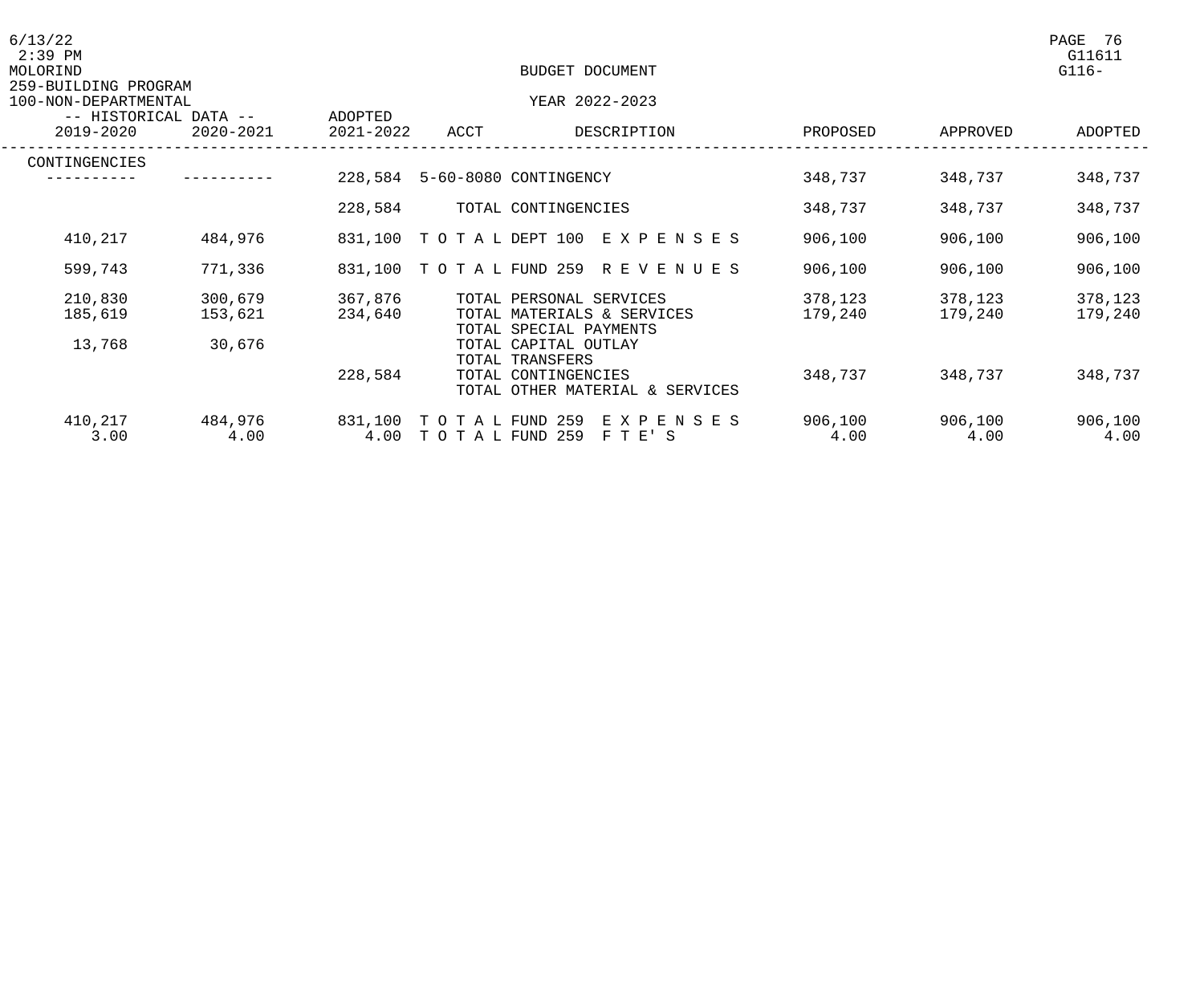| 6/13/22<br>$2:39$ PM<br>MOLORIND<br>260-RELOAD/INDUST PARK PROJ |                                            |           |      | BUDGET DOCUMENT                                                                                                                                                                      |             |          | PAGE 77<br>G11611<br>$G116-$ |
|-----------------------------------------------------------------|--------------------------------------------|-----------|------|--------------------------------------------------------------------------------------------------------------------------------------------------------------------------------------|-------------|----------|------------------------------|
| 100-NON-DEPARTMENTAL                                            |                                            |           |      | YEAR 2022-2023                                                                                                                                                                       |             |          |                              |
| 2019-2020                                                       | -- HISTORICAL DATA -- ADOPTED<br>2020-2021 | 2021-2022 | ACCT | DESCRIPTION                                                                                                                                                                          | PROPOSED    | APPROVED | ADOPTED                      |
|                                                                 |                                            |           |      | R E V E N U E S                                                                                                                                                                      |             |          |                              |
| 969,900                                                         | ____________                               |           |      | 40,000 3-90-9101 TRANSFER FROM GEN FUND                                                                                                                                              | ----------- |          |                              |
|                                                                 |                                            |           |      | 51,683 57,605 3-90-9111 ECONOMIC DEV TRANSFER                                                                                                                                        | 57,605      | 57,605   | 57,605                       |
| 969,900                                                         | 51,683                                     |           |      | 97,605 TO TA L DEPT 100 R E V E N U E S 57,605                                                                                                                                       |             | 57,605   | 57,605                       |
|                                                                 |                                            |           |      | EXPENSES                                                                                                                                                                             |             |          |                              |
| MATERIALS & SERVICES                                            |                                            |           |      |                                                                                                                                                                                      |             |          |                              |
|                                                                 |                                            |           |      | 51,683 97,605 5-20-8055 LOAN PAYMENT                                                                                                                                                 | 57,605      | 57,605   | 57,605                       |
|                                                                 | 51,683                                     |           |      | 97,605 TOTAL MATERIALS & SERVICES                                                                                                                                                    | 57,605      | 57,605   | 57,605                       |
| CAPITAL OUTLAY<br>969,900                                       |                                            |           |      | ---------- 5-40-8030 PROPERTY PURCHASE                                                                                                                                               |             |          |                              |
| 969,900                                                         |                                            |           |      | TOTAL CAPITAL OUTLAY                                                                                                                                                                 |             |          |                              |
| 969,900                                                         |                                            |           |      | 51,683 97,605 TOTAL DEPT 100 EXPENSES                                                                                                                                                | 57,605      | 57,605   | 57,605                       |
| 969,900                                                         | 51,683                                     |           |      | 97,605 TOTAL FUND 260 REVENUES                                                                                                                                                       | 57,605      | 57,605   | 57,605                       |
| 969,900                                                         | 51,683                                     | 97,605    |      | TOTAL PERSONAL SERVICES<br>TOTAL MATERIALS & SERVICES<br>TOTAL SPECIAL PAYMENTS<br>TOTAL CAPITAL OUTLAY<br>TOTAL TRANSFERS<br>TOTAL CONTINGENCIES<br>TOTAL OTHER MATERIAL & SERVICES | 57,605      | 57,605   | 57,605                       |
| 969,900                                                         | 51,683                                     |           |      | 97,605 TOTAL FUND 260 EXPENSES                                                                                                                                                       | 57,605      | 57,605   | 57,605                       |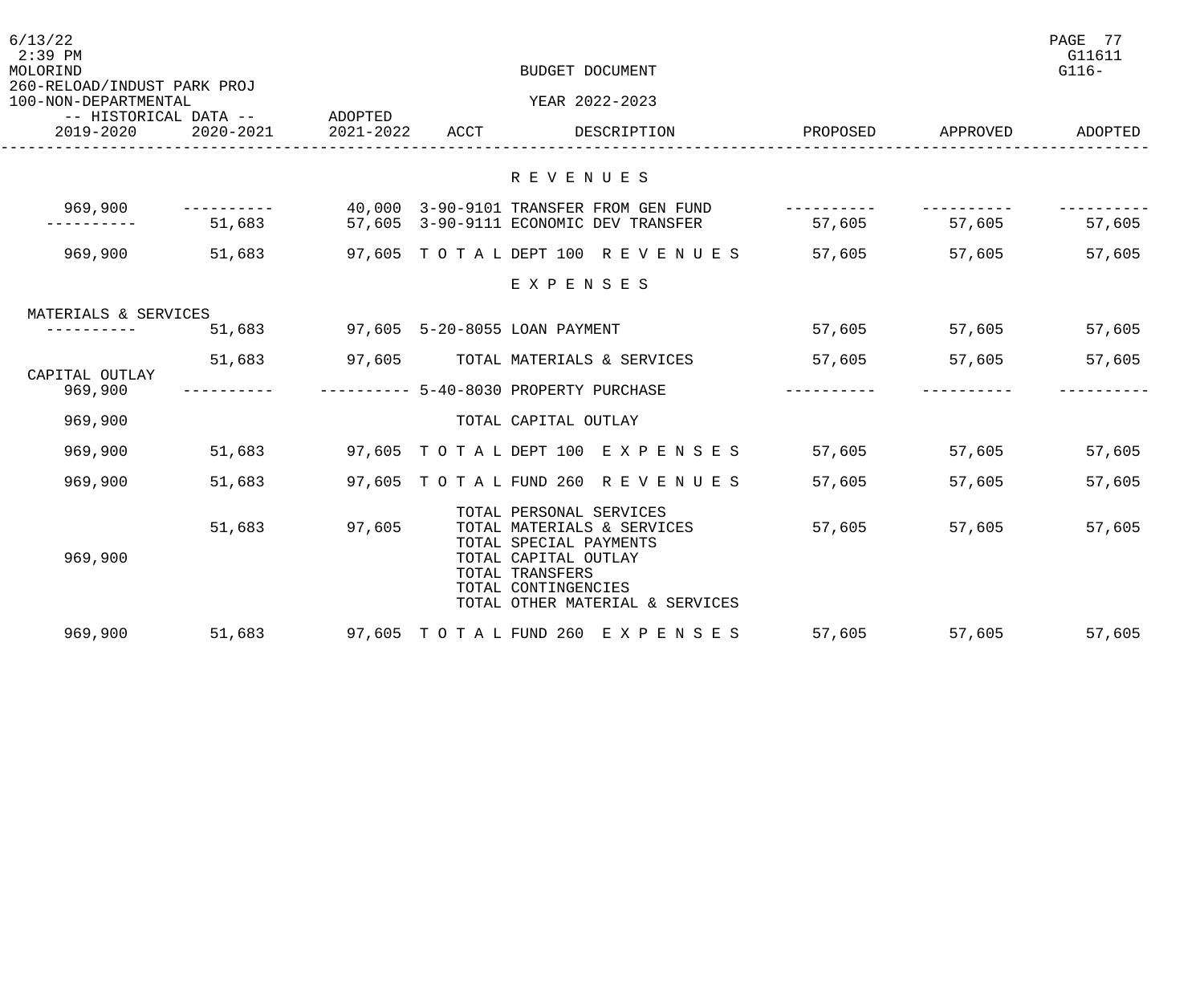| 6/13/22<br>$2:39$ PM<br>MOLORIND<br>261-AMERICAN RESCUE PLAN |                         |                                 |                                           | BUDGET DOCUMENT                                                                                   |                                          |                                          | PAGE<br>- 78<br>G11611<br>$G116-$        |
|--------------------------------------------------------------|-------------------------|---------------------------------|-------------------------------------------|---------------------------------------------------------------------------------------------------|------------------------------------------|------------------------------------------|------------------------------------------|
| 100-NON-DEPARTMENTAL                                         |                         |                                 |                                           | YEAR 2022-2023                                                                                    |                                          |                                          |                                          |
| -- HISTORICAL DATA --<br>2019-2020                           | $2020 - 2021$           | ADOPTED<br>2021-2022            | ACCT                                      | DESCRIPTION                                                                                       | PROPOSED                                 | APPROVED                                 | ADOPTED                                  |
|                                                              |                         |                                 |                                           | R E V E N U E S                                                                                   |                                          |                                          |                                          |
|                                                              |                         |                                 |                                           | 2,969,029 3-01-0101 CASH ON HAND                                                                  | 2,969,029                                | 2,969,029                                | 5,592,399                                |
|                                                              | 2,969,029               | 30,971                          |                                           | 2,969,029 3-30-3714 FISCAL RECOVERY FUNDS<br>3-50-6101 INTEREST EARNED                            | 30,971                                   | 30,971                                   | 20,000                                   |
|                                                              | 2,969,029               | 5,969,029                       | TO TAL DEPT 100                           | R E V E N U E S                                                                                   | 3,000,000                                | 3,000,000                                | 5,612,399                                |
|                                                              |                         |                                 |                                           | EXPENSES                                                                                          |                                          |                                          |                                          |
| MATERIALS & SERVICES                                         |                         |                                 |                                           |                                                                                                   |                                          |                                          |                                          |
|                                                              | 1,542<br>5,625<br>5,395 | 250,000<br>150,000<br>1,000,000 | 5-20-6110 SUPPLIES<br>5-20-7007 EQUIPMENT | 5-20-3446 COVID WORK<br>2,000,000 5-20-6132 COVID RECOVERY ASSIST                                 | 150,000<br>150,000<br>200,000<br>500,000 | 150,000<br>150,000<br>200,000<br>500,000 | 212,399<br>150,000<br>750,000<br>500,000 |
|                                                              | 12,562                  | 3,400,000                       |                                           | TOTAL MATERIALS & SERVICES                                                                        | 1,000,000                                | 1,000,000                                | 1,612,399                                |
| CAPITAL OUTLAY                                               |                         | 2,569,029                       |                                           | 5-40-7410 CAPITAL OUTLAY                                                                          | 2,000,000                                | 2,000,000                                | 4,000,000                                |
|                                                              |                         | 2,569,029                       |                                           | TOTAL CAPITAL OUTLAY                                                                              | 2,000,000                                | 2,000,000                                | 4,000,000                                |
|                                                              | 12,562                  | 5,969,029                       | TO TAL DEPT 100                           | EXPENSES                                                                                          | 3,000,000                                | 3,000,000                                | 5,612,399                                |
|                                                              | 2,969,029               |                                 |                                           | 5,969,029 TOTAL FUND 261 REVENUES                                                                 | 3,000,000                                | 3,000,000                                | 5,612,399                                |
|                                                              | 12,562                  | 3,400,000                       |                                           | TOTAL PERSONAL SERVICES<br>TOTAL MATERIALS & SERVICES<br>TOTAL SPECIAL PAYMENTS                   | 1,000,000                                | 1,000,000                                | 1,612,399                                |
|                                                              |                         | 2,569,029                       |                                           | TOTAL CAPITAL OUTLAY<br>TOTAL TRANSFERS<br>TOTAL CONTINGENCIES<br>TOTAL OTHER MATERIAL & SERVICES | 2,000,000                                | 2,000,000                                | 4,000,000                                |
|                                                              | 12,562                  |                                 |                                           | 5,969,029 TOTAL FUND 261 EXPENSES                                                                 | 3,000,000                                | 3,000,000                                | 5,612,399                                |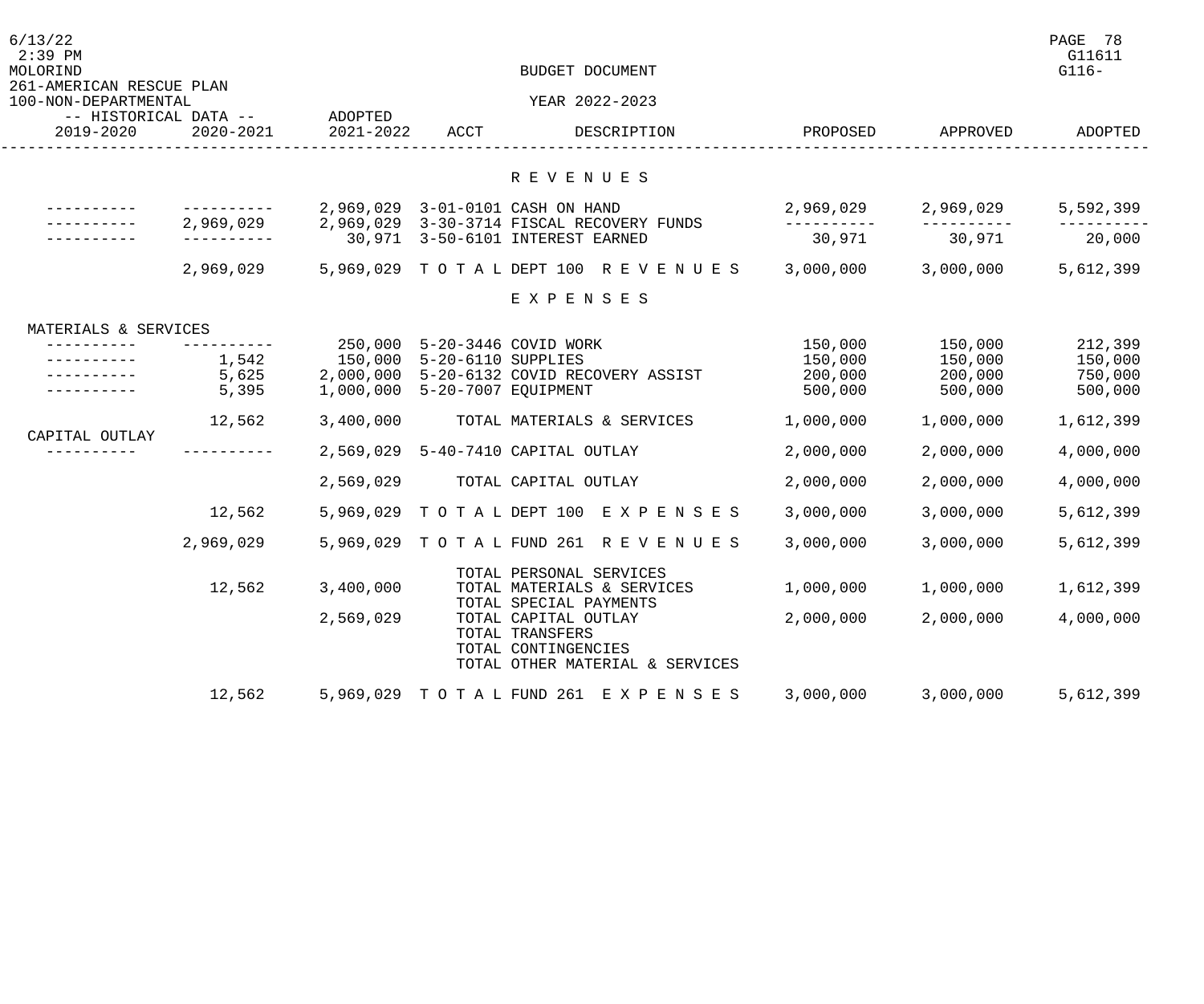| 6/13/22<br>$2:39$ PM<br>MOLORIND<br>302-WORK RELEASE CONST.FUND |                                                           |         | PAGE 79<br>BUDGET DOCUMENT |                                                                                                                                                                                      |                          |         |                  |
|-----------------------------------------------------------------|-----------------------------------------------------------|---------|----------------------------|--------------------------------------------------------------------------------------------------------------------------------------------------------------------------------------|--------------------------|---------|------------------|
| 100-NON-DEPARTMENTAL                                            |                                                           |         |                            | YEAR 2022-2023                                                                                                                                                                       |                          |         |                  |
| 2019-2020                                                       | -- HISTORICAL DATA -- ADOPTED<br>2020-2021 2021-2022 ACCT |         |                            | DESCRIPTION                                                                                                                                                                          | PROPOSED APPROVED        |         | ADOPTED          |
|                                                                 |                                                           |         |                            | R E V E N U E S                                                                                                                                                                      |                          |         |                  |
| 275,415<br>4,292                                                | 279,707<br>1,644                                          |         |                            | 281,445 3-01-0101 CASH ON HAND<br>1,745 3-50-6101 INTEREST EARNED                                                                                                                    | 282,350 282,350<br>1,000 | 1,000   | 282,350<br>1,000 |
| 279,707 281,351                                                 |                                                           |         |                            | 283,190 TOTALDEPT 100 REVENUES 283,350                                                                                                                                               |                          | 283,350 | 283,350          |
|                                                                 |                                                           |         |                            | EXPENSES                                                                                                                                                                             |                          |         |                  |
| CAPITAL OUTLAY<br>----------                                    |                                                           |         |                            | 283,190 5-40-7200 CONSTRUCTION                                                                                                                                                       | 283,350                  | 283,350 | 283,350          |
|                                                                 |                                                           |         |                            |                                                                                                                                                                                      |                          |         |                  |
|                                                                 |                                                           |         |                            | 283,190 TOTAL CAPITAL OUTLAY                                                                                                                                                         | 283,350                  | 283,350 | 283,350          |
|                                                                 |                                                           |         |                            | 283,190 TOTAL DEPT 100 EXPENSES 283,350                                                                                                                                              |                          | 283,350 | 283,350          |
| 279,707 281,351                                                 |                                                           |         |                            | 283,190 TOTAL FUND 302 REVENUES                                                                                                                                                      | 283,350                  | 283,350 | 283,350          |
|                                                                 |                                                           | 283,190 |                            | TOTAL PERSONAL SERVICES<br>TOTAL MATERIALS & SERVICES<br>TOTAL SPECIAL PAYMENTS<br>TOTAL CAPITAL OUTLAY<br>TOTAL TRANSFERS<br>TOTAL CONTINGENCIES<br>TOTAL OTHER MATERIAL & SERVICES | 283,350                  | 283,350 | 283,350          |
|                                                                 |                                                           |         |                            | 283,190 TOTAL FUND 302 EXPENSES                                                                                                                                                      | 283,350                  | 283,350 | 283,350          |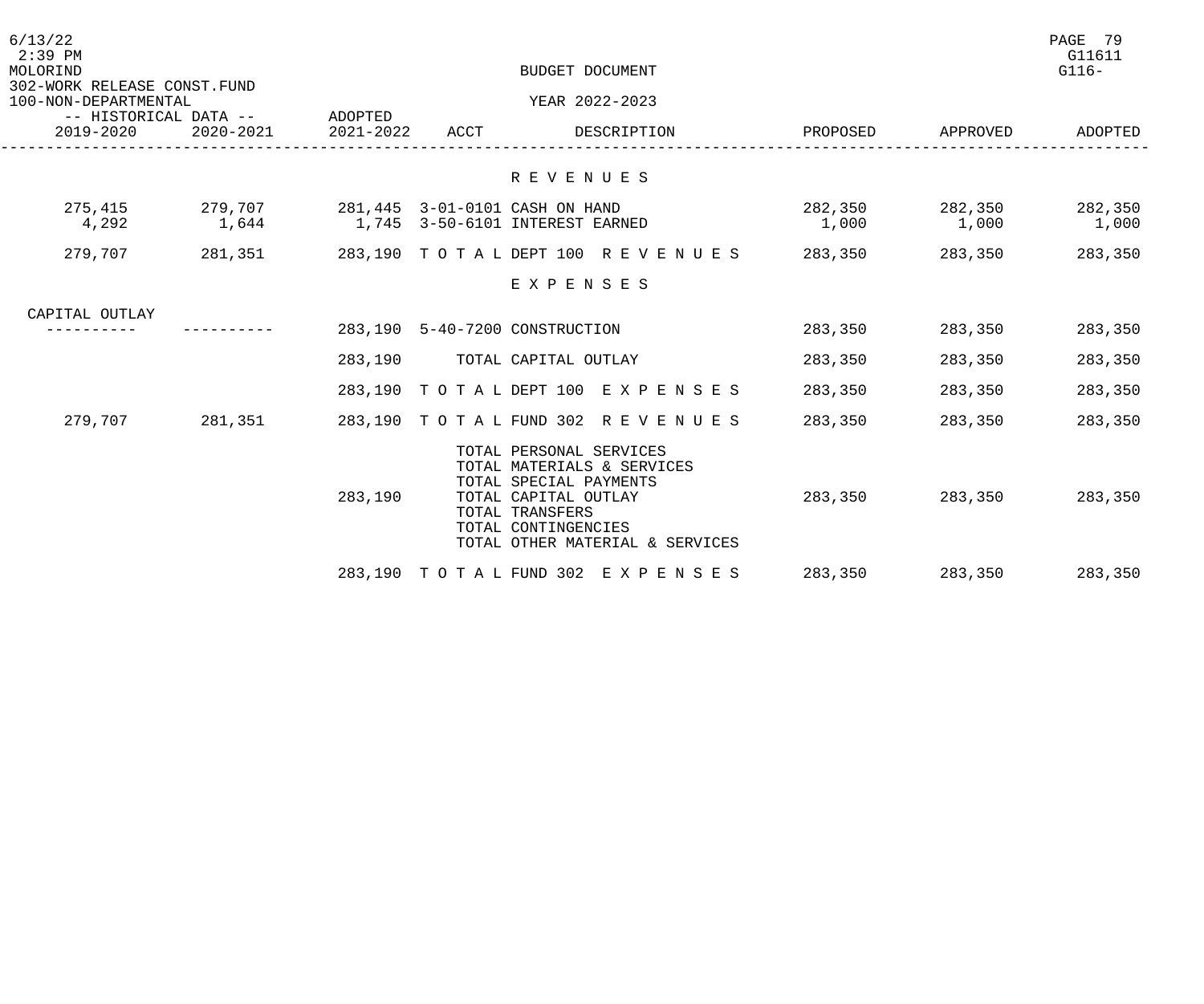| 6/13/22<br>$2:39$ PM<br>MOLORIND              |                                        |           |      | BUDGET DOCUMENT                                                                                                                                           |              |              | PAGE 80<br>G11611<br>$G116-$ |
|-----------------------------------------------|----------------------------------------|-----------|------|-----------------------------------------------------------------------------------------------------------------------------------------------------------|--------------|--------------|------------------------------|
| 607-INSURANCE RESERVE<br>100-NON-DEPARTMENTAL | -- HISTORICAL DATA --       ADOPTED    |           |      | YEAR 2022-2023                                                                                                                                            |              |              |                              |
| 2019-2020                                     | 2020-2021                              | 2021-2022 | ACCT | DESCRIPTION                                                                                                                                               | PROPOSED     | APPROVED     | ADOPTED                      |
|                                               |                                        |           |      | R E V E N U E S                                                                                                                                           |              |              |                              |
|                                               |                                        |           |      |                                                                                                                                                           |              |              |                              |
| 316,002                                       | 382,520 375,000 3-01-0101 CASH ON HAND |           |      |                                                                                                                                                           | 270,000      | 270,000      | 270,000                      |
| 177,318                                       |                                        |           |      | 173,904 160,000 3-30-3901 WORKER COMP CHGS                                                                                                                | 135,000      | 135,000      | 135,000                      |
| 263<br>14,395                                 |                                        |           |      | ---------- 100 3-40-4100 MISC<br>34,044 5,000 3-40-6642 INSURANCE REFUND                                                                                  | 100<br>5,000 | 100<br>5,000 | 100<br>5,000                 |
| 3,067                                         | 1,391                                  |           |      | 3,000 3-50-6101 INTEREST EARNED                                                                                                                           | 400          | 400          | 400                          |
| 225,000                                       | 200,000                                |           |      | 3,000 5-50-6101 INTEREST EARNED<br>200,000 3-90-9101 TRANSFER FROM GEN FUND 250,000                                                                       |              | 250,000      | 250,000                      |
| 736,045                                       | 791,859                                |           |      | 743,100 TOTALDEPT 100 REVENUES 660,500                                                                                                                    |              | 660,500      | 660,500                      |
|                                               |                                        |           |      | EXPENSES                                                                                                                                                  |              |              |                              |
| MATERIALS & SERVICES                          |                                        |           |      |                                                                                                                                                           |              |              |                              |
| 81,312                                        | 81,187                                 |           |      | 175,000 5-20-5201 WORKERS COMP PAYMT                                                                                                                      | 175,000      | 175,000      | 175,000                      |
|                                               | 20,383 26,244                          |           |      | 200,000 5-20-5202 UNEMPLOYMENT PAYMENTS                                                                                                                   | 150,000      | 150,000      | 150,000                      |
| 251,830                                       | 298,238                                |           |      | 368,100 5-20-5203 LIABILITY/FIRE PAYMT                                                                                                                    | 335,500      | 335,500      | 335,500                      |
| 353,525                                       | 405,669                                | 743,100   |      | TOTAL MATERIALS & SERVICES                                                                                                                                | 660,500      | 660,500      | 660,500                      |
| 353,525                                       | 405,669                                |           |      | 743,100 TOTAL DEPT 100 EXPENSES                                                                                                                           | 660,500      | 660,500      | 660,500                      |
| 736,045                                       | 791,859                                |           |      | 743,100 TOTAL FUND 607 REVENUES                                                                                                                           | 660,500      | 660,500      | 660,500                      |
|                                               |                                        |           |      | TOTAL PERSONAL SERVICES                                                                                                                                   |              |              |                              |
| 353,525                                       | 405,669 743,100                        |           |      | TOTAL MATERIALS & SERVICES<br>TOTAL SPECIAL PAYMENTS<br>TOTAL CAPITAL OUTLAY<br>TOTAL TRANSFERS<br>TOTAL CONTINGENCIES<br>TOTAL OTHER MATERIAL & SERVICES | 660,500      | 660,500      | 660,500                      |
| 353,525                                       | 405,669                                |           |      | 743,100 TOTAL FUND 607 EXPENSES                                                                                                                           | 660,500      | 660,500      | 660,500                      |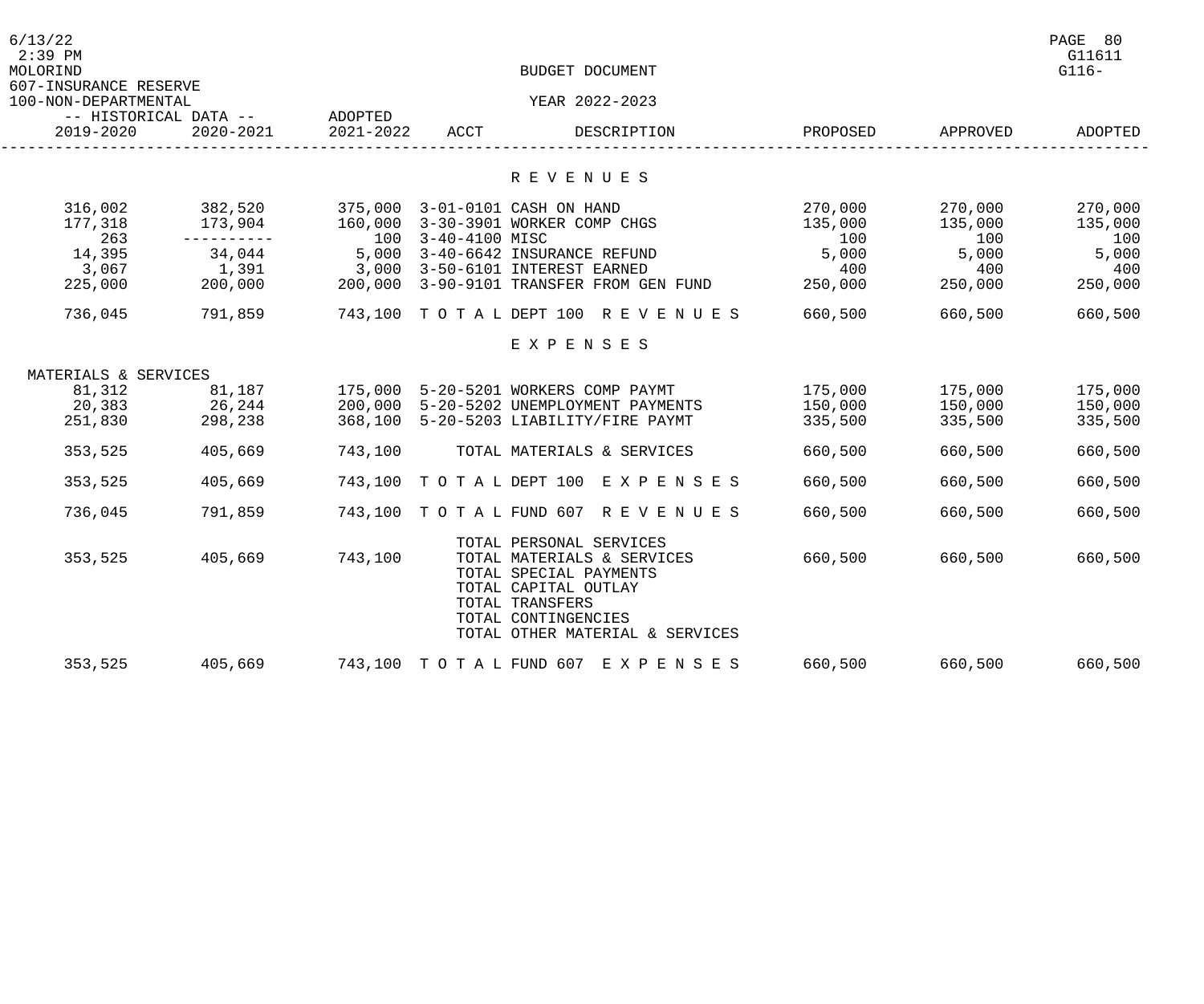| 6/13/22<br>$2:39$ PM<br>MOLORIND<br>609-CAR POOL FUND |                                  |                      |                           | BUDGET DOCUMENT                                                                                                                                                                  |                                 |                                 | PAGE 81<br>G11611<br>$G116-$    |
|-------------------------------------------------------|----------------------------------|----------------------|---------------------------|----------------------------------------------------------------------------------------------------------------------------------------------------------------------------------|---------------------------------|---------------------------------|---------------------------------|
| 100-NON-DEPARTMENTAL                                  |                                  |                      |                           | YEAR 2022-2023                                                                                                                                                                   |                                 |                                 |                                 |
| -- HISTORICAL DATA --<br>2019-2020                    | $2020 - 2021$                    | ADOPTED<br>2021-2022 | ACCT                      | DESCRIPTION                                                                                                                                                                      | PROPOSED                        | APPROVED                        | ADOPTED                         |
|                                                       |                                  |                      |                           | R E V E N U E S                                                                                                                                                                  |                                 |                                 |                                 |
| 224,624<br>28,746<br>613<br>3,521                     | 242,823<br>17,408<br>58<br>1,186 |                      |                           | 200,000 3-01-0101 CASH ON HAND<br>12,500 3-30-3902 VEHICLE MILEAGE CHGS<br>100 3-40-6642 INSURANCE REFUND<br>1,500 3-50-6101 INTEREST EARNED<br>3,000 3-90-9300 SALE OF VEHICLES | 195,000<br>24,000<br>100<br>800 | 195,000<br>24,000<br>100<br>800 | 195,000<br>24,000<br>100<br>800 |
| 9,825                                                 | 3,245                            |                      |                           |                                                                                                                                                                                  | 3,000                           | 3,000                           | 3,000                           |
| 267,329                                               | 264,720                          |                      |                           | 217,100 TOTAL DEPT 100 REVENUES                                                                                                                                                  | 222,900                         | 222,900                         | 222,900                         |
|                                                       |                                  |                      |                           | EXPENSES                                                                                                                                                                         |                                 |                                 |                                 |
| MATERIALS & SERVICES                                  |                                  |                      |                           |                                                                                                                                                                                  |                                 |                                 |                                 |
| 9,730<br>3,242<br>11,534                              | 10,022<br>1,868<br>7,158         |                      | 20,000 5-20-6700 GASOLINE | 10,100 5-20-3443 FLEET MANAGEMENT<br>10,000 5-20-4300 SERVICE & REPAIRS                                                                                                          | 10,500<br>10,000<br>20,000      | 10,500<br>10,000<br>20,000      | 10,500<br>10,000<br>20,000      |
| 24,506<br>CAPITAL OUTLAY                              | 19,048                           | 40,100               |                           | TOTAL MATERIALS & SERVICES                                                                                                                                                       | 40,500                          | 40,500                          | 40,500                          |
|                                                       | 52,047                           |                      |                           | 177,000 5-40-7420 VEHICLE PURCHASE                                                                                                                                               | 182,400                         | 182,400                         | 182,400                         |
|                                                       | 52,047                           | 177,000              |                           | TOTAL CAPITAL OUTLAY                                                                                                                                                             | 182,400                         | 182,400                         | 182,400                         |
| 24,506                                                | 71,095                           |                      |                           | 217,100 TOTAL DEPT 100 EXPENSES                                                                                                                                                  | 222,900                         | 222,900                         | 222,900                         |
| 267,329                                               | 264,720                          |                      |                           | 217,100 TOTAL FUND 609 REVENUES                                                                                                                                                  | 222,900                         | 222,900                         | 222,900                         |
| 24,506                                                | 19,048<br>52,047                 | 40,100<br>177,000    |                           | TOTAL PERSONAL SERVICES<br>TOTAL MATERIALS & SERVICES<br>TOTAL SPECIAL PAYMENTS<br>TOTAL CAPITAL OUTLAY                                                                          | 40,500<br>182,400               | 40,500<br>182,400               | 40,500<br>182,400               |
|                                                       |                                  |                      |                           | TOTAL TRANSFERS<br>TOTAL CONTINGENCIES<br>TOTAL OTHER MATERIAL & SERVICES                                                                                                        |                                 |                                 |                                 |
| 24,506                                                | 71,095                           |                      | 217,100 TOTAL FUND 609    | E X P E N S E S                                                                                                                                                                  | 222,900                         | 222,900                         | 222,900                         |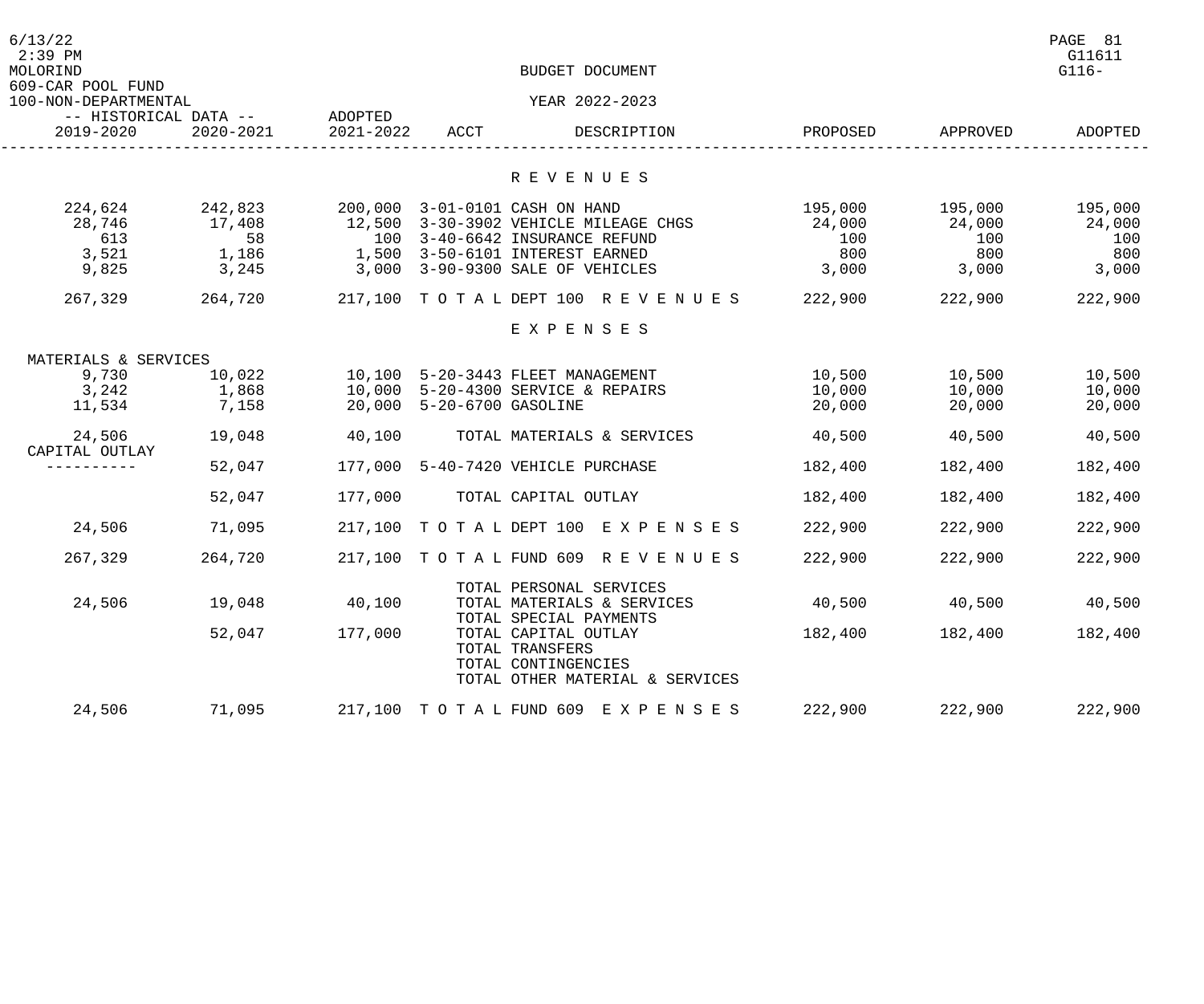| 6/13/22<br>$2:39$ PM<br>MOLORIND<br>610-IS TECH FUND<br>100-NON-DEPARTMENTAL | -- HISTORICAL DATA -- ADOPTED |           |                            | BUDGET DOCUMENT<br>YEAR 2022-2023                                                                                           |               |               | PAGE 82<br>G11611<br>$G116-$ |
|------------------------------------------------------------------------------|-------------------------------|-----------|----------------------------|-----------------------------------------------------------------------------------------------------------------------------|---------------|---------------|------------------------------|
| 2019-2020                                                                    | $2020 - 2021$                 | 2021-2022 | ACCT                       | DESCRIPTION                                                                                                                 | PROPOSED      | APPROVED      | ADOPTED                      |
|                                                                              |                               |           |                            | R E V E N U E S                                                                                                             |               |               |                              |
|                                                                              |                               |           |                            |                                                                                                                             |               |               |                              |
| 47,446                                                                       | 36,579                        |           |                            | 35,000 3-01-0101 CASH ON HAND                                                                                               | 39,500        | 39,500        | 39,500                       |
| 3,250                                                                        | 3,750                         | 3,750     |                            | 3-40-4100 MISCELLANEOUS REVENUE                                                                                             | 2,500         | 2,500         | 2,500                        |
| 86<br>902                                                                    | ----------                    | 500       |                            | 3-40-9300 SALE OF EQUIPMENT                                                                                                 | 1,000         | 1,000         | 1,000                        |
| 50,000                                                                       | 342<br>50,000                 | 300       |                            | 3-50-6101 INTEREST EARNED<br>50,000 3-90-9101 TRANSFER FROM GEN FUN                                                         | 200<br>50,000 | 200<br>50,000 | 200<br>50,000                |
|                                                                              |                               |           |                            |                                                                                                                             |               |               |                              |
| 101,684                                                                      | 90,671                        |           |                            | 89,550 TOTAL DEPT 100 REVENUES                                                                                              | 93,200        | 93,200        | 93,200                       |
|                                                                              |                               |           |                            | EXPENSES                                                                                                                    |               |               |                              |
| MATERIALS & SERVICES                                                         |                               |           |                            |                                                                                                                             |               |               |                              |
| 20,946                                                                       |                               |           | 18,000 5-20-7000 EQUIPMENT |                                                                                                                             | 18,000        | 18,000        | 18,000                       |
| 20,946<br>CAPITAL OUTLAY                                                     |                               | 18,000    |                            | TOTAL MATERIALS & SERVICES                                                                                                  | 18,000        | 18,000        | 18,000                       |
| 44,159                                                                       | 44,258                        |           |                            | 71,550 5-40-7410 CAPITAL OUTLAY                                                                                             | 75,200        | 75,200        | 75,200                       |
| 44,159                                                                       | 44,258                        | 71,550    |                            | TOTAL CAPITAL OUTLAY                                                                                                        | 75,200        | 75,200        | 75,200                       |
| 65,105                                                                       | 44,258                        |           |                            | 89,550 TOTAL DEPT 100 EXPENSES                                                                                              | 93,200        | 93,200        | 93,200                       |
| 101,684                                                                      | 90,671                        |           |                            | 89,550 TOTAL FUND 610 REVENUES                                                                                              | 93,200        | 93,200        | 93,200                       |
|                                                                              |                               |           |                            | TOTAL PERSONAL SERVICES                                                                                                     |               |               |                              |
| 20,946                                                                       |                               | 18,000    |                            | TOTAL MATERIALS & SERVICES                                                                                                  | 18,000        | 18,000        | 18,000                       |
| 44,159                                                                       | 44,258                        | 71,550    |                            | TOTAL SPECIAL PAYMENTS<br>TOTAL CAPITAL OUTLAY<br>TOTAL TRANSFERS<br>TOTAL CONTINGENCIES<br>TOTAL OTHER MATERIAL & SERVICES | 75,200        | 75,200        | 75,200                       |
| 65,105                                                                       | 44,258                        |           |                            | 89,550 TOTAL FUND 610 EXPENSES                                                                                              | 93,200        | 93,200        | 93,200                       |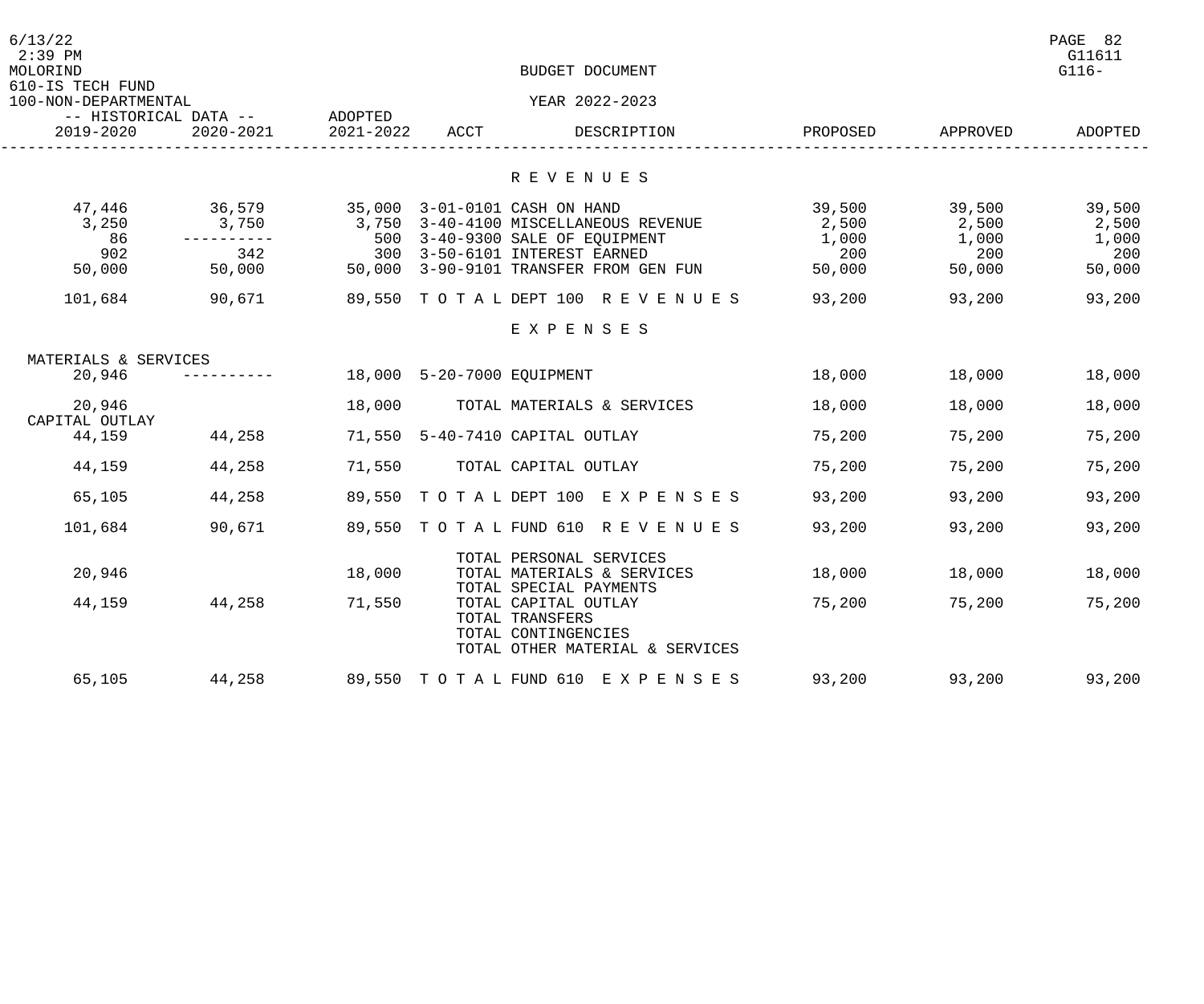| 6/13/22<br>$2:39$ PM<br>MOLORIND              |                                    |                      |      | BUDGET DOCUMENT                                                                                   |            |          | PAGE 83<br>G11611<br>$G116-$ |
|-----------------------------------------------|------------------------------------|----------------------|------|---------------------------------------------------------------------------------------------------|------------|----------|------------------------------|
| 616-GEN CO EQUIP FUND<br>100-NON-DEPARTMENTAL |                                    |                      |      | YEAR 2022-2023                                                                                    |            |          |                              |
| 2019-2020                                     | -- HISTORICAL DATA --<br>2020-2021 | ADOPTED<br>2021-2022 | ACCT | DESCRIPTION                                                                                       | PROPOSED   | APPROVED | ADOPTED                      |
|                                               |                                    |                      |      | R E V E N U E S                                                                                   |            |          |                              |
|                                               |                                    |                      |      |                                                                                                   |            |          |                              |
| 484,839                                       | 601,264                            |                      |      | 550,000 3-01-0101 CASH ON HAND                                                                    | 389,950    | 389,950  | 389,950                      |
| 1,845                                         | 1,594                              |                      |      | 100 3-30-3903 OFC SUPPLY BILLINGS                                                                 | 50         | 50       | 50                           |
| 47,618                                        | 43,476                             |                      |      | 45,000 3-30-3904 COUNTY PHONE BILLINGS                                                            | 40,000     | 40,000   | 40,000                       |
| 1,583                                         | 6,254                              |                      |      | 3,000 3-30-3905 COPY MACHINE BILLINGS                                                             | 3,000      | 3,000    | 3,000                        |
| 3,966                                         | 3,914                              | 4,000                |      | 3-30-3906 POSTAGE REIMBURSEMENT                                                                   | 4,000      | 4,000    | 4,000                        |
| 425                                           | 684                                | 100                  |      | 3-40-4100 MISCELLANEOUS REVENUE                                                                   | 100        | 100      | 100                          |
| 13,225                                        | 629                                | 50                   |      | 3-40-9300 SALE OF EQUIPMENT                                                                       | 50         | 50       | 50                           |
| 7,886                                         | 3,218                              |                      |      | 3,500 3-50-6101 INTEREST EARNED                                                                   | 2,750      | 2,750    | 2,750                        |
| 127,000                                       | 85,000                             |                      |      | 60,000 3-90-9101 GENERAL FUND TRANSFER                                                            | 75,000     | 75,000   | 75,000                       |
| 688,387                                       | 746,033                            |                      |      | 665,750 TOTAL DEPT 100 REVENUES                                                                   | 514,900    | 514,900  | 514,900                      |
|                                               |                                    |                      |      | EXPENSES                                                                                          |            |          |                              |
| MATERIALS & SERVICES                          |                                    |                      |      |                                                                                                   |            |          |                              |
| 14,466                                        | 16,819                             |                      |      | 20,000 5-20-3210 REMOTE HOSTING                                                                   | 20,000     | 20,000   | 20,000                       |
| 13,075                                        | 12,827                             |                      |      | 25,000 5-20-4301 PHONE SYS MAINT                                                                  | 20,000     | 20,000   | 20,000                       |
| 3,246                                         | 4,385                              | 3,500                |      | 5-20-4401 COPY MACH.LEASE PURCH                                                                   | 4,500      | 4,500    | 4,500                        |
| 20,836                                        | 21,927                             | 40,000               |      | 5-20-5300 COUNTY DEPT. PHONE SERVICE                                                              | 40,000     | 40,000   | 40,000                       |
| 372                                           | 899                                |                      |      | 2,000 5-20-6110 OFFICE SUPPLIES                                                                   | 2,000      | 2,000    | 2,000                        |
| 724                                           | 1,138                              |                      |      | 5,000 5-20-6111 COPY PAPER/MAINT                                                                  | 5,000      | 5,000    | 5,000                        |
| 52,719                                        | 57,995                             | 95,500               |      | TOTAL MATERIALS & SERVICES                                                                        | 91,500     | 91,500   | 91,500                       |
| CAPITAL OUTLAY                                |                                    |                      |      |                                                                                                   |            |          |                              |
| 8,955                                         | 9,943                              |                      |      | 150,250 5-40-7410 EQUIPMENT PURCHASE                                                              | 98,400     | 98,400   | 98,400                       |
|                                               |                                    |                      |      | 75,000 5-40-7411 T & A COMPUTER EQUIP.                                                            | 85,000     | 85,000   | 85,000                       |
|                                               |                                    |                      |      | 100,000 5-40-7412 CRTHSE HVAC                                                                     | 110,000    | 110,000  | 110,000                      |
| ----------                                    | 80,000                             |                      |      | 10,000 5-40-7413 WIRING/PHONE SYSTEM                                                              | 20,000     | 20,000   | 20,000                       |
| 25,448                                        | 25,685                             |                      |      | ---------- 5-40-7417 JAIL ROOF UNIT REPLACE                                                       | ---------- |          |                              |
| ----------                                    | 77,600                             |                      |      | 85,000 5-40-7419 JAIL TECH EQUIPMENT                                                              |            |          |                              |
|                                               | 1,743                              |                      |      | 75,000 5-40-7420 JAIL WIRING                                                                      |            |          |                              |
|                                               |                                    |                      |      | $------ 5-40-7421$ ELECTION EQUIPMENT                                                             | 10,000     | 10,000   | 10,000                       |
|                                               |                                    |                      |      | 75,000 5-40-7425 SHERIFF STORAGE                                                                  | 100,000    | 100,000  | 100,000                      |
| 34,403                                        | 194,971                            | 570,250              |      | TOTAL CAPITAL OUTLAY                                                                              | 423,400    | 423,400  | 423,400                      |
| 87,122                                        | 252,966                            |                      |      | 665,750 TOTAL DEPT 100 EXPENSES                                                                   | 514,900    | 514,900  | 514,900                      |
| 688,387                                       | 746,033                            |                      |      | 665,750 TOTAL FUND 616 REVENUES                                                                   | 514,900    | 514,900  | 514,900                      |
|                                               |                                    |                      |      | TOTAL PERSONAL SERVICES                                                                           |            |          |                              |
| 52,719                                        | 57,995                             | 95,500               |      | TOTAL MATERIALS & SERVICES<br>TOTAL SPECIAL PAYMENTS                                              | 91,500     | 91,500   | 91,500                       |
| 34,403                                        | 194,971                            | 570,250              |      | TOTAL CAPITAL OUTLAY<br>TOTAL TRANSFERS<br>TOTAL CONTINGENCIES<br>TOTAL OTHER MATERIAL & SERVICES | 423,400    | 423,400  | 423,400                      |